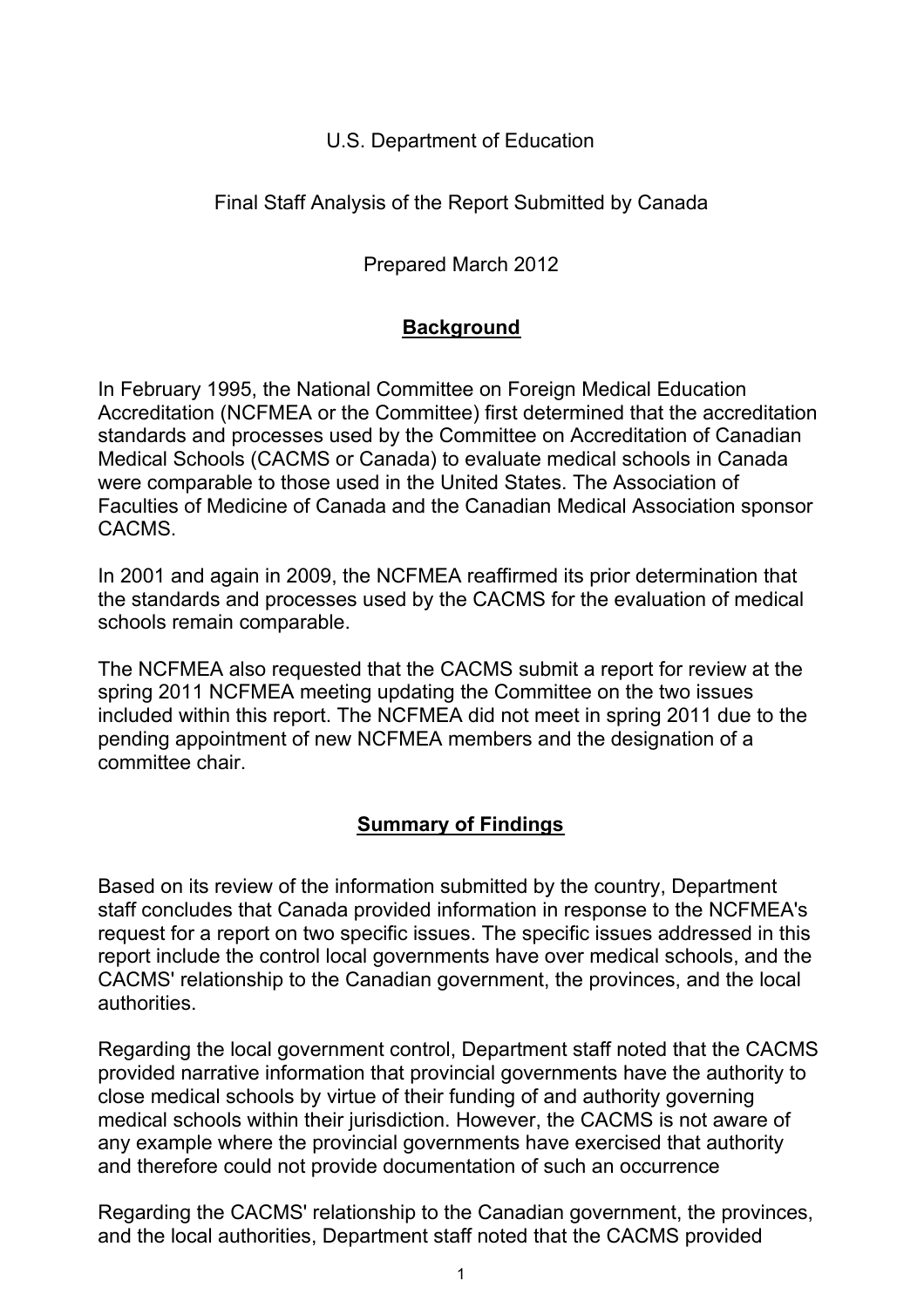additional documentation concerning its recognition by five associations and organizations as the accrediting body for medical schools in Canada, but did not provide any additional information or documentation regarding the CACMS' relationship to the Canadian government, the provinces, and the local authorities, or that its accreditation is recognized by those governmental entities. Therefore, Department staff recommends the submission of additional information and documentation to demonstrate that the CACMS is the entity clearly designated as responsible for evaluating the quality of medical education, and that the CACMS has the clear authority to accredit the operation of medical schools in Canada.

## **Staff Analysis**

#### **Outstanding Issues**

**Whether local governments can close schools, and, if so, whether and how often local governments have closed them.** 

#### **Country Narrative**

Provincial governments could theoretically close medical schools but this has never happened.

### **Analyst Remarks to Narrative**

The NCFMEA requested information concerning the operational authority of local governments in response to the information and documentation presented and reviewed at the March 2009 meeting. Specifically, the CACMS provided information that each provincial government is responsible for the approval or denial of the operation of medical schools because no federal Department of Health or Department of Education exists in Canada. However the CACMS did not provide information or documentation regarding the relationship between the provincial governments and CACMS, to include the operational authority concerning the establishment and closure of medical schools.

In this report, the CACMS provided information to indicate that provincial governments have the authority to close medical schools but that they have never exercised that power. While Department staff appreciates the statement provided by the CACMS, the staff recommends more information and documentation concerning the relationship between the CACMS and the provincial governments to provide a clear indication of the entities designated to have the authority to approve or deny the operation of medical schools in Canada.

### **Country Response**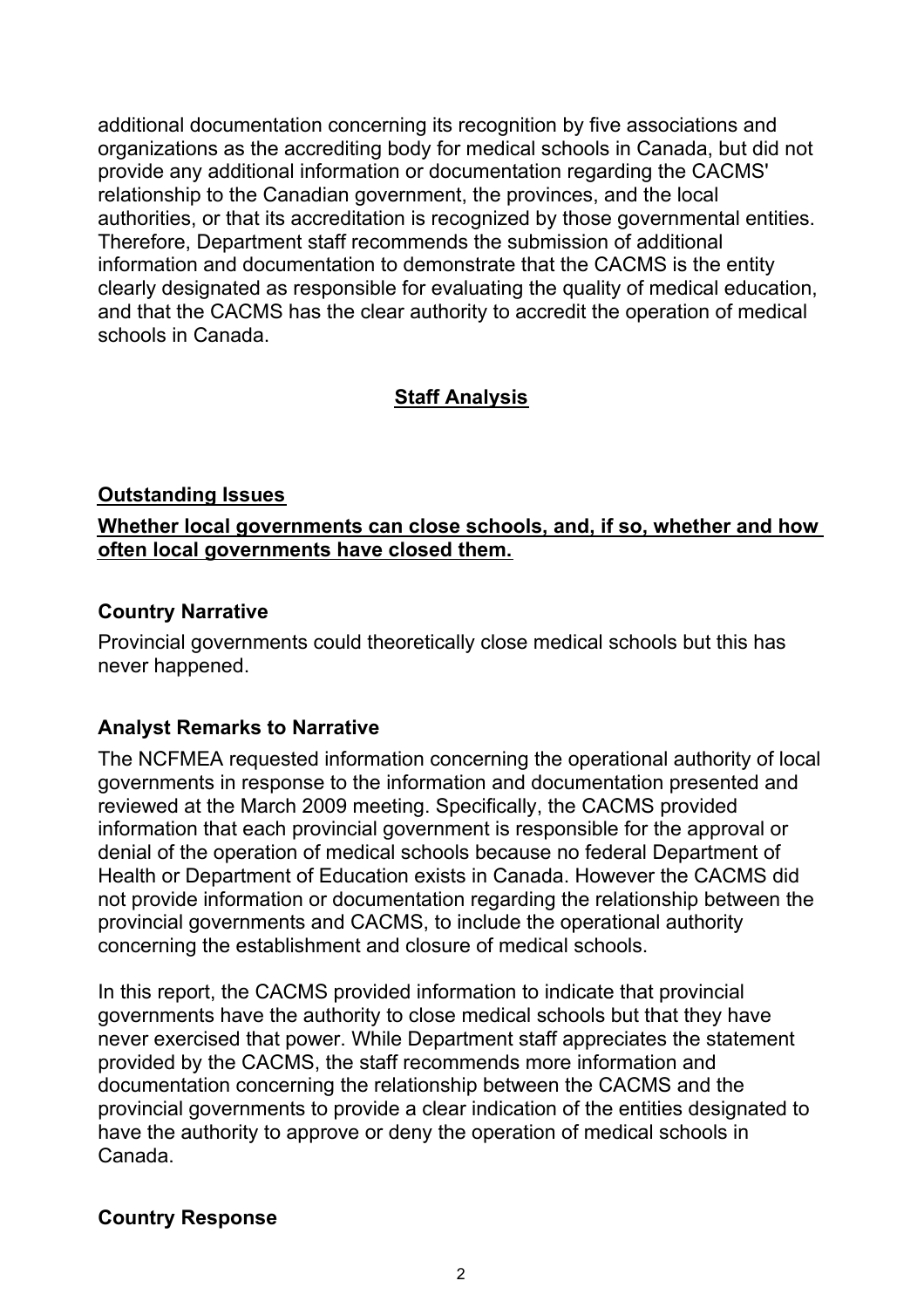All medical schools in Canada are public and financially supported by provincial governments, and a university's authority to confer degrees is also granted by provincial governments. While provincial governments cannot close medical schools, they can theoretically withdraw funding and/or withdraw a university's authority to grant MD degrees. Should this happen, a medical school would, in effect, no longer be able to operate. To our knowledge, this has never happened in Canada.

### **Analyst Remarks to Response**

The CACMS provided narrative information that provincial governments have the authority to close medical schools by virtue of their funding of and authority governing medical schools within their jurisdiction. However, the CACMS is not aware of any example where the provincial governments have exercised that authority and therefore could not provide documentation of such an occurrence.

Staff Conclusion: Comprehensive response provided

## **CACMS' relationship to the Canadian government, the provinces, and the local authorities.**

### **Country Narrative**

There is no formal relationship with the federal or provincial governments however both levels of governments recognize CACMS as the accrediting body for Canadian medical schools. Furthermore, provincial governments only support school which are fully accredited, the most recent example being the Northern Ontario School of Medicine (founded in 2004).

In 1979, the Canadian Medical Association (CMA), the College of Family Physicians of Canada (CFPC), the Association of Universities and Colleges of Canada (AUCC), the Federation of Medical Regulatory Authorities of Canada (FMRAC), the Royal College of Physicians and Surgeons of Canada (RCPSC) all recognized the Committee on Accreditation of Canadian Medical Schools (CACMS) as the accrediting body for Canadian Medical Schools and having final authority for accreditation decisions.

# **Analyst Remarks to Narrative**

The NCFMEA requested information concerning the CACMS' relationship to the Canadian government, the provinces, and the local authorities in response to the information and documentation presented and reviewed at the March 2009 meeting. Specifically, the CACMS did not provide information or documentation to demonstrate that the CACMS is authorized by the Canadian government (national or provincial) as the entity responsible for evaluating the quality of medical education.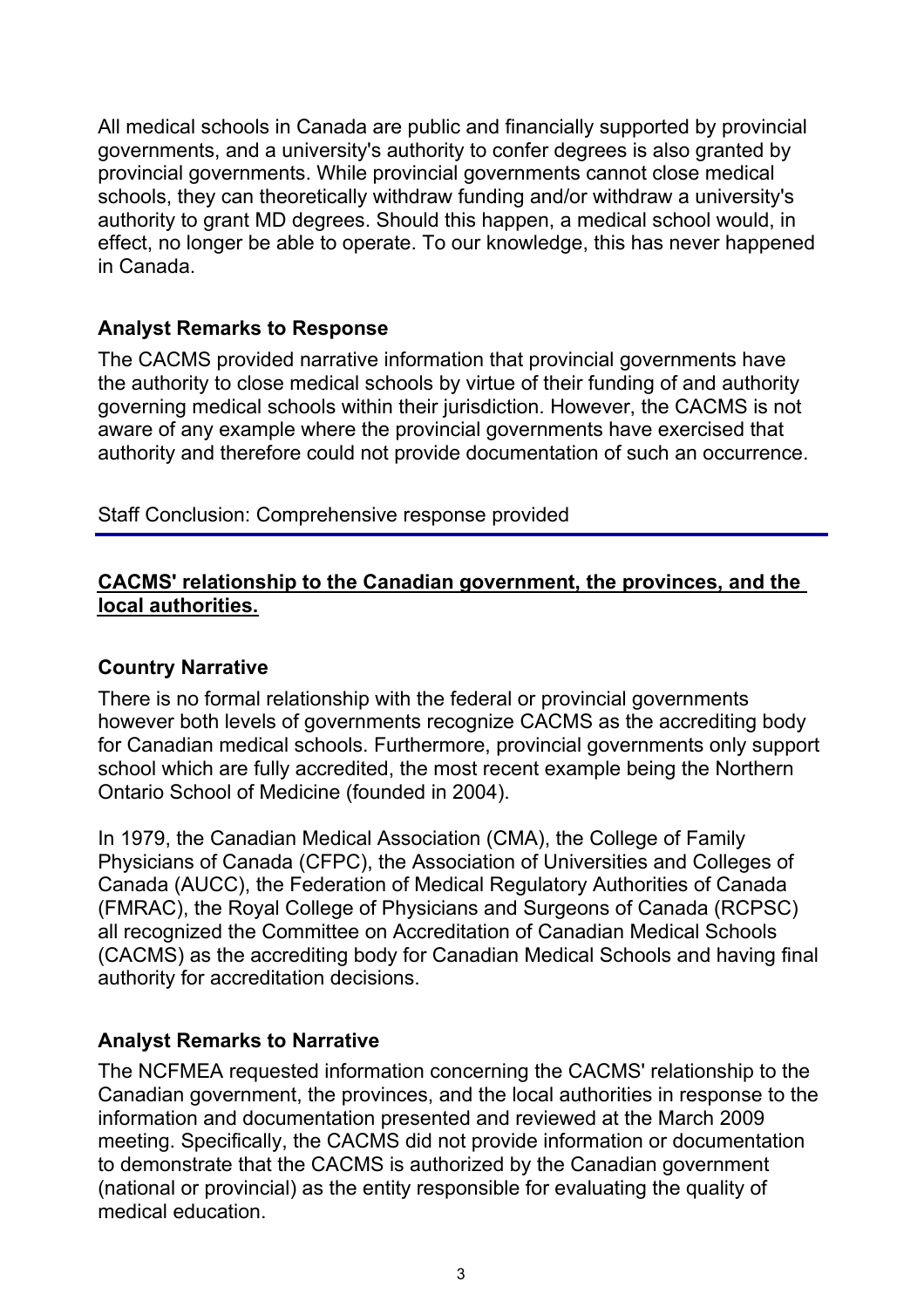In this report, the CACMS provided information regarding its relationship to the Canadian government, the provinces, and the local authorities. Specifically, the CACMS stated that there is no formal relationship with the federal or provincial governments, but that those governments do recognize the accreditation of the CACMS. The CACMS also stated that various associations and organizations recognize it as the accrediting body for medical schools in Canada.

While Department staff appreciates the statements provided by the CACMS, the staff recommends the submission of documentation to support the information provided and to demonstrate that the CACMS is the entity clearly designated as responsible for evaluating the quality of medical education, and that the CACMS has the clear authority to accredit the operation of medical schools in Canada.

### **Country Response**

In 1979, the Canadian Medical Association (CMA), the College of Family Physicians of Canada (CFPC), the Association of Universities and Colleges of Canada (AUCC), the Federation of Medical Regulatory Authorities of Canada (FMRAC), the Royal College of Physicians and Surgeons of Canada (RCPSC) all recognized the Committee on Accreditation of Canadian Medical Schools (CACMS) as the accrediting body for Canadian Medical Schools and having final authority for accreditation decisions.

We are attaching copies of the letters of recognition from CMA, AUCC, CFPC, RCPSC and FMRAC.

# **Analyst Remarks to Response**

The CACMS provided additional documentation concerning the recognition of CACMS by five associations and organizations as the accrediting body for medical schools in Canada. While Department staff appreciates the additional documentation provided by the CACMS, it does not demonstrate its relationship to the Canadian government, the provinces, and the local authorities, to include recognition of its accreditation by those entities.

Therefore, Department staff recommends the submission of additional information and documentation to demonstrate that the CACMS is the entity clearly designated as responsible for evaluating the quality of medical education, and that the CACMS has the clear authority to accredit the operation of medical schools in Canada. This information should include a specific description of the relationship between the CACMS and the provincial governments to provide a clear indication of the entities designated to have the authority to approve or deny the operation of medical schools in Canada.

Staff Conclusion: Additional Information requested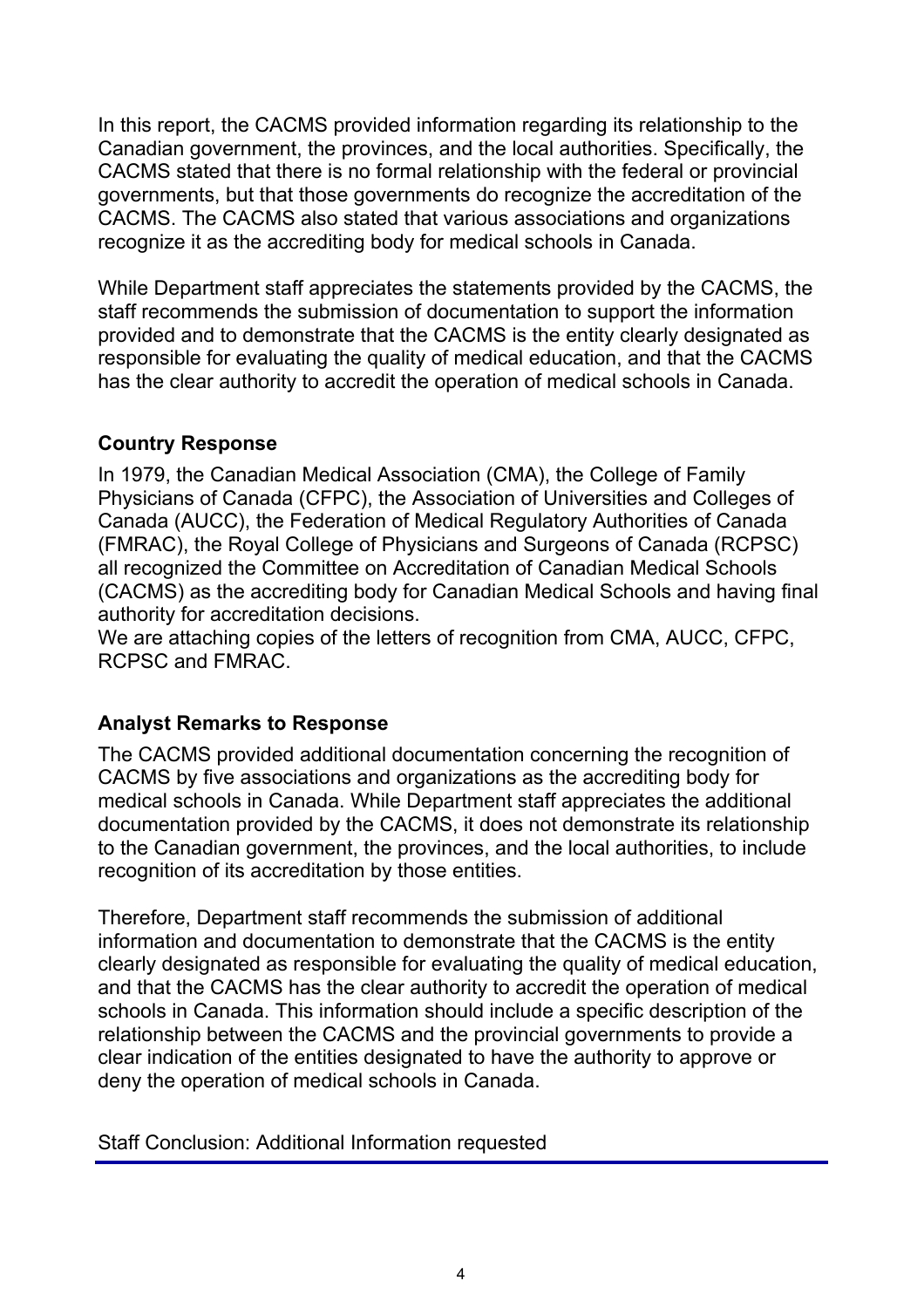### U.S. Department of Education

### Final Staff Analysis of the Report Submitted by Dominica

Prepared March 2012

# **Background**

In October 1997, the National Committee on Foreign Medical Education Accreditation (NCFMEA or the Committee) first determined that the accreditation standards used by the Medical Board of Dominica (the Board or Dominica) to evaluate medical schools on Dominica were comparable to those used in the United States. In 2001 and again in 2007, the NCFMEA reaffirmed its prior determination that the standards and processes used by the Board for the evaluation of medical schools remained comparable. The NCFMEA also requested that the Board submit periodic reports describing its continuing accreditation activities.

The NCFMEA met in March 2009 to review the report submitted by the Board regarding its accrediting activities. The NCFMEA formally accepted the Board's report and requested that it submit a report for review at the spring 2010 NCFMEA meeting updating the Committee on its accrediting activities and addressing, specifically, the relationship between the Board and the Bahamas and its activities related to All Saints University School of Medicine and any additional activities related to Ross University School of Medicine. The NCFMEA did not meet in spring 2010 due to the pending appointment of new NCFMEA committee members and the designation of a committee chair.

At the fall 2011 meeting, the NCFMEA reviewed and formally accepted the Board's report, and requested that the Board submit a report for review at the spring 2012 NCFMEA meeting updating the Committee on the Board's action regarding the public accreditation information disclosed by All Saints University School of Medicine, and the Board's collection and evaluation of USMLE data for Ross University School of Medicine.

# **Summary of Findings**

Based on its review of the information submitted by the country, Department staff concludes that Dominica provided information in response to the NCFMEA's request for a report of the issues requested at the fall 2011 meeting. This report specifically addressed the Board's action regarding the public accreditation information disclosed by All Saints University School of Medicine, and the Board's collection and evaluation of USMLE data for Ross University School of Medicine (RUSM).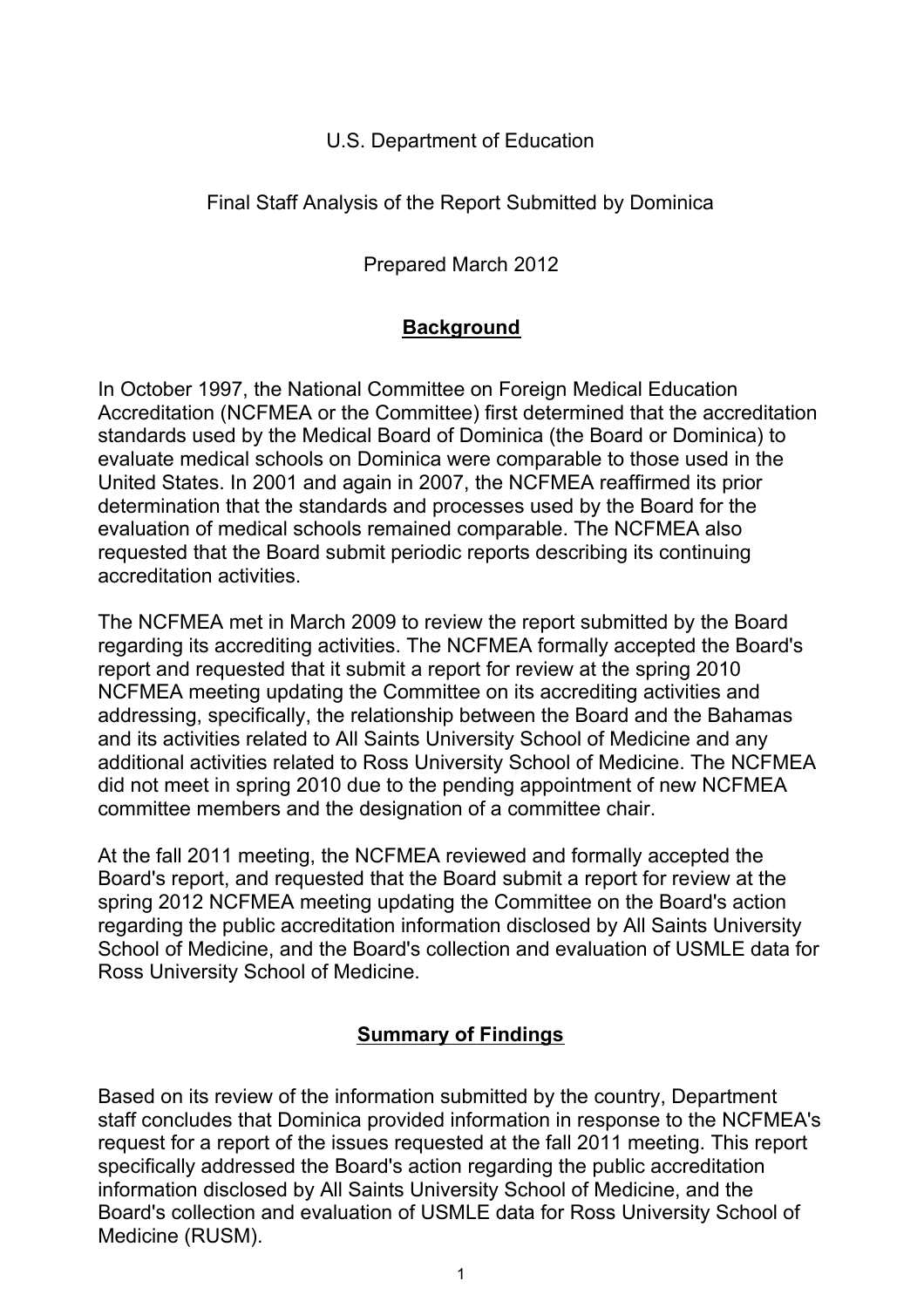With regard to All Saints University School of Medicine, Department staff noted that the Board took action to request the correction of incorrect or misleading information released by All Saints University School of Medicine on its website. Department staff confirmed that the incorrect or misleading information has been removed from the website, and no additional information is required.

Regarding the USMLE data for RUSM, Department staff reviewed the information and documentation provided by the Board to include the ECFMG-prepared and RUSM-prepared USMLE pass rate data. Although the reported data is not identical, Department staff noted that difference between the RUSM-prepared USMLE pass rate data and the ECFMG-reported data is not significant, and no additional information is required.

With regard to the Board's review of the data in the assessment of RUSM, the Board indicated that it will use the independently-audited learning outcomes report in conjunction with the RUSM- and ECFMG-prepared USMLE pass rate data in the assessment of RUSM and its recertification in December 2012. In addition, Department staff noted that the RUSM- and ECFMG-prepared USMLE pass rate data include the performance comparison of students who attend RUSM with that of examinees from all medical schools outside the United States and Canada. However, the Board did not provide any information or documentation that it has used the the data obtained in the assessment of RUSM. Therefore, Department staff suggests that the Board be asked to provide additional information and documentation concerning the evaluation of RUSM using the USMLE pass rate data and learning outcomes report provided.

# **Staff Analysis**

### **Outstanding Issues**

**Accreditation activities related to All Saints University School of Medicine, with specific regards to the correspondence and/or actions taken concerning the accuracy of the information published on the school's website.** 

### **Country Narrative**

As previously reported, All Saints University School of Medicine ("All Saints") has not pursued Dominica Medical Board ("Board") accreditation, and the Board has not recognized or approved All Saints. All Saints remains chartered by the Government of the Commonwealth of Dominica.

By letter dated October 14, 2011, the Board advised All Saints to remove promptly from its website an inaccurate and misleading statement regarding All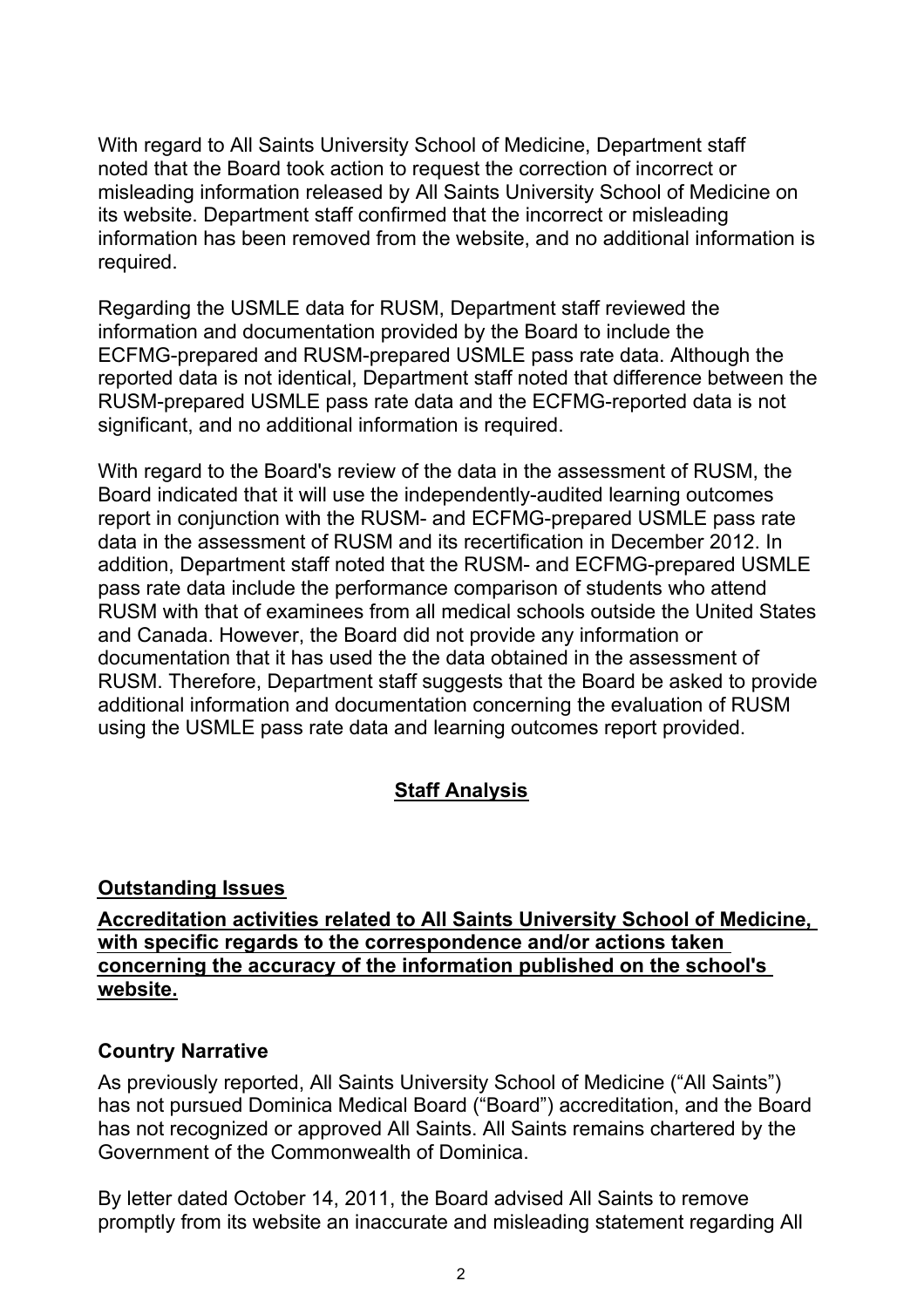Saint's accreditation status. See Letter from D. Shillingford to J. Yusuf (Oct. 14, 2011) (Exhibit A). Specifically, All Saints had posted the following statement on its website: "The standard of the University MD degree program is periodically assessed to be in conformity with the accreditation standards of the Medical Board of Dominica." As of January 20, 2012, All Saints had removed that statement from its website.

#### **Analyst Remarks to Narrative**

The Board provided information and documentation to indicate that it requested that All Saints University School of Medicine correct the incorrect or misleading information regarding its accreditation on its website. Department staff confirmed that the incorrect or misleading information has been removed from the website. Therefore, no additional information is needed concerning the relationship between the Medical Board of Dominica and All Saints University School of Medicine.

**USMLE data and collection practices for Ross University School of Medicine, to specifically include the following data: • The number of students who entered Ross University School of Medicine during the same academic year (the two most recent complete cohorts); • The number of students who took each Step of the USMLE from each cohort; • The number of students who passed each Step of the USMLE on the first attempt from each cohort; and • The number of students who re-took and passed each Step of the USMLE from each cohort. Provide the data for each cohort from internally prepared data and ECFMG-reported data.** 

### **Country Narrative**

Educational Commission for Foreign Medical Graduates ("ECFMG")-prepared data:

Ross University School of Medicine ("RUSM") has supplied to the Board two reports that it obtained from ECFMG. The reports are at Exhibits B and C. The Board understands that 2010 is the most recent calendar year for which ECFMG is able to supply such reports. RUSM has informed the Board that it expects to receive by June 2012 an ECFMG report for the period January 1, 2011 through December 31, 2011.

RUSM-prepared data:

In connection with this report to the NCFMEA, the Board asked RUSM to supply (1) information regarding RUSM's "USMLE data and collection practices" and (2) the NCFMEA-requested data, as prepared by RUSM, namely (a) the number of students who entered RUSM during the same academic year (the two most recent complete cohorts); (b) the number of students who took each Step of the USMLE from each cohort; (c) the number of students who passed each Step of the USMLE on the first attempt from each cohort; and (d) the number of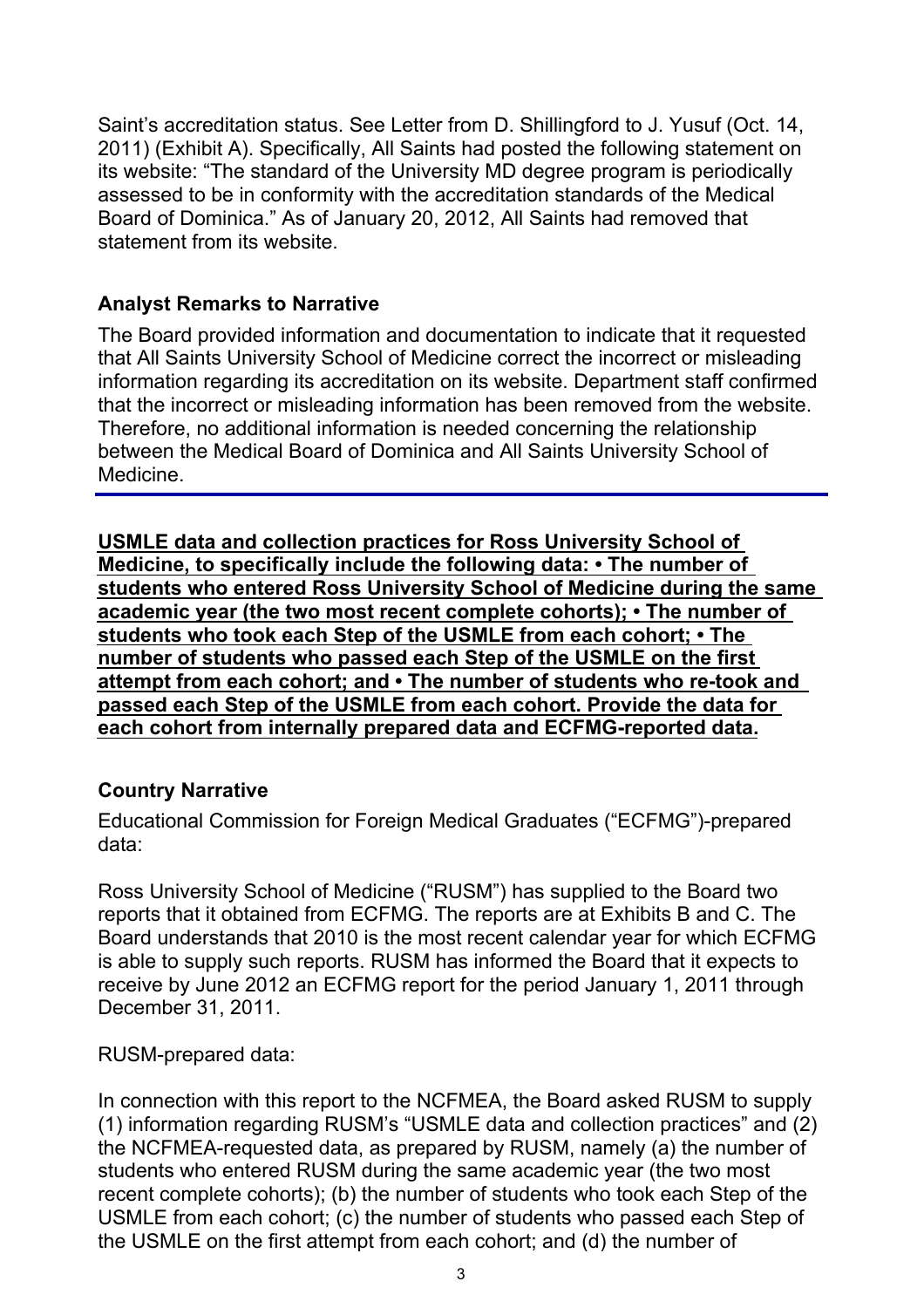students who re-took and passed each Step of the USMLE from each cohort. RUSM's response is at Exhibit D.

Board-requested data:

The Board has asked RUSM to supply extensive audited data pertinent to learning outcomes and to create a statistically valid predictive model for specified dependent variables ("Outcomes Report"). The Board's request is at Exhibit E. RUSM has engaged Ernst & Young to perform the audit and to develop the predictive model. The Board expects to receive RUSM's Outcomes Report on February 6, 2012. The Board will supply the Outcomes Report to the NCFMEA.

## **Analyst Remarks to Narrative**

The Board provided information and documentation of the USMLE data and collection practices for Ross University School of Medicine (RUSM). Specifically, the Board provided ECFMG-prepared USMLE pass rate data for calendar years 2009 and 2010, as well as the RUSM-prepared data for two complete cohorts (academic years 2004-2005 and 2005-2006).

Even though the Board provided the information and documentation as requested, the information and documentation are not in a format that is comparable. Therefore, Department staff requests the re-submission of the RUSM-prepared data in a format that would allow it to be compared with the ECFMG-prepared data. The RUSM-prepared data needs to reflect the same reporting period. More specifically, the data, instead of being broken down by starting cohort, needs to be broken down by attempts, passes, and re-takes at each Step of the USMLE for the calendar years 2009 and 2010.

Department staff noted that the ECFMG-prepared data includes the performance comparison of students who attend RUSM with that of examinees from all medical schools outside the United States and Canada. This comparison indicates that RUSM students performed better than those from all medical schools outside the United States and Canada on the Step 1 and Step 2 Clinical Skills, but not for Step 2 Clinical Knowledge.

In addition to the data request of the NCFMEA, the Board also included information concerning an independently-audited learning outcomes report. The Board indicated that the learning outcomes report is not yet available, but would be provided in response to this report.

# **Country Response**

As indicated in Dominica's original submission, the Dominica Medical Board (Board) asked Ross University School of Medicine (RUSM) to supply extensive audited data pertinent to learning outcomes and to create a statistically valid predictive model for specified dependent variables ("Outcomes Report") (See Exhibit E). The data that RUSM provided in connection with the Outcomes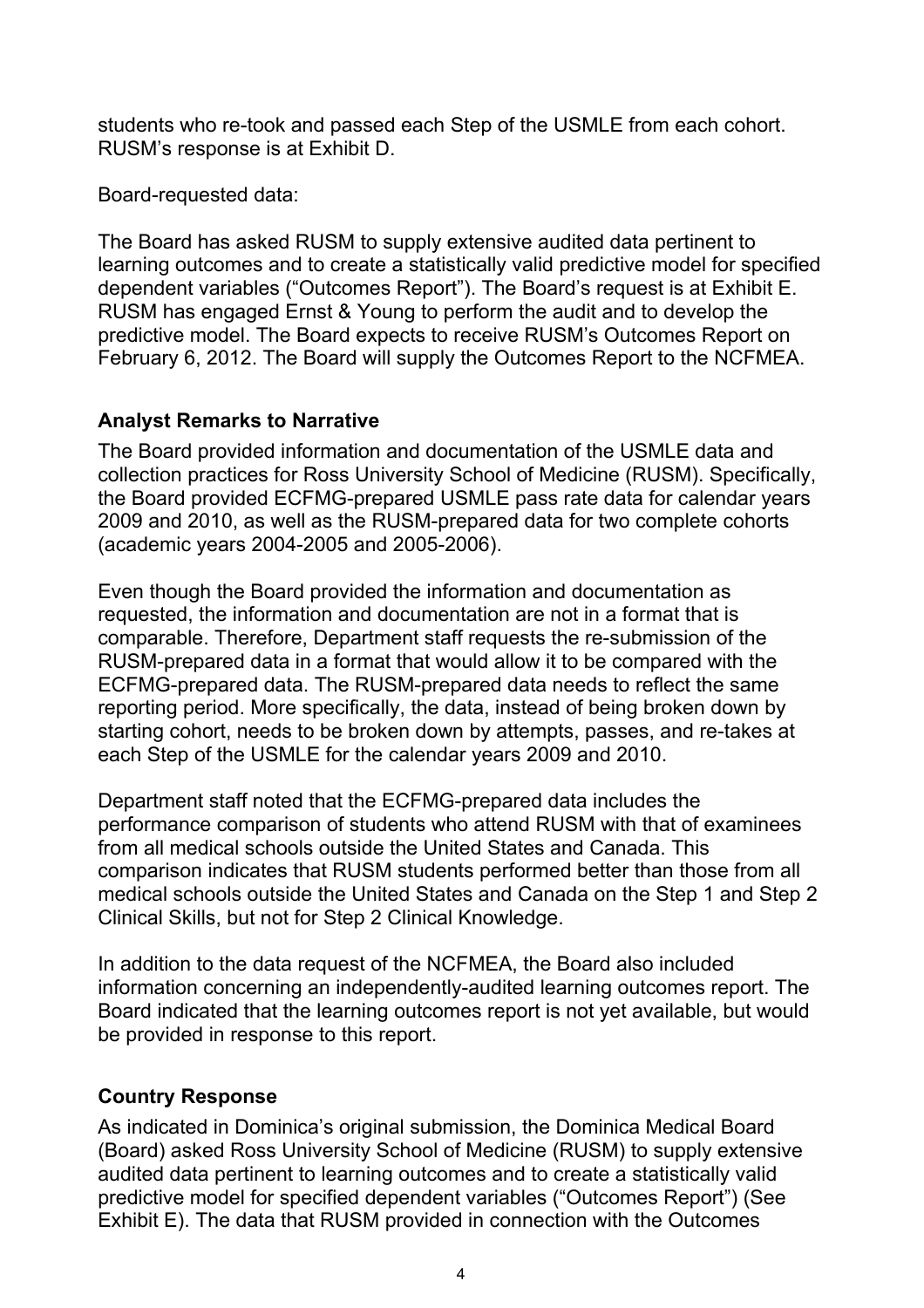Report is at Exhibits 1 and 2. The predictive models are at Exhibit 3. Dominica is supplying the data in the form in which RUSM supplied the data to the Board, except that Dominica has removed student names in the interest of privacy. The correspondence and narrative that accompanied the Outcomes Report are at Exhibit 4.

In addition, the Board asked RUSM to supply the RUSM-prepared USMLE data in a form that allows comparison to the ECFMG-prepared USMLE data. RUSM's response is at Exhibit 5.

## **Analyst Remarks to Response**

The Board provided updated information and documentation of the USMLE data and collection practices for Ross University School of Medicine (RUSM). Specifically, the Board provided the updated RUSM-prepared data for calendar years 2009 and 2010, as well as the independently-audited learning outcomes report described in the previous submission.

Since the format of the RUSM-prepared USMLE pass rate data was revised to reflect the same reporting period as the ECFMG-reported data, Department staff is able to compare the information. Although the reported data is not identical, Department staff notes that difference between the RUSM-prepared USMLE pass rate data and the ECFMG-reported data is not significant.

Department staff noted that both sets of data include the performance comparison of students who attended RUSM with that of examinees from all medical schools outside the United States and Canada. Those comparisons indicate that RUSM students performed better than those from all medical schools outside the United States and Canada on the Step 1 and Step 2 Clinical Skills, but not for Step 2 Clinical Knowledge.

The Board also included the independently-audited learning outcomes report it required RUSM produced as part of its recertification process. The Board provided an overview of the learning outcomes report and the raw data, the data analysis, and the predictive model to identify attributes of students who successfully complete the program.

Staff Conclusion: Comprehensive response provided

## **Based on the data collected, provide information on how the data is analyzed and used in assessing the school.**

**Country Narrative**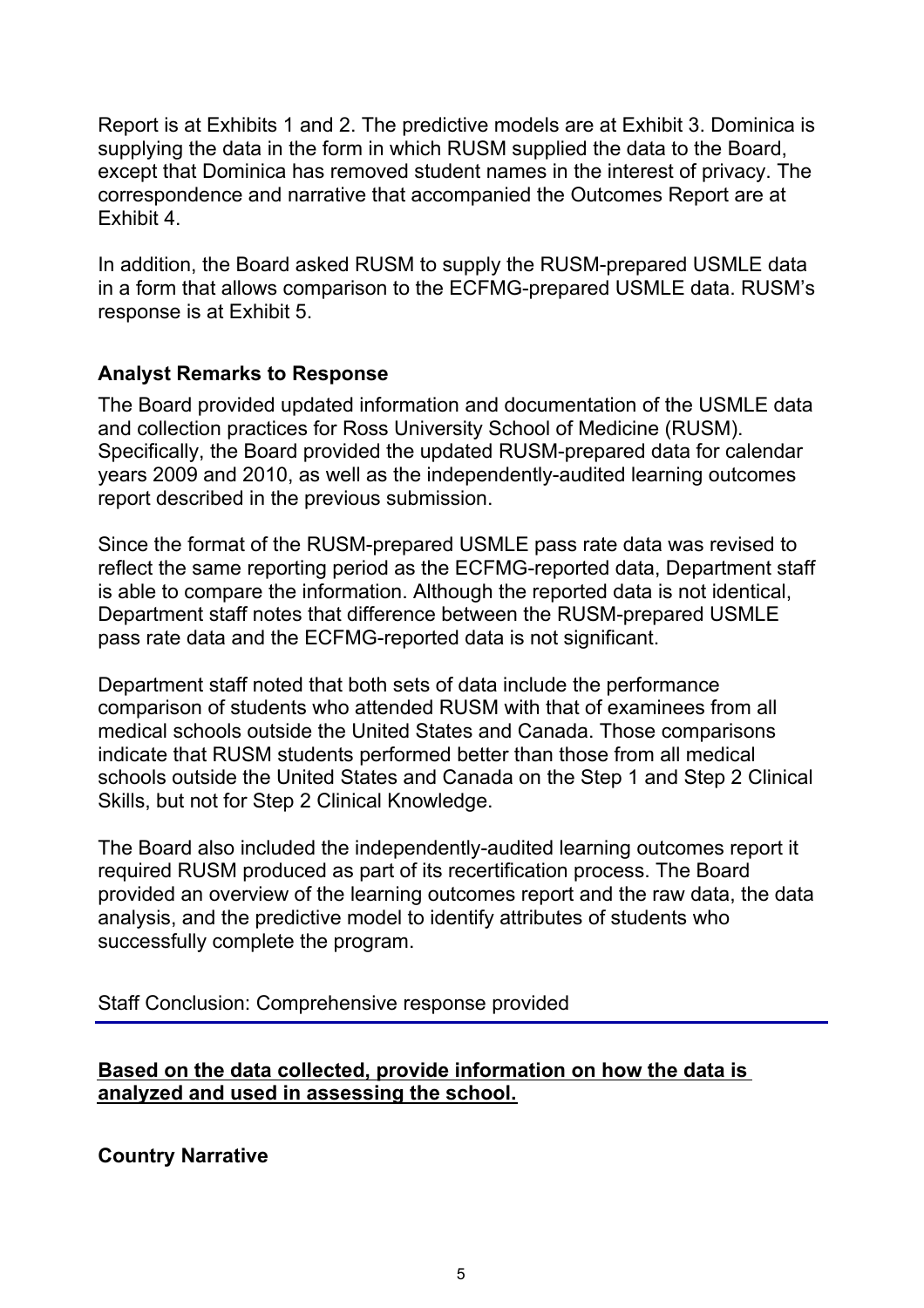The Board extended until December 16, 2012 RUSM's current certification, pending receipt of certain information. See Letter from D. Shillingford to J. Flaherty (Dec. 15, 2011) (Exhibit F). The Board plans to analyze RUSM's Outcomes Report, referenced in response to Question 2, in connection with its consideration as to whether and under what conditions to extend RUSM's certification beyond December 16, 2012.

#### **Analyst Remarks to Narrative**

The Board indicated that it will use an independently-audited learning outcomes report, which is not yet available, in the assessment of RUSM and its certification process with the Board.

Previously, Department staff noted that the ECFMG-prepared USMLE pass rate data includes a performance comparison which indicates that RUSM students performed better than those from all medical schools outside the United States and Canada on the Step 1 and Step 2 Clinical Skills, but not for Step 2 Clinical Knowledge. The Board did not provide any information or documentation concerning the evaluation of the ECFMG-prepared data in the assessment of RUSM.

Therefore, Department staff requests the submission of the learning outcomes report, as well as information and documentation specifically on how the ECFMG-reported data is used in assessing RUSM.

### **Country Response**

The Board plans to analyze the RUSM- and ECFMG-prepared data, as well as the Outcomes Report, in connection with its consideration as to whether and under what conditions to extend RUSM's certification beyond December 16, 2012. The Board will consider such data in connection with its assessment of RUSM's compliance with accreditation standards related to, for example:

• geographically separate sites (e.g., "If some components of the educational programme are conducted at sites that are geographically separated from the main campus of the medical school, the school must have appropriate mechanisms in place to ensure that (a) the educational experiences at all geographically separated sites are comparable in quality to those at the main campus and to each other, and (b) there is consistency in student evaluations at all sites.");

• clinical education (e.g., "Medical schools must ensure that their students possess the knowledge and clinical abilities to enter any field of graduate medical education.");

• evaluation of student achievement (e.g., "The administration and the faculty should have knowledge of methods for measurement of student performance in accordance with stated educational objectives and national norms. . . . The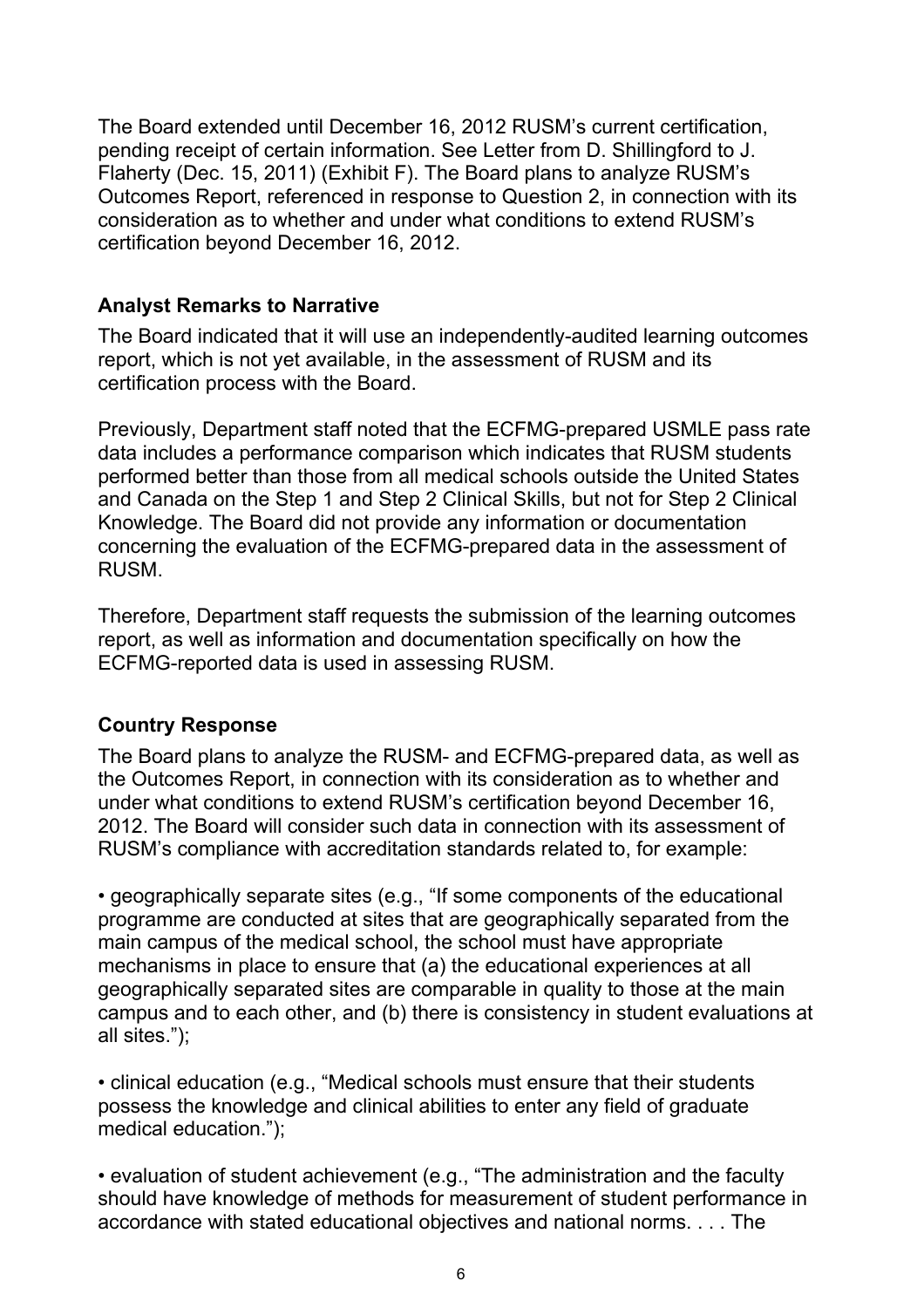### U.S. Department of Education

### Staff Analysis of the Report Submitted by Grenada

Prepared March 2012

## **Background**

At its September 1996 meeting, the National Committee on Foreign Medical Education and Accreditation (NCFMEA) initially determined that the standards of the New York State Department of Education (NYSDE), Office of the Professions, used to evaluate St. George's University School of Medicine (SGUSOM) in Grenada (for the purpose of placing St. George's students in clinical clerkships in teaching hospitals in New York State), in conjunction with the standards used by Grenada's Ministry of Health, Housing, and the Environment to evaluate and approve clinical clerkships for St. George's students outside of New York, were comparable to those used to evaluate medical schools in the United States.

The NCFMEA determined, at its March 2001 meeting and again at its March 2007 meeting, that the country's standards used to evaluate its medical school continued to be comparable to those used to evaluate medical schools in the United States. At the March 2007 meeting, the country was requested to provide a report of its accrediting activities to be reviewed at the Committee's March 2009 meeting. At the March 2009 meeting, the country was requested to provide a further report, containing an update on one issue, at the Spring 2011 Committee meeting. Since the membership of the Committee had temporarily lapsed and the Committee was not meeting at that time, the report is being considered at the current meeting instead.

# **Summary of Findings**

Based on a review of the report submitted by Grenada, Department staff concludes that the country has provided the information requested by the NCFMEA and that its actions during the past year appear to be consistent with the NCFMEA Guidelines.

# **Staff Analysis**

### **Current status of medical schools**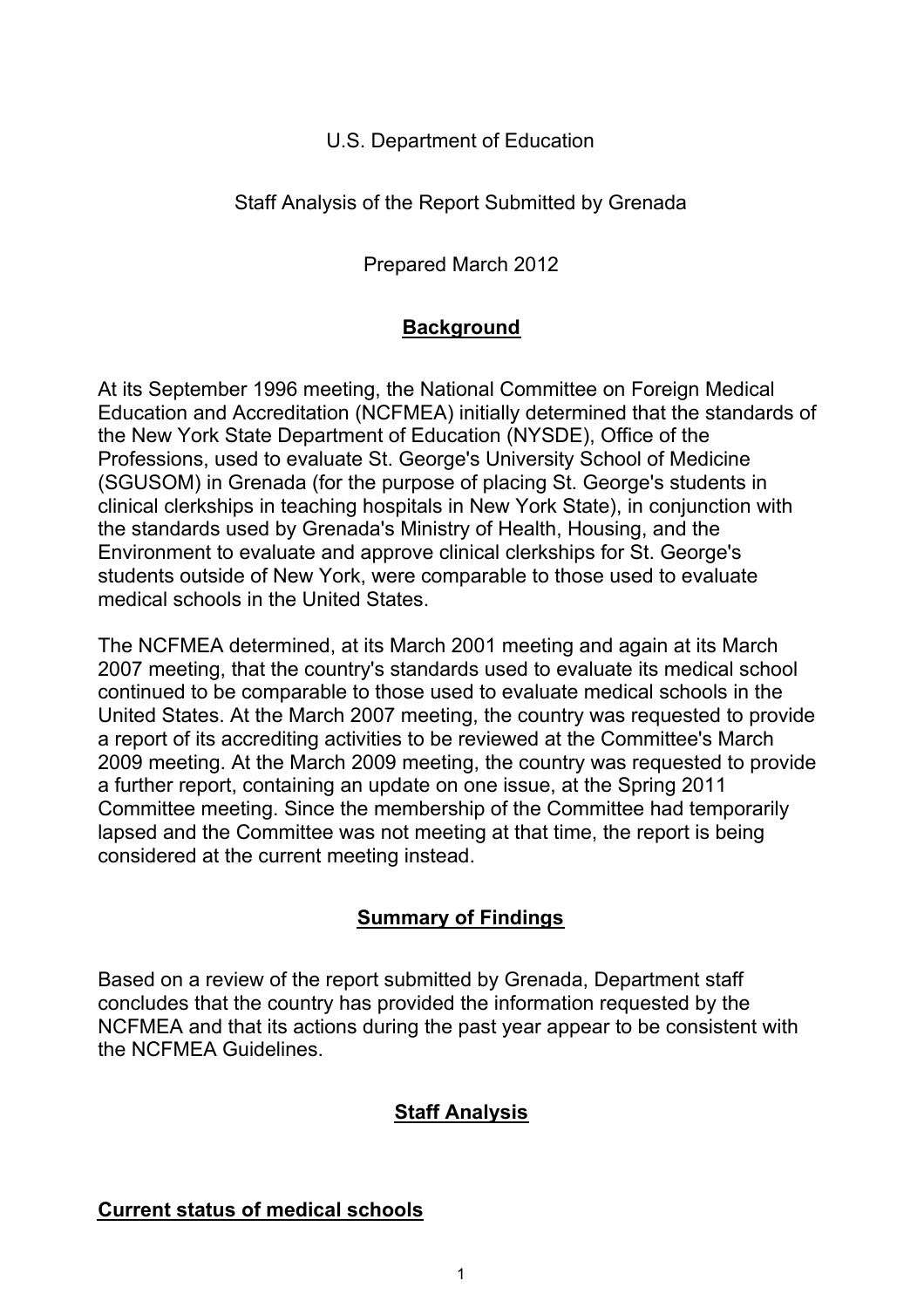### **Country Narrative**

St. George's University School of Medicine (SGUSOM) remains the only medical school in Grenada. It continues to be accredited by the Ministry of Health of the Government of Grenada and approved by the New York State Department of Education's Office of the Professions for the purposes of long term clinical placement in New York State.

## **Analyst Remarks to Narrative**

The country reports that the St. George's University School of Medicine (SGUSOM) continues to be the only medical school operating in Grenada. The school is accredited by the government of Grenada, but is evaluated by the New York State Department of Education (NYSDE). Based upon a site visit report attached as an exhibit in another section, it appears that the SGUSOM's most recent review by the NYSDE occurred in February 2007 and that the school remains fully accredited.

# **Overview of accreditation activities**

## **Country Narrative**

Grenada Ministry of Health (Grenada Ministry)

The following site visits were conducted by teams of consultants retained by the Grenada Ministry for purposes of academic program oversight. The members of each team have extensive experience in the fields of medical education, academic program review and professional regulation. The consultant teams included the following individuals: Bernard Pollara, MD, PhD, Emeritus Professor of Pediatrics, College of Medicine, University of South Florida; Leo Sullivan, MD, Retired Associate Dean, Tufts University School of Medicine; Brian Gilchrist, MD, Former Pediatric Surgeon, SUNY Brooklyn, currently Chief of Pediatric Surgery and Director of the Children's Hospital Institute, Elliot Hospital, Manchester, New Hampshire; Howard Sohnen, MD, Former Associate Dean for Clinical Medical Education and OB/Gyn Residency Program Director, Mercer University School of Medicine; Lynn Ringenberg, MD, Emeritus Professor of Pediatrics, University of South Florida, College of Medicine; and Thomas J. Monahan, MA Retired Executive Secretary, NYS Board for Medicine. At the conclusion of each site visit, a report was prepared and submitted to the Permanent Secretary of the Grenada Ministry of Health.

January 23-27, 2011

During this period of time a team of consultants visited the following SGUSOM clinical sites in New Jersey, New York and California on behalf of the Grenada Ministry of Health: Richmond University Medical Center, Staten Island, New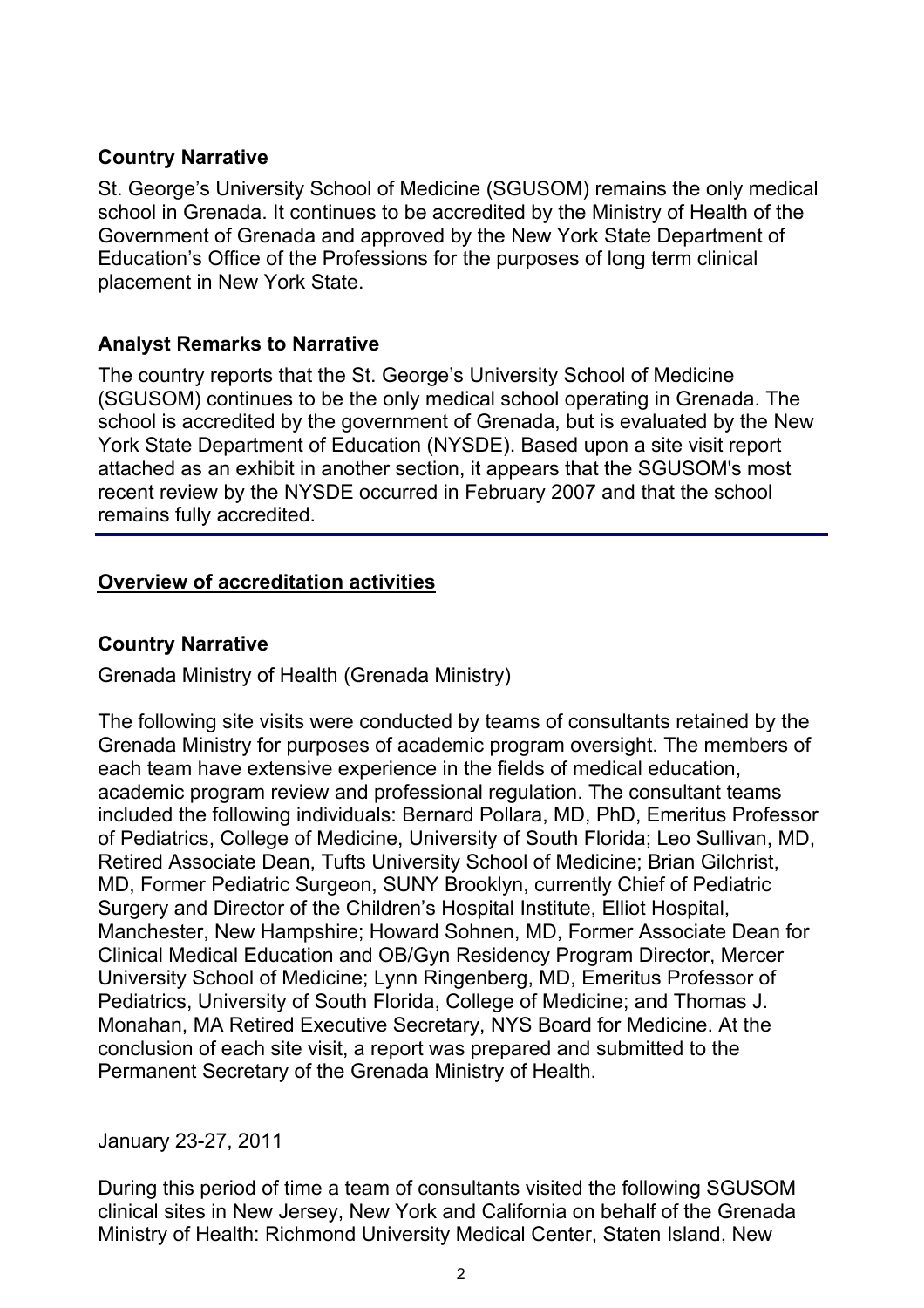York; Hackensack University Medical Center, Hackensack, New Jersey; Arrowhead Regional Medical Center, Colton, California. During the site visit the team members met with the Director of Medical Education or Medical Director, Clerkship Directors, clinical faculty, administrative support staff and students. A report of the team's findings was prepared and submitted to the Permanent Secretary of the Grenada Ministry of Health. A copy of the report transmittal letter is attached as Attachment 1

June 13-16, 2011

A site visit was conducted by a team of consultants on behalf of the Grenada Ministry of Health to St. Michael's Medical Center, Newark, New Jersey; Bergen Regional Medical Center (Behavioral Health Sciences), Paramus, New Jersey; Jersey City Medical Center, Jersey City, New Jersey; JFK Medical Center, Edison, New Jersey; Monmouth Medical Center, Long Branch, New Jersey. During the site visit the team members met with the Director of Medical Education or Medical Director, Clerkship Directors, clinical faculty, administrative support staff and students. A report on the team's findings was prepared and submitted to the Permanent Secretary of the Ministry of Health. A copy of the report transmittal letter is attached as Attachment 2

August 16-18, 2011

During this period of time a team of consultants visited the following SGUSOM clinical sites on behalf of the Grenada Ministry of Health: St. Barnabas Medical Center, Livingston, New Jersey; Newark Beth Israel Medical Center, Newark, New Jersey; Norwalk Hospital, Norwalk Connecticut; St. Mary's Hospital, Waterbury, Connecticut; Norwegian American Hospital, Chicago, Illinois. During the site visit the team members met with the Director of Medical Education or Medical Director, Clerkship Directors, clinical faculty, administrative support staff and students. A report on the team's findings was prepared and submitted to the Permanent Secretary of the Ministry of Health. A copy of the report transmittal letter is attached as Attachment 3

November 7-13, 2011

During this period of time a team of consultants to the Ministry of Health visited St. Joseph's Hospital Medical Center in Paterson, New Jersey; University Support Services, LLC in Great River, New York; and Basingstoke/North Hampshire Hospital and William Harvey Hospital in the United Kingdom. During the site visit, the team members met with the Director of Medical Education or Medical Director, Clerkship Directors, clinical faculty, administrative support staff and students. A report on the team's findings was prepared and submitted to the Permanent Secretary of the Ministry of Health. A copy of the report transmittal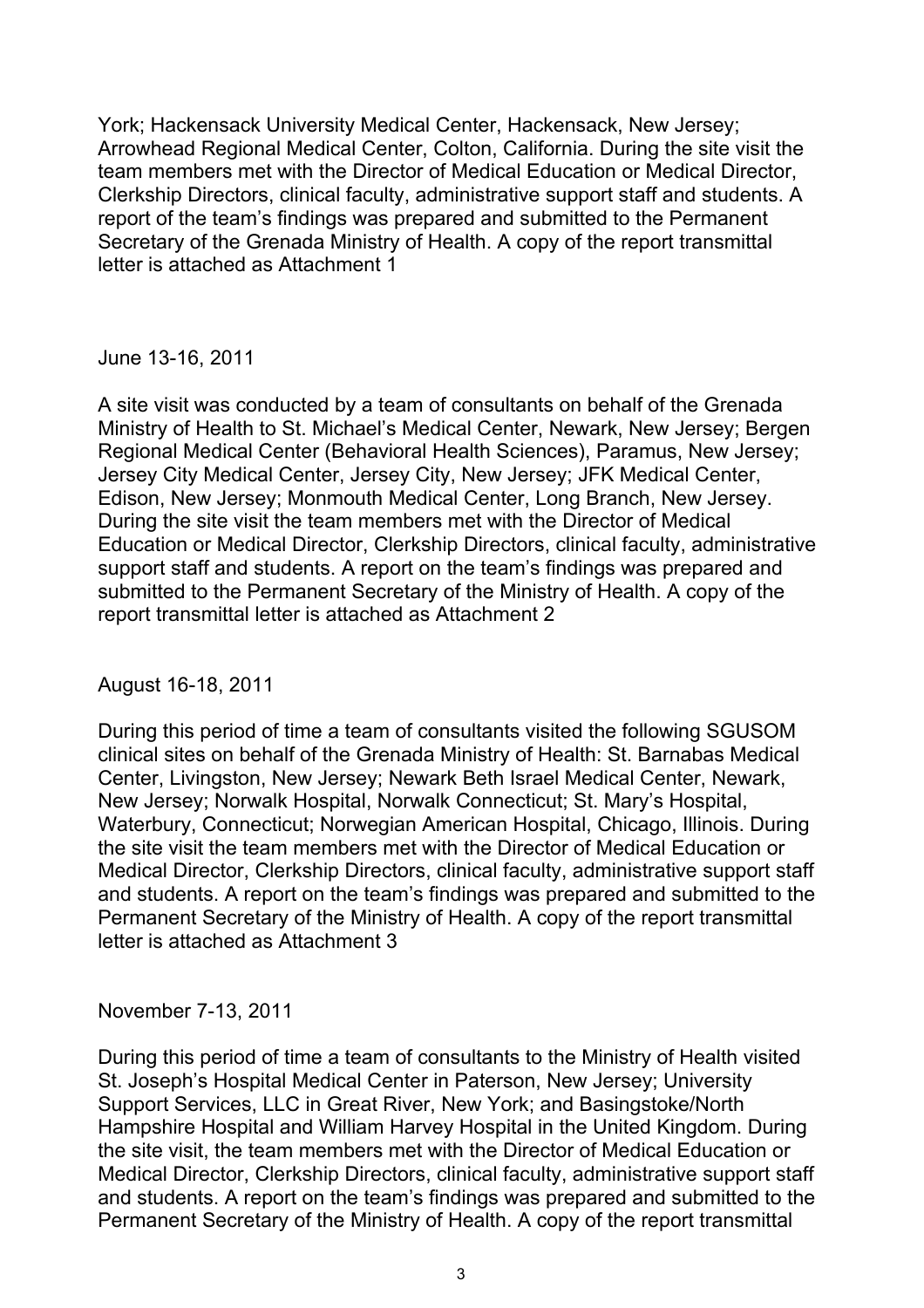letter is attached as Attachment 4

#### **Analyst Remarks to Narrative**

The country provided site visit reports resulting from on-site reviews of selected clinical sites that were conducted in New Jersey, Connecticut, and Illinois during 2011. The review team concluded that the training sites were of high quality and provided excellent clinical education experiences. The team visited the following sites during August 2011:

New Jersey: St. Barnabas Medical Center Newark Beth Israel

Connecticut: Norwalk Hospital St. Mary's Hospital

Illinois: Norwegian American Hospital

The country provided no information regarding meetings held and accreditation decisions reached, nor accreditation conferences or training sessions held. Presumably, no such events occurred. However, more information is needed from the country in order to affirm this assumption.

Staff determination: Additional information is requested for this section. The country needs to indicate whether other events, in addition to the clinical site visits, occurred.

### **Country Response**

The continued accreditation of SGUSOM does not require additional formal action by the Ministry of Health provided that NYSED approval is maintained and there continue to be favorable site-visit reports submitted by consultant teams.

In relation to accreditation conferences and training sessions, it should be noted that all consultants have extensive experience in the areas of medical education and accreditation. All consultants are provided with written standards and guidelines and new consultants are trained individually before participating as full fledged team members. In addition, Mr. Thomas Monahan attends the annual meeting of the Federation of State Medical Boards and participates in those activities related to medical education and accreditation. In addition, he also anticipates attending the fall International Association of Medical Regulatory Agencies (IAMRA) meeting in Ottawa.

In relation to site visits conducted in 2011, and as stated in the Ministry's original listing of site visits between November 7 and November 13, 2011, a team of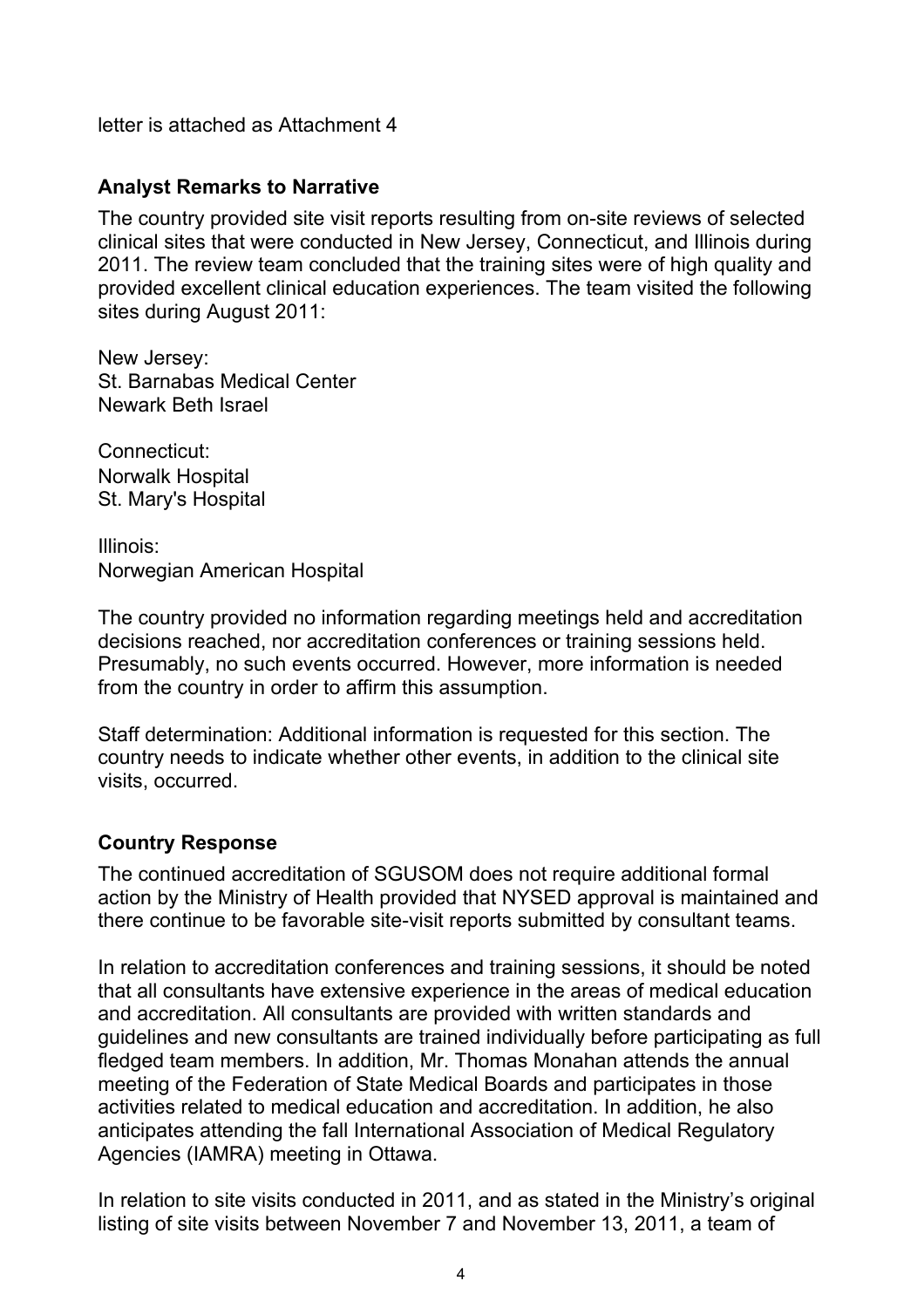consultants to the Ministry of Health site-visited the recently upgraded and newly occupied administrative offices of University Support Services LLC (USSLLC), in Great River, New York (February 2011). This third party servicer, consisting of approximately 160 administrative and staff support employees, serves as the North American correspondent to St. George's University. Attached to this section, please see the cover letter and site visit report covering the USSLLC visit wherein. The team met with Dean of Enrolment Planning, the Director of Financial Aid, the Dean of the School of Medicine, the University Director of Operations and the clinical placement staff. Please accept our apologies for not making this aspect of the November site visits and the team's acceptance of these facilities clearer in the initial submission.

### **Analyst Remarks to Response**

In its initial report, the country provided a list of site visits conducted during January, June, August and November of 2011 and site visit reports resulting from on-site reviews of selected clinical sites that were conducted in New Jersey, Connecticut, and Illinois during 2011. The review team concluded that the training sites were of high quality and provided excellent clinical education experiences.

In the draft analysis, staff requested information about other events that occurred, in addition to site visits. In its response to the request for additional information, the country provided information stating that a consultant working in the country's behalf attended meetings of the Federation of State Medical **Boards** 

Staff Conclusion: Comprehensive response provided

### **Laws and regulations**

### **Country Narrative**

There have not been any changes to the laws and regulations of the Government of Grenada affecting the accreditation of medical schools since December 2009.

### **Analyst Remarks to Narrative**

The country states that there have been no changes to its laws affecting the accreditation of its medical school. It provided copies of various acts that authorize the school's operation.

# **Standards**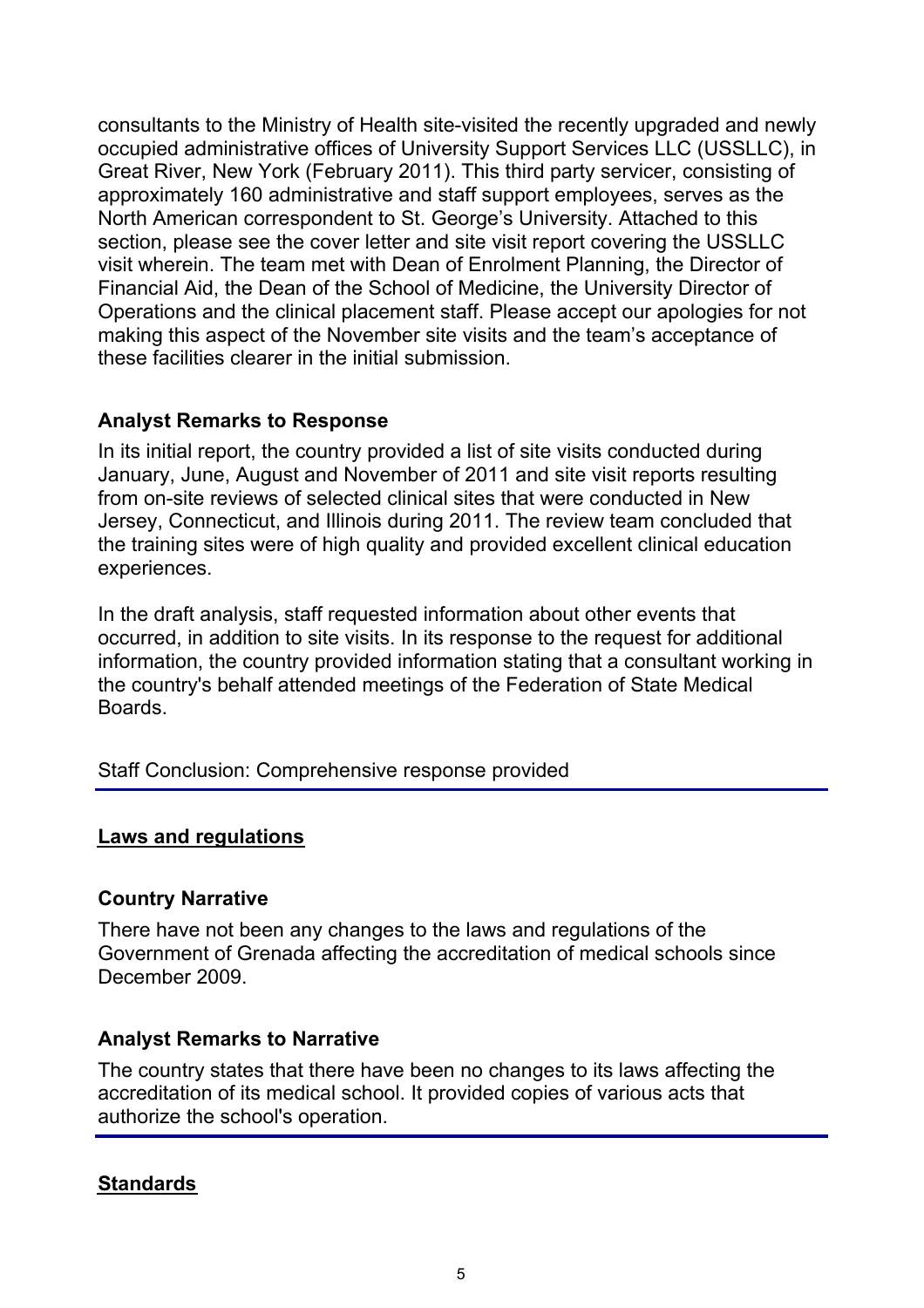#### **Country Narrative**

There have been no changes to date in the New York State standards since December 2009. However, it should be noted that the New York State Education Department is currently in the process of reviewing and updating the current processes/procedures and standards in order to assure that they are comparable to current LCME standards and procedures.

#### **Analyst Remarks to Narrative**

The country indicates that it continues to operate under the NYSED standards and that these standards, while under review, have not changed since 2009. A copy of "A Guide for Unaccredited/Unregistered Medical Schools Seeking to Operate in New York State" (the NYSED state standards) was provided as documentation. The country notes that the NYSED is currently reviewing its standards for alignment with the Liaison Committee on Medical Education (LCME) standards, and that future revisions may result from this review.

#### **Processes and procedures**

#### **Country Narrative**

There have been no changes to date in the New York State's processes and procedures since December 2009. However, it should be noted that the New York State Education Department is currently in the process of reviewing and updating the current processes/procedures and standards in order to assure that they remain comparable to current LCME standards and procedures.

#### **Analyst Remarks to Narrative**

As stated and documented in the previous section, there have been no changes to the NYSED standards.

### **Schedule of upcoming accreditation activities**

#### **Country Narrative**

February/March 2012

During this period of time a team of consultants to the Grenada Ministry of Health will conduct site visits to the following clinical facilities: Kings County Medical Center in Brooklyn, NY; Spring Grove Hospital Center, Catonsville, MD; Miami Children's Hospital, Florida; and Cleveland Clinic, Westin, Florida.

March/April 2012

During this period of time a team of consultants to the Grenada Ministry of Health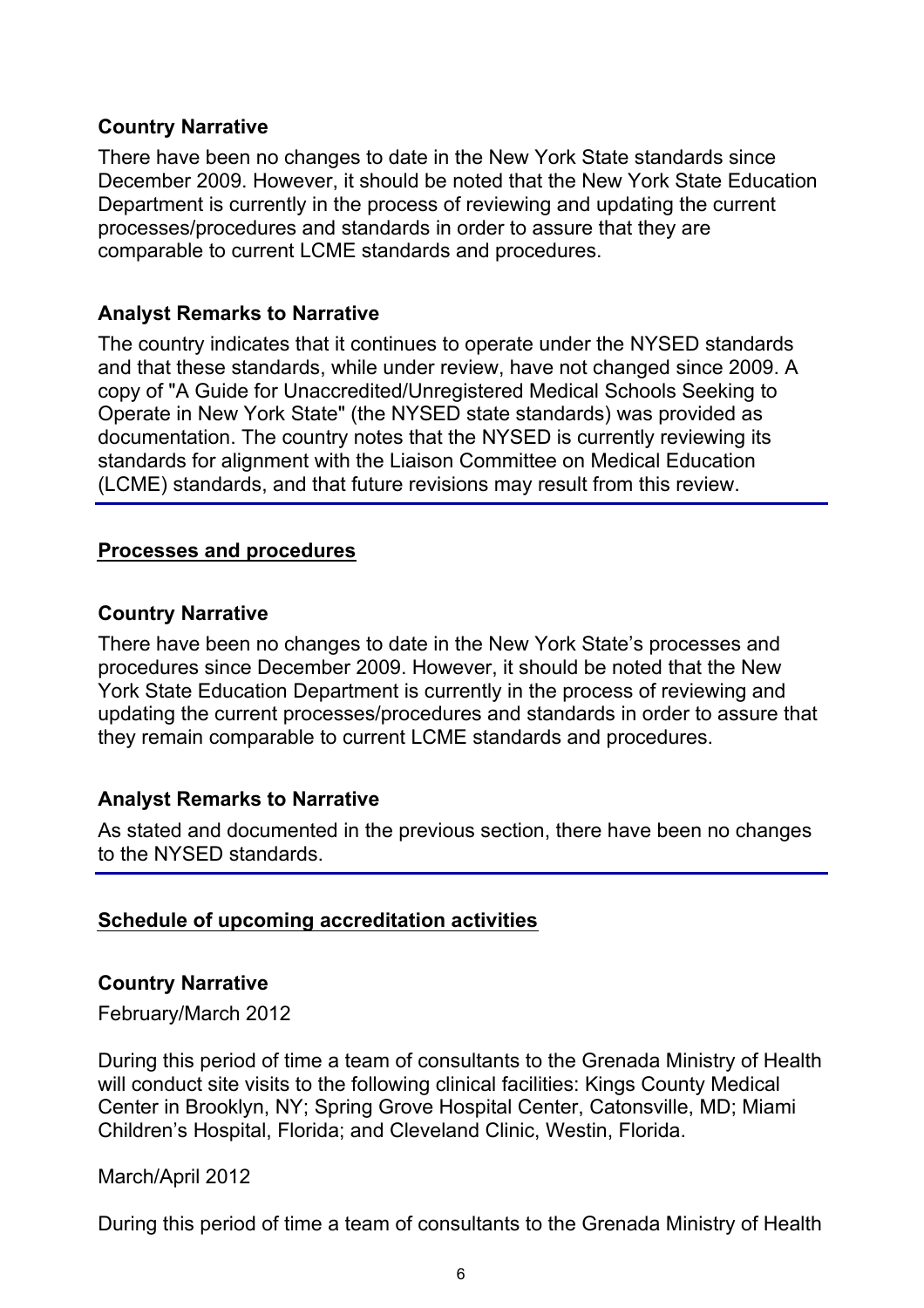will conduct site visits to the following clinical facilities: Virtua West Jersey Health Systems, Inc., Voorhees, New Jersey; Doctors Hospital of Michigan, Pontiac, Michigan; St. Joseph's Mercy Hospital Oakland, Pontiac, Michigan; St. John Hospital and Medical Center, Detroit, Michigan; Kern Medical Center, Bakersfield, California.

#### September/October 2012

During this period of time a team of consultants to the Grenada Ministry of Health will conduct site visits to the following clinical facilities in the United Kingdom: Staffordshire General Hospital, Stafford; Norfolk and Waverney Mental Health Partnership Trust, and Norfolk and Norwich University Hospital, Norfolk; Royal Hampshire County Hospital, Winchester; North Middlesex University Hospital and Watford General Hospital, London; St. Anne's Hospital, London; Poole General Hospital and St. Ann's Hospital, Poole; Great Western Hospital, Swindon; Russells Hall Hospital, Dudley; Ipswich Hospital, Ipswich; Kent and Canterbury Hospital, Canterbury; Barnet General Hospital, London; and Stoke Mandeville Hospital, Aylesbury.

### **Analyst Remarks to Narrative**

The country provided a schedule of upcoming site visits to various clinical facilities in California, Florida, Maryland, Michigan, New Jersey, and New York, as well as in the United Kingdom.

The country provided no information regarding upcoming accreditation meetings or on-site visits to its medical school. Presumably, no such events are scheduled. However, more information is needed from the country in order to affirm this assumption.

Staff determination: Additional information is requested for this section. The country needs to indicate whether other events, in addition to the clinical site visits, are scheduled.

### **Country Response**

In response to interest expressed in the Draft Staff Analysis Report in the sections entitled "Summary of Findings" and "Schedule of upcoming Accreditation Activities" a team of consultants to the Ministry of Health will conduct a site visit of the True Blue Campus of St. George's University in Grenada in November/December 2012. Please accept our apologies for omitting the plans for this visit in our initial submission.

#### **Analyst Remarks to Response**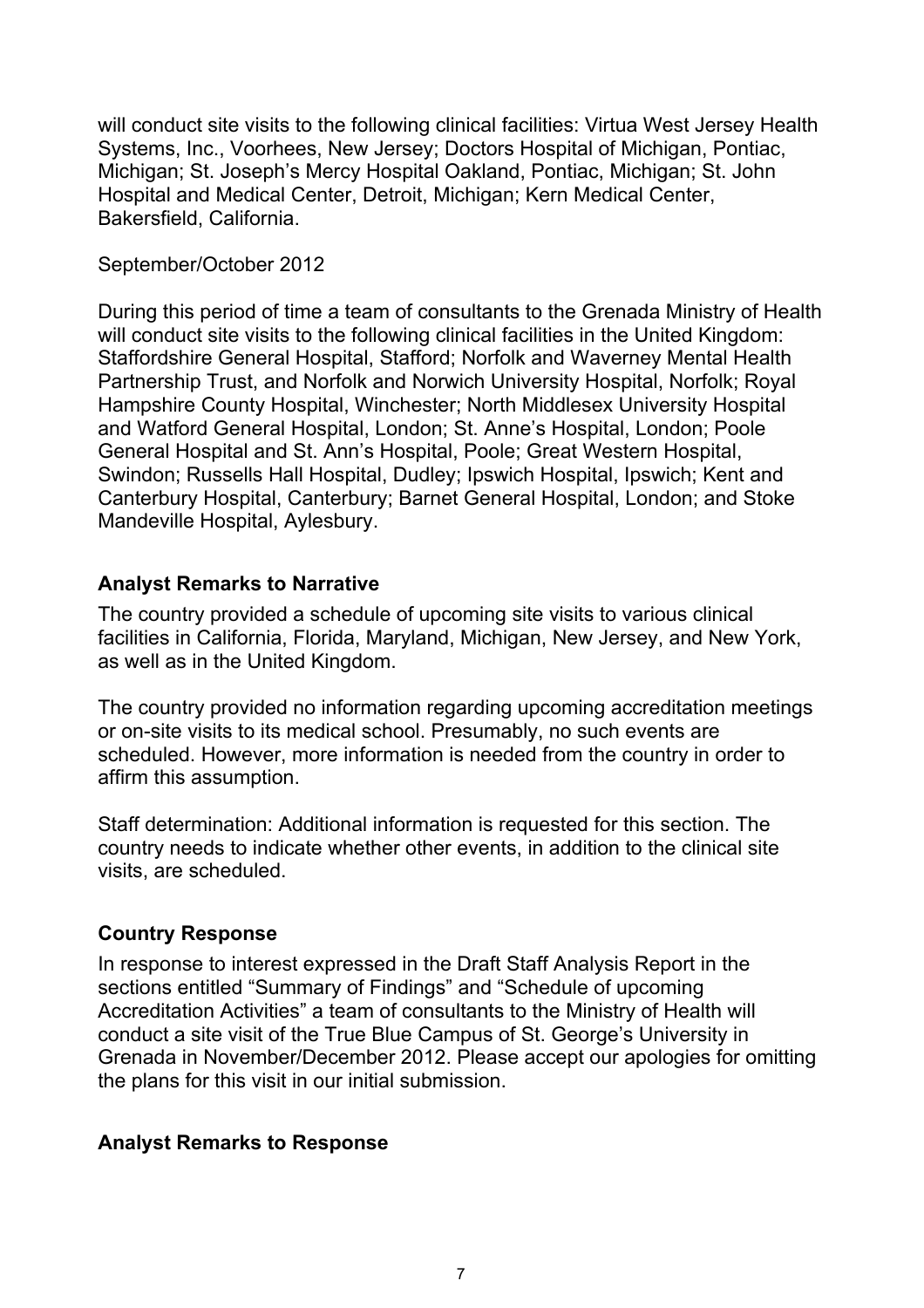In its initial report, the country provided a schedule of upcoming site visits to various clinical facilities in California, Florida, Maryland, Michigan, New Jersey, and New York, as well as in the United Kingdom.

In response to a request for additional information in the draft staff analysis, the country provided information that a team of consultants, acting on behalf of the Ministry of Health, will conduct a site visit of the True Blue Campus of St. George's University in Grenada in November/December 2012.

The country also reports that one of its consultants, acting on behalf of the country anticipates attending the Fall 2012 International Association of Medical Regulatory Agencies (IAMRA) meeting in Ottawa, Canada.

Staff Conclusion: Comprehensive response provided

## **Outstanding Issues**

## **Report on your accreditation activities and evolution of family medicine.**

# **Country Narrative**

In April 2007 the New York State standards and guidelines for approval and, thus, the Grenada accreditation standards were amended by establishing a requirement for a Family Practice Clinical Clerkship in the clinical component of the program. St. George's University, School of Medicine, the only medical school in Grenada, responded at that time by forming two new departments; one in Family Medicine and General Practice and another in Emergency Medicine. SGUSOM has always required a four week rotation in primary care during the third and fourth year of medical school. The educational principles of this rotation could be learned by medical students in Family Medicine, Internal Medicine or pediatric ambulatory, primary care clinics or in emergency medicine. These departments were responsible to further develop the curriculum of the primary care rotation. In 2011, the school modified its "primary care" clerkship by replacing it with a specific "Family Medicine" four week requirement.

# **Analyst Remarks to Narrative**

In conjunction with the 2007 ED staff review, the NCFMEA explored with the Grenada whether a clerkship in Family Practice was required, and the Committee requested that the country provide further information regarding such a clerkship in its 2009 report. The country then noted in its 2009 report that New York's guidelines had been amended in 2007 to require a rotation in Family Practice. The country has now provided an update in its current report noting that the curriculum in has been further developed and that its "Primary Care" clerkship has been replaced with a specific "Family Medicine" four week required rotation.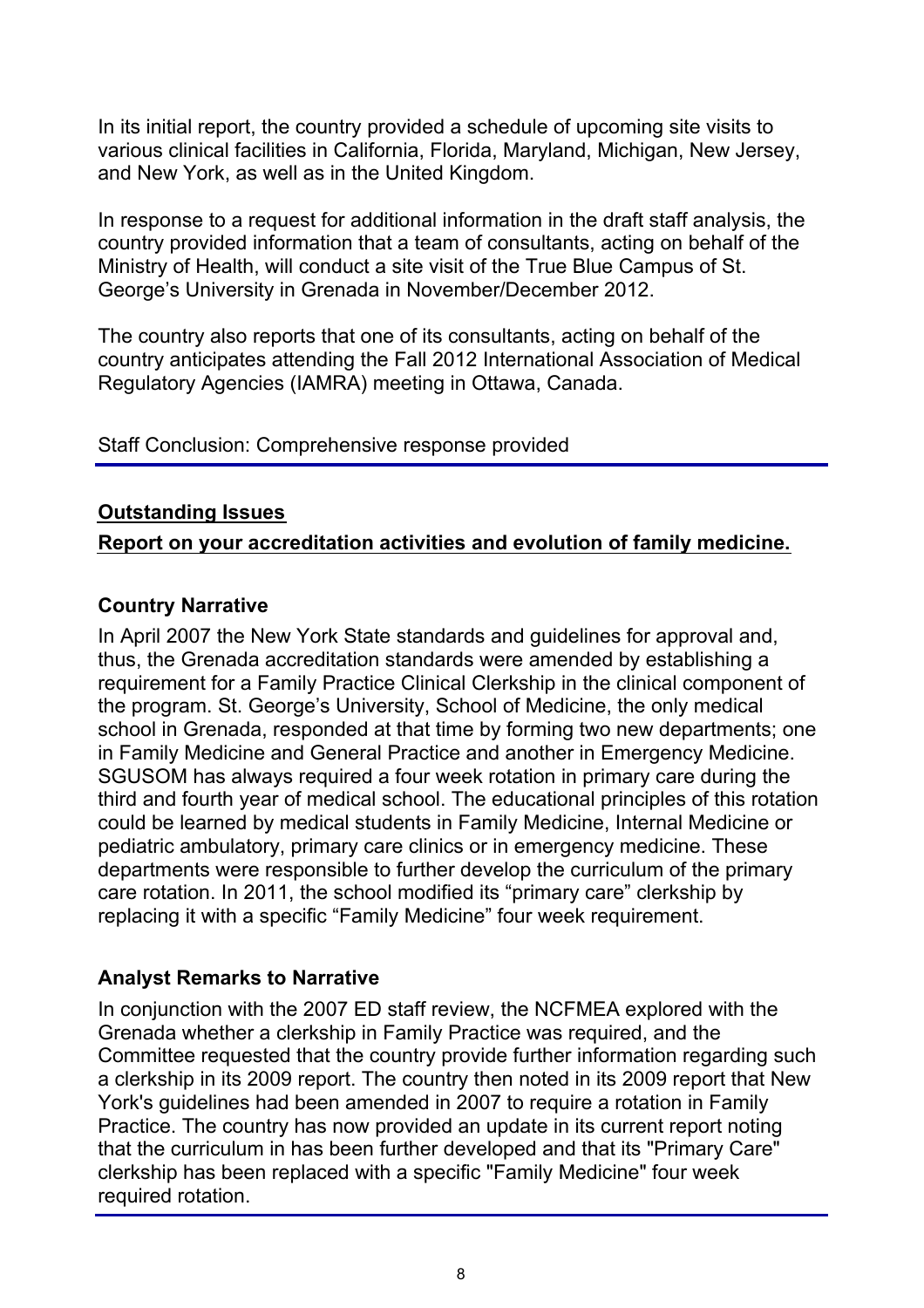#### U.S. Department of Education

#### Staff Analysis of the Standards for the Evaluation of Medical Schools Used by **Nevis**

### Prepared March 2012

### **Background**

In 1998, the Government of St. Kitts and Nevis and the Medical University of the Americas (MUA) signed an agreement establishing the MUA as the only medical school on the island of Nevis. The islands of St. Kitts and Nevis are joined together as a federation, although each exercises considerable autonomy over internal island matters. In 2007, the Premier of the Government of Nevis signed an agreement designating the Accreditation Commission on Colleges of Medicine (ACCM) to act on Nevis's behalf as the MUA's accreditor. The Government of Nevis is appearing at the Spring 2012 NCFMEA meeting seeking an initial determination that the standards used by the ACCM to evaluate the island's one medical school are comparable to those used to evaluate medical schools in the United States.

NCFMEA reviews requests from countries for determinations of comparability. This request for a comparability determination was initiated by the government of an island which is a component of the federal government. The island component has a constitutionally protected right to secede from the federation, should a two-third majority of the island's population vote for independence in a local referendum. The NCFMEA may want to consider whether it is an eligible request for comparability and whether it is appropriate to make a comparability determination in this case, whether there may be a need for additional clarification of the relationship between Nevis and St Kitts, and what implications such a decision may have on future requests. Also, if the NCFMEA concludes that it is appropriate, and that the process is comparable, it may also want to make clear that the comparability determination is limited to the island of Nevis and that St. Kitts would need to seek its own comparability determination and designate ACCM or some other entity as the designated accreditor for medical schools operating in St. Kitts.

### **Summary of Findings**

This is Nevis's first appearance before the NCFMEA. Based on the information provided, it appears that the government of St. Kitts and Nevis, through an agreement utilizing the services of the Accreditation Commission on Colleges of Medicine (ACCM), has an evaluation system that is substantially comparable to that used to accredit medical schools in the United States. However, while the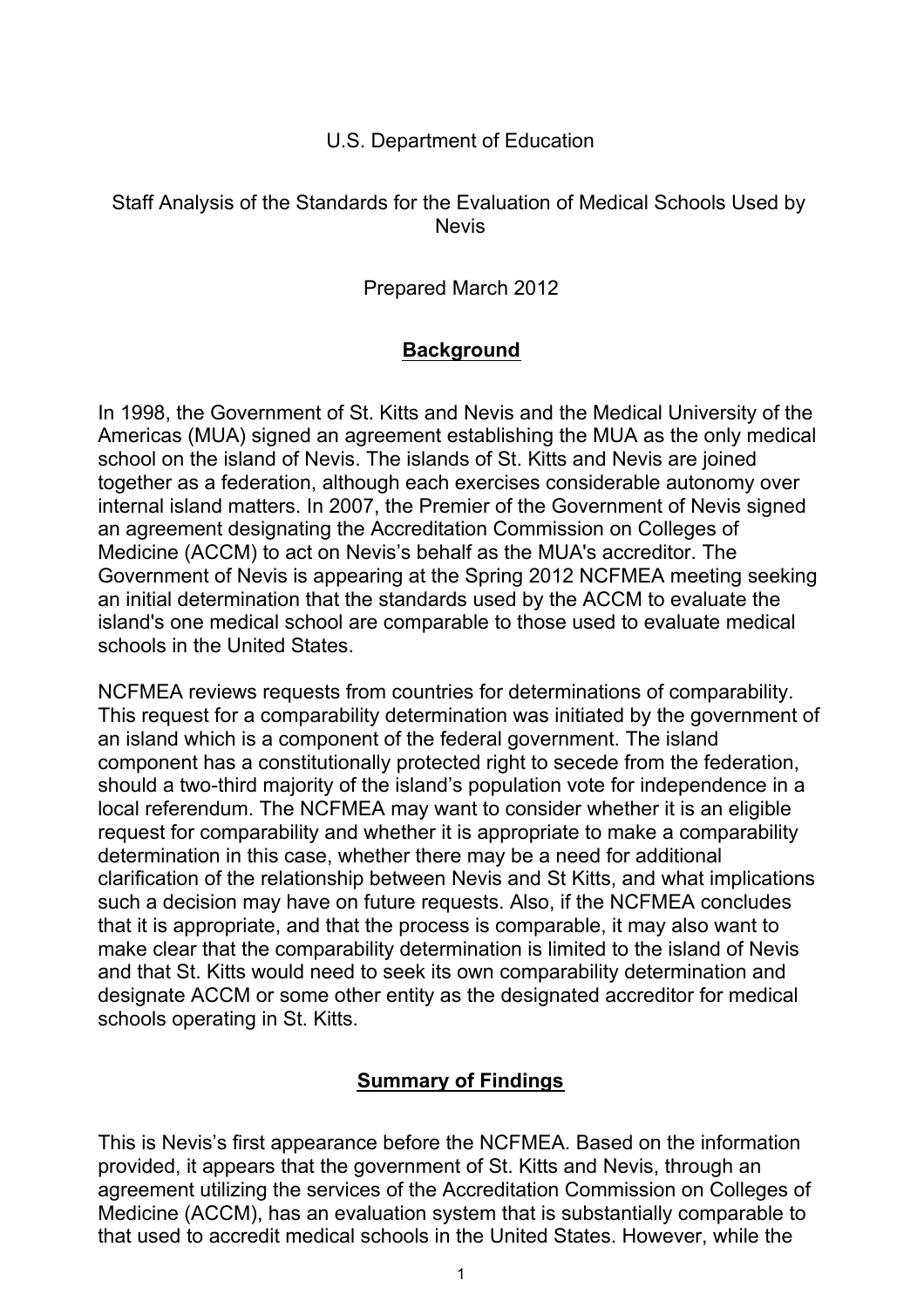government has provided significant information regarding the ACCM's standards for medical education, the NCFMEA may wish to request additional information related to several areas.

The Committee may wish to obtain additional information as to the agency's requirement for audited financial statements from the school, as well as requirements for prior approval of substantive changes related to the school's main campus. The Committee may also wish to explore several issues related to faculty and students. Additional information may be requested regarding faculty input into the school's mission and objectives. The Committee may also wish to explore requirements regarding the school's complaint procedures, as well as the ACCM's procedures for tracking patterns of complaints at its schools. An additional area related to both students and faculty concerns the MUA's first time pass rates on the USMLE Step one. Pass rates were initially low, then appeared to be improving. However, the institution's most current pass rates still fall below the agency's established benchmark. More information regarding actions taken by the ACCM, as well as the school's ongoing performance on the test, may be of interest. Finally, the Committee may also wish to obtain additional information regarding student feedback and student placement services.

# **Staff Analysis**

### **PART 1: Entity Responsible for the Accreditation/Approval of Medical Schools**

### **Approval of Medical Schools, Question 1**

#### **Country Narrative**

The entity responsible to approve or deny approval of a medical school on the island of Nevis is the Government of St Kitts and Nevis (Exhibit 1 – Govt & MUA Agreement & Charter)

### **Analyst Remarks to Narrative**

The government of St. Kitts and Nevis is the sole authority authorizing the establishment and operation of the Medical University of the Americas (MUA) on the island of Nevis. As documentation, the country provided a copy of a July 1998 agreement signed by the government's Minister of Education and the MUA authorizing the establishment of the school.

The agreement also stipulates that the extent of clinical rotations at the hospital on Nevis shall be determined with input from the Ministry of Health, and that additional equipment that may be needed at the hospital will be pursued with the agreement of that ministry.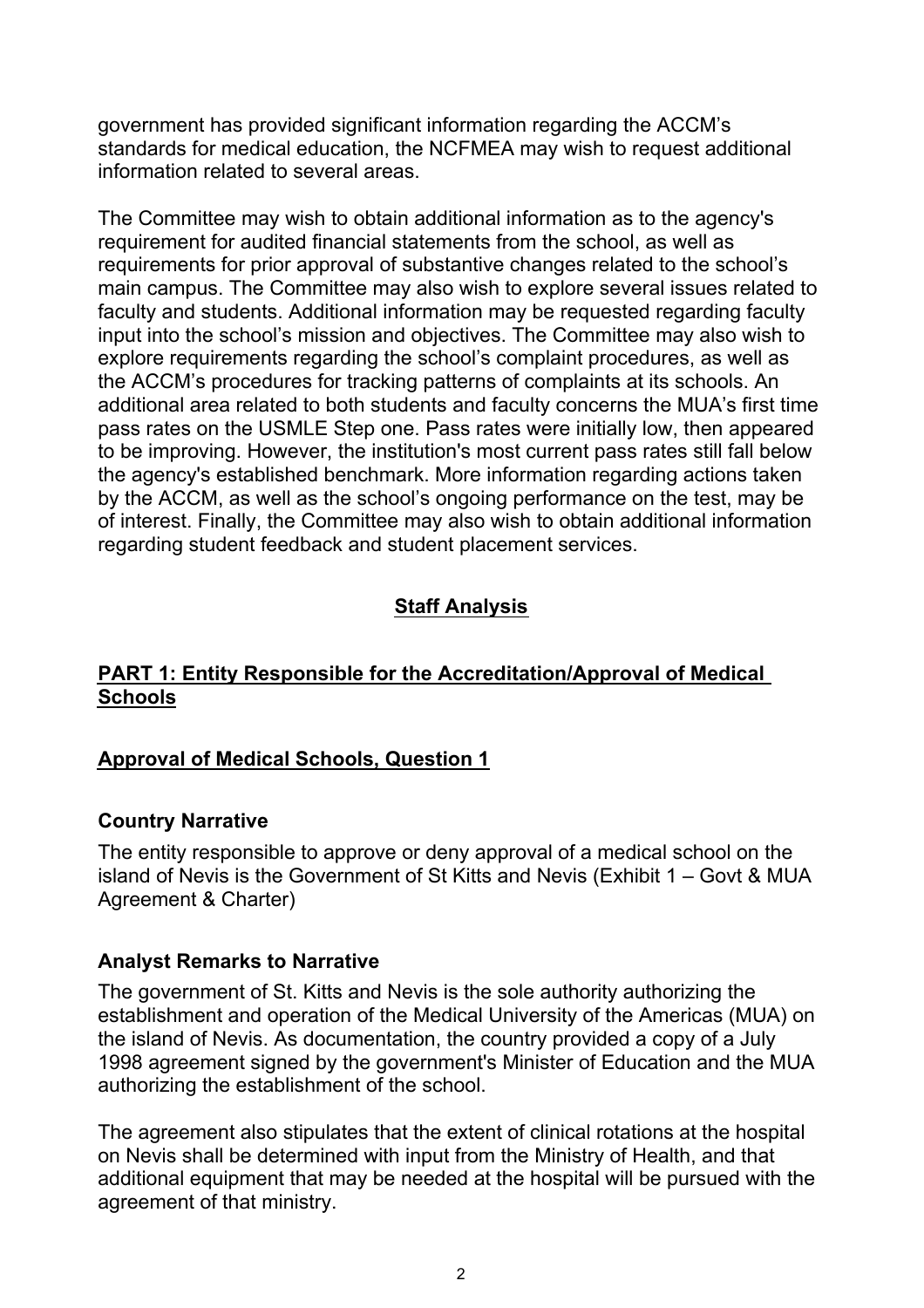Two representatives on the MUA's Board of Directors, including one medical doctor (M.D.) and one educator, will be chosen with government approval. The MUA will also pay the government an annual fee of \$50,000 U.S. or \$250 U.S. per student, whichever is greater.

While it is clear that the MUA operates under the approval of the government of St. Kitts and Nevis, it is unclear whether the school is under the jurisdiction of the Ministry of Education or the Ministry of Health. The Minister of Education was the signatory on the original 1998 establishing agreement. However, the Ministry of Health has input into clinical rotations at the hospital on Nevis and its Minister was also the signatory on the agreement designating the Accreditation Commission on Colleges of Medicine (ACCM) as the MUA's accrediting body. Clarification is requested as to which ministry oversees the school.

The country is requested to clarify whether the MUA is operating under the authority of the Ministry of Education or the Ministry of Health and what roles the two ministries play in the school's continued operation.

### **Country Response**

On 9-10 February 2012 ACCM made a scheduled inspection visit to the Medical University of the Americas. The ACCM team met with the Hon Hensley Daniel, Minister for Health of the Nevis Government, as it had done previously. The ACCM had already verified that the Nevis Government's Ministry of Health was the responsible Ministry in regard to Medical University of the Americas, but raised the NCFMEA's query with the Minister directly. He confirmed that, although the agreement for establishment of the medical school had been signed by the Minister for Education of the Government of St Kitts and Nevis, it is the Ministry of Health of the Nevis Government which has oversight of the medical school. The Nevis Government's Accreditation Agreement with ACCM was signed by the Premier of Nevis, Hon Joseph W Parry, on behalf of the Nevis Government, and not by the Minister for Health.

#### **Analyst Remarks to Response**

In response to the draft staff analysis, the agency clarified that while the country's Ministry of Education granted initial permission for the establishment of the medical school, its Ministry of Health is now the agency responsible for its oversight.

Staff Conclusion: Comprehensive response provided

### **Approval of Medical Schools, Question 2**

**Country Narrative**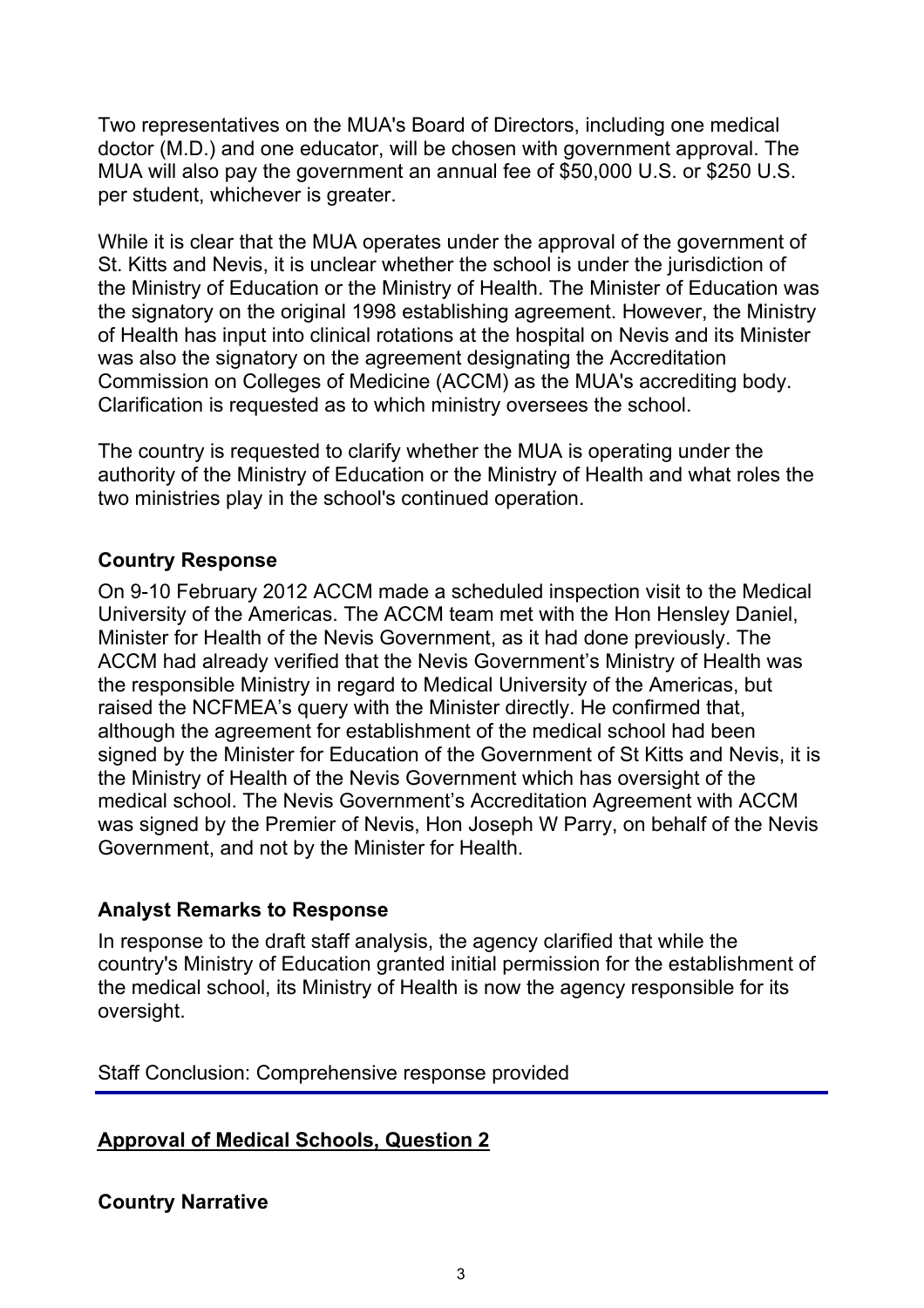The Government of Nevis regulates the certification/licensure of the medical school.

### **Analyst Remarks to Narrative**

As provided in the agreement that was attached as documentation under the previous section, the government granted the charter for the MUA to operate a medical school on Nevis, and the MUA operates under the government's authority and according to the terms specified in the agreement.

## **Approval of Medical Schools, Question 3**

### **Country Narrative**

The Government of Nevis retains the authority to remove the right to operate of a medical school.

### **Analyst Remarks to Narrative**

As noted previously, while it is clear that the MUA operates under the approval of the government of St. Kitts and Nevis, it is unclear whether the school is under the jurisdiction of the Ministry of Education or the Ministry of Health. It is also unclear which of these governmental entities, if either, would have the authority to close the medical school.

Additional information is requested regarding which governmental entity would have the authority to close the MUA or to take away its right to operate. Information is requested as to the name of each entity and to whom each entity reports.

### **Country Response**

During the ACCM's interview with the Minister of Health of the Nevis Government on 9th February 2012, the ACCM asked the Minister of Health, Hon. Hensley Daniel, to confirm whether or not his Ministry had the authority to close the medical school or remove its right to operate. The Hon. Hensley Daniel confirmed that the Ministry of Health of the Nevis Government had the authority to require the closure of the medical school or remove its right to operate.

### **Analyst Remarks to Response**

As noted in a previous section, the agency clarified that while the country's Ministry of Education granted initial permission for the establishment of the medical school, its Ministry of Health is now the agency responsible for its oversight. The Ministry of Health would be the entity with authority to close the school, and its Minister reports to the Premier of Nevis.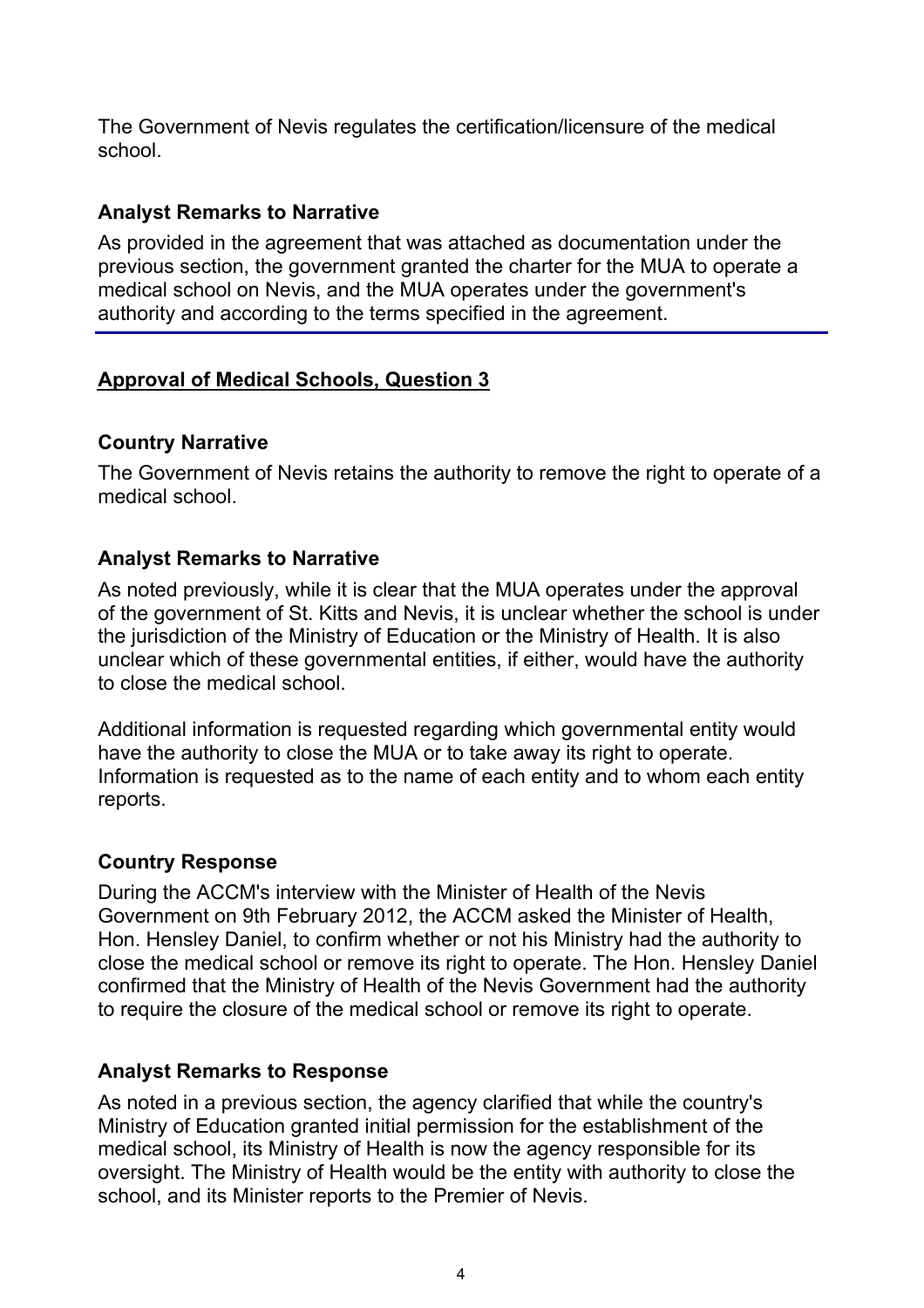## **Accreditation of Medical Schools**

### **Country Narrative**

There is a single medical school on the Island of Nevis, which is the Medical University of the Americas. In a Government Resolution dated 1 October 2006, and signed by the Minister of Health on 8 November 2006, the Nevis Government recognized the Accreditation Commission on Colleges of Medicine (ACCM) for the 'sole purpose of (a) ensuring that the Medical University of the Americas meets standards comparable to those in the United States as are applied to US Medical Schools and (b) assuring the public and the US Department of Education that the Medical University of the Americas is providing a quality and meaningful medical education.' (Exhibit 2a –Nevis Govt Resolution 2006)

The Premier of the Government of Nevis signed a Heads of Agreement with the ACCM in January 2007 which outlines the reporting procedures and role of ACCM as designated by the Government of Nevis (Exhibit 2b – Nevis ACCM Agreement 2007).

In a letter to the Executive Director of NCFMEA, dated 28 July, 2009, the Premier of Nevis affirmed the approval of ACCM as the accreditation agency in Nevis and authorized Professor Raymond Fitzgerald or his nominee to represent the Nevis Government at any hearing in the US Department of Education and receive reports and information on behalf of the Nevis Government. (Exhibit 2c – Nevis Premier to NCFMEA 2009)

ACCM reports on its accreditation activity annually to the Government of Nevis. The first Inspection Report on the Medical University of the Americas was lodged in June 2010 with the Government of Nevis, and a copy sent to the Executive Director of the National Committee on Foreign Medical Education and Accreditation (Exhibit 8 – ACCM Report on MUA 2010). An update on accreditation activities was lodged with the Government of Nevis in September 2011. An interim accreditation inspection visit to the medical school's campus is planned for February 2012 after which an interim inspection report will be lodged with the Government of Nevis.

# **Analyst Remarks to Narrative**

In 2006 the country designated the ACCM as the accrediting authority for the MUA, and in 2007 the Premier signed a formal agreement with the ACCM outlining ACCM's role and reporting procedures. The ACCM will provide a written report on the MUA's accreditation status to the Ministry of Health at least once a year and will meet with ministry officials at least once every two years. The agreement stipulates that the MUA will follow the ACCM's standards and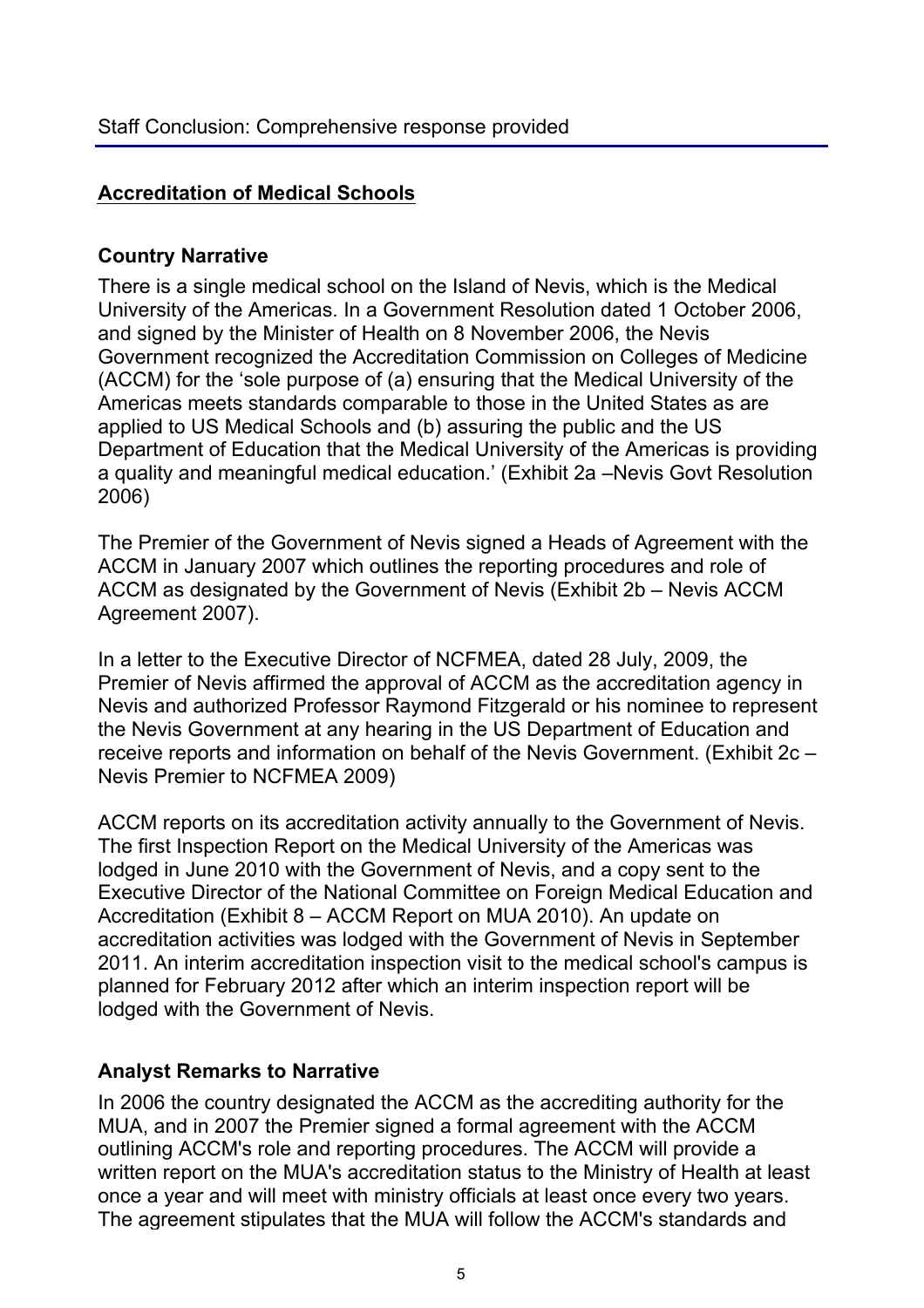## **Part 2: Accreditation/Approval Standards**

#### **Mission and Objectives, Question 1**

#### **Country Narrative**

Yes, ACCM requires that 'the institution shall develop educational goals which define its mission and teaching programme." Among these goals it is required that the institution assure 'students, parents, patients, postgraduate training directors, government regulators and society that accredited programmes have met commonly accepted standards for professional education and that they serve the public interest.' (Exhibit 3 - ACCM Elements of Accreditation 2011, Element 1.1,(5), p.6)

The accreditation /approval standards and the inspection process used by the ACCM are set out in the Elements of Accreditation (Exhibit 3 – ACCM Elements of Accreditation 2011) and in the ACCM Protocol for Accreditation (Exhibit 4 – ACCM Protocol for Accreditation 2011) which are designed to reflect the Guidelines of the LCME and the Guidelines of the NCFMEA. The NCFMEA has previously confirmed that the ACCM Elements and Protocol conform to US standards. The ACCM Elements of Accreditation and Protocol for Accreditation were updated at the end of 2009 to take into account changes in LCME Guidelines and to adhere to the revised NCFMEA Guidelines. A single revision to the Elements of Accreditation was made in 2011 so that the passing of USMLE Step 2 (CS and CK) would be a prerequisite to graduation. This had previously been a recommendation rather than a requirement.

ACCM requires that the standards of medical education followed by the school are those set out in the ACCM Elements of Accreditation. ACCM is satisfied that MUA's Mission Statement 'Integrity in Education' encapsulates the medical school's intent that their medical education program 'will prepare the students for modern medical practice in the 21st century'. The school has an additional stated objective to ensure that it will train practitioners from Nevis and the Caribbean region and contribute to health education, research and welfare in the local population. (Exhibit 5 - MUA Self Study 2009, p9,10)

The medical school's mission statement 'Integrity in Education' also points to its intention not only to educate but to ensure that its students develop the high personal attributes necessary in a physician. The public interest is served by the requirement to deliver a high quality medical education and to graduate only students who have acquired 'a critical amount of knowledge and developed adequate skills' whereby they are successful in advancing to and completing postgraduate training, and to ensure that the students 'acquire the knowledge, behaviours, skills and attitudes expected by the academic community and society of a physician' (Exhibit 3 - ACCM Elements of Accreditation 2011,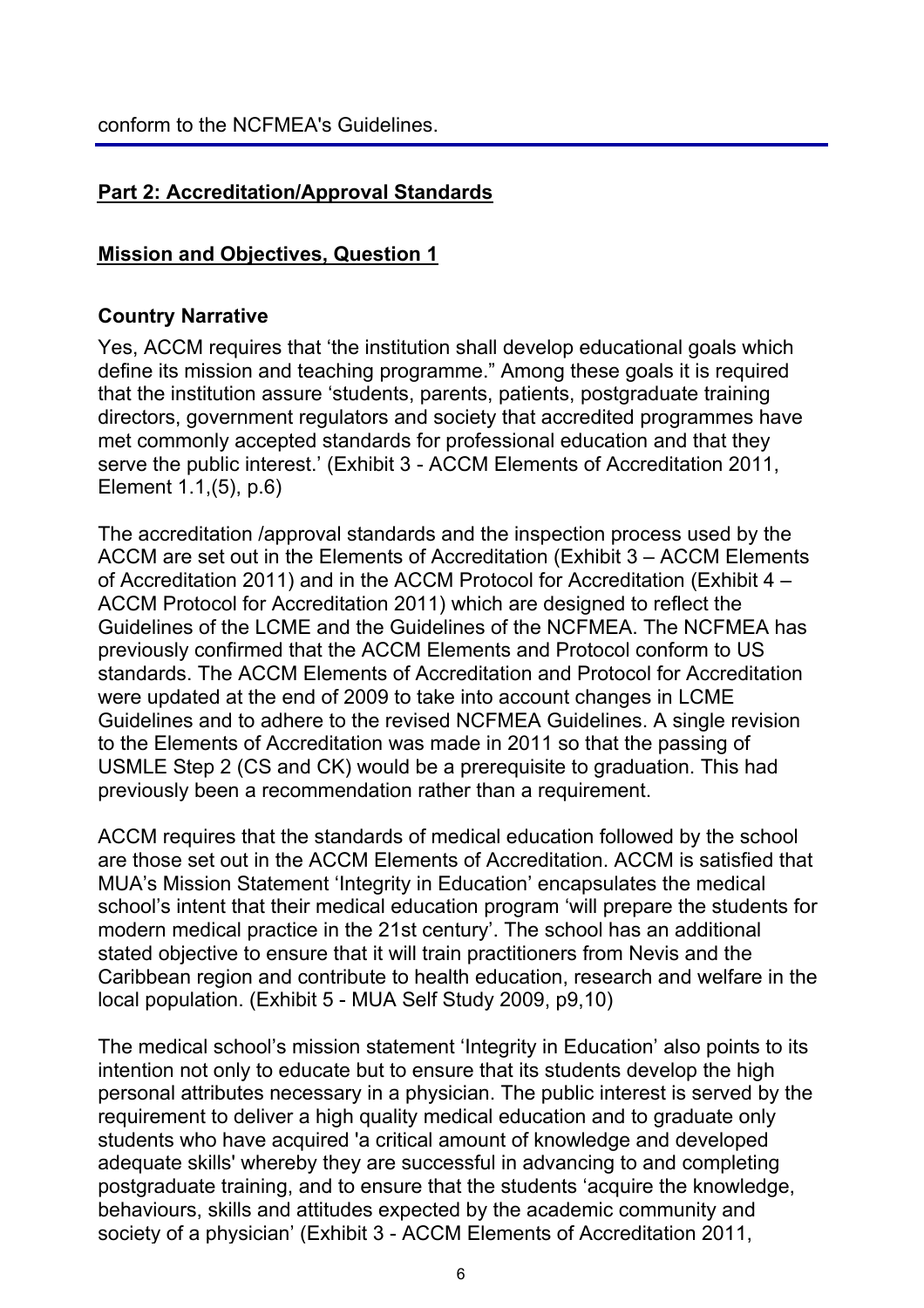Element 1.1,(2),(3) p.6)

### **Analyst Remarks to Narrative**

The ACCM's Element 1.1, Educational Goals, specifies that an institution develop educational goals to define its mission and program and requires, among other things, that the goals assure that accredited programs have met the public interest. The goals must be adopted by the institution's Board of Trustees, be re-evaluated periodically, and be published and distributed to students, faculty, and the public, typically via the institution's catalog.

The MUA's self-study document demonstrates that the institution has established a detailed mission statement, goals, and objectives in accordance with the ACCM's requirements. The MUA's mission statement specifies that it "embraces a special mission to train practitioners from the island of Nevis and the Caribbean region and to contribute to the improvements of health education, research, and prevention for the local population."

# **Mission and Objectives, Question 2**

## **Country Narrative**

ACCM's Element 2 'Corporate Organisation' requires that an independent and voluntary Board of Trustees will govern the institution. 'In consultation with the chief academic officer, divisional heads and representatives of the faculty the Board shall govern the institution by establishing broad institutional policies, providing institutional direction...'etc. Thus it is seen that the involvement of faculty in the defining of objectives is a requirement (Exhibit 3 - ACCM Elements of Accreditation 2011, Element 2.1, p.7)

The first question in the ACCM's Self-Study document asks the medical school to 'describe how the institution engages in a planning process that sets the direction and priorities for the institution and results in measurable outcomes.' The response from MUA states that 'institutional priorities are set as part of MUA's annual planning process. This process begins with a review and updating of institutional priorities.... All departments participate in this process. Once the priorities are clarified, each department outlines the resources needed to accomplish the priorities.' Therefore faculty are involved in the defining of objectives. (Exhibit 5 - MUA Self Study 2009, p.2)

ACCM Elements of Accreditation Element 4.1 'Curriculum' requires that the programme shall be appropriately related to the mission of the institution... (and) must be consistent with and reflect the educational goals of the school.' It further requires that 'a curriculum committee of faculty members shall be responsible for developing and evaluating a curriculum that provides a general medical education so that its graduates are prepared to pursue further training at graduate level. The management of the curriculum shall involve the participation of the faculty and the administration in an integrated manner.' (Exhibit 3 - ACCM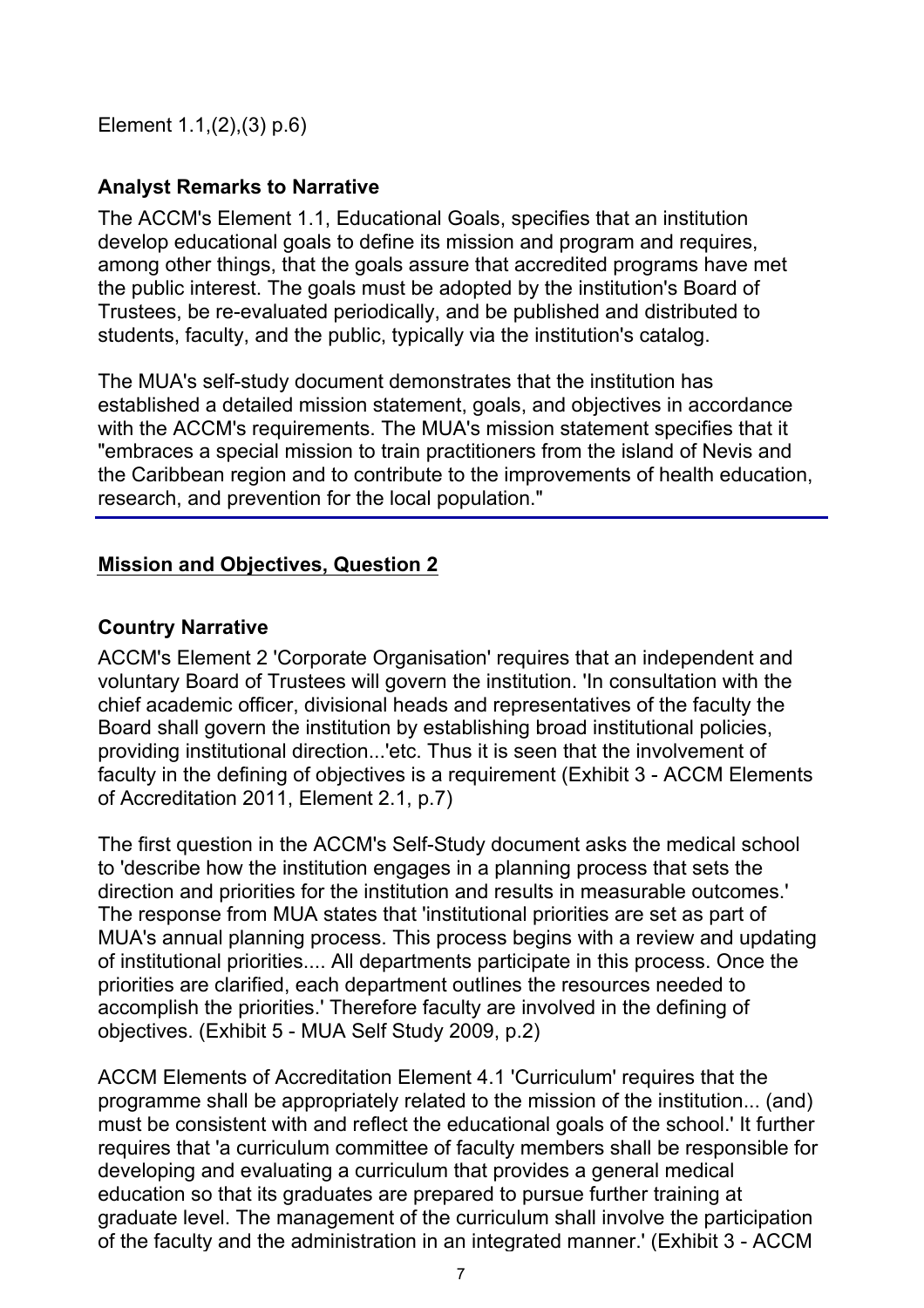Elements of Accreditation 2011, Element 4.1, p.9)

MUA's description of how the curriculum committee works to design and evaluate the curriculum is found in Exhibit 5 - MUA Self Study 2009, page 14, 'Structure of the Educational Program'

### **Analyst Remarks to Narrative**

The ACCM's Element 4.1, Curriculum, specifies that the program be related to the institution's mission and consistent with its educational goals. A faculty curriculum committee shall be responsible for developing and evaluating the curriculum, and the faculty and the administration shall be involved in the management of the curriculum. The curriculum committee must design a program that encourages an understanding of basic scientific knowledge on the part of the students.

The ACCM's Element 4.8, Evaluation of the Curriculum, specifies that the curriculum committee continuously evaluate the curriculum's effectiveness and the extent to which the institution's goals are achieved. Curricular effectiveness is evaluated based upon a number of specified outcomes measures.

The MUA's self-study includes information regarding its curriculum committee and describes its activities.

# **Mission and Objectives, Question 3**

### **Country Narrative**

ACCM's Elements of Accreditation require the involvement of faculty in formulating the objectives of the educational programme, as described above.

Through the By-Laws of the MUA Faculty Senate, of which all faculty are members, each member of faculty agrees that 'believing that our service is to provide quality education to capable and aspiring medical students.. we are helping Medical University of the Americas to continue to fulfil its mission.' Among the duties outlined in the Faculty Senate By-Laws is 'when appropriate, advising (through and approved and established procedure) the Deans, President and Board of Trustees on matters bearing on the academic programs and institutional policies at Medical University of the Americas.' (Exhibit 6 - MUA Faculty Handbook, Appendix E)

# **Analyst Remarks to Narrative**

While the ACCM's standards specify that there be a faculty curriculum committee that has input into curriculum development and evaluation, ED staff was unable to locate any standards requiring the adoption of the educational program by the faculty as a whole. Furthermore, the documentation that is provided, the MUA Faculty Senate by-laws, indicates that the faculty has an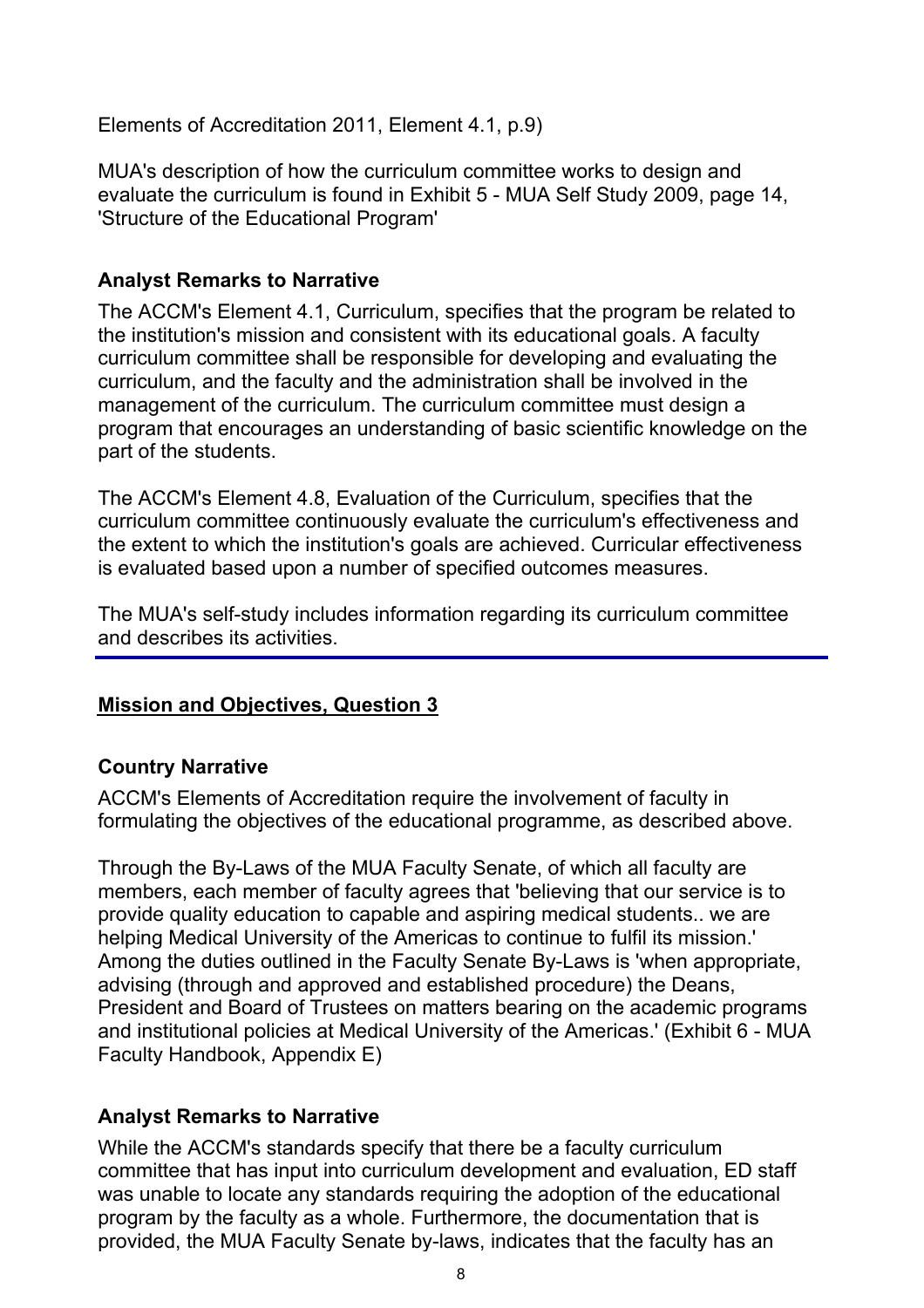advisory role rather than a decision-making role regarding the curriculum. More information is requested in this area.

Additional information is requested. ACCM must demonstrate that its standards require the review and adoption of the educational program and its objectives by the faculty as a whole.

# **Country Response**

As stated earlier in the submission, the Board of Trustees is the ultimate authority in the university in regard to adoption of mission and institutional goals. However, ACCM has verified through inspection visits that the faculty of Medical University of the Americas reviews and participates fully in formulating the educational program and its objectives, and is deeply involved in the development of all aspects of the program through the various committees and consultative processes existing in the University. The school has confirmed that in Fall 2011 a comprehensive review of the curriculum and the institutional goals and objectives was completed, and a number of adjustments to curriculum and objectives are planned, including earlier exposure to clinical skills. The curriculum changes were adopted by the Curriculum Committee and the Board of Trustees in December 2011. A research module entitled 'Research: Literature Review and Analysis' is being finalised by the faculty Research Committee, for introduction into the curriculum in September 2012. Relevant to the entire review process was the decision that the university should formally adopt a revised mission statement along with, and incorporating, educational competencies. The Board of Trustees and the faculty will adopt the competencies in Fall 2012 with implementation planned for January 2013.

ACCM has assured itself through inspections and interviews, that faculty are, and consider themselves, fully involved in the formulation of the mission, program and objectives of the university, ACCM acknowledges that in its Elements it does not currently state that a formal review and adoption process is a requirement, and will adjust its Elements accordingly at its next scheduled meeting in May 2012

# **Analyst Remarks to Response**

In its response to the draft analysis, the agency asserted that while the requirements of this section are being met in practice, they are not formally addressed in its standards. As a result, the agency plans to amend its standards to reflect these requirements during the course of its May 2012 council meeting.

Additional information is requested. Additional information will be needed regarding the changes that the agency makes to its standards at its May 2012 meeting.

Staff Conclusion: Additional Information requested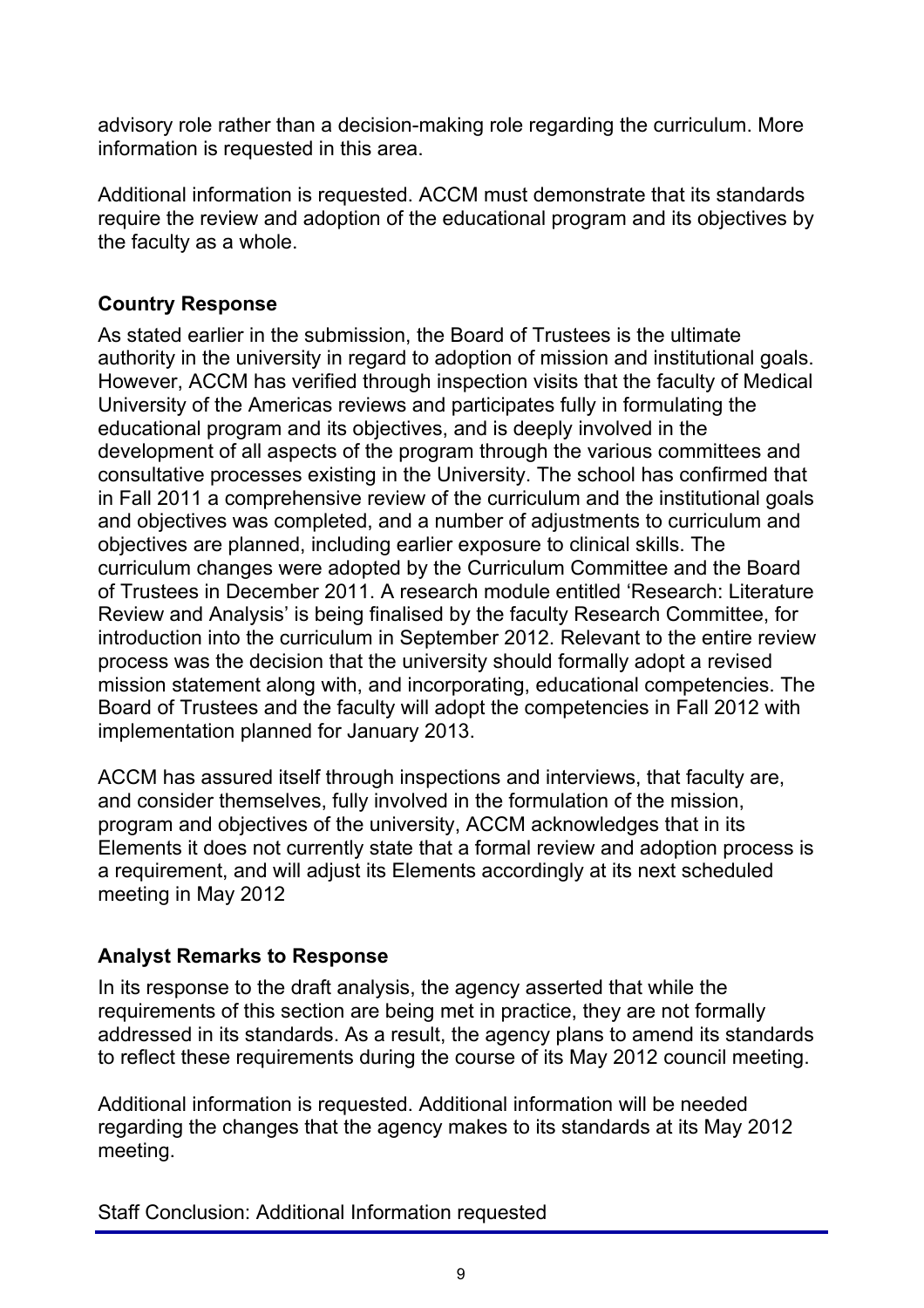# **Mission and Objectives, Question 4**

## **Country Narrative**

ACCM's Elements of Accreditation 2011 require that 'the institution shall publish and distribute its goals (objectives) among its students, faculty and the public. ... Each medical school must engage in a planning process that sets the direction for the institution and must evaluate outcomes using objective measures. The institution's educational programmes shall be designed and evaluated to achieve its goals.' (Exhibit 3 - ACCM Elements of Accreditation 2011, Element 1.1, p.6)

ACCM has examined MUA's Institutional Catalog where the objectives are listed as follows:

1.Provide the scientific basis for the practice of medicine through a challenging basic sciences curriculum.

2.Promote an awareness of the bio-psycho-social and economic-legal contexts in which the practice of medicine occurs.

3.Integrate clinical problem-solving skills with sound scientifically based clinical judgment.

4.Foster an approach to medicine that uses evidence-based medicine and information systems as a basis for practice.

5.Cultivate an atmosphere of scientific inquiry and research.

6.Ensure that each student acquires solid clinical skills and problem-solving techniques that will allow for a smooth transition into residency training. (Exhibit 12 - MUA Institutional Catalog 2011-13, p.3)

In the Institutional Self Study (Exhibit 5 - MUA Self Study 2009, p.2) it is stated that 'MUA tracks its success relative to its priorities by monitoring key outcomes. For example, student results on standardized examinations are one of the metrics used to assess the teaching efficacy.' Many of these metrics, including success rates in USMLE Steps 1 and 2 (CS and CK) examinations, are presented to ACCM in the Annual Database Report which is submitted by the school each year at the beginning of February.

ACCM's Institutional Self-Study Questionnaire asks the school to comment on the extent to which school-wide educational objectives are linked to physician competencies expected by the medical profession and the public. MUA's response is seen in Exhibit 5 - MUA Self Study 2009, p.12-13, where the school lists the standards to which it correlates its own standards and specifically addresses the six core competencies as defined by the ACGME.

# **Analyst Remarks to Narrative**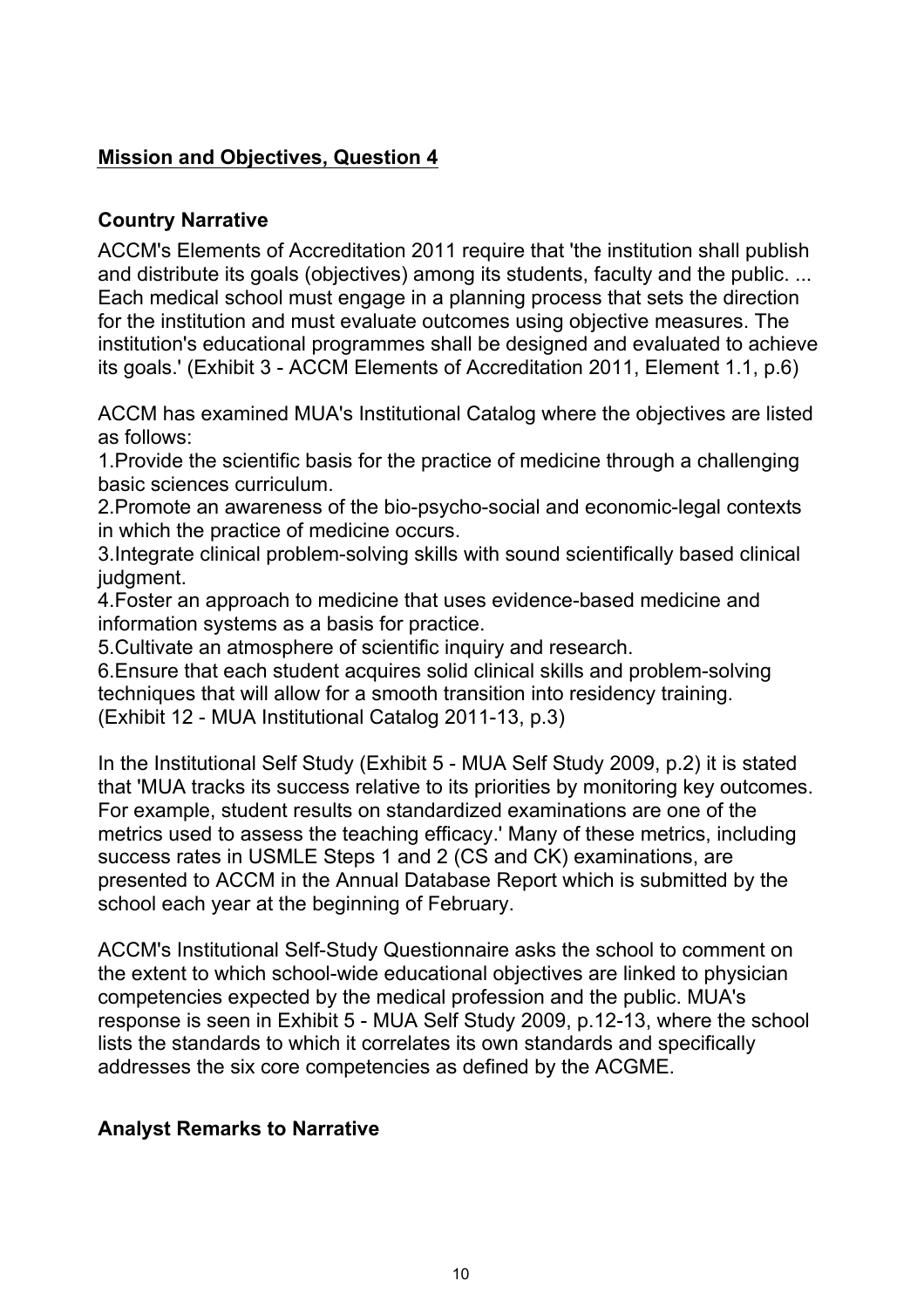The ACCM's Element 1.1, Educational Goals, specifies that the institution must evaluate outcomes using objective measures and that the institution's programs must be evaluated to achieve its goals.

Element 4.8, Evaluation of the Curriculum, specifies that curricular effectiveness may be measured by evaluating such outcomes measures as:

- student attrition rates

- student performance on standardized exams

- percentages of students accepted into residency programs

- percentages of eligible graduates passing the USMLE and other licensing exams

- student employment rates

The institutional self-study provides comments on the extent to which educational objectives are linked to physician competencies.

# **Mission and Objectives, Question 5**

### **Country Narrative**

The medical school must conform to the educational goals as set out by the ACCM (Exhibit 3 - ACCM Elements of Accreditation 2011, Element 1, nos 1-5, p.6) and verified by the ACCM inspection team during comprehensive and interim visits to the basic science campus and the affiliated clinical training sites and by examination of Annual Database Reports and appended documentation received from the medical school (Exhibit 15 – MUA Annual Database Report 2009-10).

# **Analyst Remarks to Narrative**

The ACCM's Element 1.1 specifies that an institution's graduates must: - acquire the knowledge and skills necessary to advance to and complete post-graduate training

- acquire the professional attributes expected by the academy and profession
- be able to obtain licensure
- be able to provide quality health care
- continue life-long learning

The MUA's self-study and site visit report demonstrate that the ACCM evaluates its institutions with regard to compliance with its standards. An annual report submitted by the MUA demonstrates that the institution is required to report on a number of outcomes measures, including USMLE pass rates, subject and clinical test pass rates, and graduation and residency placement rates. The ACCM has established a threshold first-time pass rate in USMLE Step 1 of 85% for the schools it accredits.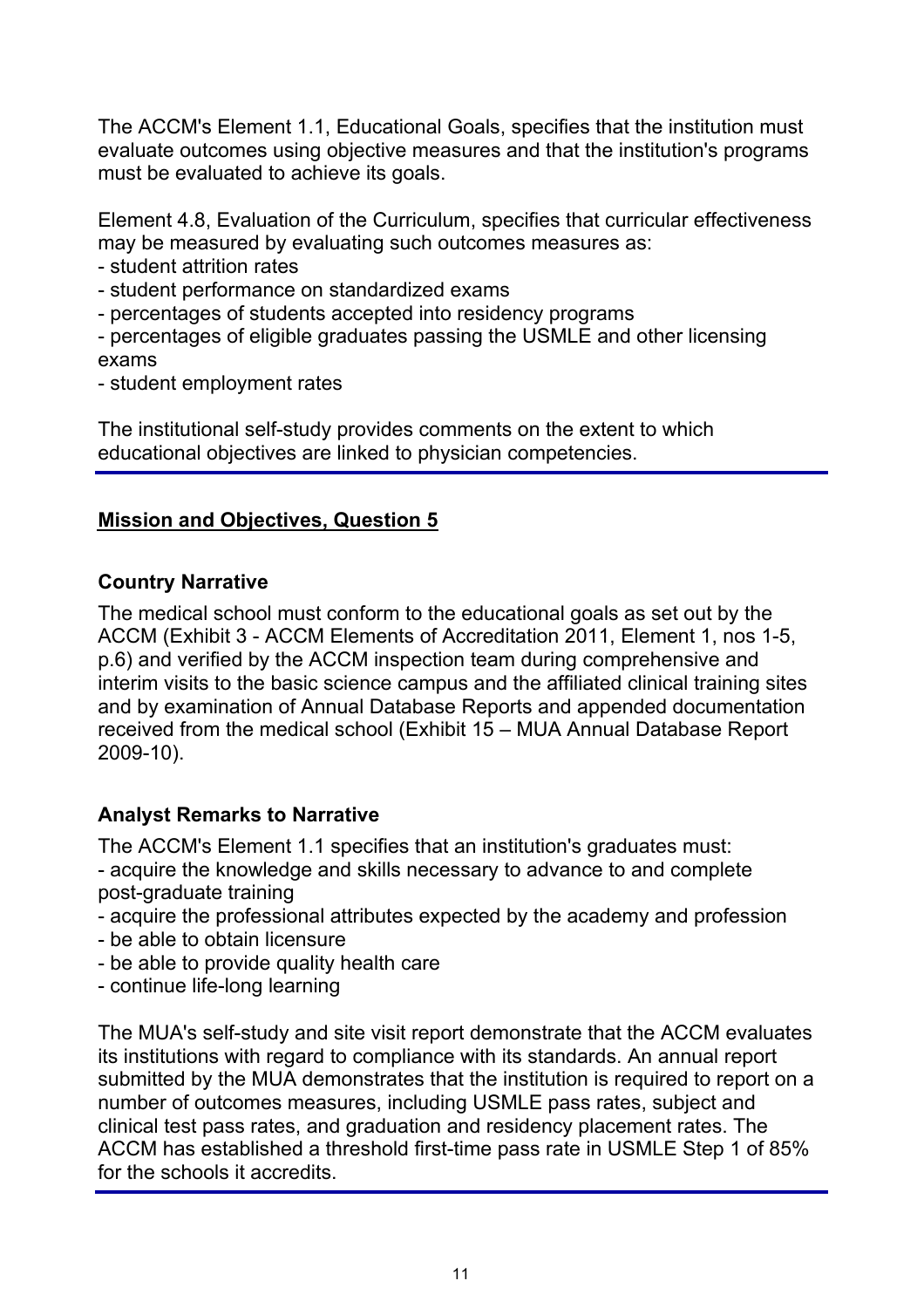### **Governance, Question 1**

### **Country Narrative**

The entity responsible for evaluating the quality of the medical education is the ACCM and its Protocol for Accreditation requires that, in order to initiate the accreditation process, 'the college is chartered, licensed, and authorized to award the MD degrees by the regulatory body that governs educational institutions in that jurisdiction. The college must annex all documents to demonstrate its authorization to operate and to award the M.D. degree.' (Exhibit 4 – ACCM Protocol for Accreditation 2011, Section IV, p.16, para 3c)

The Medical University of the Americas has been legally authorized to confer the degree of MD, and the terms and conditions agreed between the Government and the University are set out in their Statement of Agreement, July 17th, 1998 (Exhibit 1 – Govt & MUA Agreement & Charter).

#### **Analyst Remarks to Narrative**

The ACCM's Element 2.1, Corporate Organisation, specifies that the institution "be licensed by the appropriate governmental or regulatory authority to offer courses of instruction in medicine and to award the MD degree."

As documented under previous sections, the MUA is authorized to operate under a formal agreement with the government of St. Kitts and Nevis.

### **Governance, Question 2**

#### **Country Narrative**

The Accreditation Commission on Colleges of Medicine (ACCM) is the external and independent agency appointed by the Government of Nevis that ensures the accountability of the management of the school. ACCM's role and relationship to the Government is outlined in the Heads of Agreement between ACCM and the Government of Nevis (Exhibit 2b – Nevis ACCM Agreement 2007). ACCM is a not-for-profit organization whose role is to ascertain and verify that a medical school under accreditation is operating in a manner which ensures that their medical education programmes are compliant with ACCM standards.

### **Analyst Remarks to Narrative**

The government of Nevis has designated the ACCM as the accrediting body responsible for evaluating the medical education program at the MUA. As noted previously, the governmental entity overseeing the ACCM's accreditation activities at the MUA is the Ministry of Health. The ACCM provides written reports regarding its accreditation activities at the MUA to the ministry at least once year and meets directly with ministry representatives at least once every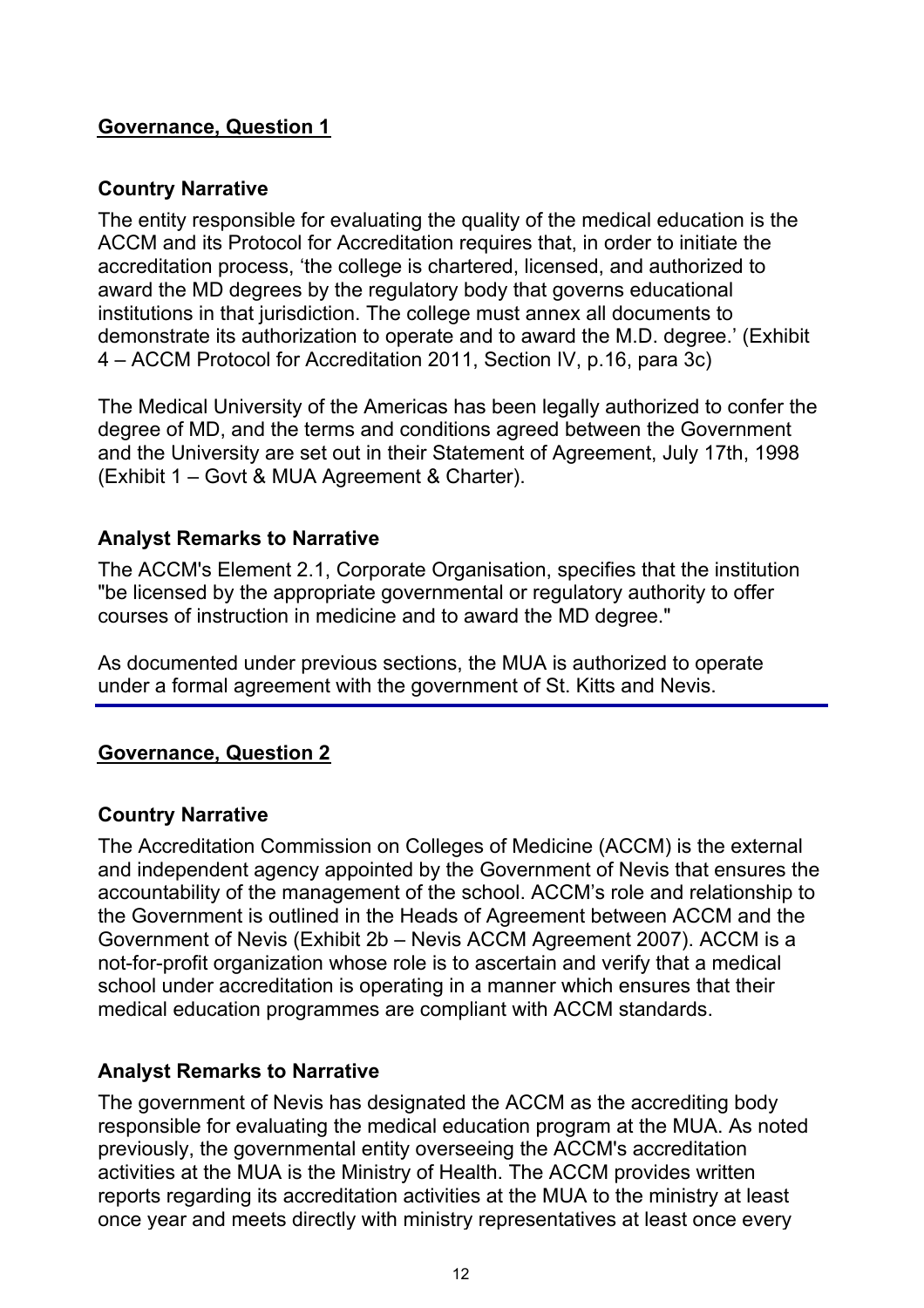## **Administrative Personnel and Authority, Question 1**

#### **Country Narrative**

The corporate organization and administration of the medical school must comply with standards set out in ACCM Elements of Accreditation, Elements 2 & 3 (Exhibit 3 – ACCM Elements of Accreditation 2011, Elements 2 and 3, p 7-8). ACCM requires that the school be governed by an independent and voluntary Board of Trustees as the highest authoritative body of the institution (Exhibit 3 – ACCM Elements of Accreditation 2011, Element 2, subsection 2.1, p.7). ACCM meets the Board of Trustees during inspection visits and requires annual submission of minutes of all Board meetings held throughout the year. ACCM requires that a minimum of three Board meetings be held annually.

In the Elements of Accreditation it is stated 'The institution shall design administrative structures so that each division is able to perform its unique responsibilities efficiently. The design and size of the administration shall also be of sufficient magnitude for the size of the student body and the scope of the programme.. ... The chief academic officer shall be supported by a competent team of professional staff in the management of the education programme. They shall include individuals representing Deans, Associate Deans and Assistant Deans, professional staff and secretarial support, student admissions, faculty affairs, education financing, accounting, budgeting and fundraising, clinical facilities, curriculum and academic affairs, students services and student affairs (student health, student activities, student counseling and student government), postgraduate and continuing medical education, research, alumni affairs, library, student financial assistance, record keeping, public safety.'

The administrative and academic organization of the school is monitored by regular inspections of the medical school campus and its affiliated clinical training sites. During these inspections interviews with faculty, administration and students are held to verify compliance with the ACCM Elements of Accreditation.

MUA describes its governance and administration in Exhibit 5 – MUA Self Study 2009 in pages 2-5 and the faculty involvement in governance on pages 52-53. There have been no long-standing vacancies or high turnover in leadership in MUA during the period of accreditation.

### **Analyst Remarks to Narrative**

The ACCM's Element 2.1, Corporate Organisation, specifies that a school shall be governed by an independent and voluntary Board of Trustees. On-campus administration is also addressed in this element and specifies that a school's bylaws address chief, associate, and assistant administrative officers, and a chief academic officer.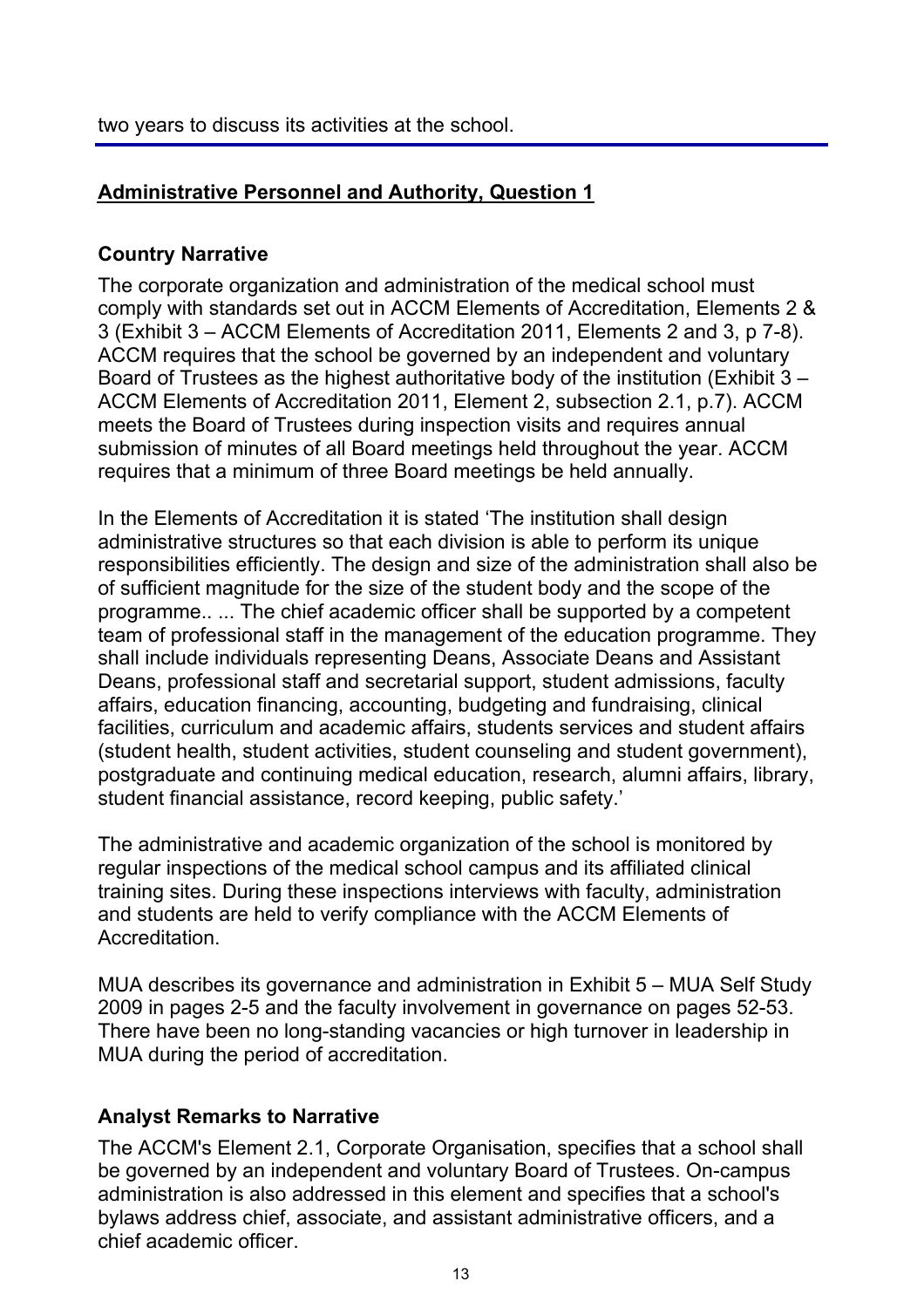ACCM's Element 3.1, College Management, further specifies that the chief academic officer be supported by a team of professional staff including:

- deans, associate deans, and assistant deans
- professional staff and secretarial support
- student admissions staff
- faculty affairs staff
- financing, accounting, budgeting, and fundraising staff
- facilities staff
- curriculum and academic affairs staff
- student services and student affairs staff
- continuing education staff
- research staff
- alumni affairs staff
- library staff
- student financial assistance staff
- record-keeping staff
- public safety staff

ACCM's Element 3.3, Satellite Health Care Facilities, specifies that each satellite (clinical) facility must have a site director, department faculty, and administrative personnel.

The MUA addressed these requirements in its 2009 self-study document as verified during the 2010 site evaluation visit.

### **Administrative Personnel and Authority, Question 2**

#### **Country Narrative**

ACCM requires that the principal administrative and academic heads shall maintain open lines of communications with one another (Exhibit 3 – ACCM Elements of Accreditation 2009, Element 3 subsection 3.1, p.8) and that the Chief Academic Officer shall be provided with adequate resources to implement a sound programme (Exhibit 3 – ACCM Elements of Accreditation 2011, Element 4, p.9). Instructional budgets are developed in collaboration with the Chief Academic Officer and faculty members to ensure effective delivery of the medical education program (Exhibit 3 – ACCM Elements of Accreditation 2011, Element 7, subsection 7.4, p.19).

Compliance with these requirements is determined during on-site reviews, and in interviewing the relevant personnel during inspection visits. ACCM also evaluates minutes of meetings, and reviews the corporate and academic organizational flow charts, which are required to be submitted annually for inspection, for appropriate access and reporting structures.

### **Analyst Remarks to Narrative**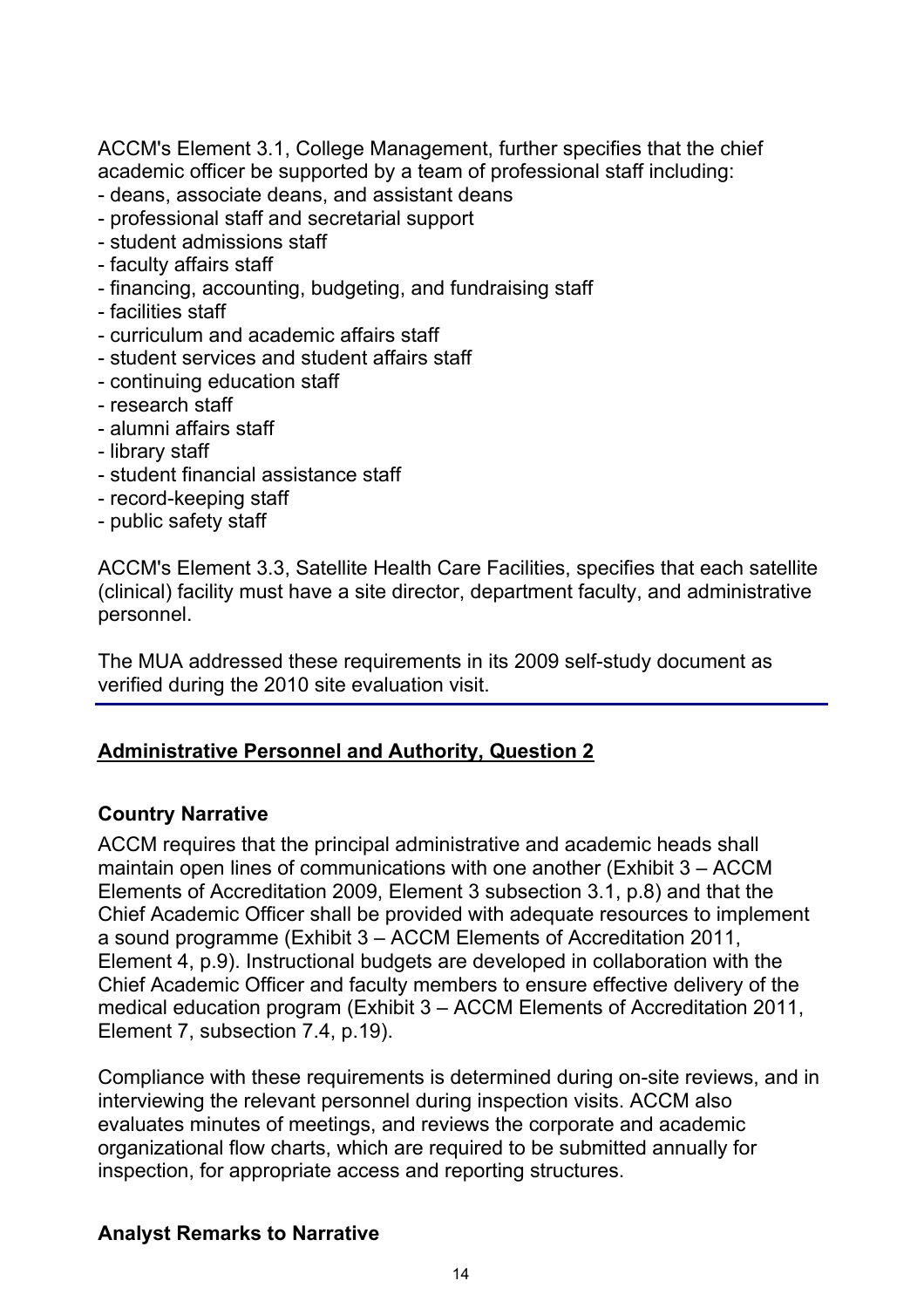As noted in the previous section, ACCM's Element 3.1, College Management, specifies that the chief academic officer be supported by a team of professional staff including:

- deans, associate deans, and assistant deans
- professional staff and secretarial support
- student admissions staff
- faculty affairs staff
- financing, accounting, budgeting, and fundraising staff
- facilities staff
- curriculum and academic affairs staff
- student services and student affairs staff
- continuing education staff
- research staff
- alumni affairs staff
- library staff
- student financial assistance staff
- record-keeping staff
- public safety staff

Element 3.1 also specifies that the Board of Trustees is the body responsible for ratifying the appointment of the chief academic officer. It further specifies that the principal administrative and academic officers must maintain open lines of communication with each other.

The MUA's self-study document reported on the institution's organizational chart and reporting authority and the site evaluation team confirmed that appropriately-qualified staff are in place and that lines of communication are functioning well.

### **Administrative Personnel and Authority, Question 3**

#### **Country Narrative**

The response to the previous question covers ACCM requirements regarding resources and authority needed for department heads and clinical faculty as well as that of the Chief Academic Officer.

All clinical rotations (core clerkships) take place in hospitals in the United States, where clinical faculty are formally appointed by the school. A formal affiliation agreement is entered into with the clinical site itself, outlining the roles and responsibilities of both the school and the clinical training site. MUA describes the roles and responsibilities of the Clinical Chairs, and the ongoing communications among the Chairs and the Associate Dean of Clinical Medicine in Exhibit 8 – MUA Self-Study 2009, p.22

ACCM reviews all affiliated clinical sites and interviews available clinical faculty in order to confirm whether the faculty have the authority and support necessary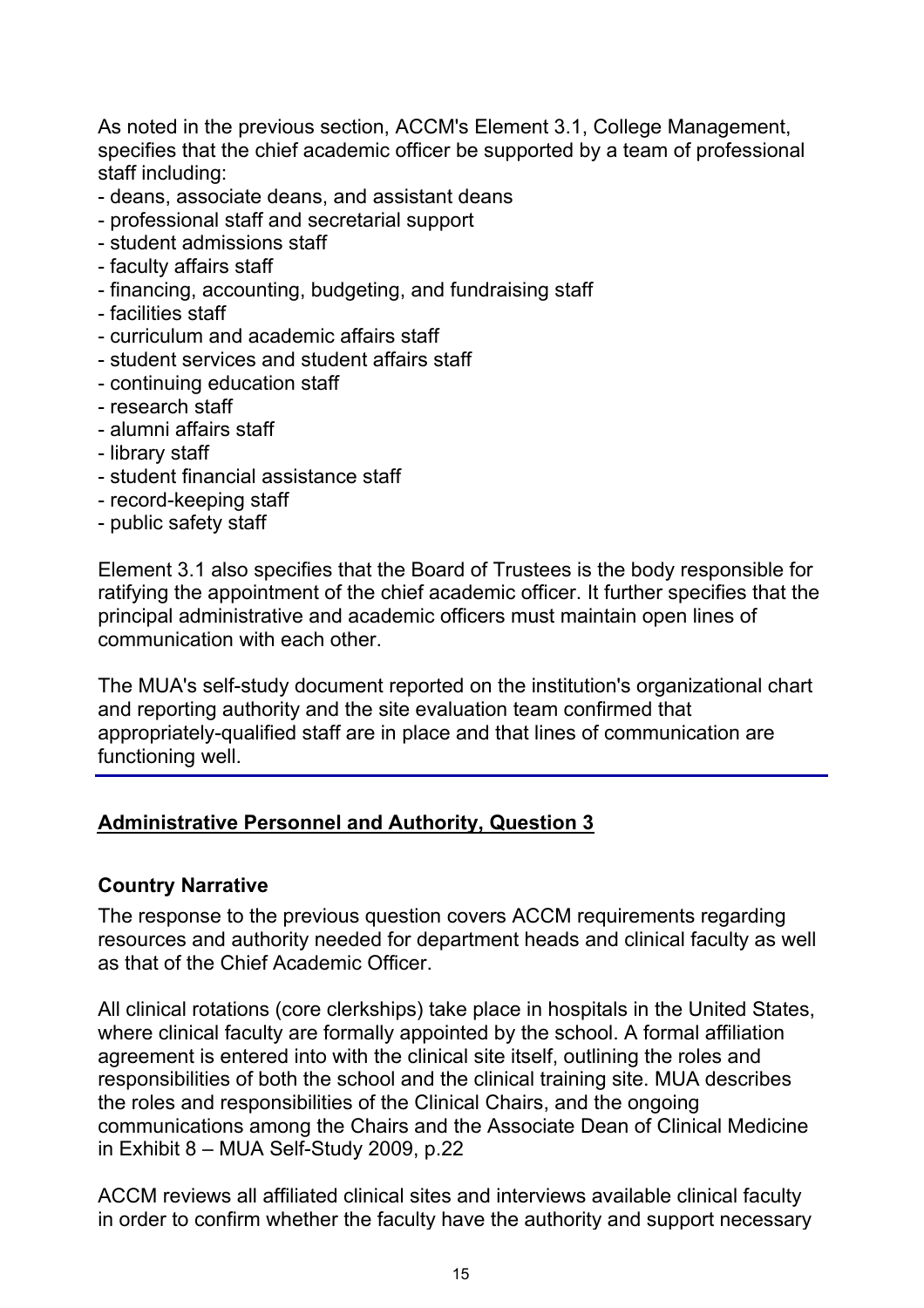from the school in order to fulfill their responsibilities for the effective instruction of students.

## **Analyst Remarks to Narrative**

As noted previously, the ACCM's Element 3.3, Satellite Health Care Facilities, specifies that that the dean will appoint a site director, department faculty, and administrative personnel at each clinical location to implement the academic policies. The director reports to the dean, the faculty report to divisional heads, and the administrative personnel report to supervisors at the parent campus. ACCM states that it regularly inspects the clinical training sites, and conducts interviews with faculty and others, to verify that faculty have needed authority and support.

The MUA's self-study document describes its process for ongoing evaluation of clinical training sites.

## **Chief Academic Official, Question 1**

## **Country Narrative**

ACCM Elements of Accreditation, Element 3 (College Management) requires the chief academic official 'must hold an MD degree and possess the appropriate qualifications and experience in medical education, research and patient care to lead and to supervise the educational program of the institution.' (Exhibit 3 – ACCM Elements of Accreditation 2011, Element 3, subsection 3.1, p.8) In MUA the title of the chief academic official is Executive Dean and the role and responsibilities of the office are outlined in the Faculty Handbook (Exhibit 6 - Faculty Handbook, Article 3.000, Section 3.600 Dean of Academic Affairs).

During the course of inspection visits, ACCM has met the Executive Dean, reviewed his CV and is satisfied that he meets the criteria both in terms of education and experience to provide leadership in medical education, scholarly activity and patient care.

### **Analyst Remarks to Narrative**

The ACCM's Element 3.1, College Management, specifies that the chief academic officer must hold an M.D. degree and possess the qualifications and experience in medical education, patient care, and research necessary to lead the institution's educational program.

The qualifications of the MUA's academic dean were described in the institution's self-study, and a copy of his curriculum vitae was provided as an appendix to the self-study.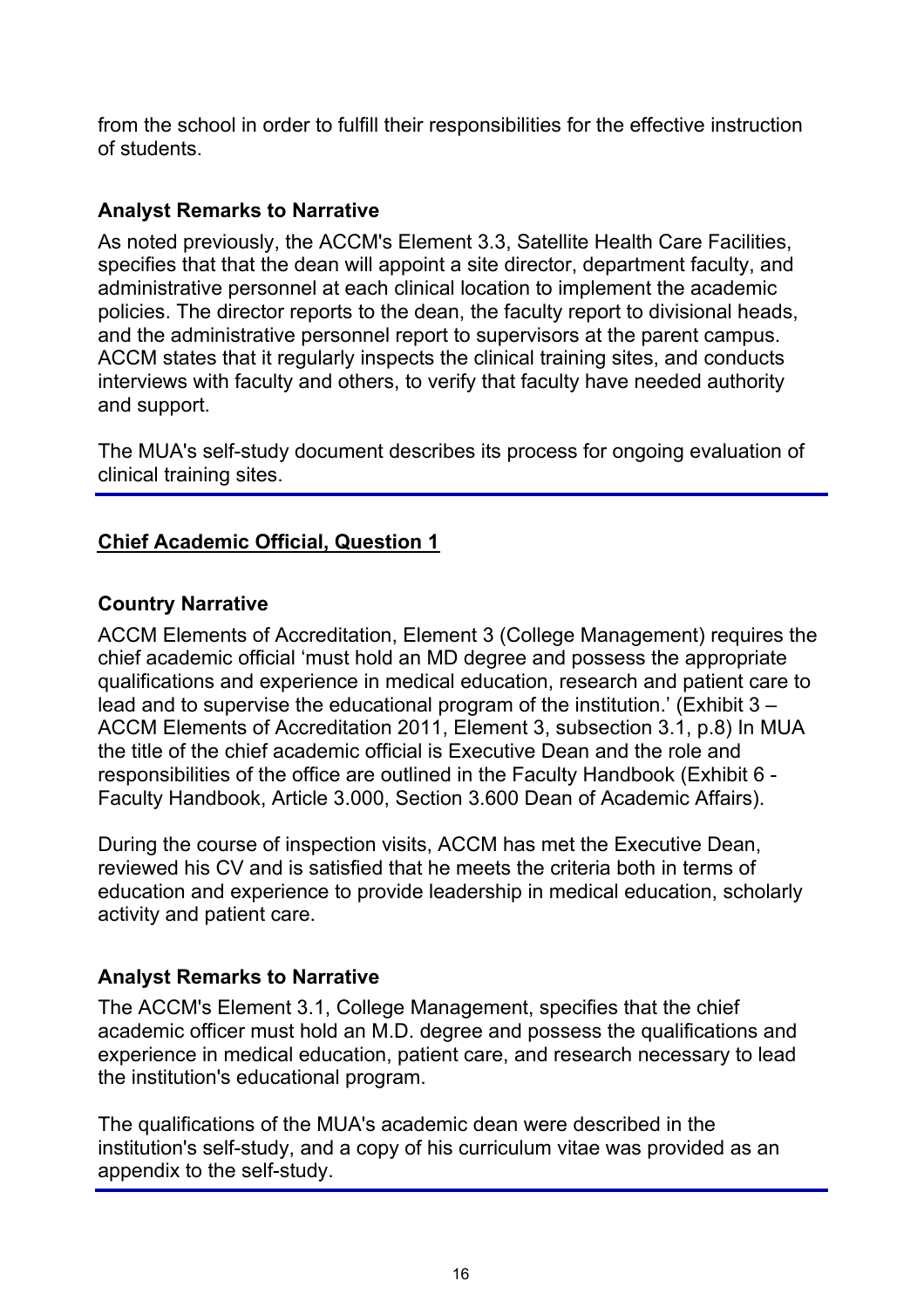# **Chief Academic Official, Question 2**

### **Country Narrative**

With oversight from the Board of Trustees, senior administrators of the medical school conduct a formal search process. Candidates both from within and external to the medical school are screened and considered. Recommendations are formulated for the Board of Trustees. Final approval of any candidate is subject to and approved by the Board of Trustees. This is in accordance with ACCM standards which require that all faculty appointments including that of the chief academic official (Executive Dean) must be approved by the Board of Trustees. (Exhibit 3 – ACCM Elements of Accreditation 2011, Element 3, subsection 3.1, p.8)

### **Analyst Remarks to Narrative**

The ACCM's Element 8.2, Policy on Selection Process and Appointment of Faculty, specifies that the institution must define its faculty policies, including the method of selection. The element also specifies that the recruitment and selection of faculty shall be the result of collective efforts department heads, faculty representatives, and the administration.

The ACCM's Element 3.1, College Management, specifies that the Board of Trustees shall ratify the appointment of the chief academic officer.

The MUA described the qualifications of its chief academic official in its 2009 self-study document.

# **Faculty**

### **Country Narrative**

(i) Admissions: ACCM requires that, upon consultation with the administration, a faculty committee must define the institution's requirements for admission and make final decisions on students admitted to the program. (Exhibit 3 - ACCM Elements of Accreditation 2011, Element 6, subsection 6.1 p.17). MUA's faculty have an obligation to 'assist in the proper execution of medical school affairs' (Exhibit 6 – MUA Faculty Handbook, Article 4.000, Section 4.400, II, i , p.23) and this includes serving on committees as required by the institution.

(ii) Faculty Promotion, Tenure and Retention: ACCM Elements of Accreditation, (ACCM Elements of Accreditation 2011 - Element 8, Subsection 8.2. p.20) requires that the recruitment and selection of the faculty as well as all other academic policies 'shall be the result of the collective efforts of the chief academic officer, department heads, faculty representatives and the administration.' The participation of faculty members in decisions relating to appointment, promotion and tenure are set out in the Faculty Handbook, which is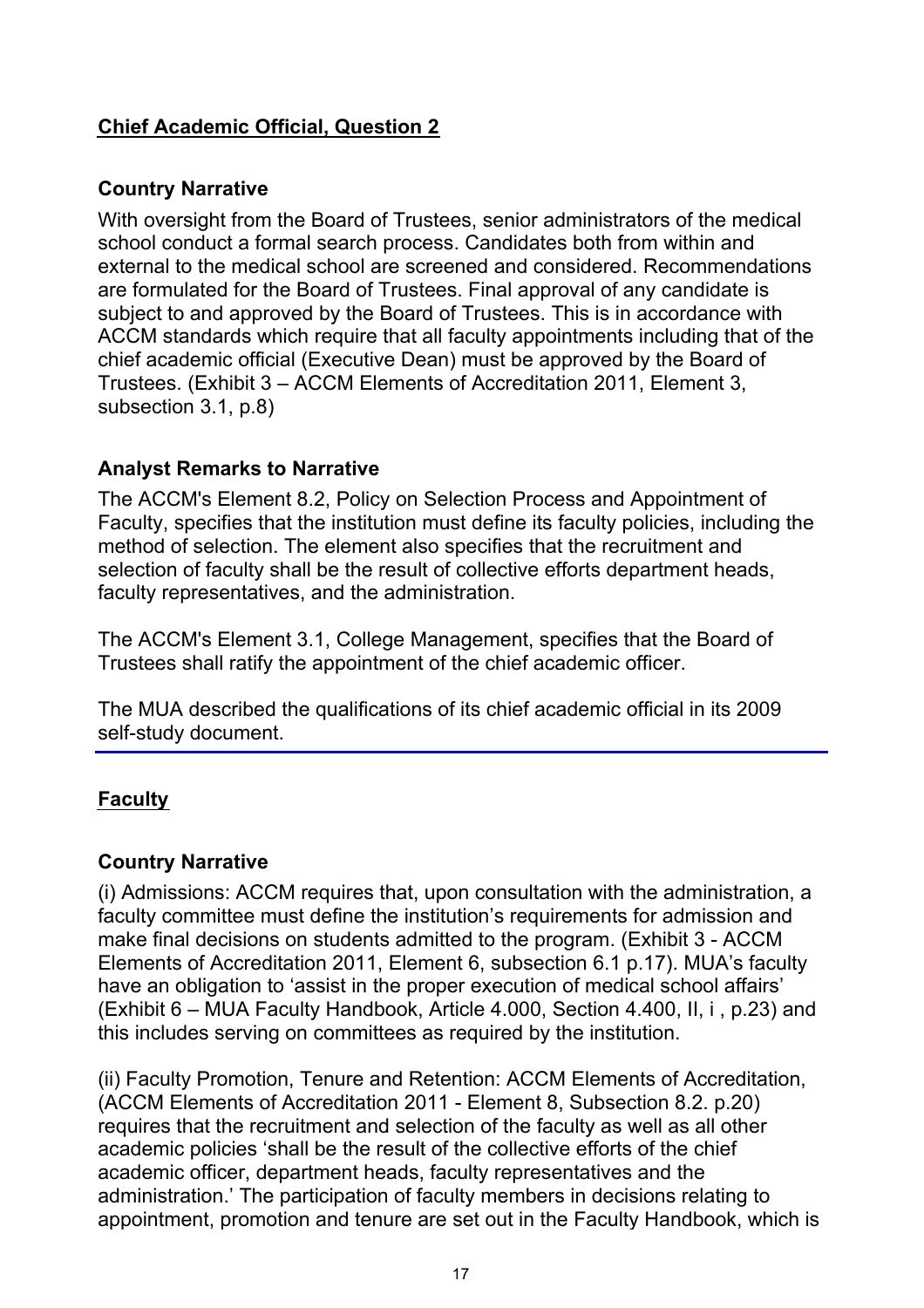reviewed by ACCM (Exhibit 6 - Faculty Handbook Article 4.000 Section 4.100 Faculty Appointments, p.17--21 and in Article 5.000, Recruitment and Employment, p.30-31) and is also described in MUA's Self Study (Exhibit 5 - MUA Self Study 2009 pp.49 – 51)

In relation to Discipline, a Faculty Ad Hoc Hearing Committee is convened, and the subject of Discipline and Termination is fully described in the Faculty Handbook (Exhibit 6 – MUA Faculty Handbook, Article 11, p.54).

(iii) Curriculum: ACCM requires that a curriculum committee of faculty members be responsible for developing and evaluating the medical curriculum. (Exhibit 3 – ACCM Elements of Accreditation 2011, Element 4, subsection 4.1, p. 9) As above, the Faculty Handbook states the requirement to serve on committees as being part of the responsibilities undertaken by faculty. The Curriculum Committee meets each semester (Exhibit 5, MUA Self Study 2009, p14, para B.1a).

With regard to the clinical portion of the curriculum it is stated in the MUA Self-Study that 'the academic curriculum is a collaborative program involving MUA and the affiliated teaching hospitals. The university works with the hospital to ensure that the teaching curriculum is consistent with the university's expectations and standards. The Associate Dean of Clinical Medicine is primarily responsible for the oversight and review of each hospital's curriculum to ensure consistency with MUA standards.' (Exhibit 5 – MUA Self Study 2009, p.20).

There are twice yearly meetings attended by the Associate Dean of Clinical Medicine, the Clinical Chairs and Associate Dean of Basic Sciences to plan, review and develop the curriculum and relevant aspects of the educational programme. Throughout the year there is ongoing communication between the Associate Dean of Clinical Medicine and the Clinical Chairs in relation to the clinical portion of the educational programme.

ACCM verifies that these committees and processes are functioning by requiring the medical school to submit minutes of all meeting held, these to be appended to the school's Profile prior to first inspection by ACCM. Once under accreditation, the medical school must continue to submit committee minutes as appendices to its Annual Database Report to ACCM. Faculty members participating in the various committees are listed in the minutes of the meetings. ACCM also interviews faculty during campus and site visits to ascertain that they are satisfied with the extent of their participation in the functioning of the medical school.

#### **Analyst Remarks to Narrative**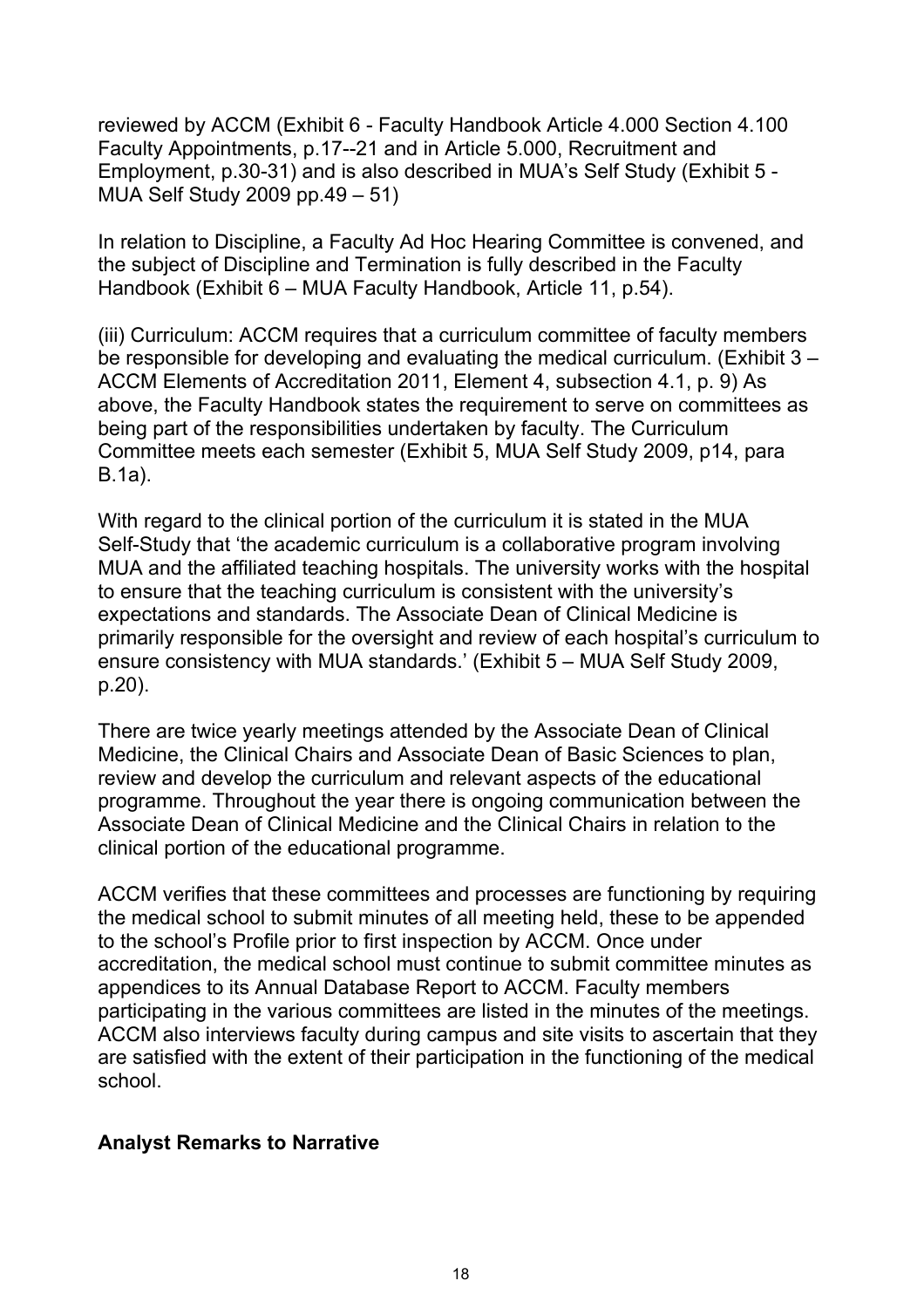#### Admissions:

The ACCM's Element 6.1, Admissions, specifies that there will be a faculty admissions committee that consults with the administration to define to size and characteristics of the student body. The committee is charged with defining the institution's admissions requirements and making final decisions on students who are admitted to the program. The committee must develop an "orderly" process for evaluating and screening applicants, and the process must be applied uniformly.

#### Hiring, retention, promotion, discipline:

The ACCM's Element 8.2, Policy of Selection Process and Appointment of Faculty, specifies that the recruitment and selection of the faculty, as well as all other policies of the institution, must be the result of collaboration among the chief academic officer, department heads, faculty representatives, and the administration. The element further notes that the faculty should receive regular feedback on their academic performance and progress toward promotion.

The ACCM's element 8.9, Criteria and Procedures for Evaluation and Promotion, specifies that the institution will have policies for the periodic evaluation of faculty performance, including procedures and standards against which evaluations are measured. The element requires that an institution's administrative structure ensure that the faculty is involved in decisions related to hiring, retention, promotion, and discipline of faculty.

### Curriculum and clinical education:

The ACCM's Element 4.1, Curriculum, specifies that a curriculum committee of faculty members be responsible for developing and evaluating a curriculum that provides a general medical education such that the institution's graduates are prepared to pursue graduate level training. It also specifies that the management of the curriculum shall involve the participation of the faculty and the administration in an integrated manner.

The ACCM's Element 4.4, Clinical Clerkships, specifies that the curriculum committee require that all clinical instruction be carried out in both inpatient and outpatient settings and that clerkship objectives be clearly delineated and distributed to the supervising faculty members at the beginning of each clinical rotation.

The ACCM's Element 4.5, Oversight of Clinical Students, specifies that the curriculum committee stipulate the types of patients or clinical conditions that the students must see and ensure that the clinical faculty oversee workups of patients by students.

The MUA addressed these requirements in its 2009 self-study document.

### **Remote Sites, Question 1**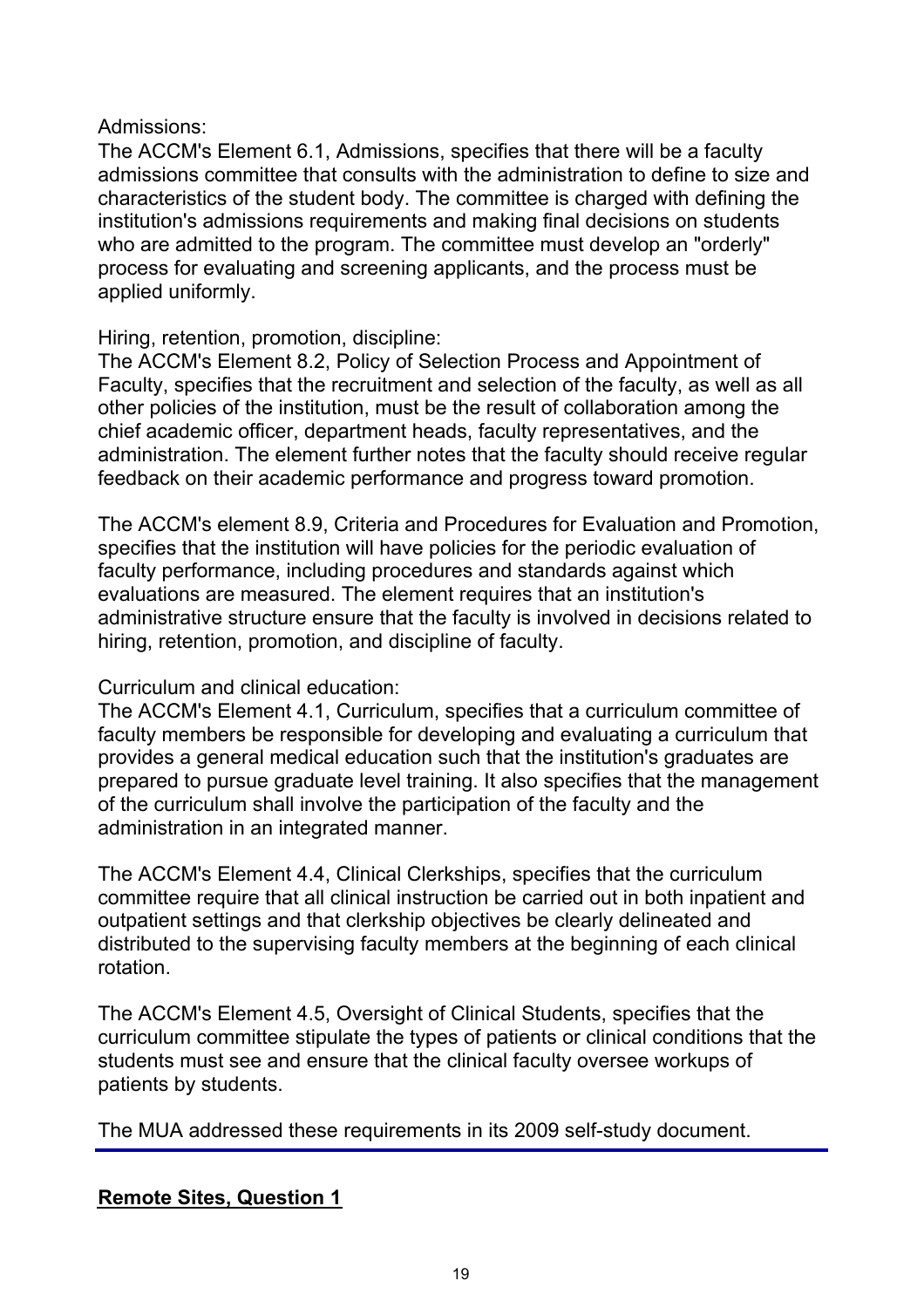### **Country Narrative**

No part of the preclinical educational programme takes place at remote sites. There is a single campus on the island of Nevis at which all preclinical education takes place.

### **Analyst Remarks to Narrative**

The MUA on Nevis is a single campus institution. All pre-clinical education takes place at the campus on Nevis.

### **Remote Sites, Question 2**

### **Country Narrative**

The clinical education (core clerkship) portion of the curriculum is carried out in hospital settings in the United States. Site visits to sites must be conducted by the Clinical Dean or designee on a regular basis. The provision of a quality medical educational experience is verified by the ACCM during clinical site visits which are carried out within the accreditation period. During these visits course directors, faculty and administrators are interviewed, the resources including library inspected, and closed-door interviews are held with students present at the time of the visit. Any observations or recommendations for improvement of the educational experience at the site are given at the end of the visit, and are formally recorded in a written report which is made available to the school within 4-6 weeks of the visit and sooner if possible. (Exhibit 4 - ACCM Protocol for Accreditation 2011, p.23-25)

In the ACCM Self-Study questionnaire, the school is asked to evaluate the effectiveness of mechanisms to assure that educational quality and student services are consistent across sites. This question is answered comprehensively by the school in Exhibit 5 - MUA Self Study 2009, p.30-31.

MUA describes its ongoing evaluation of clinical training sites through mechanisms including 'site visits and written reports by MUA, site visits by third party experts', (e.g. ACCM), 'ad-hoc feedback from students, formal student evaluation of sites at the end of each rotation block', and elaborates on the entire process in Exhibit 5 - MUA Self Study 2009, pp.22-23.

MUA recognizes that consistent clinical experience across different geographic sites is a challenge (Exhibit 5 – MUA Self Study 2009, p.65 para 2) and has instituted the standards described above to ensure comparability of education for the students at their clinical training sites.

The institution has also developed MyMUA, a Moodle-based online learning platform to help deliver resources, evaluate experience and performance and assess the adequacy of the teaching sites and faculty. Students are required to return an evaluation form to the university. They also return patient logs. MUA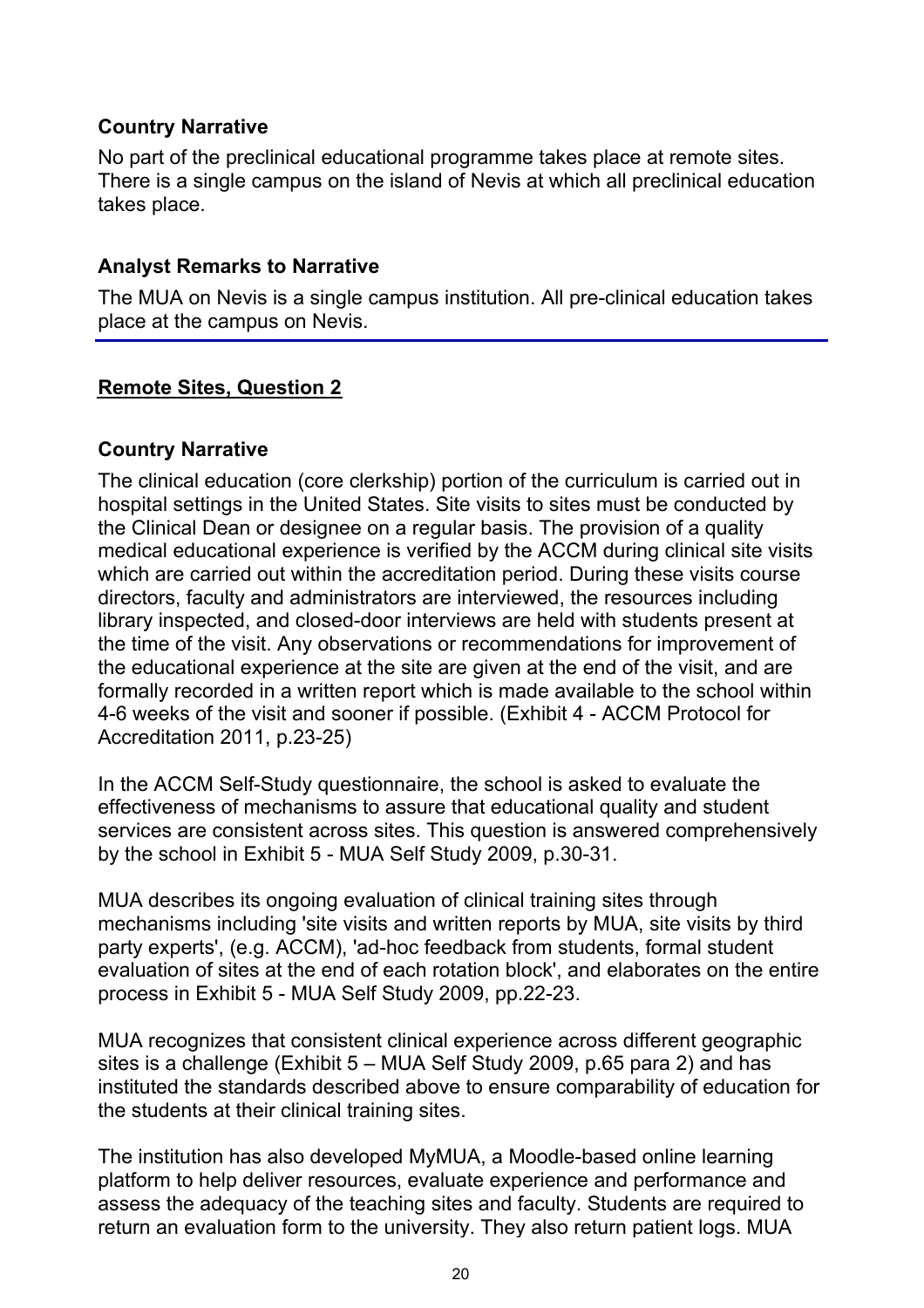provides direct feedback to the clinical training site. All faculty involved in the teaching of MUA students at diverse clinical sites are formally appointed by MUA and there are formal teaching agreements in place with each site. (Exhibit  $5 -$ MUA Self Study 2009, p56,57, C 1-4)

Also, ACCM notes that the Associate Deans of Basic and Clinical Sciences collaborate and meet regularly to ensure that the transition from Basic to Clinical Sciences is as seamless as possible for the students involved. (Exhibit 5 – MUA Self Study 2009, p64, para 9)

### **Analyst Remarks to Narrative**

As noted in the previous section, the MUA on Nevis is a single campus institution. All pre-clinical education takes place at the campus on Nevis.

# **Program Length, Question 1**

### **Country Narrative**

ACCM requires that the program of education must be no less than 130 weeks spread over 4 academic years (Exhibit 3 – ACCM Elements of Accreditation 2011, Element 4.1, p.9).

The actual length of the program at Medical University of the Americas is 147 weeks, comprising 10 semesters. There are five Basic Science Semesters of 15 weeks each (includes final exam week at the end of each Basic Science Semester), 42 weeks of Core Clinical Rotations and 30 weeks of Elective Clinical Rotations (Exhibit 15 – MUA Annual Database 2009-10, p.2 and 12)

Nevis is not a member of the European Community.

# **Analyst Remarks to Narrative**

The ACCM's Element 4.1, Curriculum, specifies that the length of the educational program be no less than 130 weeks offered over the course of four academic years.

Contrary to what is stated in the narrative, the MUA's self-study document states that the institution's program consists of 142 weeks of instruction and practical training, comprised of five semesters of basic science training at the campus on Nevis, followed by five semesters of clinical training at affiliated teaching hospitals. The MUA's annual database report also states that the program is 142 weeks in length.

# **Curriculum, Question 1**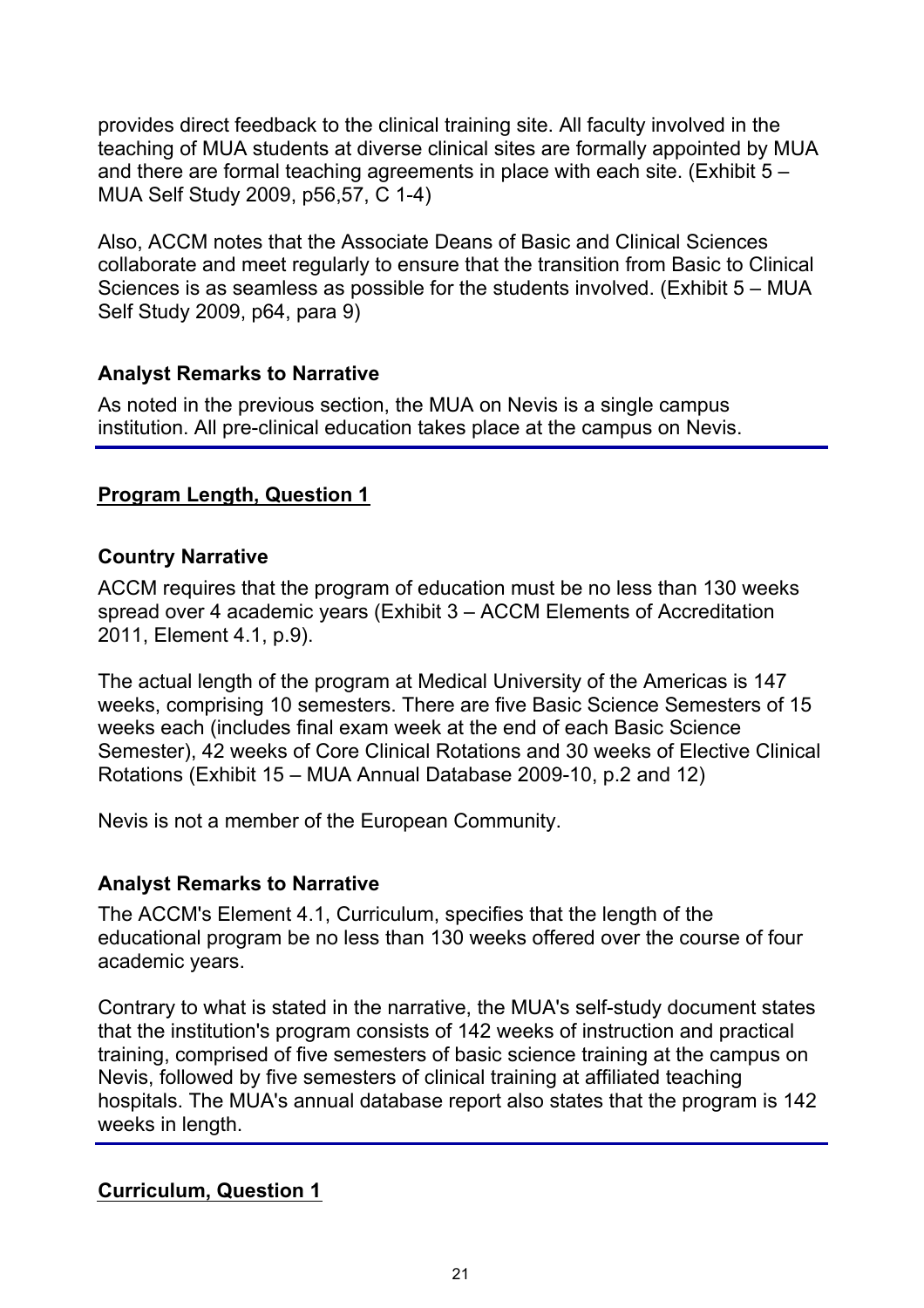### **Country Narrative**

The length and outline of the Curriculum at MUA is described in Exhibit 5 (Exhibit 5 - MUA Self Study 2009, p.14-17).

ACCM requires that 'the programme shall provide a general and broad learning experience in the principal medical disciplines' and that it is 'a programme which encourages students to acquire an understanding of basic scientific knowledge which is fundamental to medicine'. (Exhibit 3 - ACCM Elements of Accreditation 2011, Element 4.1, p 9). ACCM also requires that the curriculum includes 'the development of problem-solving skills, communication skills, procedural competencies, an understanding of the principles of basic and translational research as applied to medicine, and access to service learning opportunities'.

ACCM requires that the medical school continuously evaluate its entire curriculum by a number of stated measures to ensure that institutional goals are being achieved, and ACCM also must be notified of plans for any major modifications to the curriculum. (Exhibit 3 – ACCM Elements of Accreditation 2011, Element 4, Subsection 4.8, p.15)

### **Analyst Remarks to Narrative**

The ACCM's Element 4.1, Curriculum, specifies that the curriculum must encourage students to acquire an understanding of the basic scientific knowledge that is fundamental to medicine. This fundamental scientific knowledge of medicine is further defined to include:

- new discoveries
- new technologies
- new understanding of diseases
- new diagnostic treatments
- new methods of treatment

The element also specifies that the curriculum shall promote:

- development of problem-solving skills
- communication skills
- procedural competency
- an understanding of the principles of basic and translational research
- access to service learning opportunities

The MUA self-study document and on-site report indicate that the curriculum was appropriately examined during the ACCM review.

### **Curriculum, Question 2**

### **Country Narrative**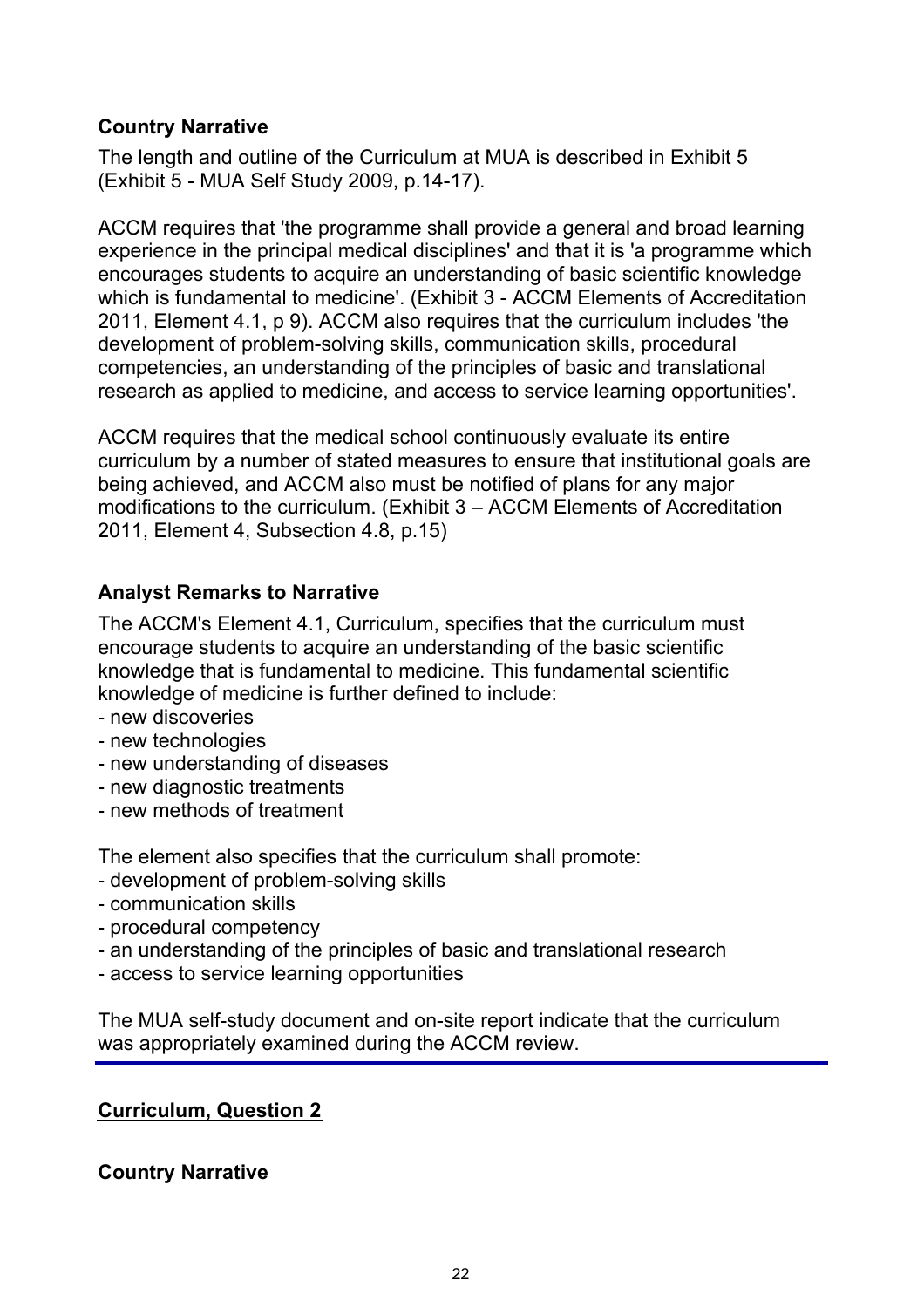The basic sciences curriculum must 'allow students to acquire, through didactic and practical instruction, current understanding and advances in the biomedical science disciplines', which are listed in response to this questionnaire's Subsection 4.2, Q.2 below.

A further requirement is to ensure inclusions of 'new discoveries, new technologies, new understanding of diseases, new diagnostic techniques and new methods of treatment.'

The curriculum committee is required to develop an orderly programme which meets current standards for quality and quantity. (Exhibit 3 – ACCM Elements of Accreditation 2011, Element 4, Section 4, Subsection 4.1, 4.2, 4.3, p.9-11) ACCM has reviewed the curriculum of the medical school, including the syllabi for all basic science courses and clinical medicine rotations, and is satisfied that the MUA curriculum meets the required standards.

With regard to the effects of social needs and demands on care, ACCM Elements of Accreditation lists 20 topics of special concern to society and the practice of medicine which must be covered either in separate courses or in the required courses, stating also the minimum amount of time which must be given to addressing these topics. The full list is seen in Exhibit 3 - ACCM Elements of Accreditation 2011, Element 4.3, p.10.

### **Analyst Remarks to Narrative**

ACCM's Element 4.2, Basic Science, specifies that the curriculum must include:

- anatomy
- histology
- physiology
- biochemistry
- medical ethics
- neuroscience
- biostatistics
- microbiology
- immunology
- pathology
- pharmacology
- therapeutics
- preventative medicine
- basic and translational research

Basic science instruction should include laboratory opportunities, observations, and analysis of data.

The ACCM's Element 4.3, Clinical Science specifies that the clinical program will emphasize primary care. The curriculum shall address commonly occurring, acute and chronic diseases and provide instruction in current understanding and advances in their: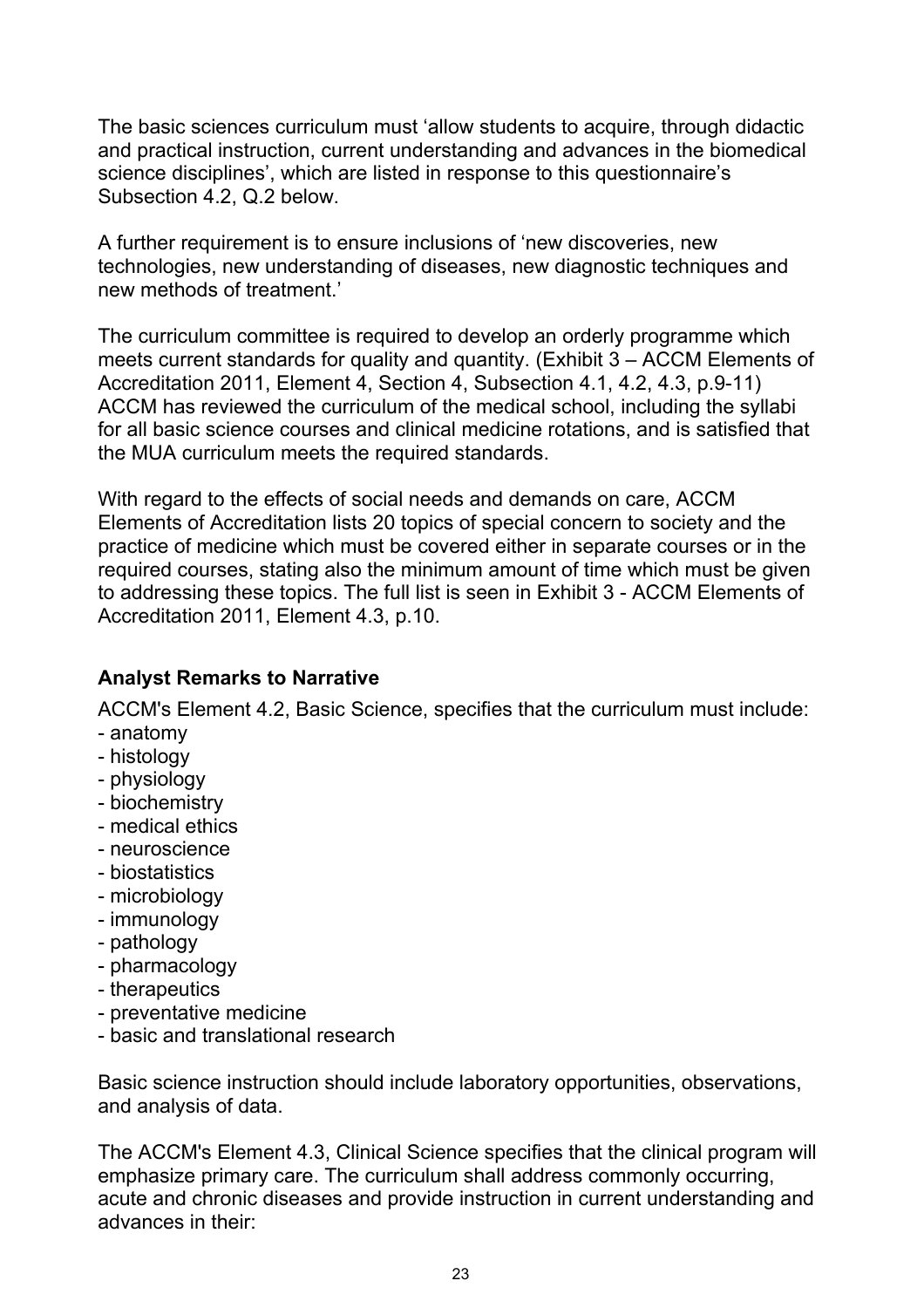- diagnosis
- treatment
- management
- prevention
- rehabilitation

Although not required as separate courses, the element specifies that the curriculum will also cover topics of special concern to society and the practice of medicine, including:

- medical ethics
- death and dying
- HIV/AIDS
- domestic violence
- alcohol and substance abuse
- smoking
- obesity
- child abuse
- sexuality, teen pregnancy prevention, therapeutic abortion
- nutrition
- occupational health
- epidemiology
- cost management
- health maintenance
- geriatrics
- long term care
- quality assurance

The MUA self-study document and on-site report indicate that the curriculum was appropriately examined during the ACCM review.

### **Curriculum, Question 3**

### **Country Narrative**

Research: Students are able to engage in projects that will benefit health care on Nevis and in the Caribbean Region (Exhibit 12 - MUA Institutional Catalog 2011-13, page 15)

ACCM's Institutional Self Study questionnaire asks schools to assess the impact of research activities on the education of medical students, including opportunities for medical students to participate in research. MUA's response to this question is seen in Exhibit 5 - MUA Self Study 2009, p.6-7

Further on in the Self Study, Medical University of the Americas states that 'Research and critical thinking are integral parts of the MUA Curriculum' from the first semester, through the course MED114 Introduction to Informatics and Evidence-Based Medicine so that 'at the end of the course students are able to frame a clinical question based on therapy, diagnosis, prognosis or etiology, and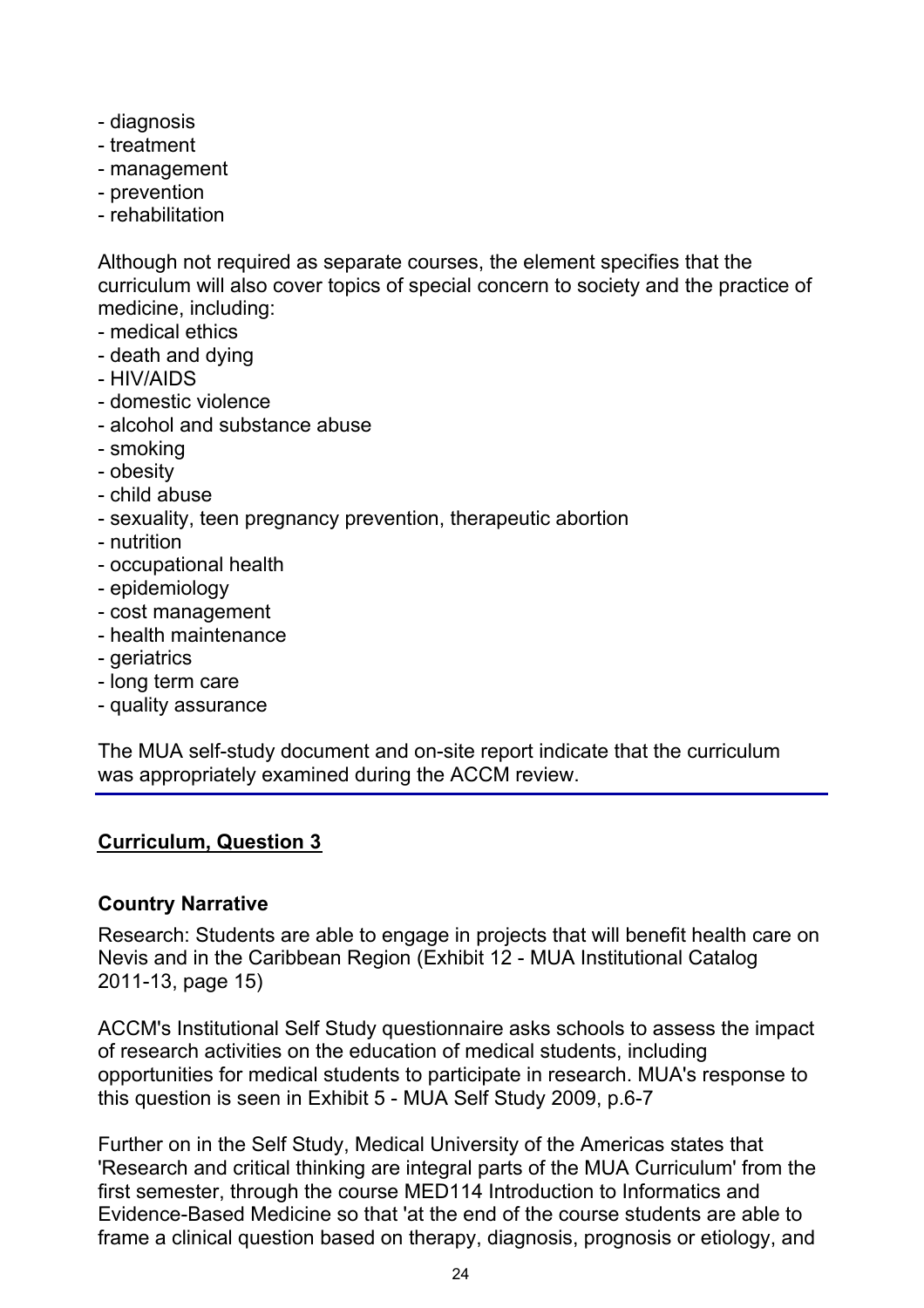they are able to develop a focused search using the latest electronic technology. Students are taught the skills necessary to critically appraise scientific literature for validity and to use appropriate databases.... Students are able to participate in supervised research electives during the basic and clinical science portions of their medical education.' (Exhibit 5 - MUA Self Study 2009, p15-16)

MUA further addresses its expanding research efforts in Exhibit 5 - MUA Self Study 2009, page 65 stating that 'MUA has greatly expanded its research effort over the past year. The primary objective of this effort has been to ensure that MUA students gain the skills, experience and opportunity to plan, implement, analyze and interpret medical research. While students have long been taught research methods in MED114 - Informatics and Evidence-Based Medicine and MED314 - Epidemiology and Preventative Medicine, all students must now use those skills gained to produce a research paper. While the basal level of this may be a case report on a patient they have seen, increasing opportunities for students to participate in higher levels of research have been created through the hiring of faculty firmly grounded in research experience, the establishment of Research Day, and the promotion of ongoing faculty-student research projects.'

ACCM requires that the programme, both in basic and clinical sciences, shall include opportunities for students to acquire 'an understanding of basic and translational research' (Exhibit 3 – ACCM Elements of Accreditation 2011, p.9,11,13)

### **Analyst Remarks to Narrative**

The ACCM's Element 4.3, Clinical Science, specifies that the curriculum will offer students opportunities to appreciate the importance of basic and translational research as applied to medicine.

The ACCM's Element 4.6.5, Practice Opportunities for Students, specifies that students must be provided with opportunities for service learning experiences and exposure to the principals of translational research, with the goal of moving students toward greater competency and the acquisition of appropriate professional attributes.

The MUA self-study document and on-site report indicate that the curriculum was appropriately examined during the ACCM review.

#### **Curriculum, Question 4**

#### **Country Narrative**

ACCM Elements of Accreditation 2011 require that there must be 'opportunity for active learning and independent study to foster the skills necessary for lifelong learning' (Exhibit 3 - ACCM Elements of Accreditation 2011, Element 4.1, p.9)

In its Self Study questionnaire ACCM asks the school to discuss the types and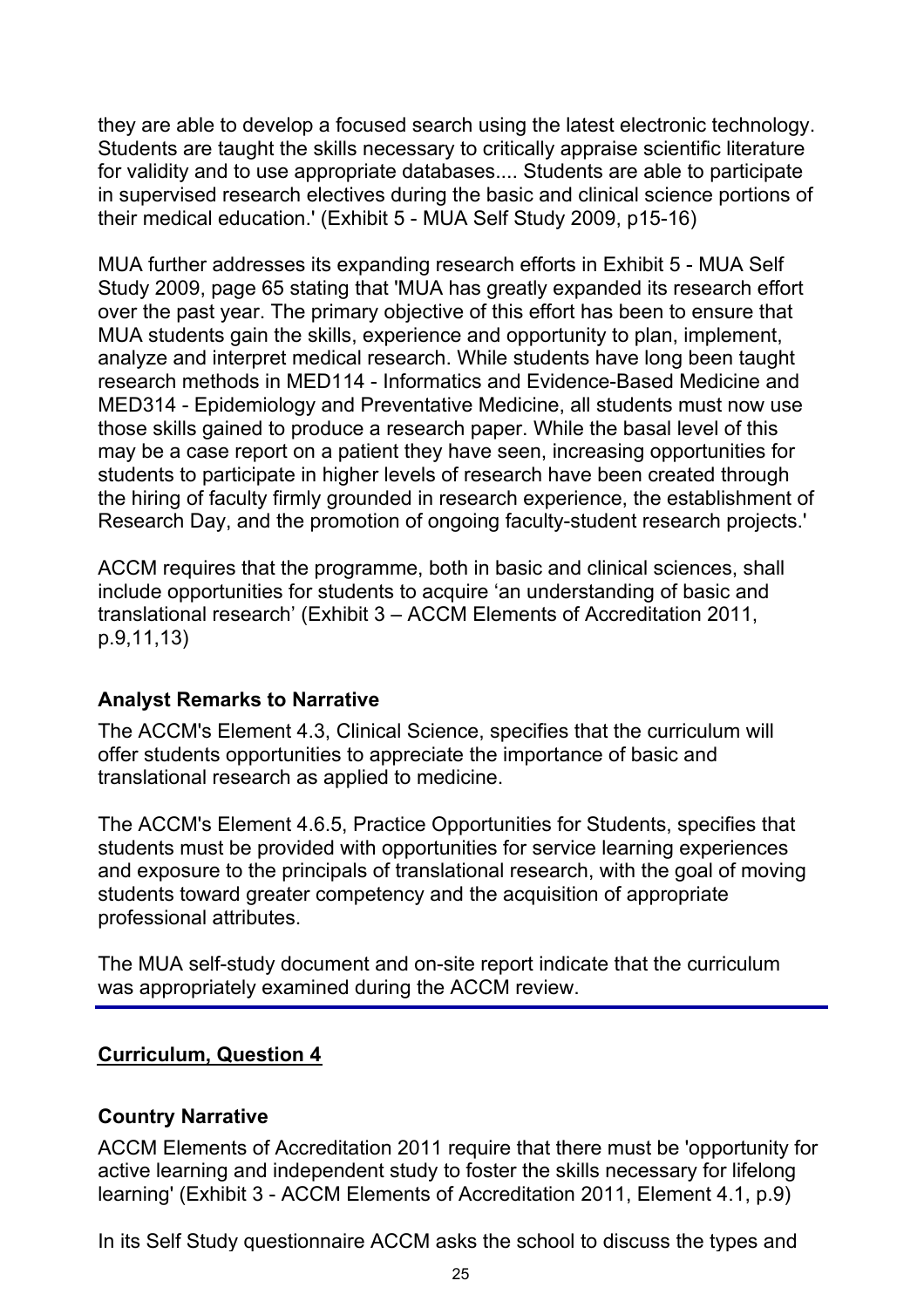sufficiency of educational activities to promote self-directed learning and development of the skills and habits of lifelong learning. In Exhibit 5 - MUA Self Study 2009, p.17-18, MUA describes the various opportunities available to the students for self-directed study and learning.

### **Analyst Remarks to Narrative**

As noted previously, the ACCM's Element 4.1, Curriculum, specifies that the institution must provide students an opportunity for active learning and independent study in order to foster the skills necessary for lifelong learning.

The ACCM's Element 4.3, Clinical Sciences, also specifies that the curriculum should be designed to prepare students for life-long learning, as a way to stay abreast of new medical developments.

The MUA self-study document and on-site report indicate that the curriculum was appropriately examined during the ACCM review.

### **Curriculum, Question 5**

#### **Country Narrative**

ACCM's Elements of Accreditation requires that there shall be 'access to service learning opportunities.' (Exhibit 3 - ACCM Elements of Accreditation 2011, Element 4.1, p.9)

MUA assesses prospective students' commitment to service as part of the admissions screening. During their basic science semesters on the island campus in Nevis students have the opportunity to observe patient care in the Alexandra Hospital, in local area clinics and during home visits by arrangement with the local health services.

### **Analyst Remarks to Narrative**

The ACCM's Element 4.1, Curriculum, specifies that an institution's curriculum must promote:

- the development of problem-solving skills
- the development of communication skills
- the development of procedural competency
- an understanding of the principals of research
- access to service learning opportunities

The MUA self-study document and on-site report indicate that the curriculum was appropriately examined during the ACCM review.

### **Curriculum, Question 6**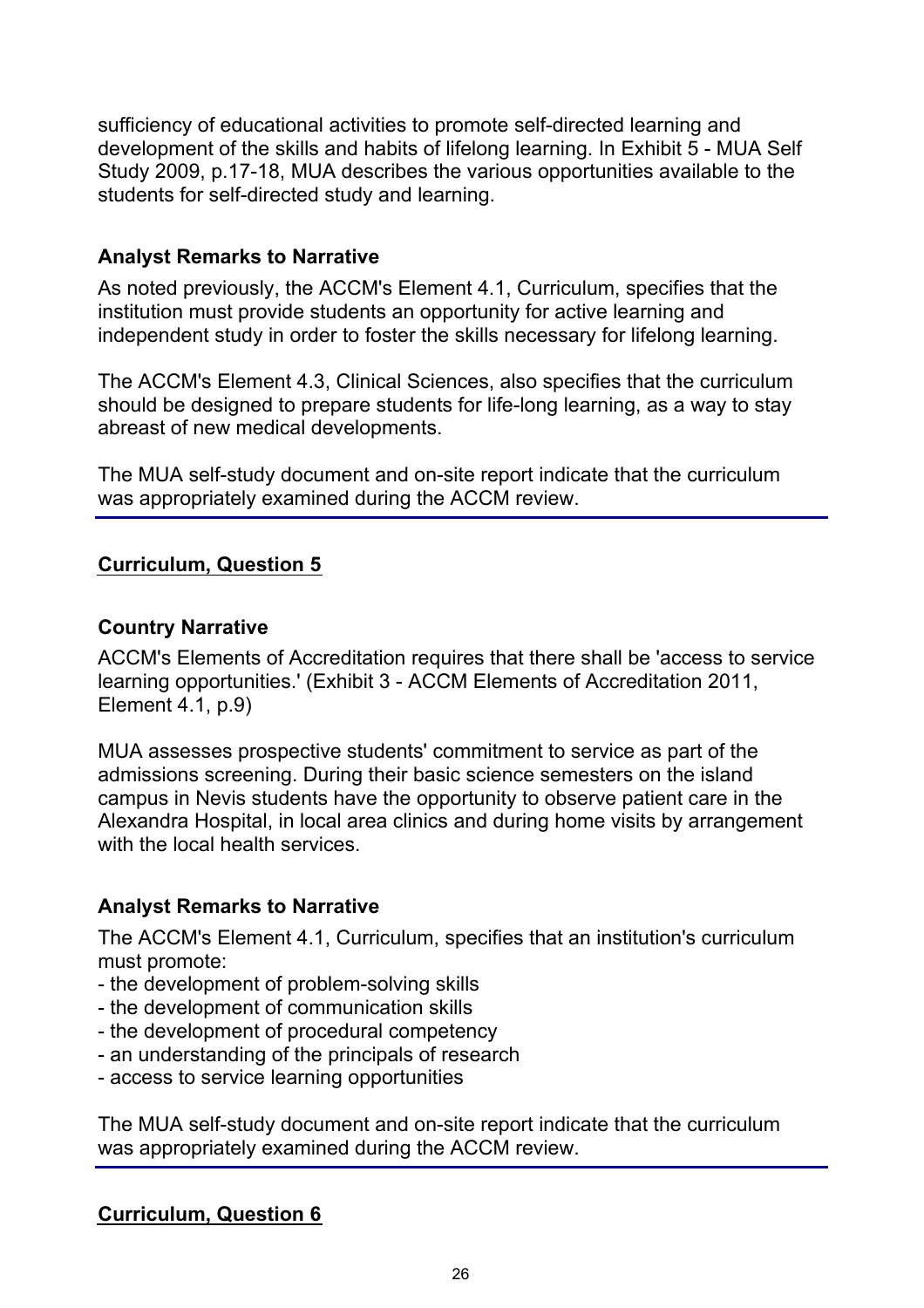### **Country Narrative**

The medical school is required to provide instruction in anatomy, histology, physiology, biochemistry, medical ethics, neuroscience, biostatistics, microbiology, immunology, pathology, pharmacology, therapeutics and preventive medicine, basic and translational research. (Exhibit 3 – ACCM Elements of Accreditation 2011, Element 4.2, p.9)

A table outlining the MUA basic science curriculum, both lecture and laboratory hours, is found in Exhibit 5 (Exhibit 5 – MUA Self Study 2009, p.16).

### **Analyst Remarks to Narrative**

As noted previously, the ACCM's Element 4.2, Basic Science, specifies that the curriculum must include:

- anatomy
- histology
- physiology
- biochemistry
- medical ethics
- neuroscience
- biostatistics
- microbiology
- immunology
- pathology
- pharmacology
- therapeutics
- preventative medicine
- basic and translational research

Basic science instruction should include laboratory opportunities, observations, and analysis of data.

The MUA self-study document and on-site report indicate that the curriculum was appropriately examined during the ACCM review.

### **Curriculum, Question 7**

### **Country Narrative**

ACCM Elements of Accreditation require that instruction within the basic sciences should 'include laboratory or other practical opportunities for the direct application of the scientific method.' (Exhibit 3 – ACCM Elements of Accreditation 2011, Element 4.2, p.9,10) ACCM in its comprehensive inspection of the medical school campus viewed the Anatomy Laboratory and Microbiology Histology Pathology Laboratory and found them to be of adequate size and suitably equipped. The number of laboratory teaching hours are listed and a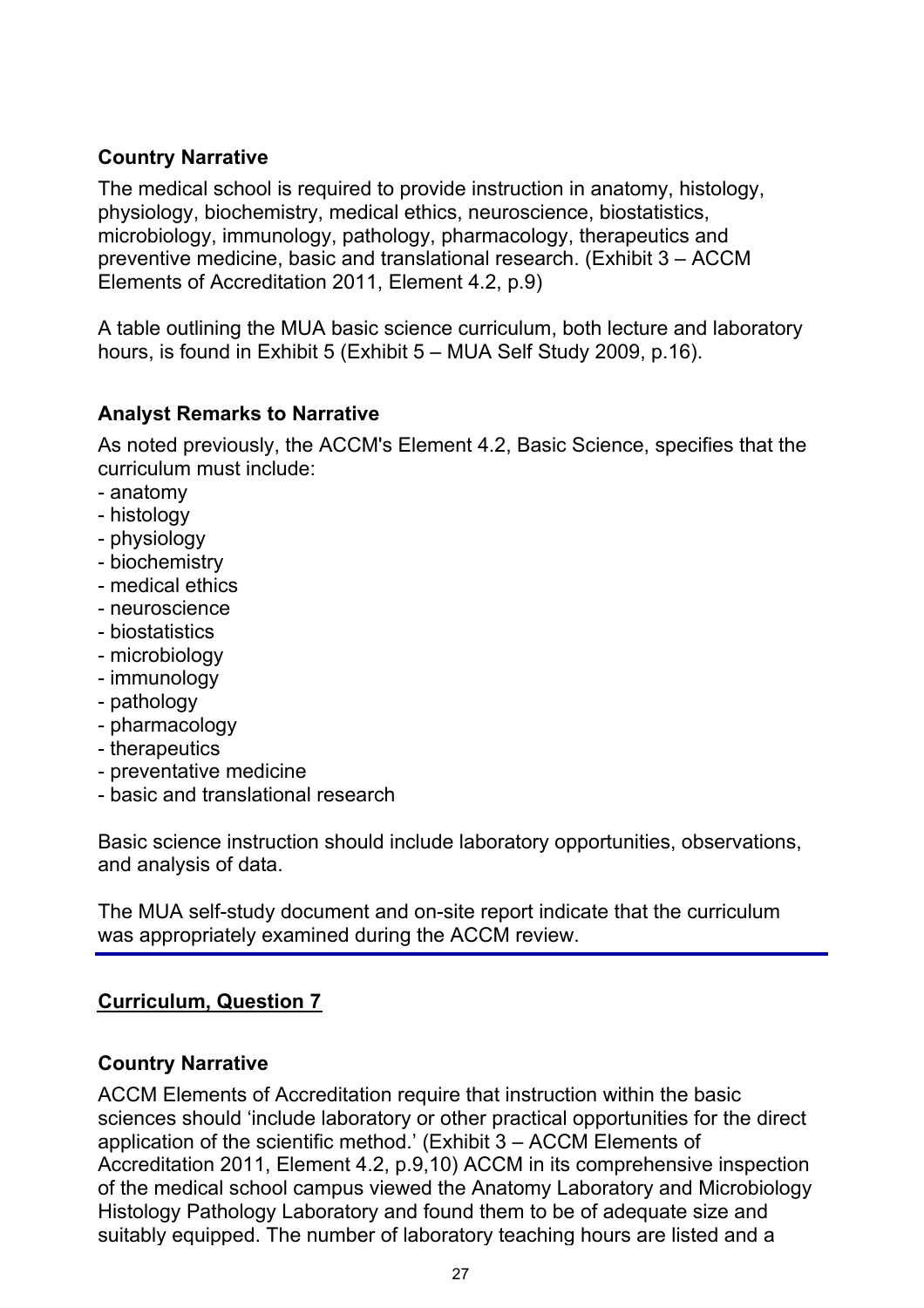review of the laboratory work is found in the ACCM's Inspection Report on Medical University of the Americas. (Exhibit 8 – ACCM Report on MUA 2010, p.19,20) ACCM has reviewed the CVs of faculty teaching in these laboratories and has verified that they are suitably qualified.

### **Analyst Remarks to Narrative**

The ACCM's Element 4.2, Basic Science, specifies that instruction in the basic sciences should include:

- laboratory or other practical opportunities for the direct application of the scientific method

- accurate observation of biomedical phenomenon

- critical analysis of data

Opportunities may include hands-on exercises or simulations that encourage students to collect or use data to test and verify hypotheses or address questions about biomedical principles and phenomena.

The MUA self-study document and on-site report indicate that the curriculum was appropriately examined during the ACCM review.

### **Clinical Experience, Question 1**

### **Country Narrative**

Q 1: The requirements for the clinical science program are outlined in Exhibit 3 - ACCM Elements of Accreditation 2011, Element 4, subsection 4.3 p.10-11

ACCM requires that a medical school offer core programs of 12 weeks each in the Core Clinical Clerkships of Internal Medicine and Surgery, 6 weeks each in Paediatrics, Obstetrics/Gynaecology and Psychiatry. Family Medicine must be offered either separately or integrated into the previous five core programs. There must be not less than 26 weeks in electives.

ACCM is satisfied that MUA has a clinical clerkship program consisting of two academic years, totaling 72 weeks – 42 weeks in the Core Clinical Clerkships cited above, and 30 weeks of Selective and Elective Clinical Rotations in four strands listed A - D. The (A) Primary Care Required Selective and the (B) Medicine Selective (any major medical subspecialty) must each be a minimum of 4 weeks. Other (C) Approved Electives must be approved by the school and be those which best fit the student's preparation for career of choice. An approved (D) Research elective may be in any clinical field, under faculty supervision. (Exhibit 9 – MUA Clinical Handbook, p.4)

Q 2: ACCM has reviewed the Clinical Medicine Program Handbook (Exhibit 9 – MUA Clinical Handbook) which lists all the learning objectives and competencies to be acquired in each of the required Core Clerkships and was also found to give clear and helpful guidance and advice on undertaking Clinical Training. The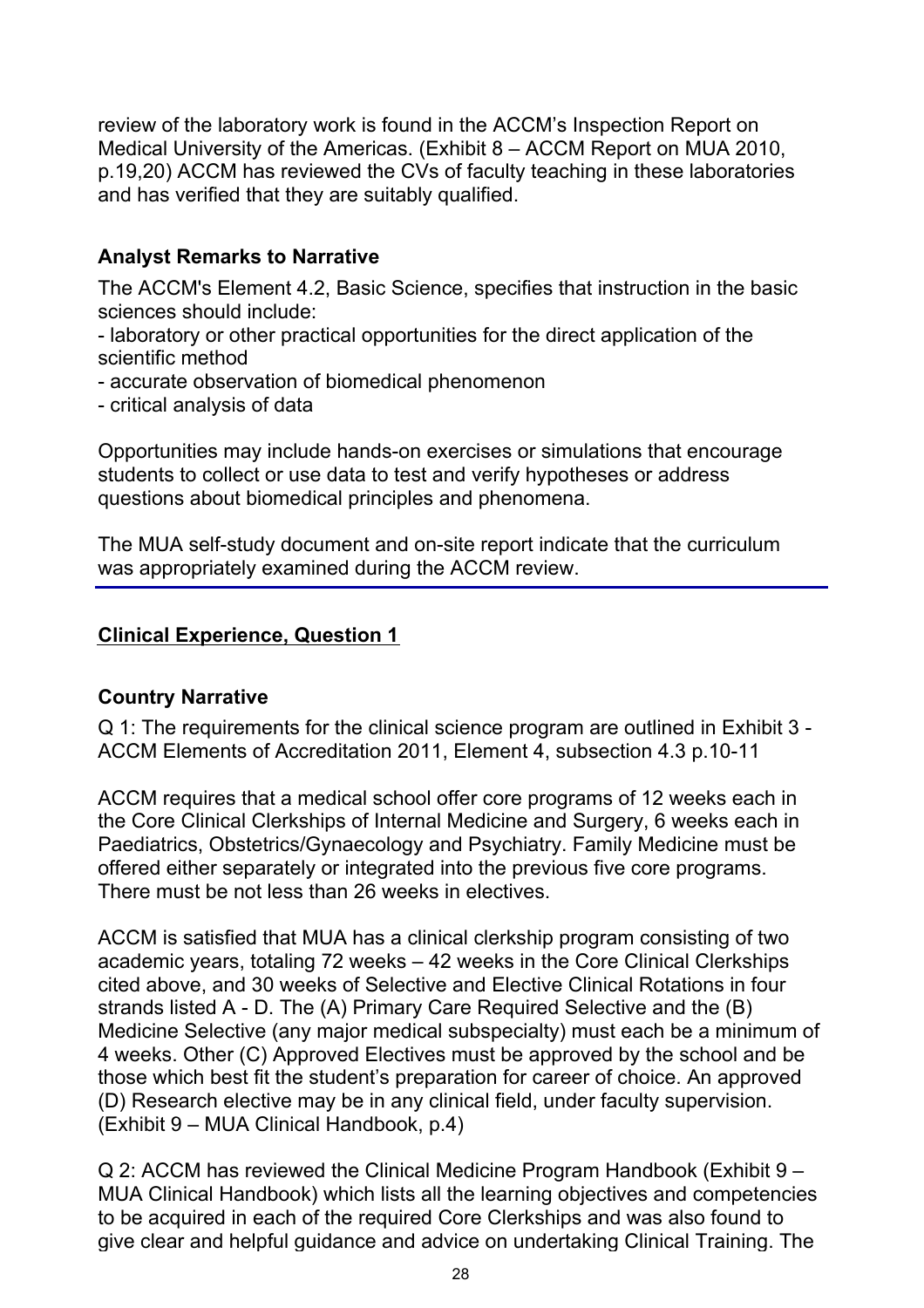Clinical Medicine Program is kept under review by MUA's Curriculum Committee and the Handbook updated requilarly. The school requires attainment of a listed number and type of procedural skills and disease entities to be covered. How the acquisition of these learnings, skills and competencies will be evaluated is indicated under each clerkship heading and the rules for promotion during clinical clerkships are clearly stated.

ACCM requires that clinical training sites are monitored by the school on a regular basis and that students evaluate their experience and feedback this information to the school. The school has a Clinical Curriculum Committee which meets twice yearly to review student clerkship evaluations, student log books and site visit reports. This committee reports to the Curriculum Committee (Exhibit 7 - MUA Profile database, p.24, q.46,47)

ACCM has reviewed the Associate Clinical Dean's site visit reports and a sampling of Student Evaluation forms as part of the inspection process. ACCM is satisfied that the school's system of reporting and evaluating of clinical sites is working well and that the medical school is vigilant in ensuring that their students acquire the learning objectives described in the school's Clinical Medicine Program Handbook.

ACCM Elements of Accreditation require that each hospital site has a course director who is responsible for ensuring that students receive a high quality teaching and a clinical experience consistent with the school syllabus. Students must be assigned a sufficient number of patients to practice and develop clinical skills and concepts (Exhibit 3 - ACCM Elements of Accreditation 2011, Element 4, subsection 4.4, 4.5, 4,6.1.p.11,12). Students are required to keep log books that are reviewed by the Associate Clinical Dean and Clinical Curriculum Committee to verify that they are exposed to an appropriate case mix. Sampling of logbooks is also carried out by ACCM inspection teams.

MUA utilizes only sites which have ACGME approved residency programs and students may not enter clinical training until they have passed USMLE Step 1. ACCM verifies the provision of a quality clinical education program through ACCM site inspections, review of required documentation, interviews with clinical faculty and confidential student interviews (Exhibit 10 – ACCM Hospital Questionnaire and Sample Report). Clinical training sites which are new are inspected by ACCM within 12 months of students being placed there as required by NCFMEA Guidelines.

Q 3: Clinical instruction in relation to all organ systems is required by the school, and all aspects of acute, chronic, continuing, preventive and rehabilitative care are also addressed in the curriculum.

ACCM requires the school to ensure opportunities for students to develop clinical skills and concepts and to have a broad range of learning experiences. This is to be monitored by faculty review of patient logs, charts and disease entities/procedures/skills checklist. (Exhibit 3 – ACCM Elements of Accreditation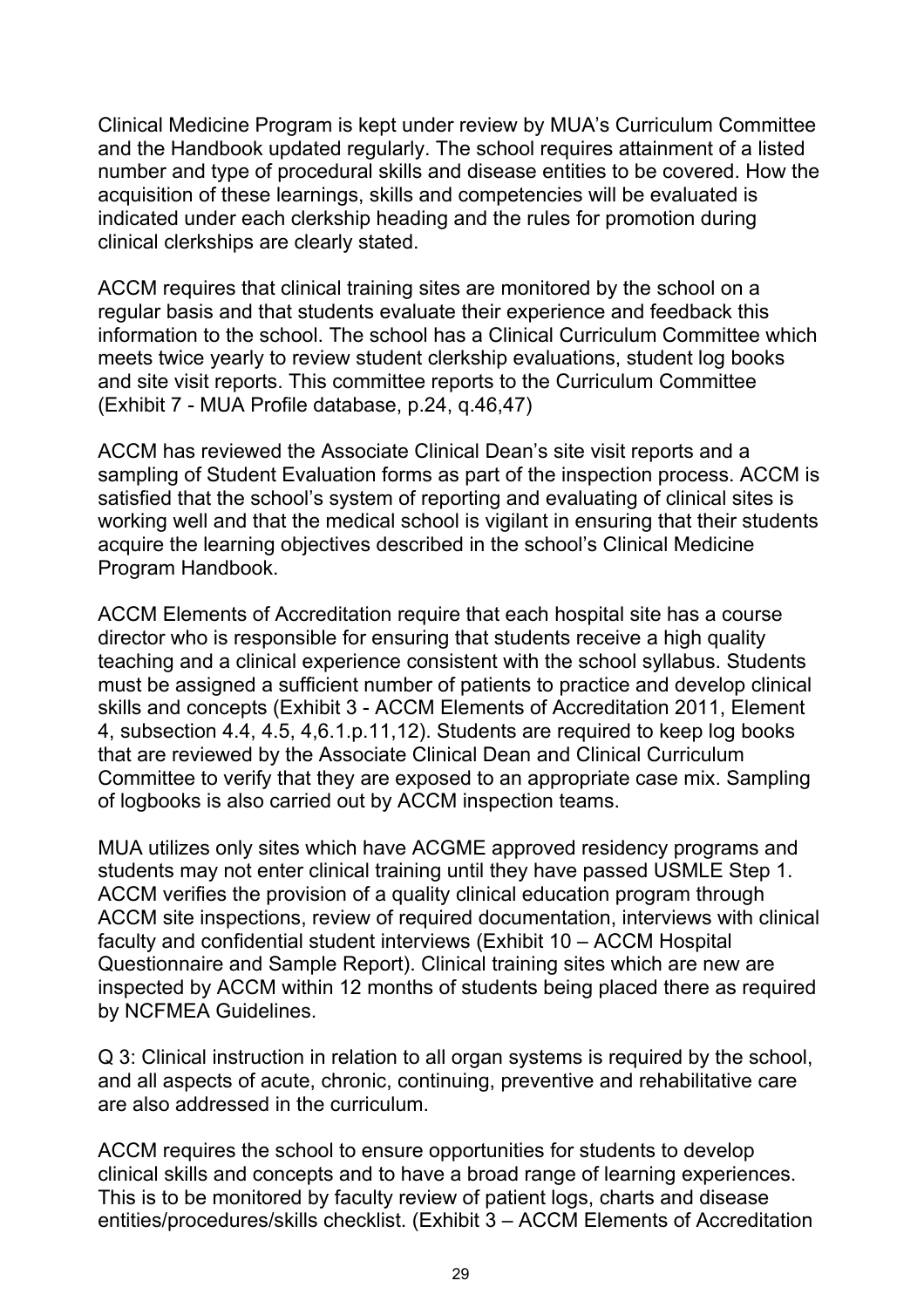#### 2011, Element 4, subsection 4.6.5 and 4.6.6, p.13)

#### **Analyst Remarks to Narrative**

The ACCM's Element 4.3, Clinical Science, specifies that the clinical experience include exposure to multidisciplinary areas such as emergency medicine, and disciplines such as clinical pathology and diagnostic imaging that support general medical practice. The clinical rotations must include:

- internal medicine
- surgery
- pediatrics
- obstetrics and gynecology
- psychiatry
- family medicine
- clinical electives chosen by the student

ACCM specifies the minimum number of weeks for each of the core clinical clerkships and for electives.

As noted previously, the ACCM's Element 4.3, Clinical Science, also specifies that the curriculum shall address commonly occurring, acute and chronic diseases and provide instruction in current understanding and advances in their:

- diagnosis
- treatment
- management
- prevention
- rehabilitation

Although not required as separate courses, the element specifies that the curriculum will also cover topics of special concern to society and the practice of medicine, including:

- medical ethics
- death and dying
- HIV/AIDS
- domestic violence
- alcohol and substance abuse
- smoking
- obesity
- child abuse
- sexuality, teen pregnancy prevention, therapeutic abortion
- nutrition
- occupational health
- epidemiology
- cost management
- health maintenance
- geriatrics
- long term care
- quality assurance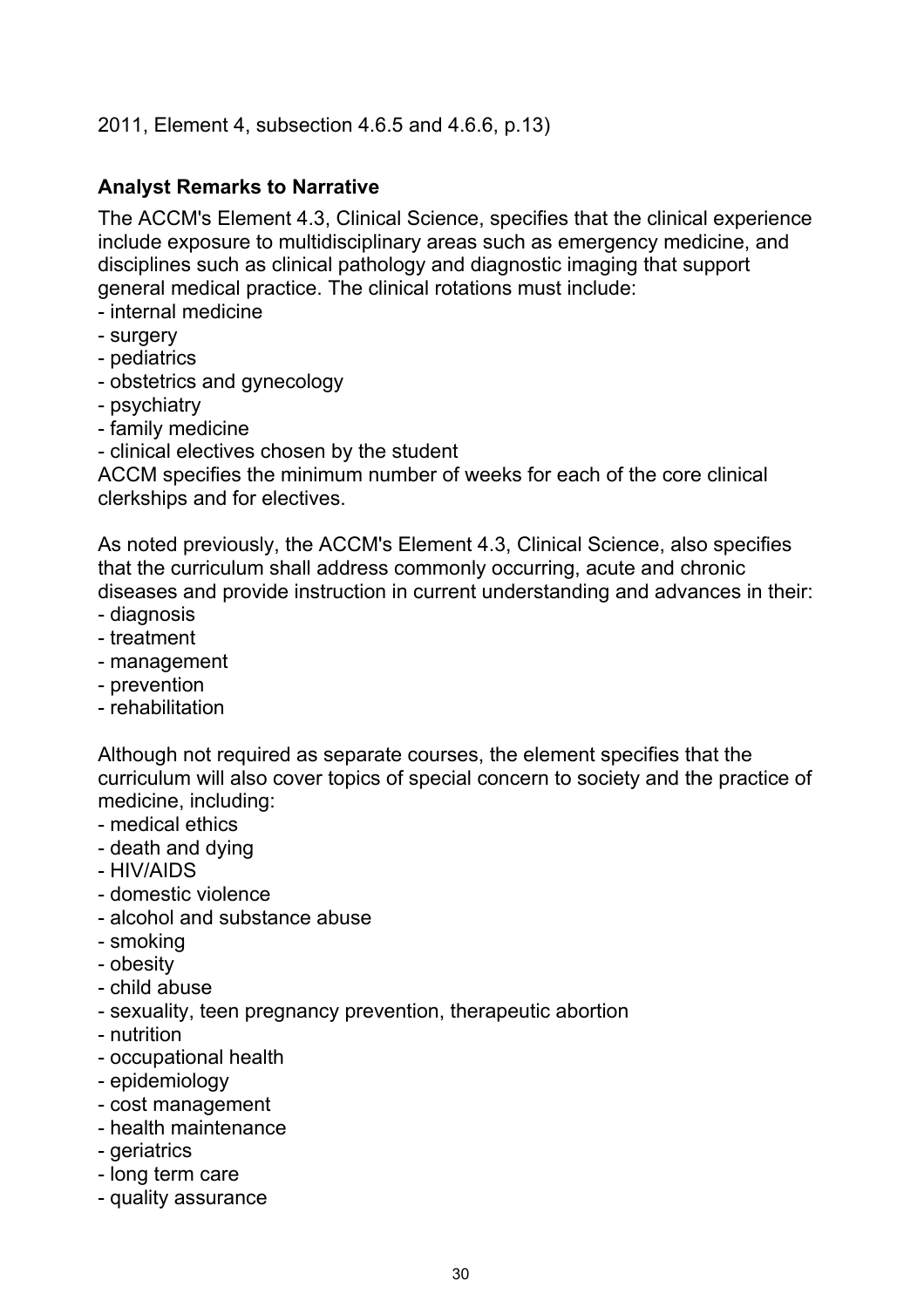The MUA self-study document indicates that the clinical portion of the curriculum was appropriately examined during the ACCM review.

# **Clinical Experience, Question 2**

### **Country Narrative**

ACCM requires that 'the design of the program shall encourage students to master medical sciences, clinical skills, and to develop a professional demeanor for graduate training'. It requires that the faculty 'develop in the students the appropriate professional attributes expected by the public of physicians and teach students to uphold the highest standards of behaviour, conduct, integrity and ethics.' (Exhibit 3 – ACCM Elements of Accreditation 2011, Element 4, Subsection 4.3, p.11)

Within the school's Clinical Medicine Program the acquisition of knowledge, skills, attitudes and behaviours necessary for further training in the practice of medicine is integrated into the objectives of each core. The Clinical Medicine Program Handbook outlines the philosophy, goals and objectives of clinical training, and the ultimate stated intent of the program is to 'prepare physicians who will impact positively on the quality of healthcare and healthcare delivery systems and will improve access to health care for individuals and their families'. (Exhibit 9 – MUA Clinical Handbook, p.3-5)

In the Self Study the School describes the system for ensuring that students have acquired the core clinical skills specified in the school's educational program objectives (Exhibit 5 – MUA Self study 2009, p 27)

# **Analyst Remarks to Narrative**

As demonstrated in the previous section, the ACCM requires its schools to provide clinical experiences in all of the specified disciplines.

# **Clinical Experience, Question 3**

# **Country Narrative**

Q 1: Instruction and experience in patient care is provided in both ambulatory and hospital settings (Exhibit 5 - MUA Self Study 2009, p, 28) Medical University of the Americas currently has affiliation agreements with ten hospitals in the US, all of which are ACGME approved teaching sites. (Exhibit 15 - MUA Annual Database Report 2009-10, p.23 - nine at time of report attached as Exhibit 15, plus a tenth which became affiliated in 2011). The school's clinical deans regularly visit and review the instruction and experience acquired by students, and to ensure that these are received in both settings. As above, patient logs are also reviewed.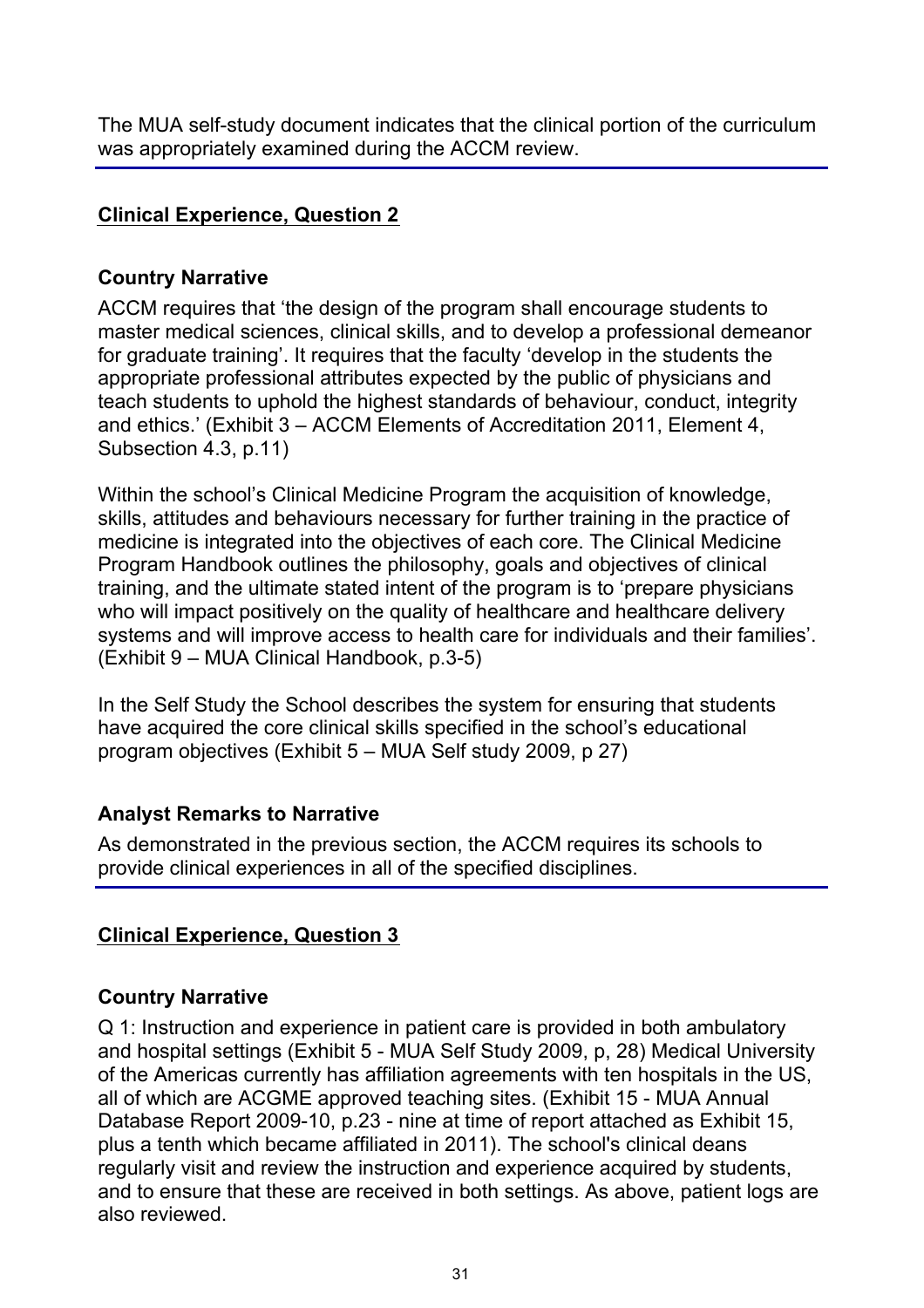ACCM conducts site visits to all core clerkship training hospitals during each period of accreditation to ascertain whether training is received in both ambulatory and hospital settings. (Exhibit 3 – ACCM Elements of Accreditation 2011, Element 4, subsection 4.4 para 1, p.11)

Q 2: The objectives of each core clerkship, as outlined in the Clinical Medicine Program handbook, and reviewed by ACCM, require the study of patients having a variety of common and major disease types. (Exhibit 9: MUA Clinical Handbook, Example: p.20-24 Internal Medicine Clerkship) ACCM Elements of Accreditation require that instruction shall offer 'adequate number of new patients to work up each week' and 'adequate number of existing patients to follow each week'. (Exhibit 3 – ACCM Elements of Accreditation 2011, Element 4.4, p.11) Furthermore, faculty are required 'to expose students to a broad range of learning experiences through attendance at ward teaching rounds (3-5 per week), case conferences, mortality and morbidity conferences, medical grand rounds, lectures, small group problem solving exercises, morning report meetings, literature analysis, ethics presentations and on-call experience' (Exhibit 3 – ACCM Elements of Accreditation 2011, Element 4, Subsection 4.6.6. p.13)

ACCM requires that students are taught by faculty members of the college. (Exhibit 3 – ACCM Elements of Accreditation 2011, Element 4, Subsection 4.6.2 p.12) ACCM monitors this through on site visits, interviewing faculty and students, and reviewing a selection of patient logs, evaluations by faculty of student achievement, and students' evaluation of the teaching received. (Exhibit 10 - ACCM Hospital questionnaire and sample report)

# **Analyst Remarks to Narrative**

The ACCM's Element 4.3, Clinical Science, specifies that the clinical curriculum shall be offered under close faculty supervision of patient care in hospital and ambulatory facilities at all affiliated hospitals. It later specifies that student instruction may be rendered in the confines of teaching hospitals and ambulatory care facilities.

The ACCM's Element 4.4, Clinical Clerkships, specifies that all clinical instruction be carried out in both inpatient and outpatient settings, and that there be adequate daily patient census representing a broad range of commonly occurring diseases available for students to study.

The MUA self-study document, and the affiliated hospital site visit report that was provided, indicates that the clinical portion of the curriculum was appropriately examined during the ACCM review.

# **Supporting Disciplines**

**Country Narrative**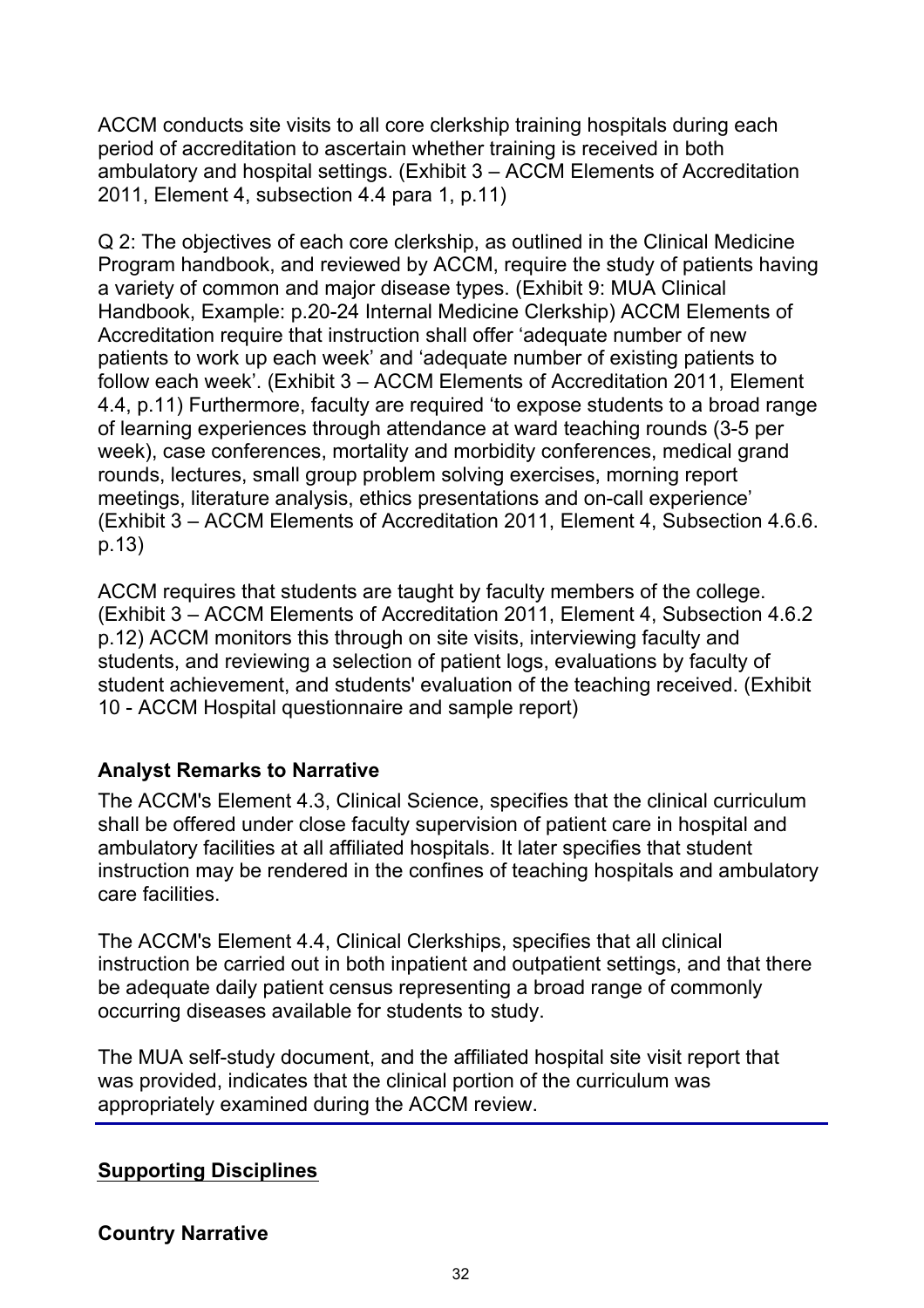Students must receive instruction in supporting disciplines such as clinical pathology and radiology during the clerkship by attendance at case conferences and small group tutorials on these topics. ACCM requires that 'There shall be appropriate exposure to multidisciplinary areas such as emergency medicine and to disciplines supporting general medical practice such as clinical pathology, and diagnostic imaging.' (Exhibit 3 - ACCM Elements of Accreditation 2011, Element 4, subsection 4.3 p.10, 1st para) and states that faculty's assessment of a student must include the student's ability to interpret clinical data, laboratory data, radiographic data', as well as other required skills. (Exhibit 3 - ACCM Elements of Accreditation 2011, Element 4, subsection 4.6.8,1st para, p.14,) During visits to clinical training sites ACCM teams verify that this is the case.

### **Analyst Remarks to Narrative**

As noted previously, the ACCM's Element 4.3, Clinical Science, specifies that the clinical experience include exposure to multidisciplinary areas such as emergency medicine, and disciplines such as clinical pathology and diagnostic imaging that support general medical practice. The clinical rotations must include:

- internal medicine
- surgery
- pediatrics
- obstetrics and gynecology
- psychiatry
- family medicine
- clinical electives chosen by the student

The MUA self-study document, and the affiliated hospital site visit report that was provided, indicates that the clinical portion of the curriculum was appropriately examined during the ACCM review.

### **Ethics, Question 1**

### **Country Narrative**

Q 1: ACCM requires that the curriculum provides instruction in topics of concern to society, including medical ethics, death and dying (Exhibit 3 – ACCM Elements of Accreditation 2011, Element 4 subsection 4.3, p.10) ACCM also requires that the school evaluates the acquisition of these competencies. In the MUA Self Study the school answers the question as to how the curriculum ensures that students receive exposure to, and training in, behavioural and socioeconomic subjects. It is stated that from point of application, where experience in the humanities is sought, the subsequently admitted students are required to 'exhibit professionalism and behaviors appropriate to future members of healthcare teams'. Personal values and principles are addressed in a number of basic science courses and a list of behavioural and attitudinal goals is provided (Exhibit 5 - MUA Self Study 2009, p.23)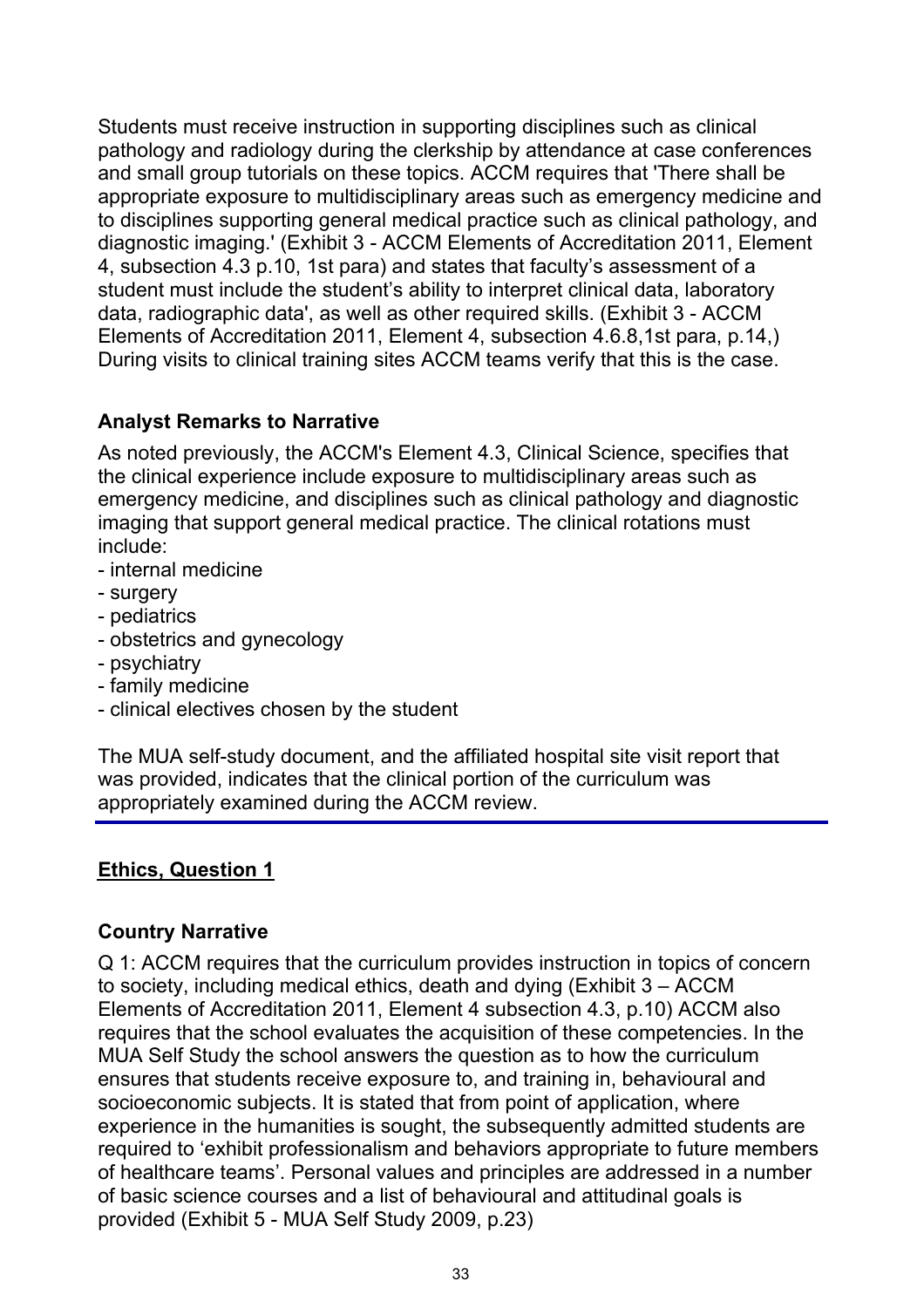The Student Handbook (Exhibit 11 – MUA Student Handbook, p.8-11) describes the Honor Code to which students must sign up.

Q 2: Medical ethical principles and human values are integrated into the teaching at Basic Sciences level and in the Clinical Cores and are evaluated accordingly throughout the educational programme.

### **Analyst Remarks to Narrative**

The ACCM's Element 4.3, Clinical Science, specifies that, to maintain patient trust and public confidence, the faculty shall develop in the students the professional attributes expected of physicians and teach students to uphold the highest standards of behavior, conduct, integrity, and ethics.

As previously noted, the element also specifies that, although not required as separate courses, the curriculum will also cover topics of special concern to society and the practice of medicine, including:

- medical ethics
- death and dying
- HIV/AIDS
- domestic violence
- alcohol and substance abuse
- smoking
- obesity
- child abuse
- sexuality, teen pregnancy prevention, therapeutic abortion
- nutrition
- occupational health
- epidemiology
- cost management
- health maintenance
- geriatrics
- long term care
- quality assurance

The ACCM Element 4.6.6, Monitoring Students' Clinical Experience, specifies that the faculty must monitor the students in:

- ward teaching rounds
- case conferences
- mortality and morbidity conferences
- medical grand rounds
- lectures
- small group problem-solving exercises
- morning report meetings
- literature analysis
- ethics presentations
- evening on-call experiences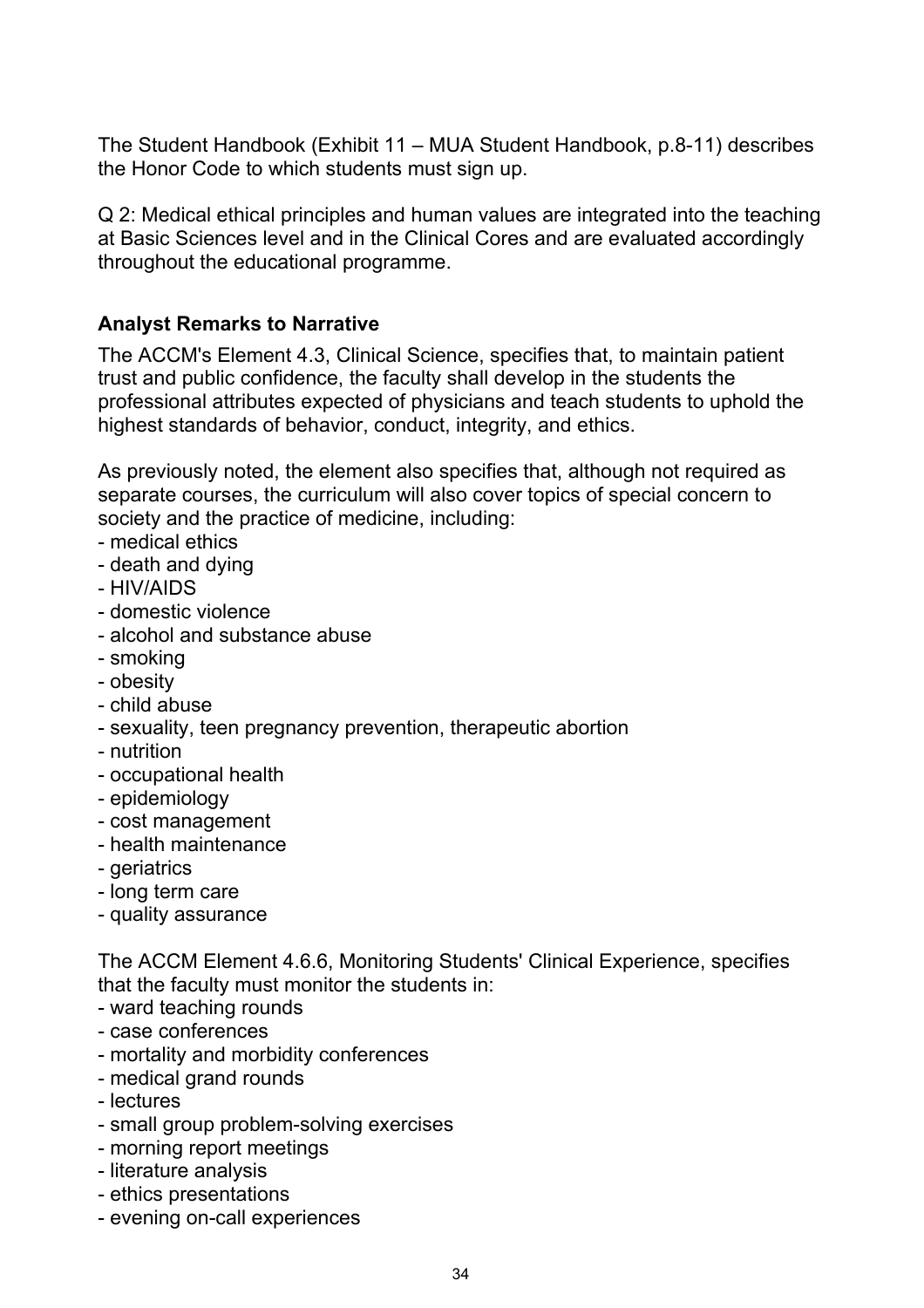The MUA self-study document indicates that basic science and clinical portions of the curriculum, including ethics, were appropriately examined during the ACCM review.

### **Communication Skills, Question 1**

### **Country Narrative**

Q. part 1 : The development of good communication skills is required by ACCM. Instruction in communication skills must be part of the behavioural sciences curriculum and must also be developed and evaluated during clerkship rotations by clinical faculty (Exhibit 3 – ACCM Elements of Accreditation 2011, Element 4.1, 2nd para, p.9).

As the majority of students in MUA will hope to be able to select a postgraduate residency position in the US or Canada, MUA has stated that its curriculum focuses on competencies generally accepted in those countries as essential for the sound practice of medicine. In its Self Study the medical school notes the six core competencies identified by the ACGME, one of which is Interpersonal and Communication Skills, and states that it is committed to the further development of a competency-based curriculum on the lines of that introduced in Stanford University and Indiana University (Exhibit 5 – MUA Self Study 2009, pp.12-13 and 65) ACCM will continue to monitor this curricular development.

Q part 2. All aspects of student achievement are monitored on a continuous basis by the medical school and this includes the student's ability to communicate effectively. In the Clinical Rotations, preceptors must grade each student on their 'rapport with staff and patients' and are encouraged to comment and expand on the numerical evaluation given (Exhibit 9 – MUA Clinical Handbook, Preceptor Evaluation, p.47). The Medical Student Evaluation Form is returned to the school by the preceptors at the end of each clinical core rotation a score below 69% is a failing grade. ACCM reviews a selection of these Evaluation Forms prior to each clinical site visit.

### **Analyst Remarks to Narrative**

The ACCM's Element 4.1, Curriculum, specifies that the curriculum shall promote the development of:

- problem-solving skills
- communications skills
- procedural competency
- an understanding of research

The element further specifies that the curriculum must allow students to develop an understanding of the manner in which diverse cultures and belief systems perceive health and illness and respond to various symptoms, diseases, and treatments. The curriculum must also allow students to learn to recognize and address gender and cultural biases, both on the part of physicians and patients,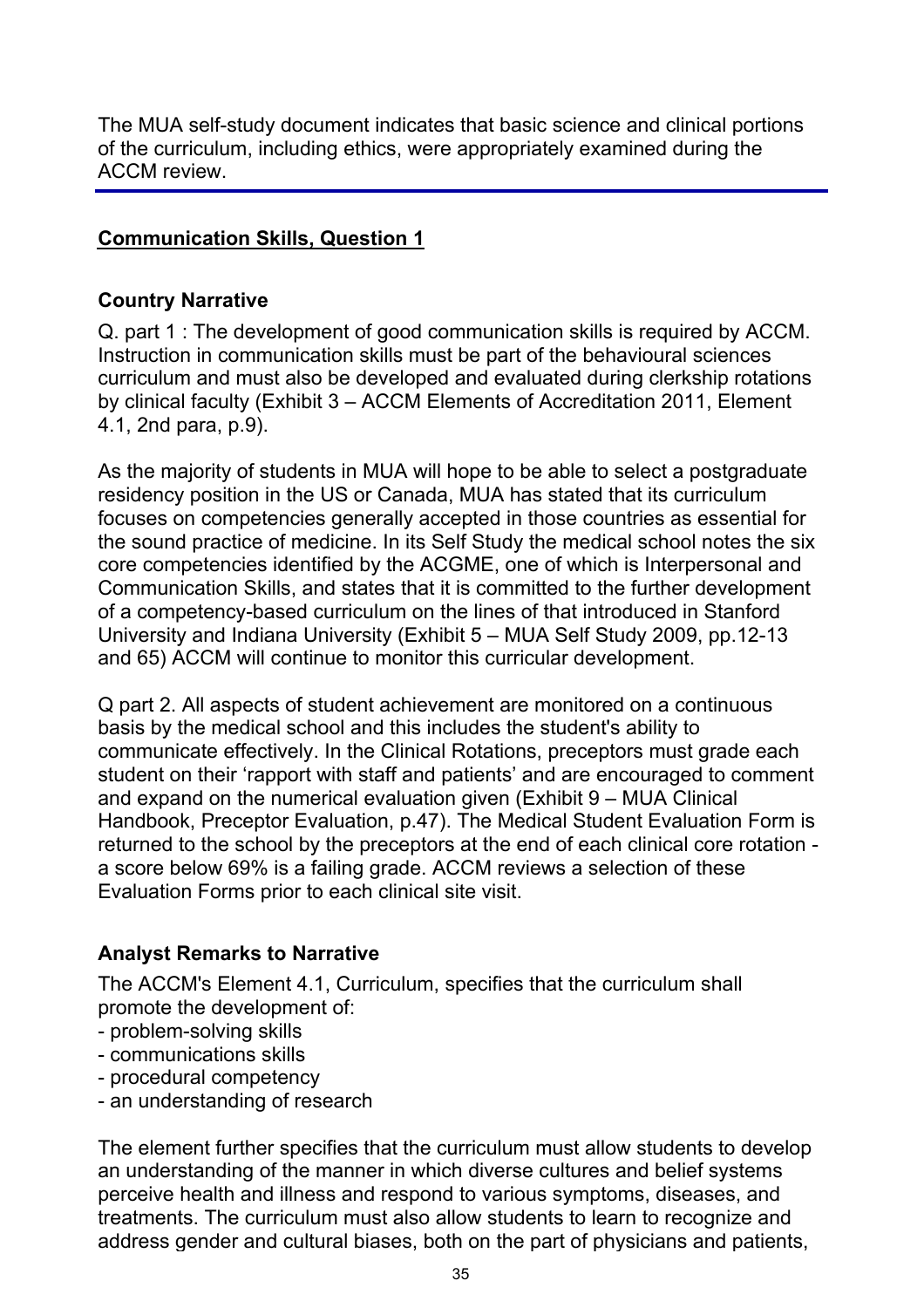in the process of health care delivery.

The ACCM's Element 4.6.5, Practice Opportunities for Students, specifies that the clinical curriculum should include opportunities for students to practice and develop their clinical skills. These skills include taking patient histories, performing physical exams, patient data collection, and developing patient management plans. The faculty must require students to write daily progress notes regarding their use of these skills, and the faculty must promptly review the notes, critique them, and give the students timely feedback on them.

The MUA self-study document indicates that the clinical portion of the curriculum, including communication skills, was appropriately examined during the ACCM review.

### **Design, Implementation, and Evaluation, Question 1**

### **Country Narrative**

The curriculum committee consists of faculty who are at all times involved in the development and evaluation of the curriculum. Curriculum Management is addressed in the MUA Self Study. (Exhibit 5 – MUA Self Study 2009, pp 28-29)

# **Analyst Remarks to Narrative**

The ACCM's Element 4.1, Curriculum, specifies that a curriculum committee comprised of faculty members will be responsible for developing and evaluating the curriculum, and that the management of the curriculum will involve the participation of both the faculty and the administration. The committee is charged with designing a curriculum that encourages students to acquire an understanding of the basic scientific knowledge that is fundamental to medicine.

The ACCM's Element 4.4, Clinical Clerkships, makes clear that the curriculum committee is also tasked with designing the clinical portion of the curriculum and stipulates certain requirements that the committee must include in the clinical portion of the curriculum

The ACCM's Element 4.7, Senior Electives, states that the curriculum committee must develop a flexible curriculum that permits students to pursue advanced studies in the core clinical disciplines and also to pursue areas of personal interest.

The ACCM's Element 4.8, Evaluation of the Curriculum, specifies that the curriculum committee must continuously evaluate curriculum weaknesses, goals, content, and the degree to which institutional goals are achieved, in order to remedy those areas of the curriculum that are in need of strengthening.

The MUA's self-study document describes the curriculum committee's role, which includes evaluating courses in a systematic way.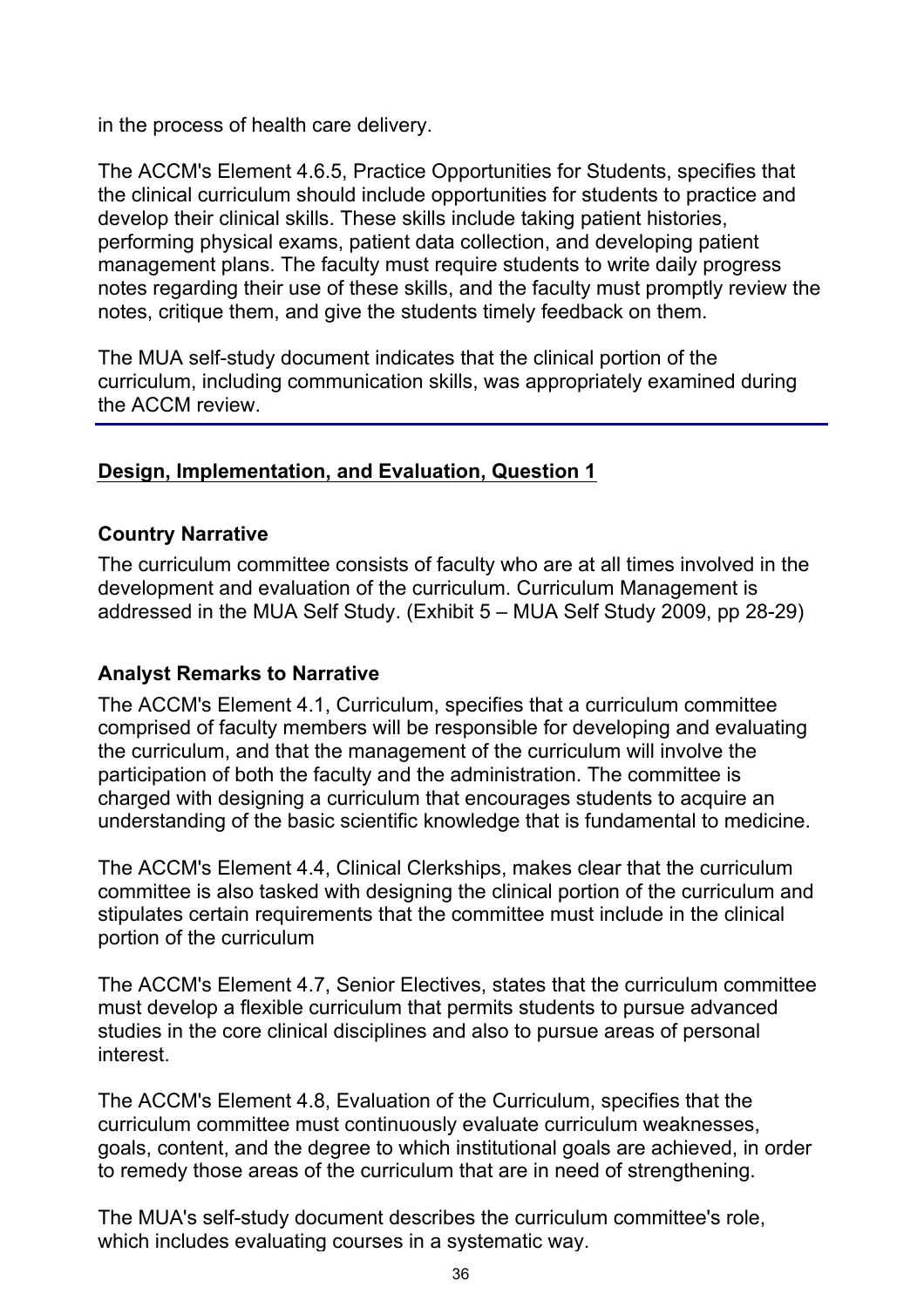# **Design, Implementation, and Evaluation, Question 2**

### **Country Narrative**

Q.2 part 1 : The single medical school in Nevis, Medical University of the Americas, is required to have a system for evaluating the effectiveness of its curriculum. The school must evaluate the effectiveness of its curriculum by examination of students, through student and faculty feedback and by monitoring of objective benchmarks such as success in licensing examinations and acceptance into residency training. (Exhibit 3 – ACCM Elements of Accreditation 2011, Element 4.8 and 4.9, p.15) ACCM requires advance notification of major modifications to the curriculum, including goals, plans, methods and intended evaluation of results. Resources required must be considered (Exhibit 3 – ACCM Elements of Accreditation 2011, Element 4.8, p.15)

Q.2 part 2: There is only one medical school in Nevis whose curriculum is reviewed by ACCM on an ongoing basis as described previously.

### **Analyst Remarks to Narrative**

As noted previously, the ACCM's Element 4.8, Evaluation of the Curriculum, specifies that the curriculum committee must continuously evaluate curriculum weaknesses, goals, content, and the degree to which institutional goals are achieved, in order to remedy those areas of the curriculum that are in need of strengthening.

The element also specifies that curricular effectiveness may be measured by:

- student attrition rates
- student performance on standardized exams
- percentages of graduates accepted into residency programs
- percentage of eligible graduates passing the USMLE or professional licensing exams
- employment rates
- sampling student opinions
- sampling graduate opinions

The MUA's self-study document describes how the institution judges the effectiveness of the curriculum.

### **Design, Implementation, and Evaluation, Question 3**

#### **Country Narrative**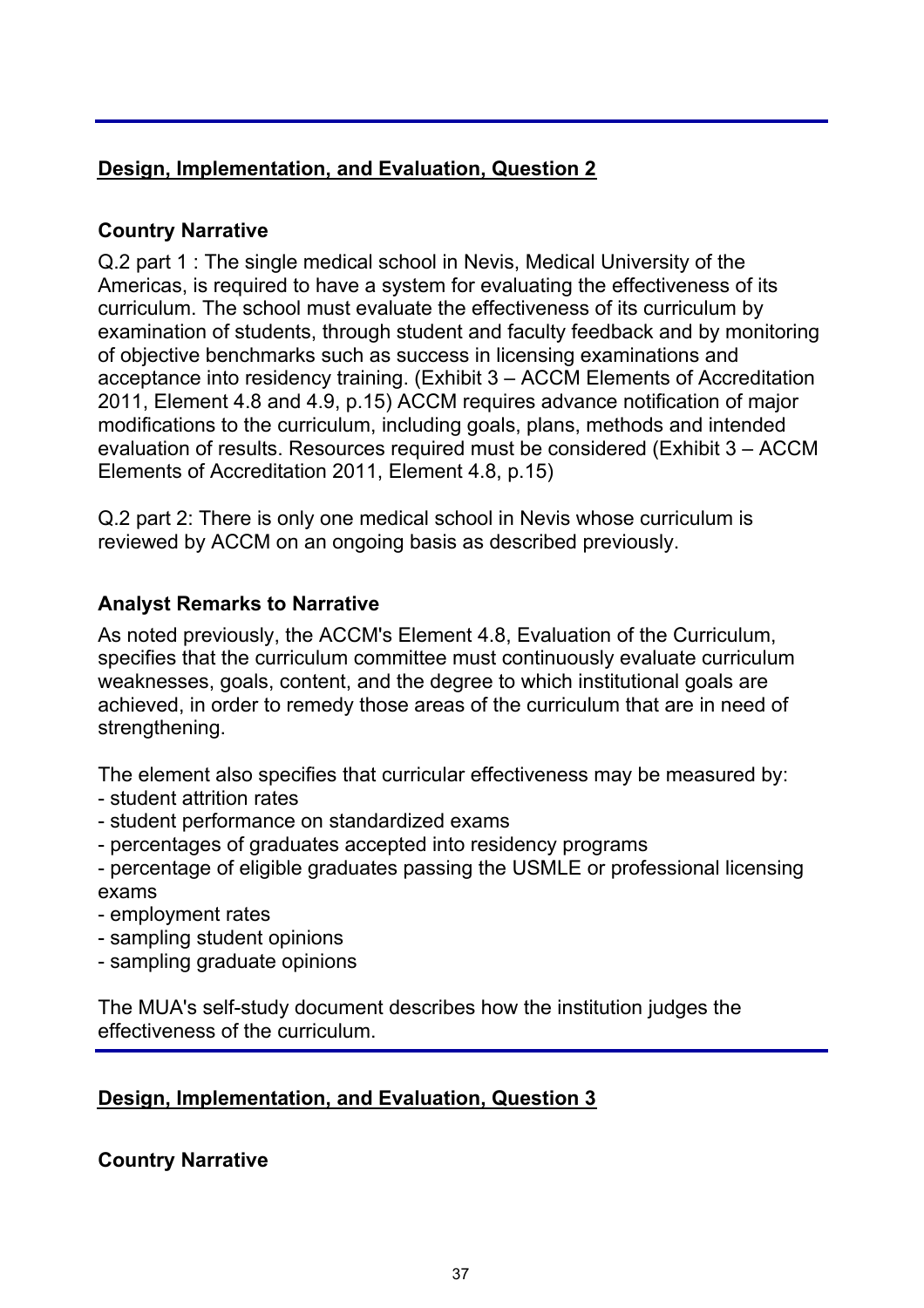The school is required to have a curriculum committee consisting of faculty that develops the curriculum. (Exhibit 3 – ACCM Elements of Accreditation 2011, Element 4.1, p.9) The school must evaluate the effectiveness of its curriculum by examination of students, through student and faculty feedback and by monitoring of objective benchmarks such as success in licensing examinations and acceptance into residency training. (Exhibit 3 – ACCM Elements of Accreditation 2011, Element 4.8 and 4.9, p.15)

MUA describes the general design of the Educational Program in the Self Study, (Exhibit 5 – MUA Self Study 2009, p.14-18) and the school addresses the processes for management, implementation and review of the curriculum on pages 28-29 in the Self Study. The ongoing evaluation of the educational experience at clinical training sites is addressed in Exhibit 5 - MUA Self Study 2009, p.22.

In the Self Study on page 26, the school states '... MUA uses multiple methods to assess students, faculty, programs and the institution' and goes on to list the principal methods on the following page. Further on in the Self Study on p.32, the school is invited to discuss how information about its students and graduates is used to evaluate and improve the educational program. MUA responds that the results from the multiple methods used for evaluation 'provide feedback for consideration of further refinements or outright re-construction of the curriculum. The curriculum is a living document that is continually evaluated for its effectiveness in achieving the overall goals of the institution. MUA continues to evaluate logical, evidence based changes that might aid in the efficiency and effectiveness of developing quality physicians.'

The school returns statistics to ACCM annually in its Annual Database Report - Exhibit 15. Evaluation of student performance is covered on pp.18-19. The USMLE Steps 1 and 2 are returned on pp.20-21. Statistics on Graduation and Residency are returned on p.28, and NRMP match results are returned on p.29.

### **Analyst Remarks to Narrative**

As noted previously, the ACCM's Element 4.8, Evaluation of the Curriculum, specifies that curricular effectiveness may be measured by:

- student attrition rates
- student performance on standardized exams
- percentages of graduates accepted into residency programs
- percentage of eligible graduates passing the USMLE or professional licensing exams
- employment rates
- sampling student opinions
- sampling graduate opinions

The MUA's self-study document describes how the institution judges the effectiveness of the curriculum.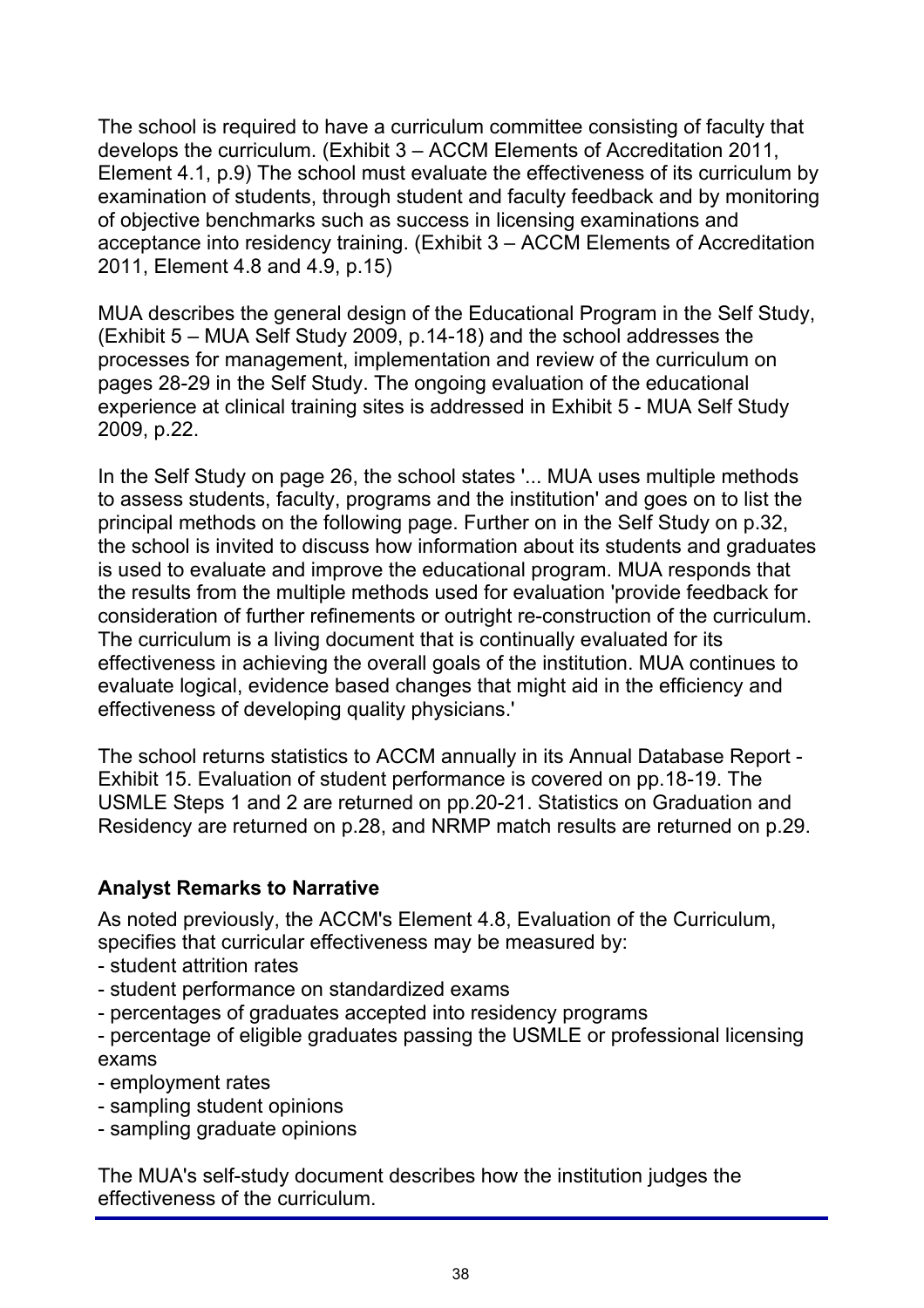### **Admissions, Recruiting, and Publications, Question 1**

#### **Country Narrative**

The school's admission philosophy, process and requirements are described in Exhibit 12. (Exhibit 12 - MUA Institutional Catalog 2011-13, p.5-9). The question on admissions is also addressed in the MUA Self Study (Exhibit 5 – MUA Self Study 2009, p.33-36).

The school states on its website, that beyond the stated specific educational requirements, it looks at every prospective student holistically, 'taking into consideration your overall commitment to learning, sense of intellectual curiosity, sense of responsibility, your moral outlook, a commitment to service, and not surprisingly, a very sincere interest in health care.'

http://www.mua.edu/mua/index.php/admissions/selection-criteria

### **Analyst Remarks to Narrative**

The ACCM's Element 6.1, Admission, repeats the language of the NCFMEA Guidelines: "The institution must admit only those new and transfer students who possess the intelligence, integrity, and personal and emotional characteristics that are generally perceived as necessary to become effective physicians."

The MUA's self-study and supporting documentation (e.g., catalog) describe the prerequisites necessary for application to enter the medical program at the institution.

### **Admissions, Recruiting, and Publications, Question 2**

### **Country Narrative**

Q 1: 'The current selection criteria were designed by administrators and faculty' (Exhibit 5 – MUA Self Study 2009, p.34. An ACCM team visited the Administrative Offices of MUA in Devens Massechusetts in 2010, and there the team interviewed the admissions personnel and were informed that, after prescreening, suitable candidates are interviewed in liaison with the Admissions Committee which is composed of deans and faculty. A GPA of 3 to 3.2 is targeted and MCAT results are requested from all U.S. Citizens, Permanent Residents and Nationals. MCAT is a requirement where a GPA is less than 3.

MUA provides a pre-medical programme for applicants who do not have all the necessary elements to begin the MD course. In order to be eligible for the programme candidates must have successfully completed a minimum of 60 undergraduate semester hours in an accredited college or university.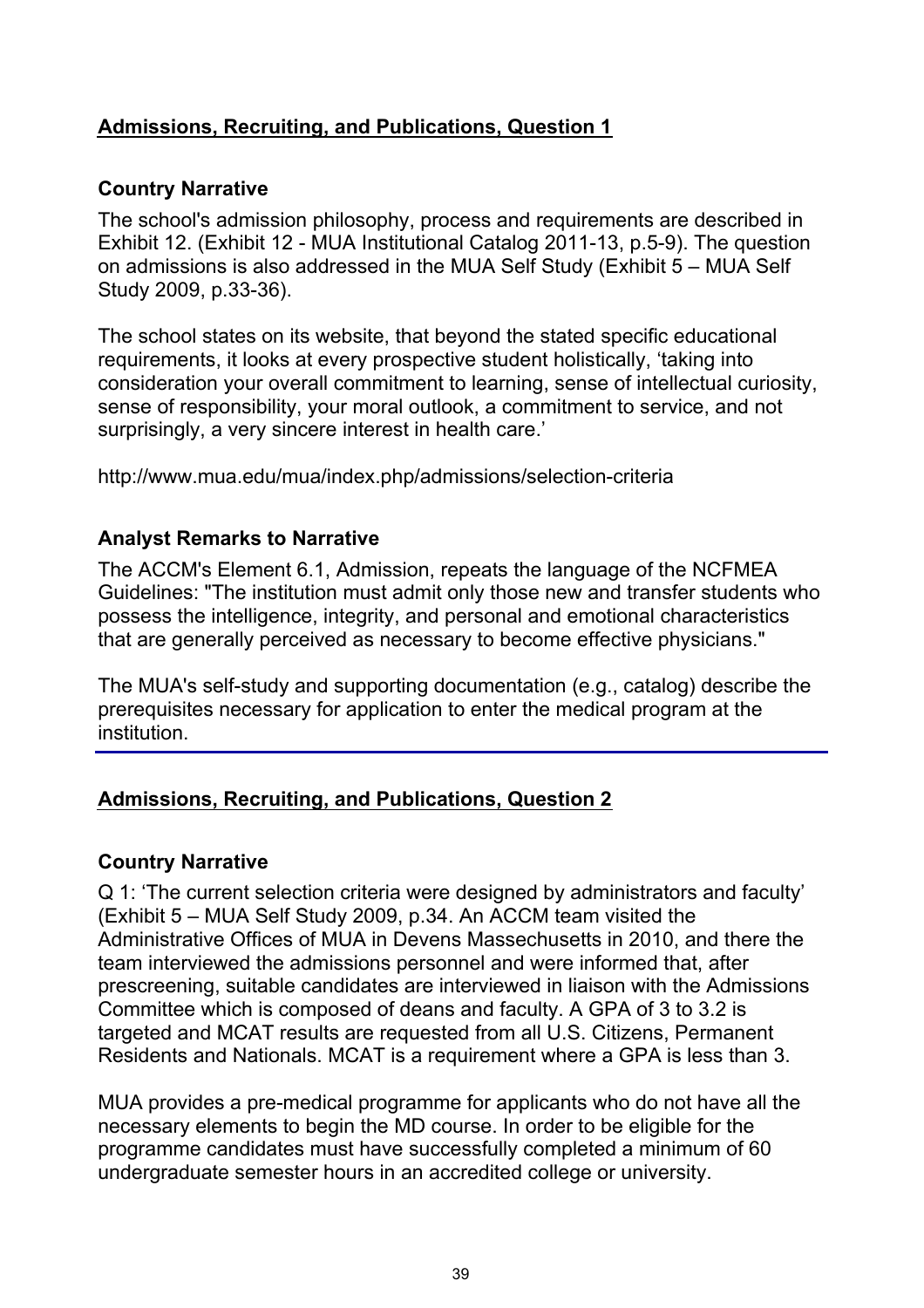Q 2: The school has been in operation for some time and has developed its own requirements and criteria for admission. As the school is now under accreditation by ACCM on behalf of the Government of Nevis, the admissions policy and process is approved and monitored by ACCM whose requirements of the school are seen in Exhibit 3. (Exhibit 3 – ACCM Elements of Accreditation 2011, Element 6, p.17-19). The school must present statistics on applications, acceptances and matriculations in the Profile Database which must accompany the Institutional Self Study (Exhibit 7 – MUA Profile database p.3-5) and, once accredited, must present these statistics annually in the required Annual Database Report to ACCM (Exhibit 15 – MUA Annual Database Report 2009-10, p.3-5).

# **Analyst Remarks to Narrative**

The ACCM's Element 6.1, Admission, specifies that, at a minimum, students who are admitted to the program must possess three years of undergraduate education (exceptions made for baccalaureate/MD programs), but a baccalaureate degree is preferred. Any undergraduate major is acceptable.

Individuals must:

- be in good physical/mental health
- have a record of academic excellence
- have good personal character
- have favorable standards of behavior
- have personal integrity
- be motivated
- have a desire to serve mankind

An admissions committee is tasked with defining the school's admissions requirements and make final decisions on students who are admitted to the program. The admissions committee must develop a process for evaluating and screening applicants, and the process should be uniformly applied. Screening factors should include:

- grade point averages
- type/degree of difficulty of courses taken
- scores on the medical school admissions test
- writing proficiency
- communications skills
- maturity and professionalism
- references from college pre-professional committees and undergraduate faculty members
- effective and articulate applicant interview

The MUA's catalog specifies various areas of consideration in the application process, including:

- education requirements in biology, chemistry, English, physics, and mathematics

- intellectual and academic ability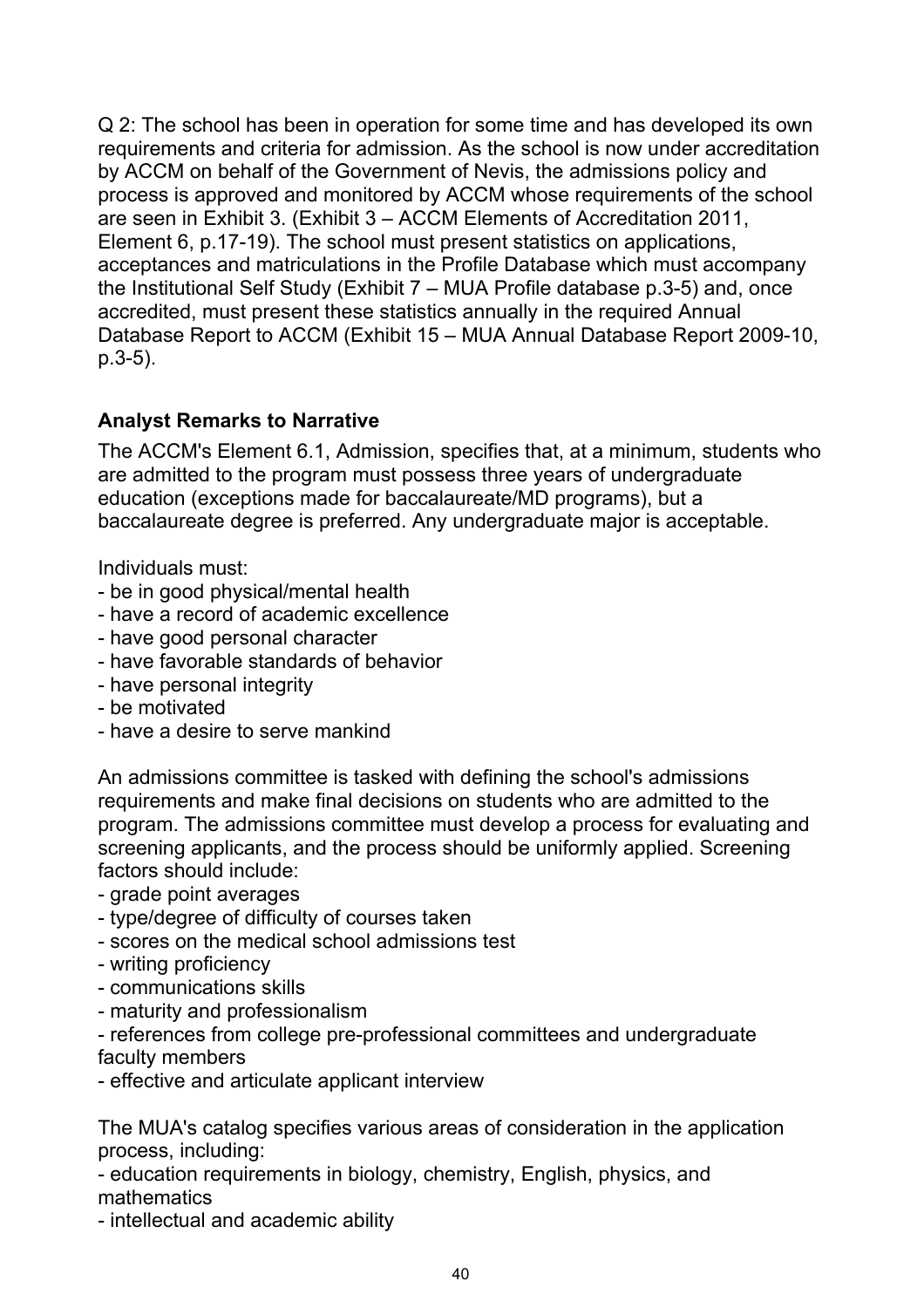- communications skills
- recommendations
- personal education goals
- MCAT scores

Although minimum grade point averages (GPA) are not specified, the MUA's self-study document indicates that the average GPA for its incoming students is 3.1. It also states that applicants from the U.S. are expected to have the equivalent of 90 semester hours or 135 quarter hours of undergraduate education from an accredited institution. A baccalaureate degree is not required, but preference is given to applicants who have completed a baccalaureate, or higher, degree.

### **Admissions, Recruiting, and Publications, Question 3**

### **Country Narrative**

The Admissions Committee, which makes the final decisions on students to be admitted to MUA, consists of the Executive Dean, the Associate and Assistant Deans of Clinical Medicine and the Associate and Assistant Deans of Basic Science. In its Self Study, MUA states that 'Final responsibility for the selection of students to be admitted to the university resides with the Admissions Committee' (Exhibit 5 – MUA Self Study 2009, p.34)

ACCM requires that 'The committee on admissions shall define the size and characteristics of the student body ... (and) shall define the institution's requirements for admission and make final decisions on the student admitted to the programme. (Exhibit 3 - ACCM Elements of Accreditation 2011, p.17)

### **Analyst Remarks to Narrative**

As noted previously, the ACCM's Element 6.1, Admission, specifies that an admissions committee shall be tasked with defining the school's admissions requirements and make final decisions on students who are admitted to the program. The admissions committee must develop a process for evaluating and screening applicants, and the process should be uniformly applied.

The MUA's self-study document states that the final responsibility for student selection resides with the admissions committee.

### **Admissions, Recruiting, and Publications, Question 4**

### **Country Narrative**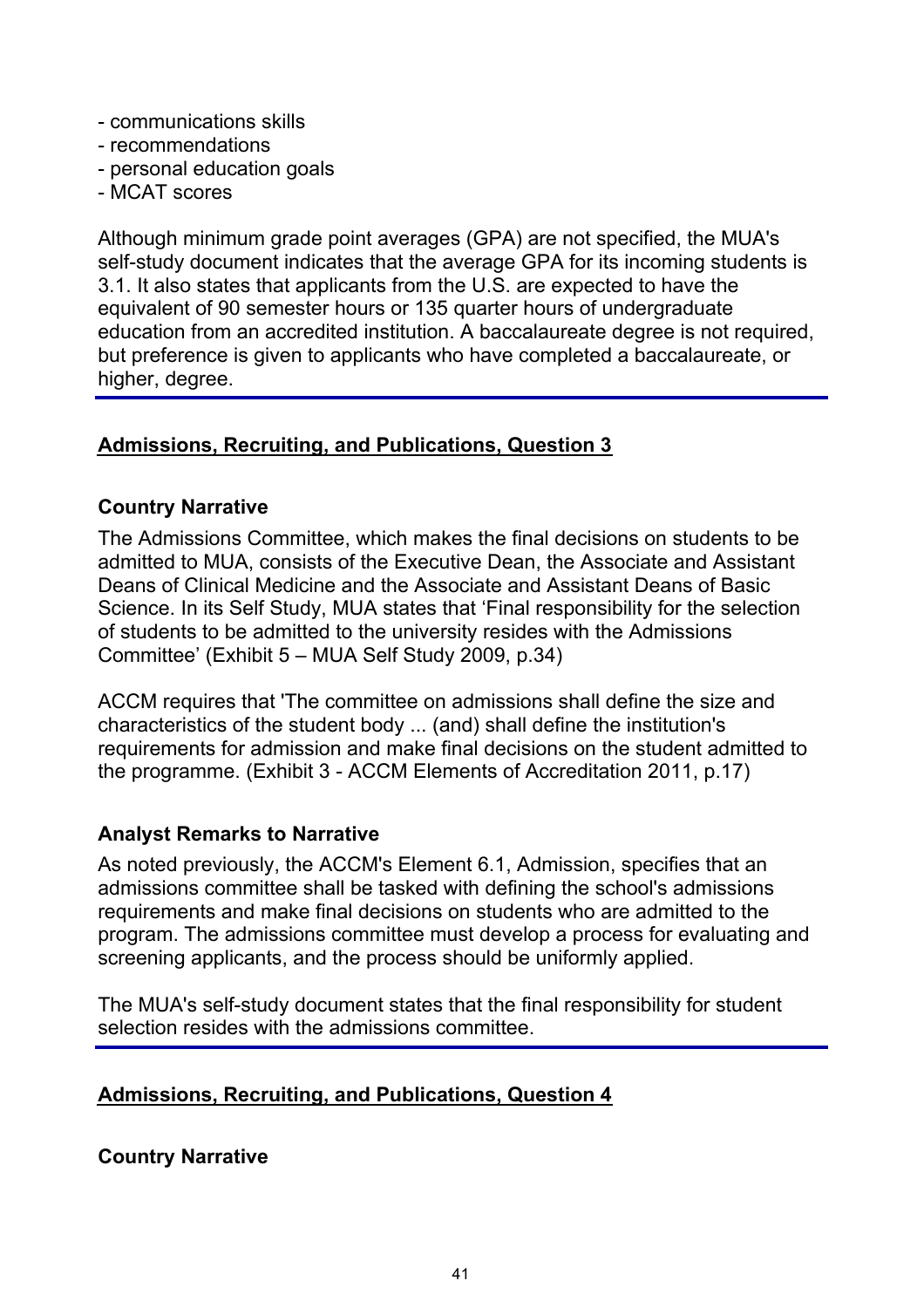In response to a question on selection of medical students in the Institutional Self Study, MUA states 'The size of the applicant pool and the anticipated number of matriculants are always measured against available resources of faculty, classroom space, laboratory space and library/study facilities.' (Exhibit 5 – MUA Self Study 2009, p.34)

ACCM requires that 'the institution shall not enrol more students than resources are available to support a quality education. Equally important, the institution shall not seek to maintain its enrolment through retention of academically weak students. … Careful consideration must be given to the availability of an applicant pool of sufficient quality and quantity, and the size, quality, scope and accessibility of the library, faculty offices, faculty, inpatient and ambulatory care facilities, patient census in each of the clinical disciplines, administrative and managerial resources, financial resources...' (Exhibit 3 – ACCM Elements of Accreditation 2011, pp.18-19)

An increase in enrolment above 10% in one year or a cumulative increase of 20% in 3 years must be notified to ACCM by January 1st of the year preceding the proposed expansion. The notification must be accompanied by documentation demonstrating the adequacy of the college's physical and educational resources to manage the increase in numbers. (Exhibit 3 – ACCM Elements of Accreditation 2011, p.18)

### **Analyst Remarks to Narrative**

The ACCM's Element 6.6, Student Body Size, specifies that there is no minimum size requirement for the student body. The institution must not enroll more students than it has the resources to support, and shall not maintain its enrollment by retaining academically weak students.

The ACCM has a requirement that a 10% increase in enrollment in one year or a cumulative increase of 20% in three years must be reported to the ACCM by January 1 of the year preceding the proposed expansion, accompanied by documentation demonstrating that the institution has the physical and educational resources needed to support the increased numbers.

The element also specifies that in determining the size of the student body, the institution must consider the availability of an applicant pool of sufficient quality and quantity, as well as the size, quality, scope, and accessibility of the: - library

- faculty offices
- faculty
- clinical facilities
- patient census in the clinical disciplines
- administrative and managerial resources
- financial resources
- demands of other programs at the institution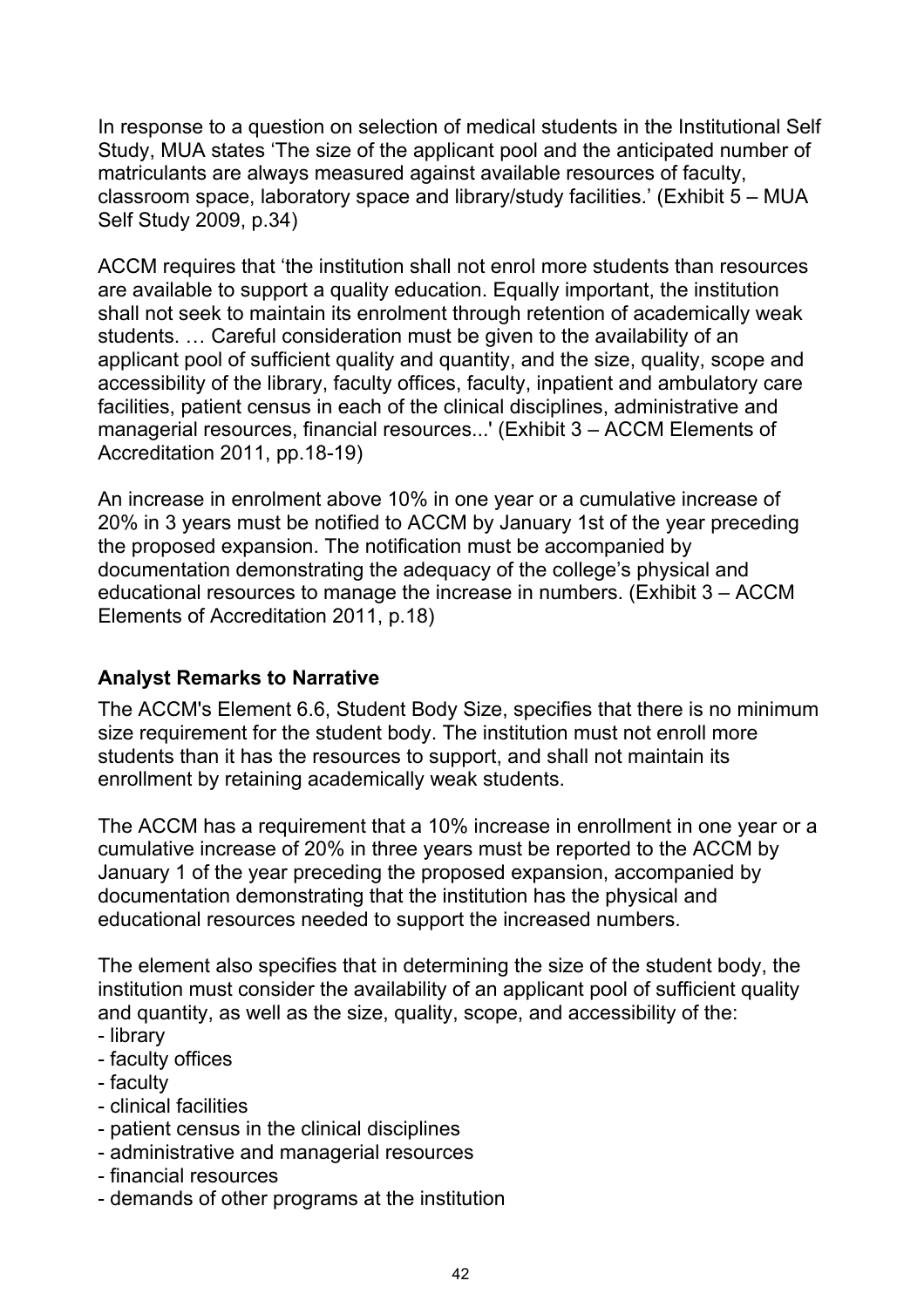The MUA's self-study document indicates that the applicant pool is measured against the factors specified above.

# **Admissions, Recruiting, and Publications, Question 5**

### **Country Narrative**

(i) MUA's Institutional Catalog is presented as Exhibit 12. ACCM, having inspected the catalog and the university itself, is satisfied that the catalog provides an accurate description of the school, its educational program, its admission requirements for students both new and transfer, the criteria for advancement, its academic guidelines and grading policies, and the requirements for the award of the MD

(ii) In the MUA Catalog, p.8 it is stated 'Since English is the language of instruction, it is important that applicants be prepared academically to pursue the curriculum and be able to communicate effectively Applicants whose principal language is not English may be required to take the Test of English as a Foreign Language (TOEFL).'

(iii) In the MUA Catalog p.26-28 are listed the costs of tuition, and other fees, together with policy on payments and refunds and information on loans and financial aid. The requirement to carry personal health insurance coverage for the duration of the medical school programme is seen in the MUA Catalog, p.22

(iv) In the Catalog, in Faculty and Student Handbooks, and on its website, MUA has publicized to all faculty and students the standards and procedures for the evaluation, advancement and graduation of its students. (Exhibits 6, 11 and 12, and www.mua.edu)

(v) Standards for student conduct and procedures for disciplinary action are found in the Institutional Catalog pp.20-22, (Exhibit 12) and in the Student Handbook, p.9-16 (Exhibit 11)

ACCM reviews the school's Institutional Catalog and Website www.mua.edu as well as the Student Handbooks, both Basic and Clinical Sciences, and the Faculty Handbook.

ACCM's standards state that the institution's publications, advertising and student recruitment policy 'must present a balanced and accurate representation of the mission and objectives of the educational program. Its catalog (or equivalent document) must provide an accurate description of the school, its educational program, its admission requirements for students, both new and transfer, the criteria used to determine that the student is making satisfactory academic progress in the medical program and its requirements for the award of the MD degree.' (Exhibit 3 – ACCM Elements of Accreditation 2011, Element 6.1, 1st para, p.17)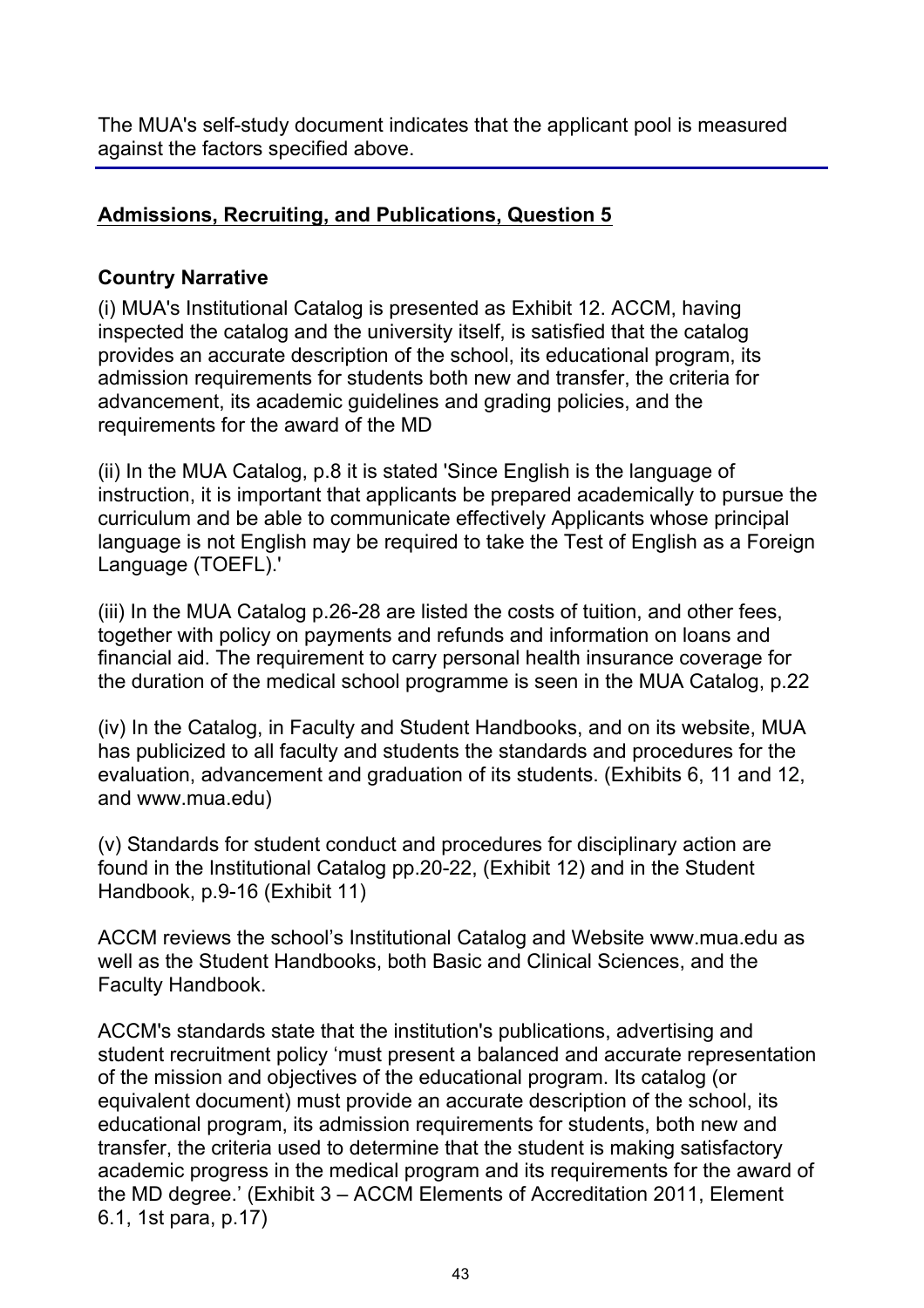# **Analyst Remarks to Narrative**

Catalog:

The ACCM's Element 6.1, Admission, specifies that the institution's publications, advertising, and recruitment policy must present an accurate representation of the program's mission and objectives. The institution's catalog (or equivalent document) must accurately describe:

- the school
- the educational program
- admissions requirements for new and transfer students
- criteria for satisfactory academic progress
- graduation requirements

#### Language:

As noted above, Element 6.1 specifies that the institution's catalog must include admissions requirements. The MUA's catalog specifies that official TOEFL score reports must be submitted by applicants when applicable (i.e., when English is not the applicant's native language).

Costs:

The ACCM's Element 7.5, Fees and Student Refunds, specifies that the institution shall publish the costs for:

- tuition
- dormitory
- meal plans
- other fees

The institution must also publish a refund policy that includes the procedure and formula used to calculate refund amounts.

The ACCM's Element 10.2 Student Health, specifies that the institution must publicize the availability of health and long term care insurance.

#### Evaluation/Advancement/Graduation:

The ACCM's Element 5.1, Student Promotion and Evaluation, specifies that there must be a student promotion and evaluation committee comprised of faculty members tasked with establishing methods for assessing student knowledge and skills. Assessment must correspond to subject matter, course objectives, and the curriculum. The element also specifies that, for student advancement, the committee's student performance standards must be enforced for each course.

The element specifies that rules must be developed regarding:

- evaluation methods
- the grading system
- promotion standards
- honor roll requirements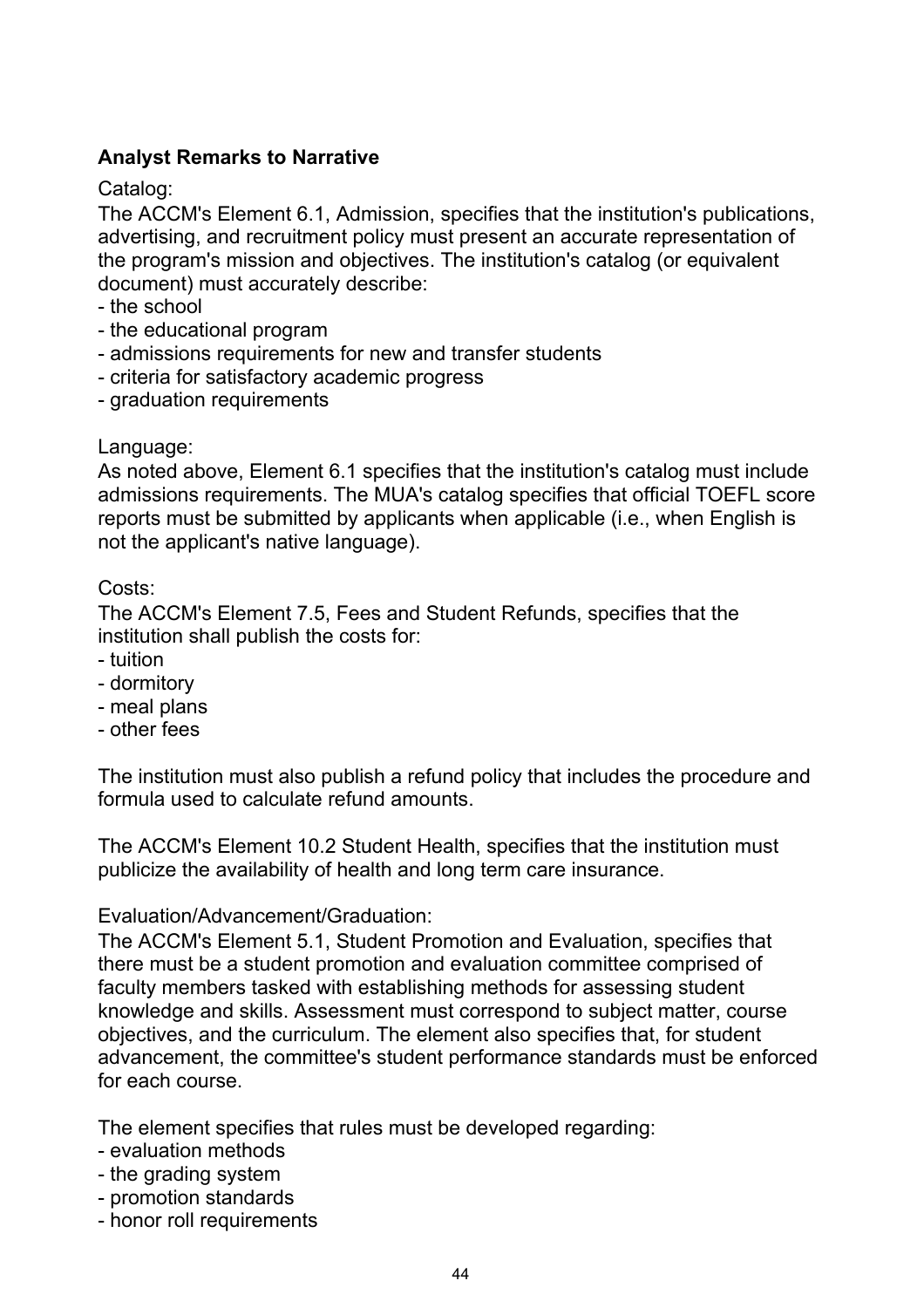As noted above, the ACCM's Element 6.1, Admission, specifies that the institution's catalog (or equivalent document) must accurately describe both the criteria for satisfactory academic progress and the institution's graduation requirements.

### Conduct:

The ACCM's Element 6.5, Student Dismissals, specifies that the faculty committee on student promotion and evaluation shall develop dismissal policies and procedures for students who fail to meet the institution's academic or behavioral standards. The standards must be published and made available to students upon entering the program. Dismissal procedures must include provisions for due process and appeals.

The MUA's self-study document and catalog demonstrate that it has addressed the ACCM's requirements.

### **Admissions, Recruiting, and Publications, Question 6**

### **Country Narrative**

Q 1 : A student must 'have the right to review and challenge his/her academic record at all times. The records must be kept confidential and available only to faculty and administration with a need to know unless released by the student or as otherwise governed by laws concerning confidentiality.' (Exhibit 3 – ACCM Elements of Accreditation 2011, Element 5.1, p.16, col.1, 5th para).

The subject is addressed in the Student Handbook under 'Confidentiality of Student Records' where it is stated 'In accordance with the Family Education Rights and Privacy Act of 1974, Medical University of the Americas students have the right to review, inspect, and challenge the accuracy of information kept in the cumulative file by the institution. Records that may be released to the student for review include: grade and evaluation reports and transcripts that relate to student progress. Student progress notes that are held by individual faculty are not considered part of the student's official file and cannot be released.' (Exhibit 11 – MUA Student Handbook, p.24)

In the Institutional Self-Study, the school is asked to review the adequacy of systems for providing students with access to their records, and assuring confidentiality of student records. MUA's response is found in Exhibit 5 - MUA Self Study 2009, p.41-42, where it is stated that MUA 'maintains permanent records in secure sites' and that 'student confidentiality is applied through the use of Family Educational Rights and Privacy Act, waiver forms and direct contact with the student ....' and the student's role in ensuring the accuracy of his or her records is outlined.

Q 2: The Government of Nevis has not to date imposed its own confidentiality requirements regarding student records. The Government is satisfied with the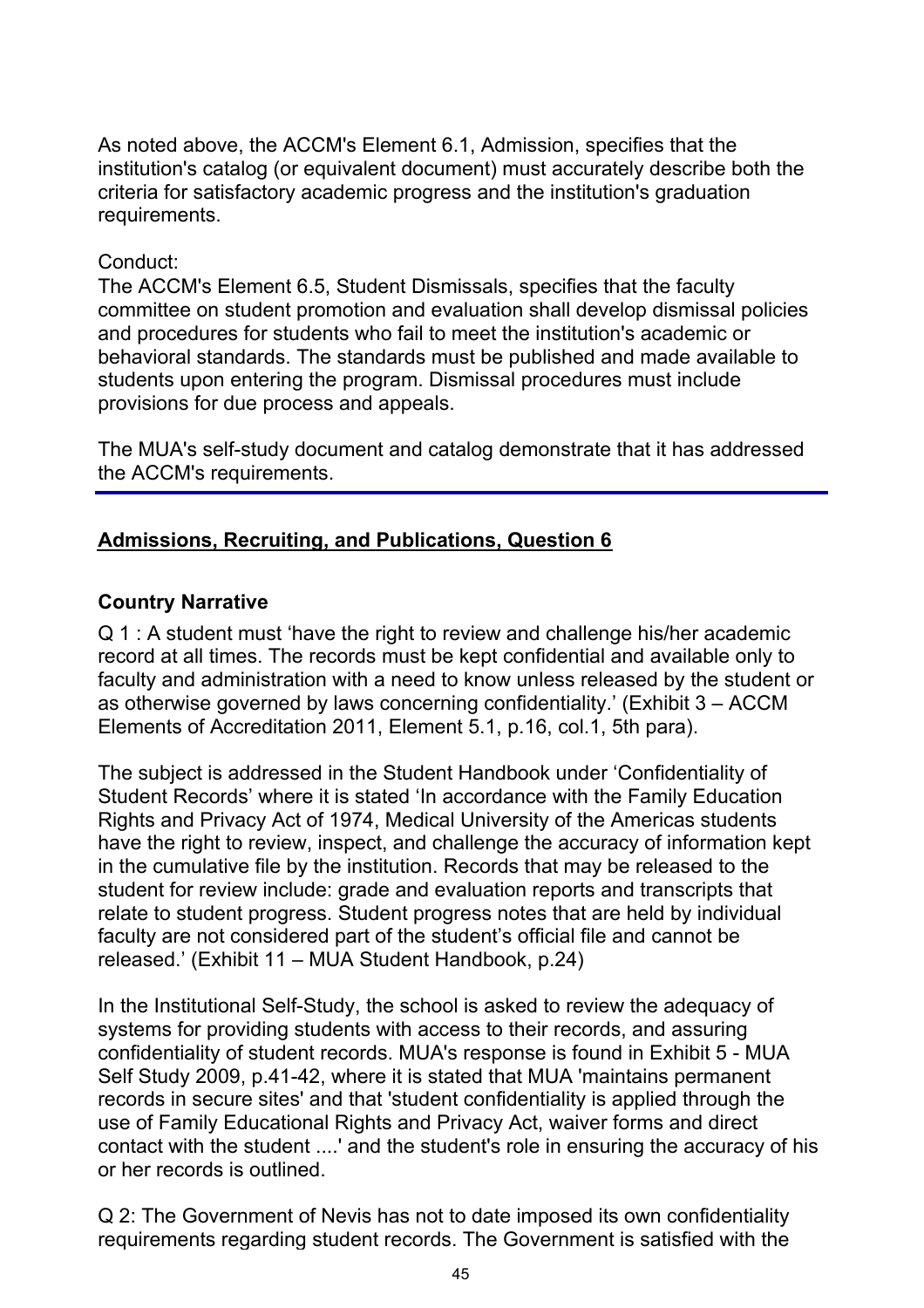ACCM requirement, (Exhibit 3 - ACCM Elements of Accreditation 2011, Element 5.1, p.16) that 'With the exception of the faculty and the administration, student records shall be kept confidential. The student shall have the right to review and challenge his/her academic record at all times. The records must be confidential and available only to faculty and administration with a need to know, unless released by the student or as otherwise governed by laws concerning confidentiality.'

Thus applicable law is the Family Education Rights and Privacy Act of 1974. (Exhibit 11 – MUA Student Handbook, p.24) The ACCM Elements of Accreditation state that 'with the exception of the faculty and the administration, student records shall be kept confidential. Standard due process shall apply to the student's right to review the accuracy of his/her records.' (Exhibit 3 – ACCM Elements of Accreditation 2011, Element 5.1, p.16, 3rd para)

### **Analyst Remarks to Narrative**

The ACCM's Element 5.1, Student Promotion and Evaluation, specifies student records will be kept confidential, with the exception of access by the faculty and administration who need to know their contents, or as released by the student. Student records must be governed by applicable confidentiality laws. Students will have the right to review and challenge their academic records.

The MUA addressed the confidentiality of student records in its self-study document.

# **Student Achievement, Question 1**

### **Country Narrative**

The medical school faculty and administration have established clear principles and methods for the evaluation of student achievement, including criteria for satisfactory academic progress and requirements for graduation. Evaluation of student achievement is discussed in Exhibit 5 - MUA Self Study 2009, pp.21,26-27 and criteria for advancement are found in the Institutional Catalog and in the Student Handbook. The requirements for graduation are also stated in both of these documents.

The MUA Promotions Committee is composed of faculty who review all student achievement as well as discuss and make decisions on all cases where a student's academic progress is borderline or unsatisfactory. ACCM reviews minutes of this committee and is satisfied that the appropriate processes are in place.

MUA requires a passing grade in USMLE Step 2 Clinical Knowledge and USMLE Step 2 Clinical Skills for graduation.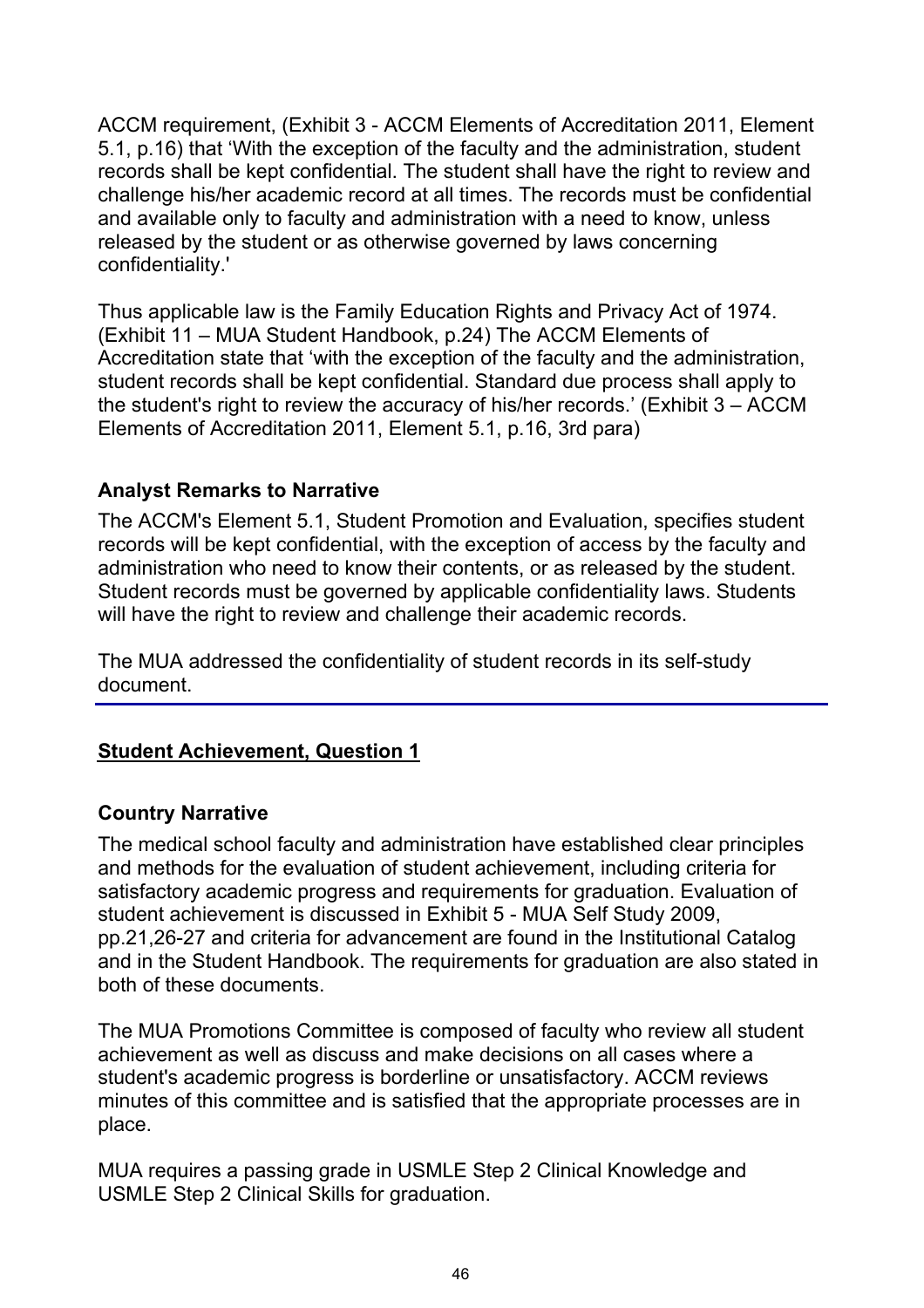### **Analyst Remarks to Narrative**

As noted previously, the ACCM's Element 5.1, Student Promotion and Evaluation, specifies that there must be a student promotion and evaluation committee comprised of faculty members tasked with establishing methods for assessing student knowledge and skills. Assessment must correspond to subject matter, course objectives, and the curriculum. The element also specifies that, for student advancement, the committee's student performance standards must be enforced for each course.

The element specifies that rules must be developed regarding:

- evaluation methods
- the grading system
- promotion standards
- honor roll requirements

As noted previously, the ACCM's Element 6.1, Admission, specifies that the institution's catalog (or equivalent document) must accurately describe both the criteria for satisfactory academic progress and the institution's graduation requirements.

The ACCM's Element 5.1, Student Promotion and Evaluation, specifies that the passing of USMLE Step 2 Clinical Skills and USMLE Step 2 Clinical Knowledge must be a prerequisite to graduation.

These areas were addressed in the MUA's self-study document.

# **Student Achievement, Question 2**

### **Country Narrative**

The multiple methods for evaluation of student achievement are listed in the MUA Self Study – Exhibit 5 – MUA Self Study 2009, p.21, 26-27.

Q 1 : ACCM requires that students pass internal school examinations and assessments as set out in Elements of Accreditation, Element 5 – Student Promotion and Evaluation. ACCM requires there to be a Student Promotion and Evaluation Committee comprised of faculty members which will establish the methods for evaluating student achievement. ACCM requires the faculty to employ objective and narrative evaluation, based on observation of students' performance, proficiency and mastery of clinical principles, skills and problem solving. Students' professional demeanor, behavior and working relationship with patients and their families, their colleagues and other healthcare professionals must also be objectively evaluated. (Exhibit 3 – ACCM Elements of Accreditation 2011, Element 5.1 p.15,16).

All students must pass the United States Medical Licensing Examination Part 1 (USMLE Step 1) prior to clinical training (Exhibit 12 – MUA Institutional Catalog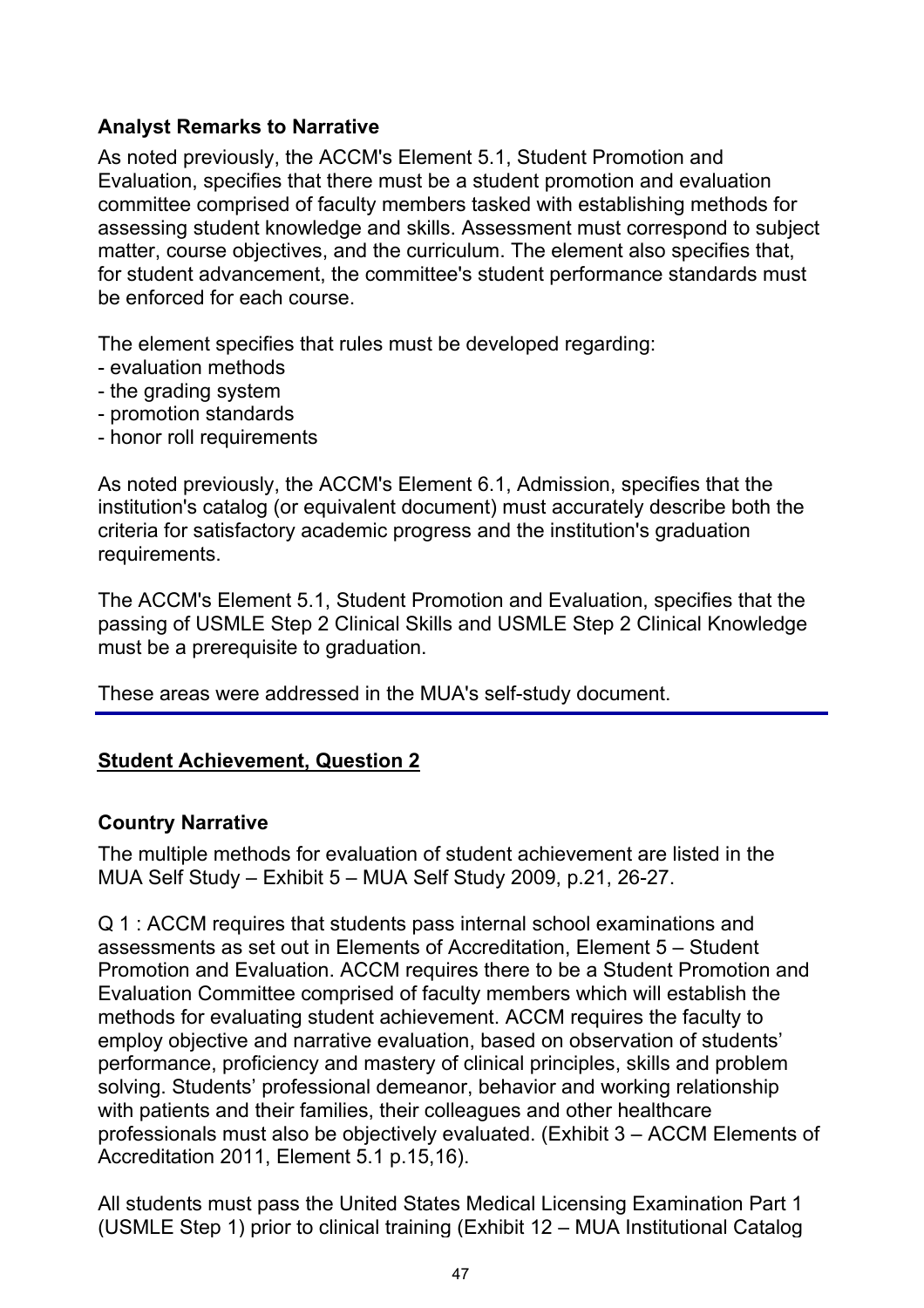2011-13, p.17 and Exhibit 7 – MUA Profile database, p.20). Passing of USMLE Step 2 (CK and CS) are now a necessary prerequisite for graduation. These requirements are stated in the MUA Institutional Catalog 2011-13. (Exhibit 12 – MUA Institutional Catalog 2011-13, p.18) and in the Annual Database Report 2009-10 (Exhibit 15 – MUA Annual Database Report 2009-10, p.20)

Q. 2 : MUA requires that students must achieve a passing grade on all taught courses which are evaluated through regular internal examinations. The school utilizes NBME Shelf Examinations in all Basic Science courses and in the Introduction to Clinical Medicine course. The school provides Kaplan USMLE texts and access to the associated Kaplan video library so that students may also objectively assess their own progress. ACCM requires evaluation methods to be reported in the Profile or Annual Database Questionnaire provided by the school to ACCM.

In the clinical cores, MUA students are assessed by preceptors who are board certified or eligible practicing physicians, by means of filling out an evaluation form on each student for each clinical rotation they complete. The students are assessed and graded under a number of headings (Exhibit 5 – MUA Self Study 2009, p.21) The school administers a mandatory Core Curriculum Examination (CCE) after every clerkship (Exhibit 9 - MUA Clinical Handbook, p.43-44) and some hospitals additionally require their own clerkship examinations. A further learning and evaluation tool is MUACourses with weekly cases and reflection as described in the Annual Database Report (Exhibit 15 - MUA Annual Database Report 2009-10, p.13)

Evaluation of student performance is reported annually to ACCM in the Annual Database Report (Exhibit 15 - MUA Annual Database Report 2009-10, p.18-19)

ACCM has reviewed MUA's policy on promotion and dismissal procedures (Exhibit 11 – MUA Student Handbook – Guidelines for Advancement and Guidelines for Academic Probation and Dismissal, p.19-20).

### **Analyst Remarks to Narrative**

The ACCM's Element 5.1, Student Promotion and Evaluation, specifies that student evaluation not be limited to traditional test-taking, but rather employ objective and narrative evaluation, based upon observation, of the student's performance, proficiency, and mastery of the fundamental clinical principals, clinical skills, and problem-solving in each clinical area.

Element 5.1 further specifies the ACCM's requirement that students pass USMLE Step 1 prior to advancing to clinical training, and that students must pass USMLE Step 2 Clinical Skills and USMLE Step 2 Clinical Knowledge prior to graduation.

The MUA addressed these requirements in its 2009 self-study document and also provided a detailed report regarding USMLE pass rates as part of its annual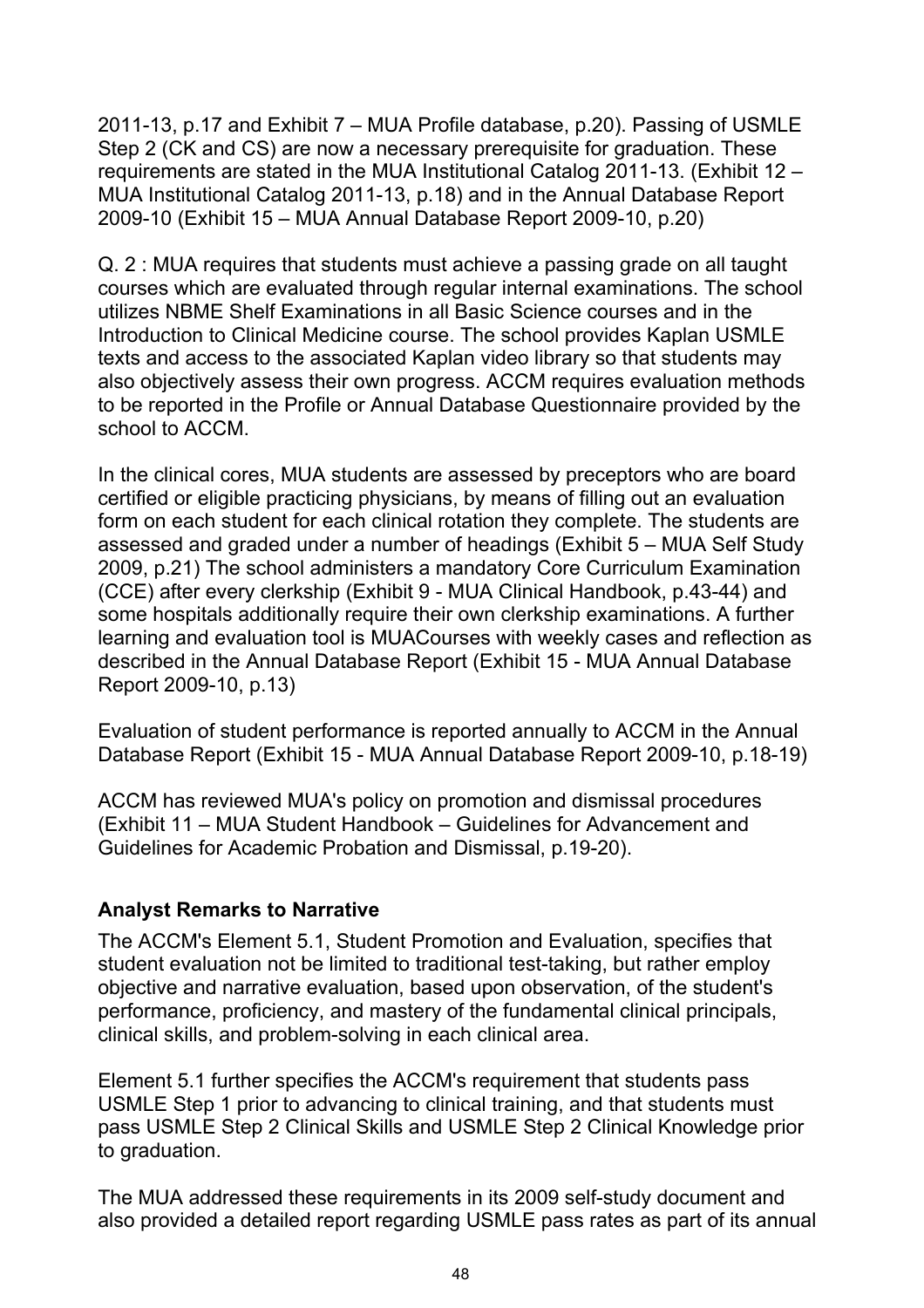### **Student Achievement, Question 3**

#### **Country Narrative**

The school has a 'rigorous admissions process' so that the expectation is that that those admitted to the MD Programme 'will successfully complete the program of study'. There is a support system in place to assist students achieve this objective, and a system for academic probation where students whose average in a class falls below 65%. This is discussed in Exhibit 5 - MUA Self Study 2009, pp.36-38.

Students must pass USMLE Step 1 in order to proceed to clinical training, and must pass USMLE Step 2 Clinical Skills and Clinical Knowledge for graduation. The requirements for advancement to clinical training and for graduation are listed in the Institutional Catalog (Exhibit 12 - MUA Institutional Catalog 2011-13, p.17-18 and in the Student Handbook (Exhibit 11 - MUA Student Handbook - Guidelines for Advancement, p.19-21.

ACCM's standards for monitoring students' academic progress are seen in Exhibit 3 – ACCM Elements of Accreditation 2011, Element 5.2 Student Counselling, and requirements for the oversight of clinical students are listed in Exhibit 3 – ACCM Elements of Accreditation 2011, Element 4.5 – Oversight of Clinical Students, pp.11-12.

### **Analyst Remarks to Narrative**

The ACCM's Element 5.2, Student Counseling, specifies that course directors must administer periodic and interim exams to evaluate student mastery of course materials, as well as the degree of problem-solving skill attained. Such exams will serve as progress reports that provide interim feedback to the student, as well as to faculty members and counselors in order for deficiencies to be identified early enough to allow tutoring. A faculty advisor must be appointed for each student, and that advisor is responsible for helping the student maintain satisfactory academic progress.

As noted previously, the ACCM's Element 5.1 specifies the ACCM's requirement that students pass USMLE Step 1 prior to advancing to clinical training, and that students must pass USMLE Step 2 Clinical Skills and USMLE Step 2 Clinical Knowledge prior to graduation.

The MUA addressed these requirements in its 2009 self-study document.

### **Student Achievement, Question 4**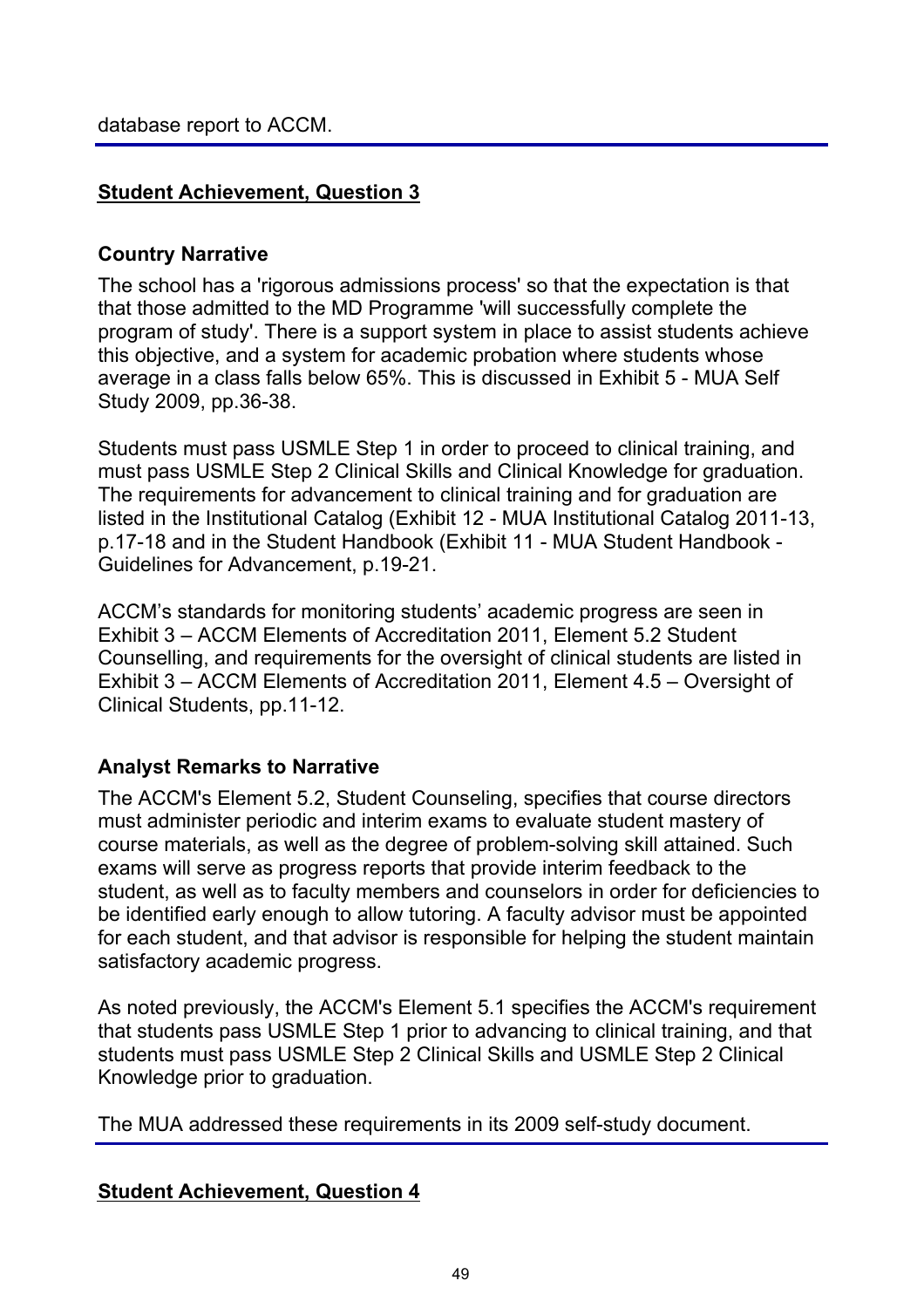### **Country Narrative**

MUA requires students to satisfy the requirements of both the Basic Science and Clinical Medicine programs and to have passing scores in USMLE Step 1, USMLE Step 2 Clinical Knowledge and USMLE Step 2 Clinical Skills in order to be eligible to receive the Doctor of Medicine Degree. (Exhibit 12 – MUA Institutional Catalog 2011-13, p.17, 18)

ACCM requires that students have USMLE Step 1 before being allowed to proceed to clinical training and the passing of USMLE Step 2 Clinical Knowledge and Clinical Skills is a prerequisite for graduation. (Exhibit 3 – ACCM Elements of Accreditation 2011, Element 5.1, p.16).

Student achievement was reported to ACCM by the school in its Profile (Exhibit 7 – MUA Profile Database, p.20) and is reported annually in an Annual Database Report (Exhibit 15 – MUA Annual Database Report 2009-10, p.20). A first time pass rate of 85% on USMLE Step 1 has been set by ACCM as the appropriate benchmark for student achievement.

### **Analyst Remarks to Narrative**

As noted previously, the ACCM's Element 5.1 specifies the ACCM's requirement that students pass USMLE Step 1 prior to advancing to clinical training, and that students must pass USMLE Step 2 Clinical Skills and USMLE Step 2 Clinical Knowledge prior to graduation.

The ACCM states that it has set a first time pass rate of 85% on USMLE Step 1 as the appropriate benchmark for student achievement, although this pass rate does not appear to be published in the ACCM's Elements of Accreditation document.

The MUA's 2009-2010 annual report indicates that its first time USMLE Step 1 pass rate for 2009-2010 was 83%, for 2009-2009 was 86%, and for 2007-2008 was 63%. Since the pass rate has been fluctuating and was recently below the ACCM's established benchmark, additional information is requested as to the MUA's first time pass rate for 2010-2011, if that information available. Information is also requested as to what actions the ACCM took as a result of the MUA's failure to meet the agency's established benchmark in 2007-2008.

Additional information is requested. The ACCM is requested to document that the 85% first time USMLE Step 1 pass rate is published in its Elements of Accreditation. It is also requested to provide information on the MUA's 2010-2011 first time USMLE Step 1 pass rate, if available and to describe the actions taken when the MUA failed to meet the agency's established benchmark in 2007-2008.

### **Country Response**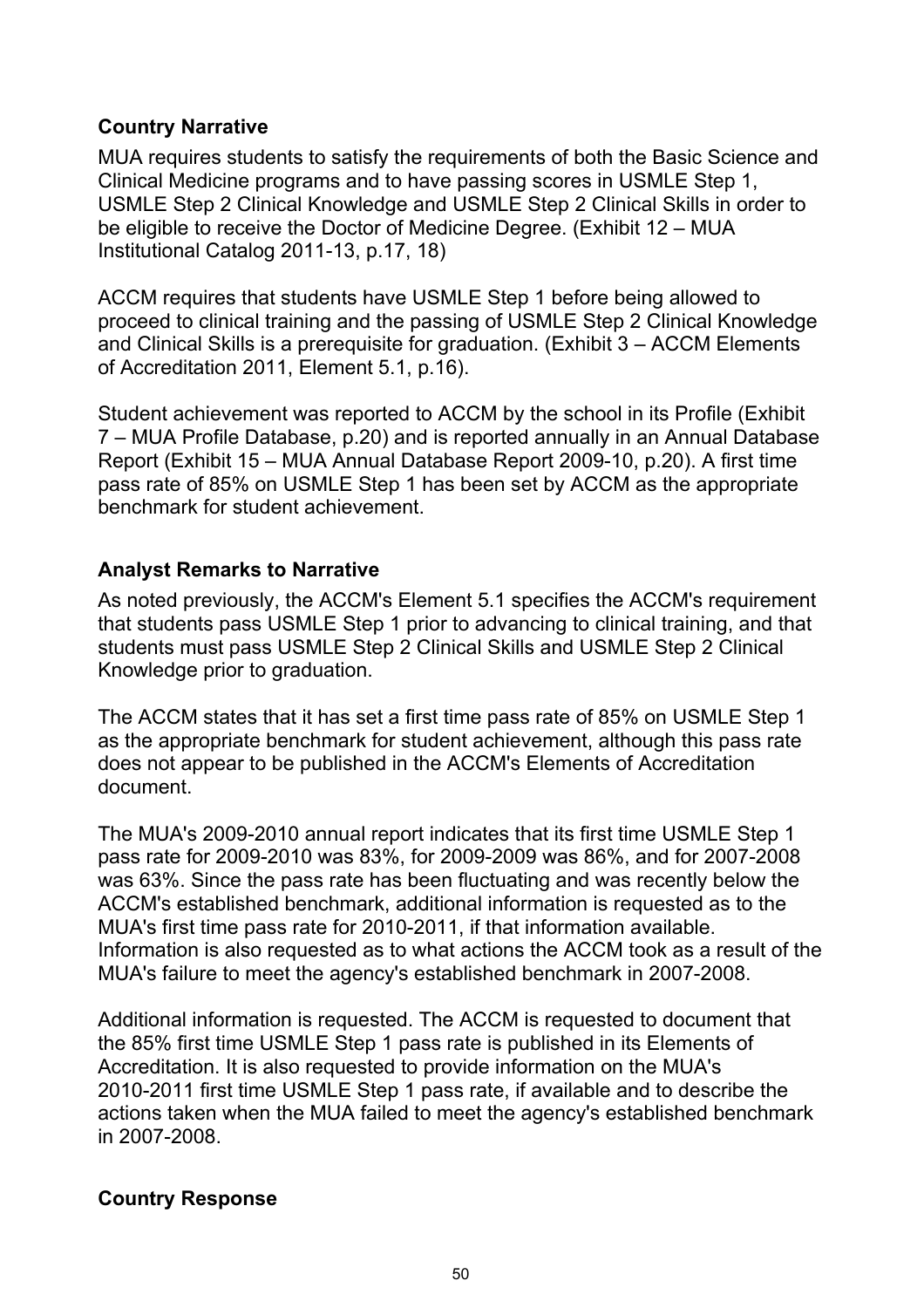NCFMEA in 2003 asked ACCM to consider what would be a reasonable first time pass rate in USMLE 1 for a school that it accredits. At the following meeting of ACCM, the Commission decided that 85% was a reasonable objective for a foreign medical school. However, ACCM does not include the 85% benchmark into its Elements, but 85% first time pass rate in USMLE Step 1 is a clearly stated objective well-known to all the schools which ACCM accredits. ACCM's work has been with medical schools in development, and ACCM makes it clear to all schools when it begins their accreditation process, that they are expected to work towards attaining the 85% first time pass rate by means of admission of quality students, a strong and well-taught curriculum, well-qualified faculty, supported by student services and facilities which will help them reach that goal.

ACCM undertook to be the accrediting body for Nevis in early 2007, and in April 2007 the MUA changed ownership. Thus ACCM noted the 63% pass rate of 2007-8 as a starting point from where it expected the school to move forward. The ACCM made its first accreditation decision on MUA after a campus visit in January 2010. After ACCM's recent inspection visit to the campus (Feb 9/10, 2012) the university was asked to provide a brief overview of the path it took to bring the program into line with its own and ACCM's objectives, and has provided the following statement.

"The university changed ownership in the spring of 2007. In order to implement a comprehensive set of improvements designed to meet the ACCM's as well as the university's own institutional objectives, a comprehensive program of quality initiatives was begun, culminating with the ACCM's site visit in 2010. These changes were deemed necessary by the university in order to achieve predictive and sustainable quality outcomes, and to establish institutional processes for continuous assessment, review and improvement.

The changes include: (i) implementation of NBME Subject Exams in all Basic Sciences courses in which offered; (ii) recruitment of faculty and administrators with needed skill sets; (iii) introduction of an ongoing faculty development program; (iv) construction of a 38,000 sq. ft. academic learning facility, housing five state of the art classrooms, a secure testing center, a physical diagnosis lab, student lockers, faculty offices, a fitness center, as well as a faculty lounge and visitor's apartment; (v) renovation and expansion of the university's library; (vi) relocation of the university's U.S. administrative offices to a modern facility; (vii) renewed focus on the integration of Basic Sciences and Clinical Medicine; (viii) re-examination of the university's clinical program to assess its needs; (ix) institutional commitment to the expansion of research; (x) complete overhaul of the university's I/T infrastructure and website; and (xi) new financial management software platform."

Additionally, key academic and administrative personnel have been recruited, including Gordon Green, MD (Executive Dean), Linda Perangelo, MD (Associate Dean of Clinical Medicine), as well as experienced clinical support staff, a Financial Aid officer, Admissions professionals, and a Registrar.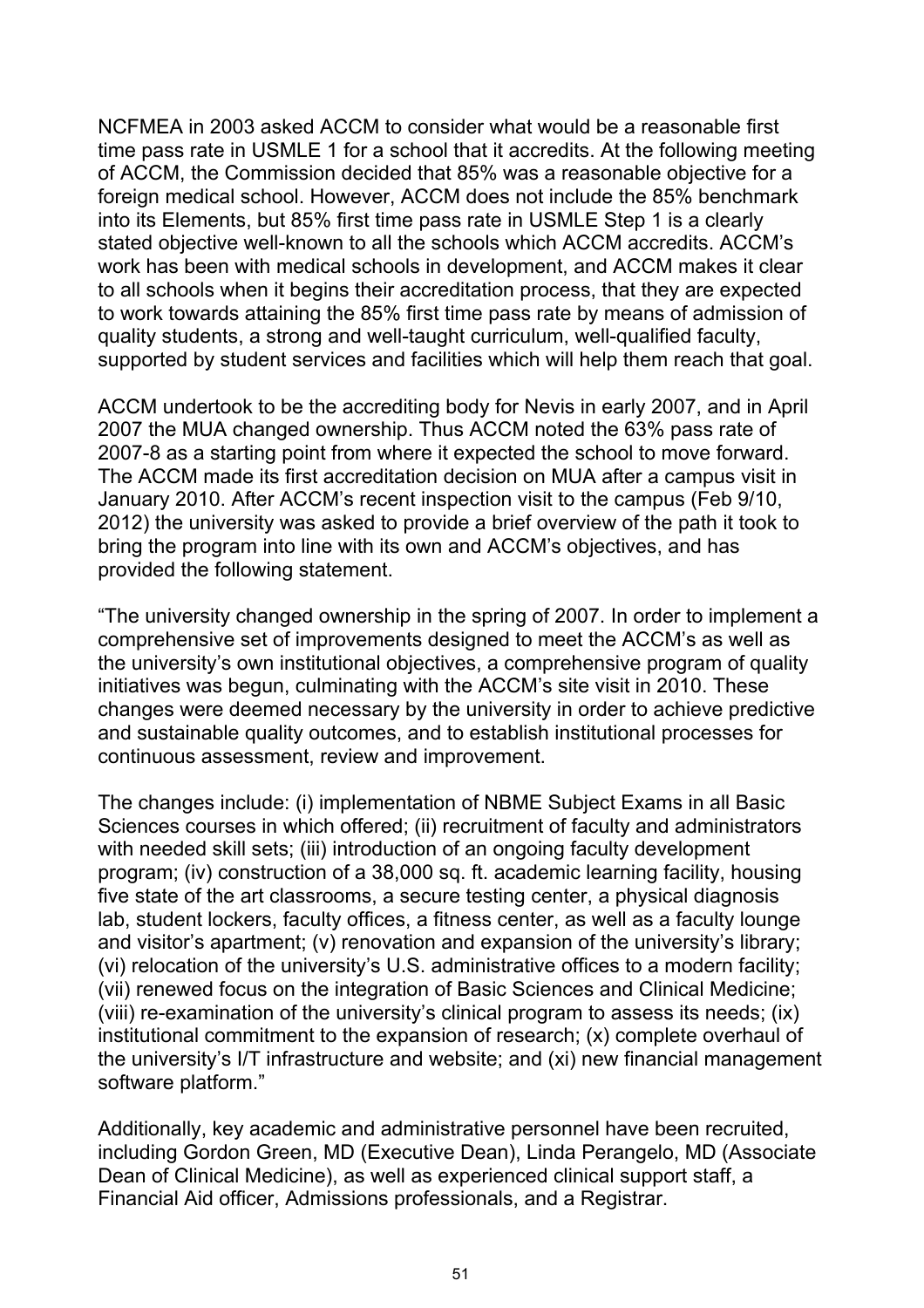Other major developments include implementation of new graduation requirements, namely the passage of the USMLE Step II (CS & CK), and new admissions requirements (i.e., MCAT scores for all U.S. citizens and permanent residents)."

MUA provided a detailed project list for the years 2007-2010, which is included as Exhibit 16 – MUA Project List.

ACCM continues to monitor the ongoing improvements to the educational program, and the resultant improvements to educational outcomes, through the university's submission of annual databases, biennial inspection visits to the campus and a program of inspection of all clinical sites, along with an ongoing dialogue with the university's administration. As a result of these monitoring activities and the quality improvement efforts underway at MUA, the ACCM is confident that the university will continue to improve the quality of its educational program, including improvements in first time USMLE Step I pass rates.

While for the database reporting period 2010-2011 the overall first time pass rate on USMLE Step 1 was 80.5%, for the quarter ending December 31, 2011, the first time pass rate on USMLE Step 1 was 86%.

#### **Analyst Remarks to Response**

In its response to the draft staff analysis, the agency provided information on the three issues listed below.

Publication of required USMLE pass rate:

The agency stated in its response that an 85% first time USMLE pass rate is a "clearly stated objective well-known to all the schools which ACCM accredits." Despite the fact that the NCFMEA's request was for a minimally acceptable passage rate, the ACCM appears to have established an aspirational benchmark. The agency states that it does not publish this expectation in its standards. The NCFMEA may want to clarify its request to require the agency to establish a minimally-acceptable passage rate and to require that the ACCM make this requirement clear in its standards document.

#### MUA's 2010-2011 USMLE pass rate:

The agency reported in its response that the MUA's 2010-2011 USMLE first time pass rate was 80.5%, which is below the agency's established benchmark of 85%. The agency added, however, that the pass rate for the quarter ending December 31, 2011 was 86%. Additional information is requested as to corrective actions the agency is taking in response to the MUA's low 2010-2011 pass rate.

Actions taken in regard to 2007-2008 USMLE pass rate: In its response, the agency described steps that the MUA took in response to its low 2007-2008 pass rate, including changes in the curriculum,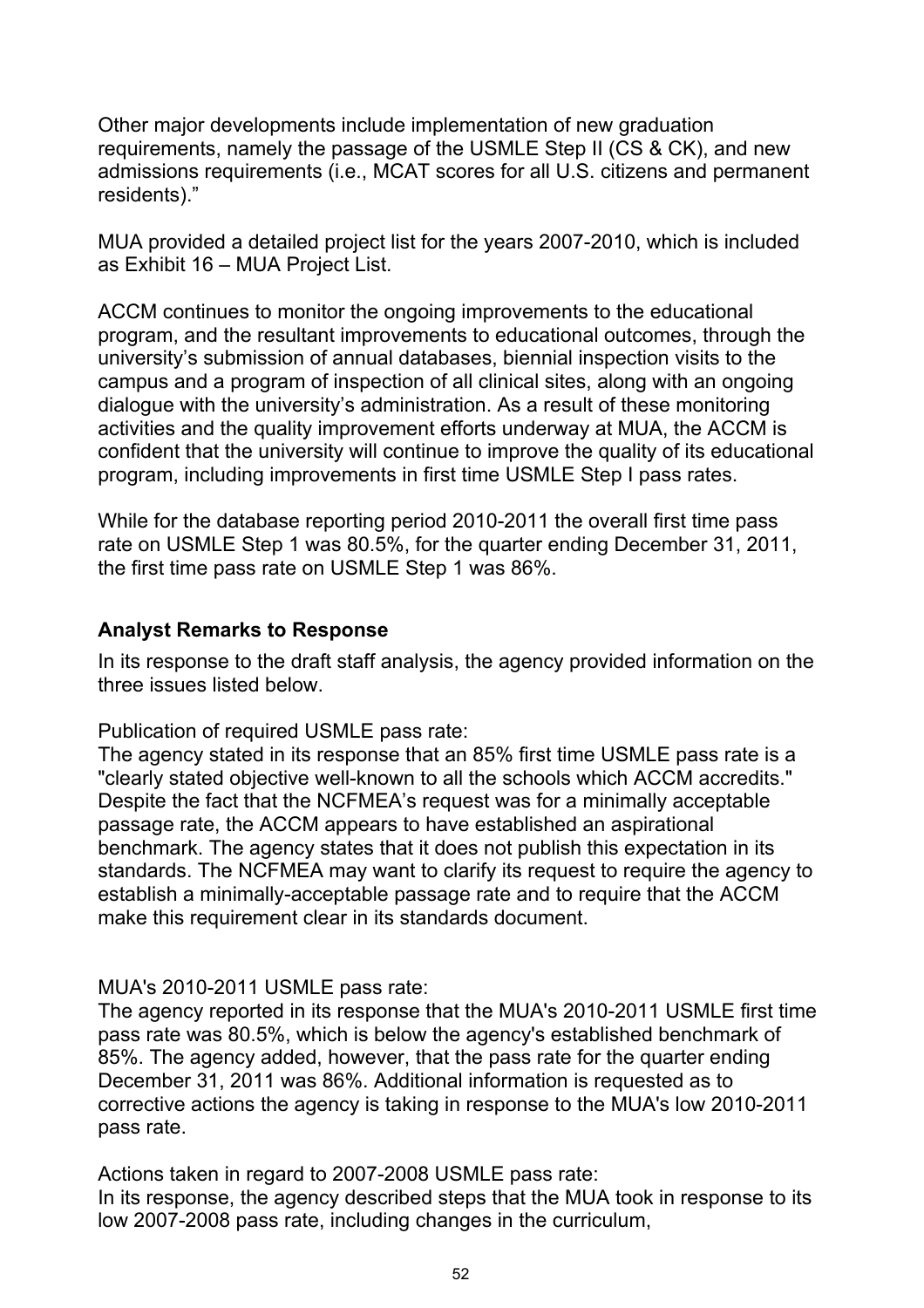faculty/administration, and physical plant, which appear both comprehensive and appropriate. Staff notes that the agency first began accrediting the MUA in 2007 and that its scores have improved since that time. No additional information is requested in this area.

Additional information is requested. The ACCM is requested to document that its required 85% first time USMLE Step 1 pass rate is published in its Elements of Accreditation. It is also requested to describe the corrective actions it is taking in response to the MUA's failure to meet the agency's established benchmark in 2010-2011.

Staff Conclusion: Additional Information requested

### **Student Achievement, Question 5**

#### **Country Narrative**

The relatively small size of the basic science campus and student body ensures that there is ongoing feedback to the school from the students in relation to all aspects of their educational experience during the semesters spent on Nevis. The school comments on the accessibility of faculty and administrators in Exhibit 5 - MUA Self Study 2009, p.40.

Students formally evaluate their clinical clerkships by returning a required evaluation form to the school at the end of each clerkship.

# **Analyst Remarks to Narrative**

The ACCM's Elements of Accreditation do not appear to specify any requirements related to this section.

Additional information is requested. The agency is asked to provide information and documentation regarding its requirements that schools have a formal process to collect and use information from students on the quality of courses and clerkships, which could include such measures as questionnaires, focus groups, or other structured data collection tools.

### **Country Response**

Department staff have indicated where an adjustment should be made to the Elements to require a formal process of collection and utilisation of information from students on the quality of their courses and clerkships. While the requirement is not currently stated as such in the Elements, ACCM does in fact verify during its inspection visits and in received documentation from the school that these processes are in place. MUA collects student evaluations throughout the Basic Science and Clinical Medicine portions of the MD program. The primary evaluations by students include: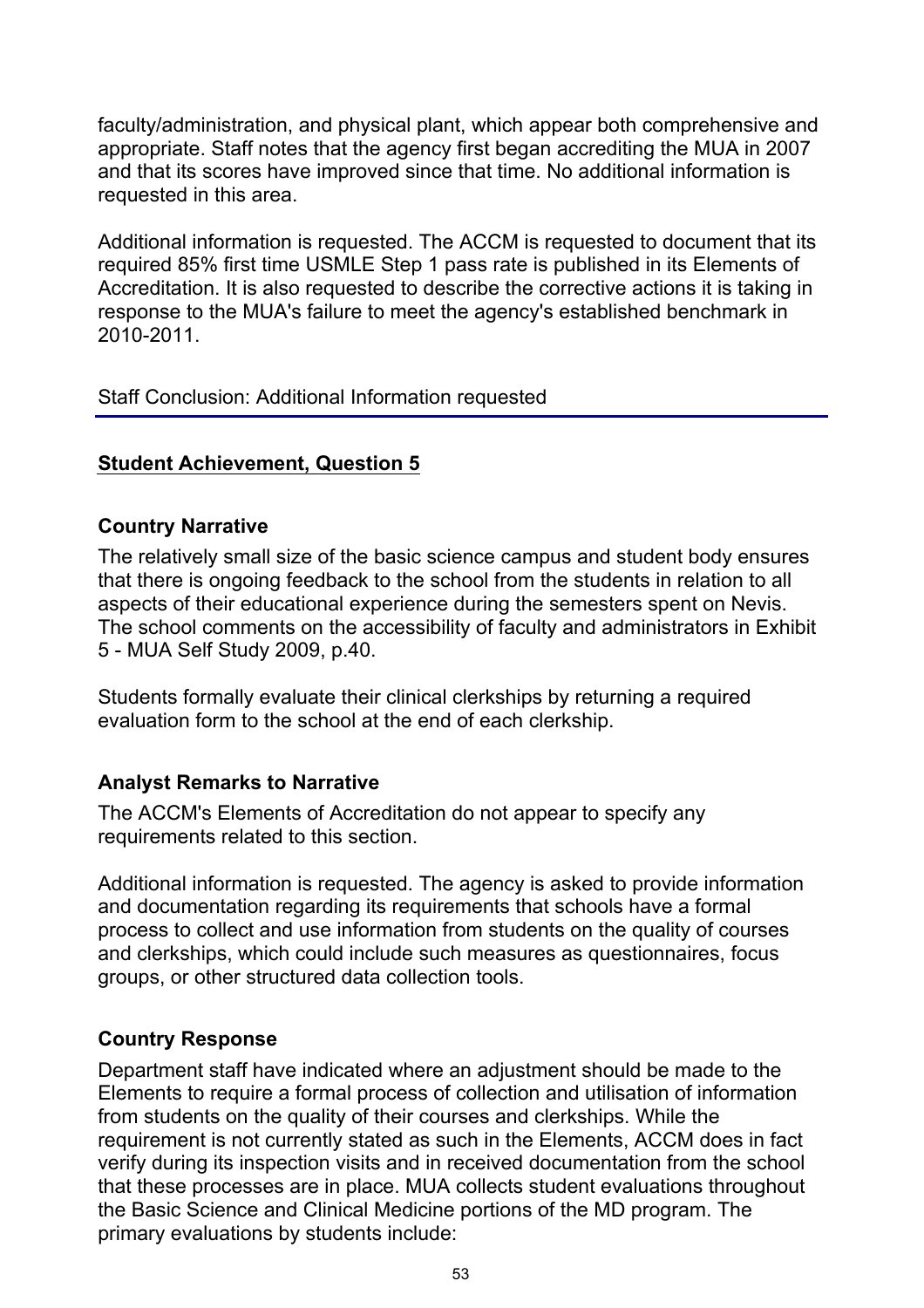- Survey of all first semester students following the first block exam

- Required course and faculty evaluations following every Basic Science course

- Required course, teaching facility and preceptor evaluations following every core clinical rotation

The first semester student survey assesses student satisfaction with the university in general, the admissions process, the orientation process, and the initial portion of the academic program. As a result of this survey MUA made a number of improvements to the admissions process and the orientation process that have both increased the proportion of accepted students who matriculate at the university and improved student satisfaction with the orientation process. As part of the recent 2012 site visit the ACCM reviewed the first semester student survey.

Basic Science course evaluations must be completed by students following the completion of each course. Students cannot receive a grade in a course until the evaluation for that course is complete. MUA utilises the course evaluations as part of the ongoing evaluation of the curriculum which also includes educational outcome measures such as NBME shelf exam and USMLE exam performance. ACCM reviewed the course evaluation forms as part of the December 2010 and February 2012 site visits.

As with Basic Science course evaluations, Core Clinical Medicine rotation evaluations must be completed by students following the completion of each course, and students cannot receive a grade for the core clinical rotations until the evaluation for that rotation is complete. The university utilises the core clinical rotations to evaluate clinical sites (in conjunctions with educational outcomes measures including Core Clinical Exam and USMLE Step 2 results) and shares the results of these evaluations of the sites and individual preceptors with the teaching sites. The ACCM reviews these rotation evaluations during their campus site visits, clinical rotation site visits, and as part of the annual database submittals.

Self-selected students, during closed-session interviews with ACCM inspection teams, have confirmed that they have ample opportunity to feedback and have their views or concerns regarding all aspects of their education at Medical University of the Americas taken into account. However, a revision of the Elements, in the light of Department staff's comments, is proposed for the next ACCM meeting.

# **Analyst Remarks to Response**

In its response to the draft analysis, the agency asserted that while the requirements of this section are being met in practice, they are not formally addressed in its standards. As a result, the agency plans to amend its standards to reflect these requirements during the course of its May 2012 council meeting.

Additional information is requested. Additional information will be needed regarding the changes that the agency makes to its standards at its May 2012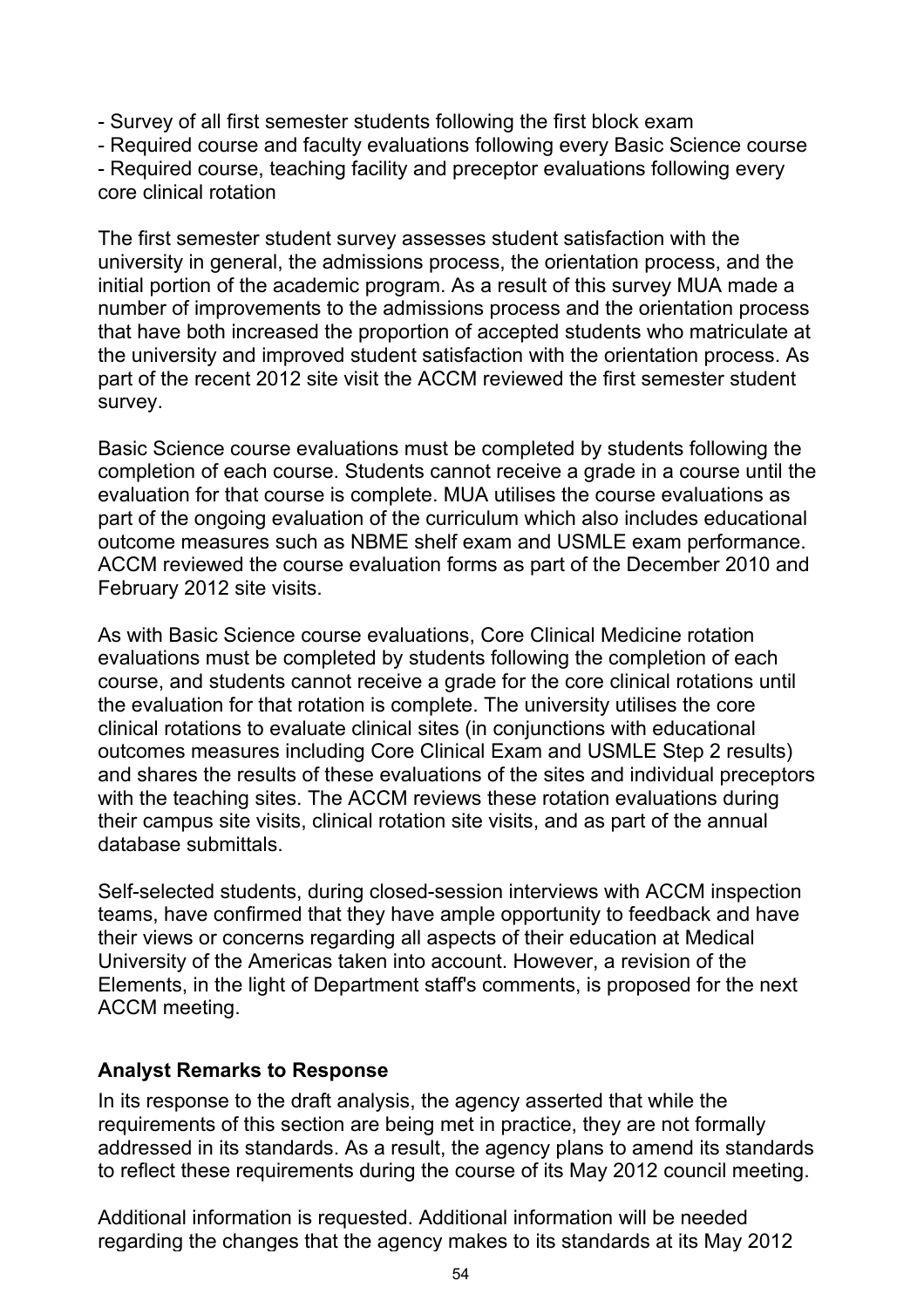meeting.

Staff Conclusion: Additional Information requested

### **Student Services, Question 1**

#### **Country Narrative**

ACCM has verified that the student support services in MUA are as described in the MUA Self Study (Exhibit 5 – MUA Self Study, pp 36-40.) as required in ACCM Elements of Accreditation. Exhibit 3 - ACCM Elements of Accreditation 2011, Element 4, Subsection 4.7, p.14-15). Students are provided with information and guidance in applying for residencies (Exhibit 5 - MUA Self Study 2009, p.38)

Every student is assigned a faculty advisor upon matriculation. Faculty are required to maintain regular scheduled office hours each week during which they are available to students, and outside of these hours students can make individual appointments. Deans and University Administrators can also be readily accessed either by appointment or during scheduled hours. There is a housing co-ordinator who works with the incoming and current students in relation to their accommodation needs, and the financial aid department is available to work with students to budget for their tuition and living expenses. A study skills coach is available to individual students in need of assistance in this area. MUA also has a Student Support Group overseen by the Assistant Dean of Students, whose counselors see students on a scheduled or 'walk-in' basis. There is also a Mentoring Program, and seminars are provided on matters such as 'test anxiety' or 'study methods'.

### **Analyst Remarks to Narrative**

Health:

The ACCM's Element 10.1, Counseling and Guidance, specifies that student must have access to confidential psychological counseling on campus, which shall have no involvement with academic evaluation or promotion.

The ACCM's Element 10.2, Student Health, specifies that the institution must provide preventive, diagnostic, and therapeutic medical services both to students and their families. The element also specifies that all students must be vaccinated against communicable diseases prior to entering the program, that students shall be educated in the prevention and treatment of other infections and environmental diseases, and that medical leaves shall be granted when appropriate.

### Financial Aid:

The ACCM's Element 10.3, Student Financial Aid and Budgeting, specifies that the institution's financial aid officer shall counsel students and their parents on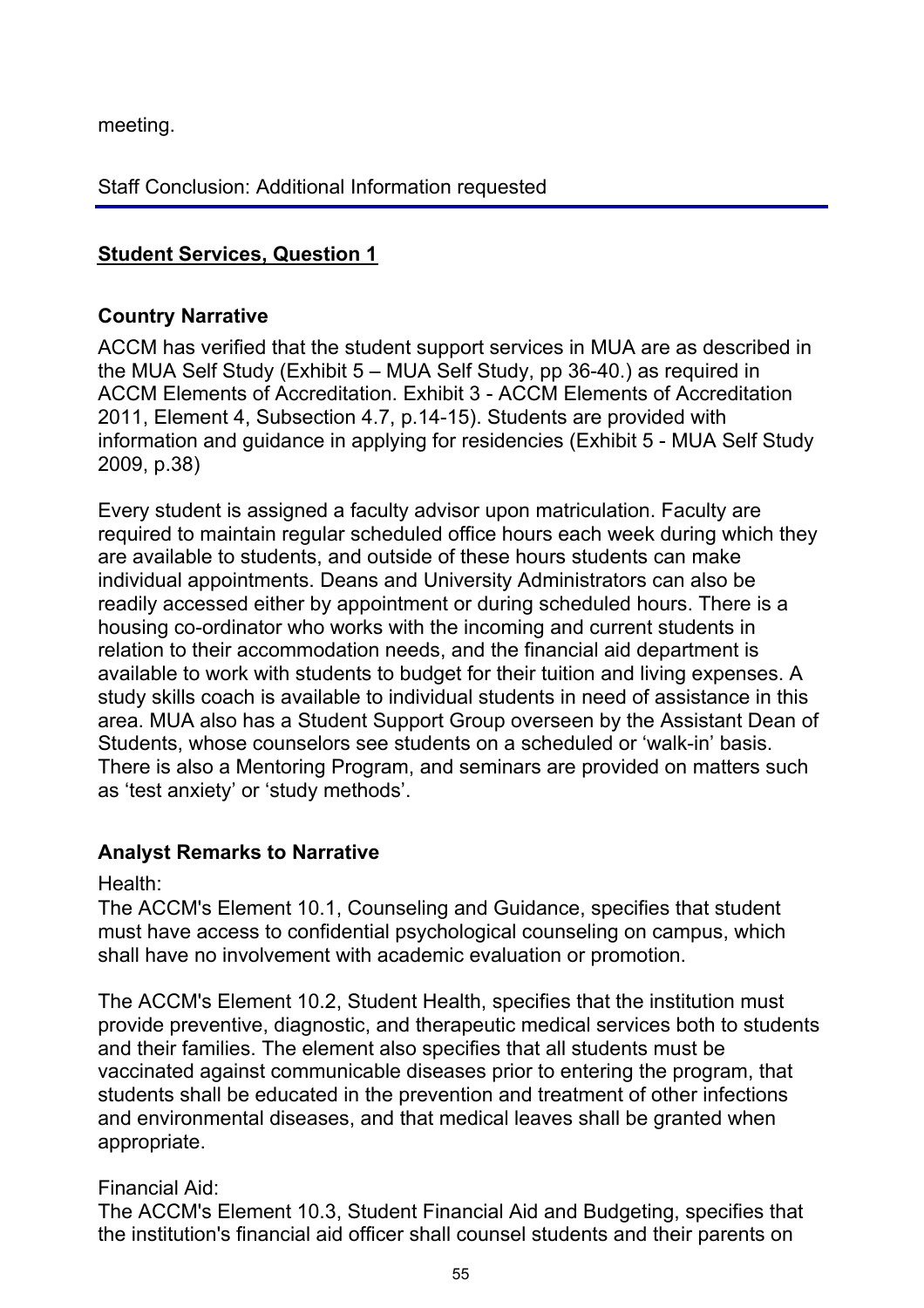the amount and availability of financial aid. The counselors shall provide students with a detailed summary of the estimated cost for tuition, books, supplies, and personal living expenses covering the entire program. At the close of the program, the counselors shall also counsel students as to their student loan indebtedness, repayment responsibilities, and average monthly payments. The institution must comply with all government regulations regarding the management of student aid programs.

#### Placement:

The ACCM's Element 5.2, Student Counseling, specifies that the student's faculty advisor should guide the student in determining a career path and directing the student to an appropriate postgraduate position for further training. However, this does not appear sufficient to meet the requirements of this section for a system of placement assistance. More information is requested in this area.

The ACCM is requested to provide additional information regarding its published requirements that its institutions should have a system to assist students in career choice and application to graduate, residency, or fellowship programs, and to guide students in choosing elective courses and rotations.

### **Country Response**

ACCM has verified during its inspection visits and from documentation received that Medical University of the Americas has a satisfactory system of placement assistance. The university has developed a "Road to Residency" programme to help guide administration in the support of students through their career choice and application to graduate, residency and fellowship programmes. The ACCM reviewed this programme as part of the February 2012 campus inspection. The "Road to Residency" programme provides guidance, checklists at specific milestones in the students' academic careers, and best practices beginning with the USMLE Step 1 exam and throughout the residency application and Match process.

While the "Road to Residency" programme is a useful tool to assist students in these matters, the university also maintains sufficient staff in the clinical department to ensure that students receive the appropriate individual attention and support in both their academic and subsequent career choices. Through the clinical department, which includes an Assistant Dean who maintains an office at a New York teaching site, students receive counselling on which electives to choose and how to successfully navigate the residency placement and match process. (Exhibit 17 – Road to Residency).

ACCM notes that Element 5.2 does lack the necessary wording to indicate that ACCM, as well as requiring the appointment of a faculty advisor to each student, also requires a system to support students in career choice, and thus this Element will be adjusted in the forthcoming review.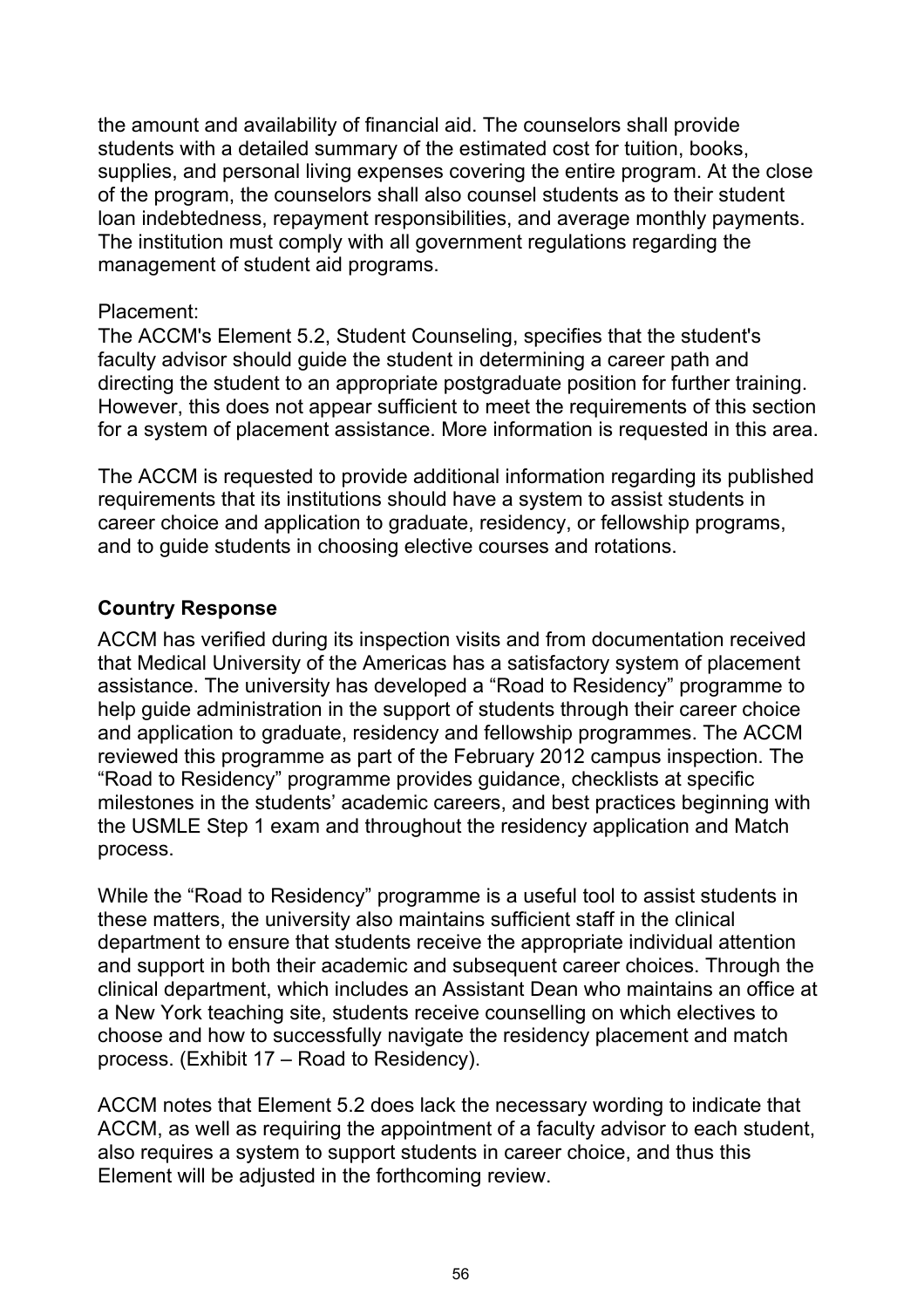#### **Analyst Remarks to Response**

In its response to the draft analysis, the agency asserted that while the requirements of this section are being met in practice, they are not formally addressed in its standards. As a result, the agency plans to amend its standards to reflect these requirements during the course of its May 2012 council meeting.

Additional information is requested. Additional information will be needed regarding the changes that the agency makes to its standards at its May 2012 meeting.

Staff Conclusion: Additional Information requested

#### **Student Services, Question 2**

#### **Country Narrative**

ACCM requires compliance with Element 10 which addresses student services, counseling, student health, financial and budgeting. ACCM verifies compliance with this standard during inspection visits and through interviews with faculty, staff and students. (Exhibit 3 – ACCM Elements of Accreditation 2011, Element 10.1 - 10.3, p.23, 24)

#### **Analyst Remarks to Narrative**

As noted previously, the ACCM's Element 5.1, Student Promotion and Evaluation, specifies that students must have the right to review and challenge their academic records at all times. The records must be confidential and available to faculty and administrators on a need-to-know basis only (unless released by the student), and must be governed by applicable confidentiality laws.

As noted and described in previous sections, the ACCM's Elements require services related to student counseling and guidance, student health, including mental health, and student financial aid and budgeting.

The MUA addressed these requirements in its 2009 self-study document.

### **Student Complaints, Question 1**

#### **Country Narrative**

ACCM has a written procedure for investigating student complaints about medical education programme quality, which is seen as an appendix to the ACCM Protocol for Accreditation 2011. (Exhibit 4 - ACCM Protocol for Accreditation 2011, Appendix A, p.53) and is also available as a separate document.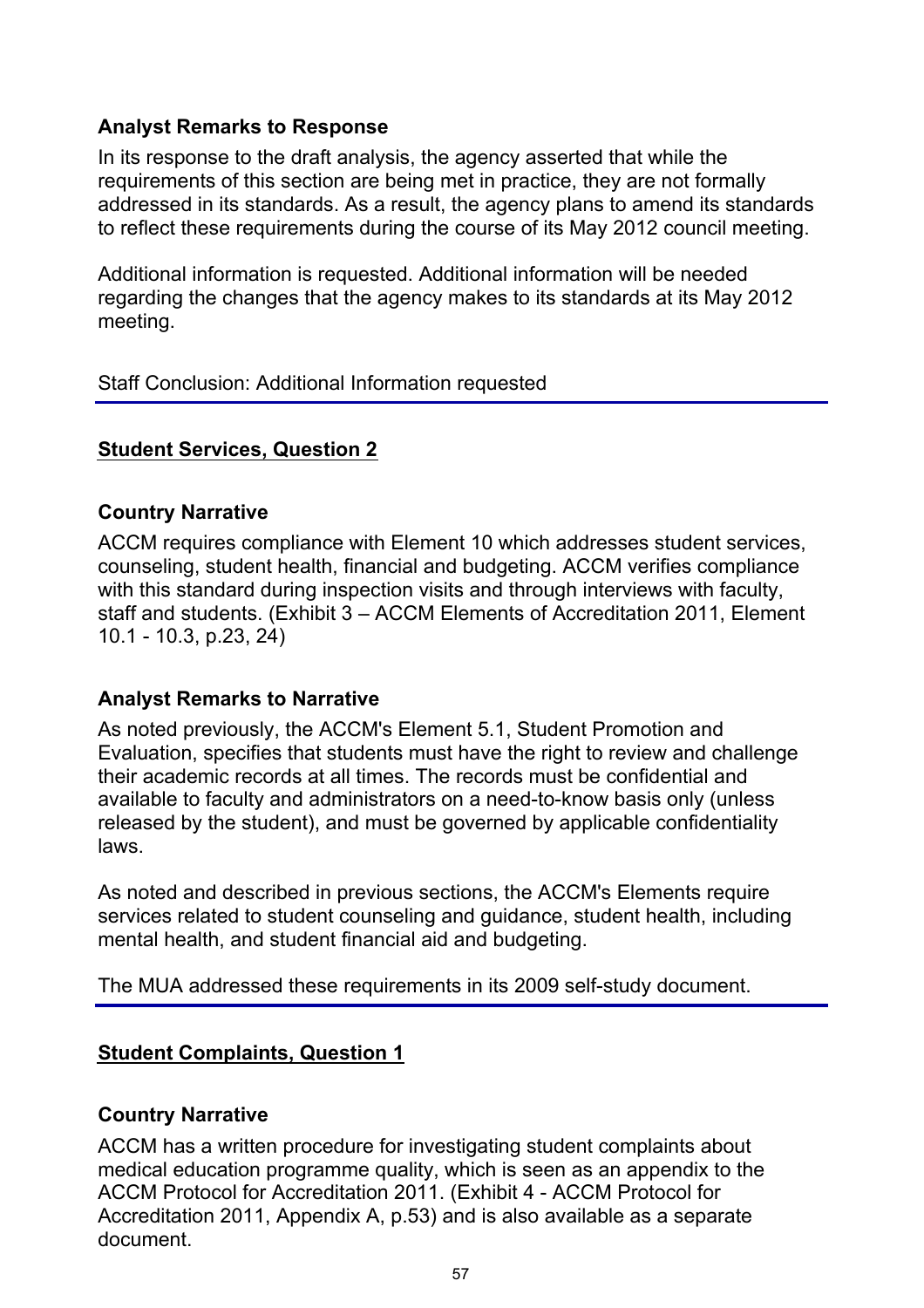ACCM's standards require that the school must have a policy on student complaints and grievances. This policy must be published and is reviewed by the ACCM (Exhibit 3 – ACCM Elements of Accreditation 2011, Element 10, 1st paragraph, p.23). The Student Academic Grievance Policy is published in the Student Handbook (Exhibit 11 – MUA Student Handbook, p.21)

### **Analyst Remarks to Narrative**

#### Complaints to Schools:

The ACCM's Element 10, Student Services, specifies that an institution must publish information for students that includes information on student grievance procedures. The agency's Element 10.1, Counseling and Guidance, further specifies that faculty advisors shall counsel students on procedures for student appeals and filing grievances. While the elements specify that a school must have published student grievance procedures, the ACCM does not appear to proscribe any procedures that the school must follow in addressing student complaints. Such procedures would typically include information as to who will review the complaint and timelines for resolving the complaint and notifying the complainant of the result of the review, etc. More information is needed in this area. The MUA's handbook does contains its complaint procedure.

#### Complaints about Schools:

The ACCM's complaint procedure is detailed in its Protocol for the Accreditation of Colleges of Medicine. The procedure specifies that only complaints related to non-compliance with the agency's standards will be investigated. Complaints must be submitted in writing, contain as much information as possible about the circumstances of the complaint, and cite the standards in question. The ACCM will review the complaint and request that any necessary information be provided by the school within 30 days. If the complaint cannot be resolved through correspondence, an ad hoc committee will conduct a limited site visit and report to the ACCM at the agency's next regularly scheduled meeting. The resulting decision will be sent to the complainant and the school within 30 days of the meeting.

Additional information is requested. While the agency's elements do require institutions to have published student grievance procedures, the agency does not appear to specify a procedure for institutions to use in addressing student complaints.

### **Country Response**

ACCM has not previously considered proscribing schools' procedures for student complaints. Currently it requires a school to have published complaints procedures which ACCM has reviewed as part of the accreditation process. This matter will be reviewed at the next meeting of the ACCM.

### **Analyst Remarks to Response**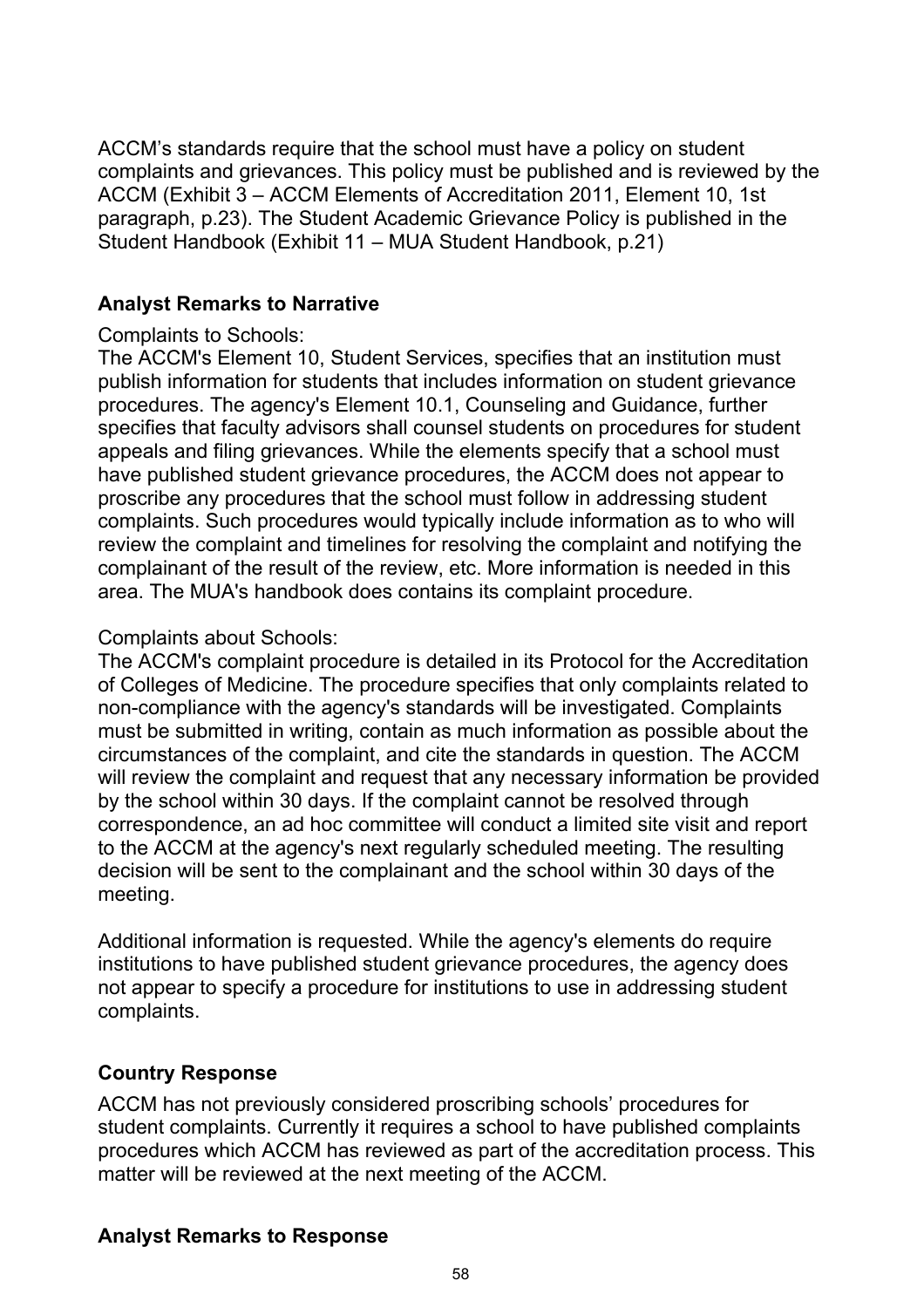In its response to the draft analysis, the agency asserted that while the requirements of this section are being met in practice, they are not formally addressed in its standards. As a result, the agency plans to amend its standards to reflect these requirements during the course of its May 2012 council meeting.

Additional information is requested. Additional information will be needed regarding the changes that the agency makes to its standards at its May 2012 meeting.

### Staff Conclusion: Additional Information requested

### **Student Complaints, Question 2**

#### **Country Narrative**

The Student Academic Grievance Policy is published in the Student Handbook (Exhibit 11 – MUA Student Handbook, p.21)

ACCM only investigates complaints against a school by students if it relates directly to an issue of accreditation (Exhibit 4 - ACCM Protocol for Accreditation 2011, p.51 and Appendix A 'ACCM Procedure for handling complaints about program quality' p.53).

ACCM has closed session interviews with students during every visit to the basic science campus and to each affiliated clinical training site and during these sessions students are encouraged to comment freely on their educational experience. If issues are raised at these sessions, these would be fed back by ACCM to the school anonymously for resolution, and followed up as necessary. ACCM is satisfied that the school handles complaints adequately and expects any issues to be resolved at an institutional level, however ACCM has asked the medical school to insert ACCM's contact information in the next edition of the Student Handbook.

ACCM is aware that students, through online networks and the use of search engines, know how to locate ACCM's website, therefore ACCM has also redeveloped its website and has added a page upon which the matter of complaints is addressed : www.accredmed.org/complaints.htm

No complaints about the quality of the educational programme have been received during the past year.

### **Analyst Remarks to Narrative**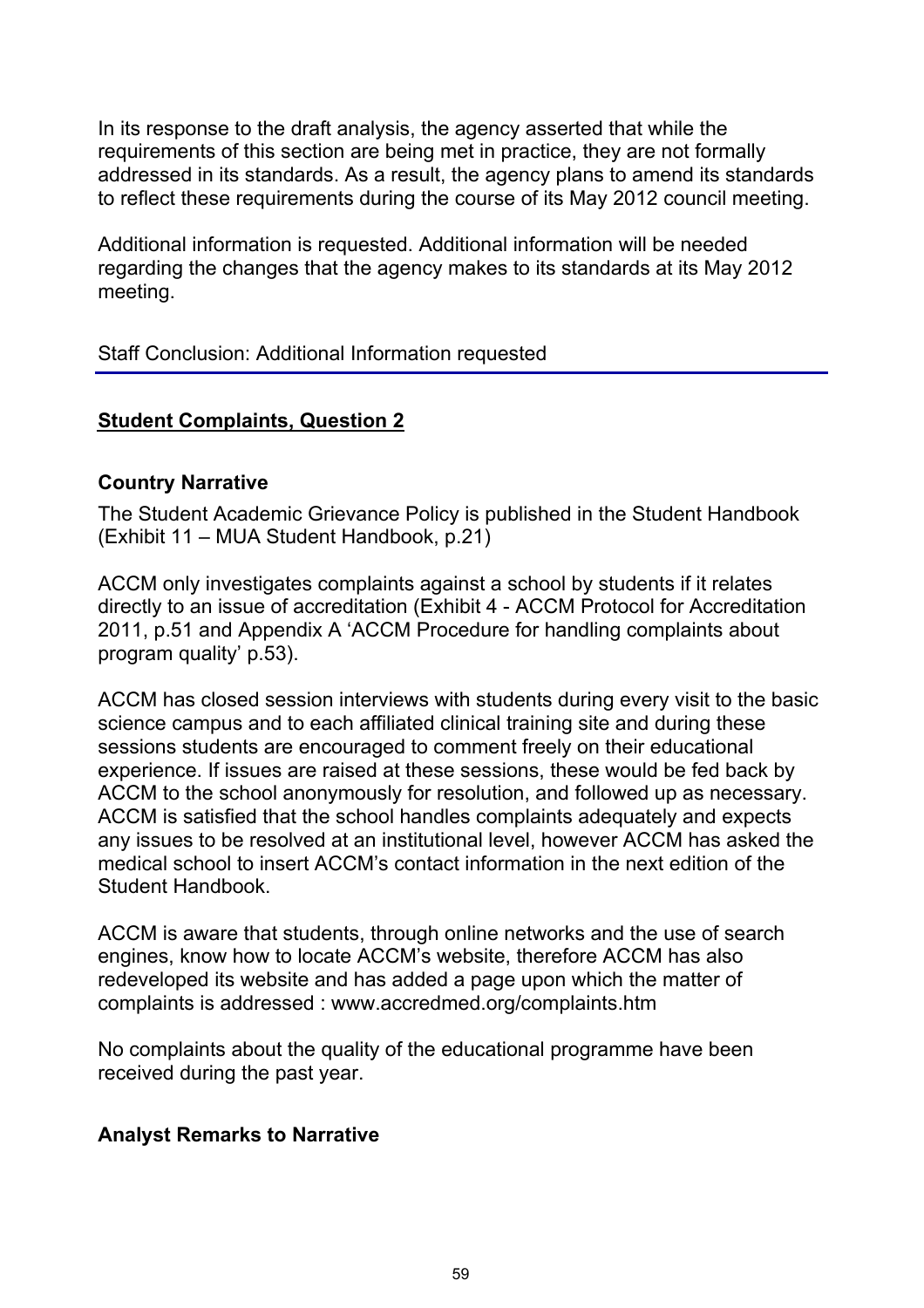As noted previously, the ACCM requires that institutions publish their student complaint procedures, and the MUA's catalog does include such a procedure. However, the MUA's Student Academic Grievance Policy does not include the name and address of the ACCM. It is further noted that the ACCM's elements do not appear to specify that the agency's name and address must be included in an institution's published complaint procedures.

As noted in the previous section, the ACCM's procedure for complaints against schools is detailed in its Protocol for the Accreditation of Colleges of Medicine. The procedure specifies that only complaints related to non-compliance with the agency's standards will be investigated. Complaints must be submitted in writing, contain as much information as possible about the circumstances of the complaint, and cite the standards in question. The ACCM will review the complaint and request that any necessary information be provided by the school within 30 days. If the complaint cannot be resolved through correspondence, an ad hoc committee will conduct a limited site visit and report to the ACCM at the agency's next regularly scheduled meeting. The resulting decision will be sent to the complainant and the school within 30 days of the meeting.

The ACCM states that it has received no complaints against the MUA in the past year.

Additional information is requested. It is not clear that the agency's elements make any specific requirements as to what information must be included in an institution's published complaint procedures, nor that institutions are required publish the ACCM's name and address in order that students may submit complaints to the agency that have not been resolved at the institutional level.

### **Country Response**

ACCM has already requested Medical University of the Americas to publish ACCM's contact details, and the university has undertaken to place ACCM's contact details in the Student Handbook, the University Catalog and on the university website.

## **Analyst Remarks to Response**

In its response to the draft analysis, the agency states that it has requested that the necessary changes be made by the MUA. However, no documentation of the changes was provided.

Additional information is requested. Additional documentation is requested to show that the MUA has made the changes to its handbook, catalog, and web site as required by the agency.

Staff Conclusion: Additional Information requested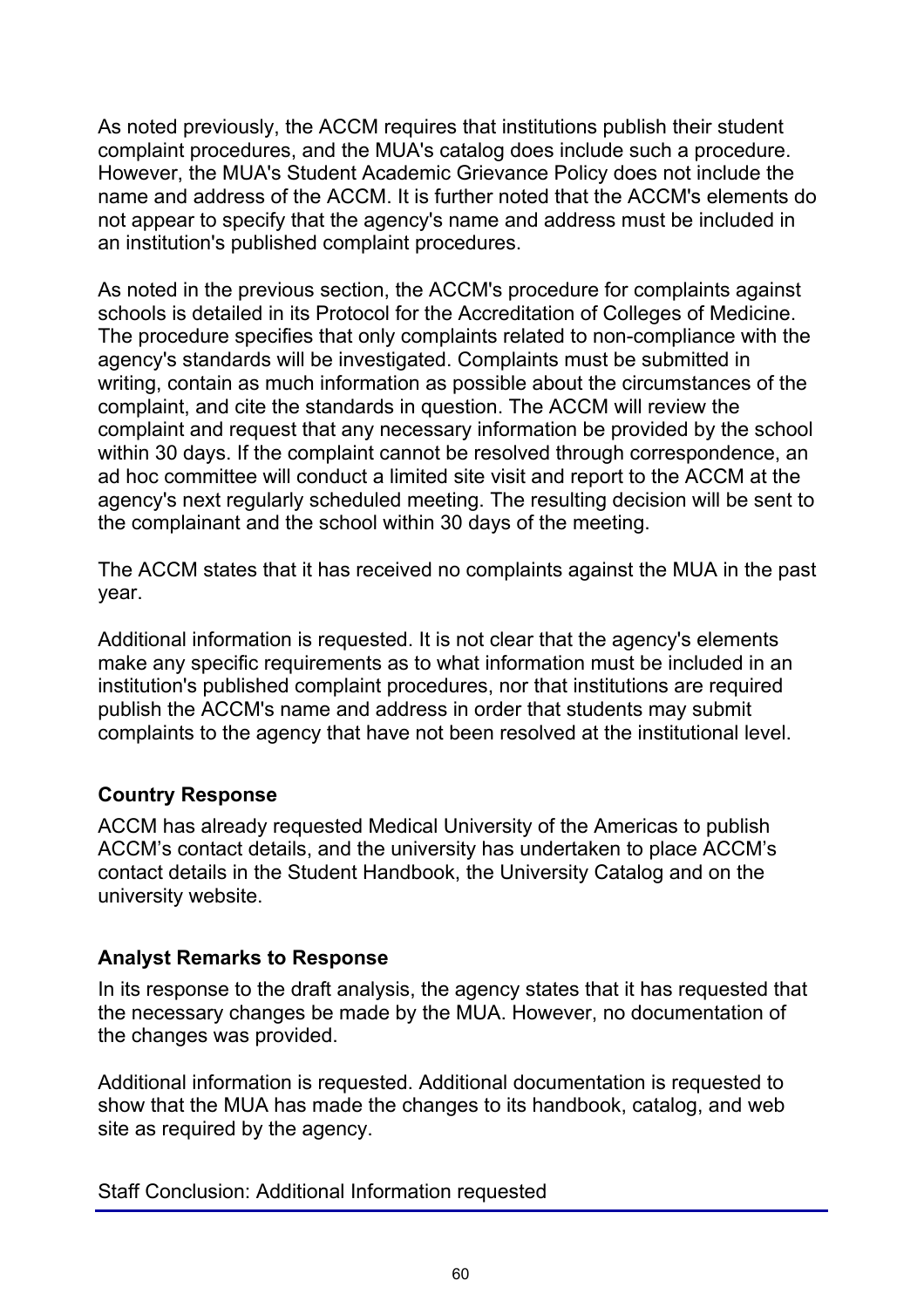### **Finances, Question 1**

### **Country Narrative**

Q. 1 part 1: The medical school's principal source of income is student tuition, it has sufficient financial reserve to cover its operations (Exhibit 5 – MUA Self Study 2009, p.54) and capital requirements are met through normal operating cash flows.

ACCM's requirements in relation to Fiscal Resources are delineated in Exhibit 3 – ACCM Elements of Accreditation 2011, Element 7.1 – 7.4, p.19, 20). 'The institution shall possess sufficient financial resources to carry out is mission for the size of its student body.' (Exhibit 3 - ACCM Elements of Accreditation 2011 Element 7.1) 'The instructional budget must be developed by the Chief Academic Officer in consultation with department heads, faculty representatives, and representatives of the Chief Financial Officer. A non-instructional budget ... shall be developed by the chief financial officer in a similar fashion and in consultation with appropriate department heads.' (Exhibit 3 - ACCM Elements of Accreditation 2011, Element 7.4, 1st para, p.19) ACCM reviews the financial status of the medical school and ensures that sufficient reserve funds are available to complete the program for all students in training.

As part of its Protocol, ACCM meets with the Chief Financial Officer of the School during site visits and copies of the school's audited accounts are made available to ACCM as part of inspection visits to the school campus.

Q.1 part 2 : ACCM monitors through inspection visits, interviews and the review of annual reports submitted by the school that the size and scope of the educational program is appropriate to the resources available.

Any significant increase in student numbers must be notified in advance to ACCM with justification and documentation demonstrating the ability of the school to handle any such increase. (Exhibit 3 – ACCM Elements of Accreditation 2011, Element 6.6, p.18)

In Exhibit 5 – MUA Self Study 2009, p.62, the medical school outlines the developments and expansion of physical resources which have taken place under the present ownership.

### **Analyst Remarks to Narrative**

Adequate Resources:

The subsections of the ACCM's Element 7, address Fiscal Resources. Element 7.1, Sources of Income, specifies that the institution must have sufficient financial resources to carry out its mission for the size of its student body. An institution should avoid dependence on student fees and shall possess adequate reserve funds and seek alternative sources of income, derived from sources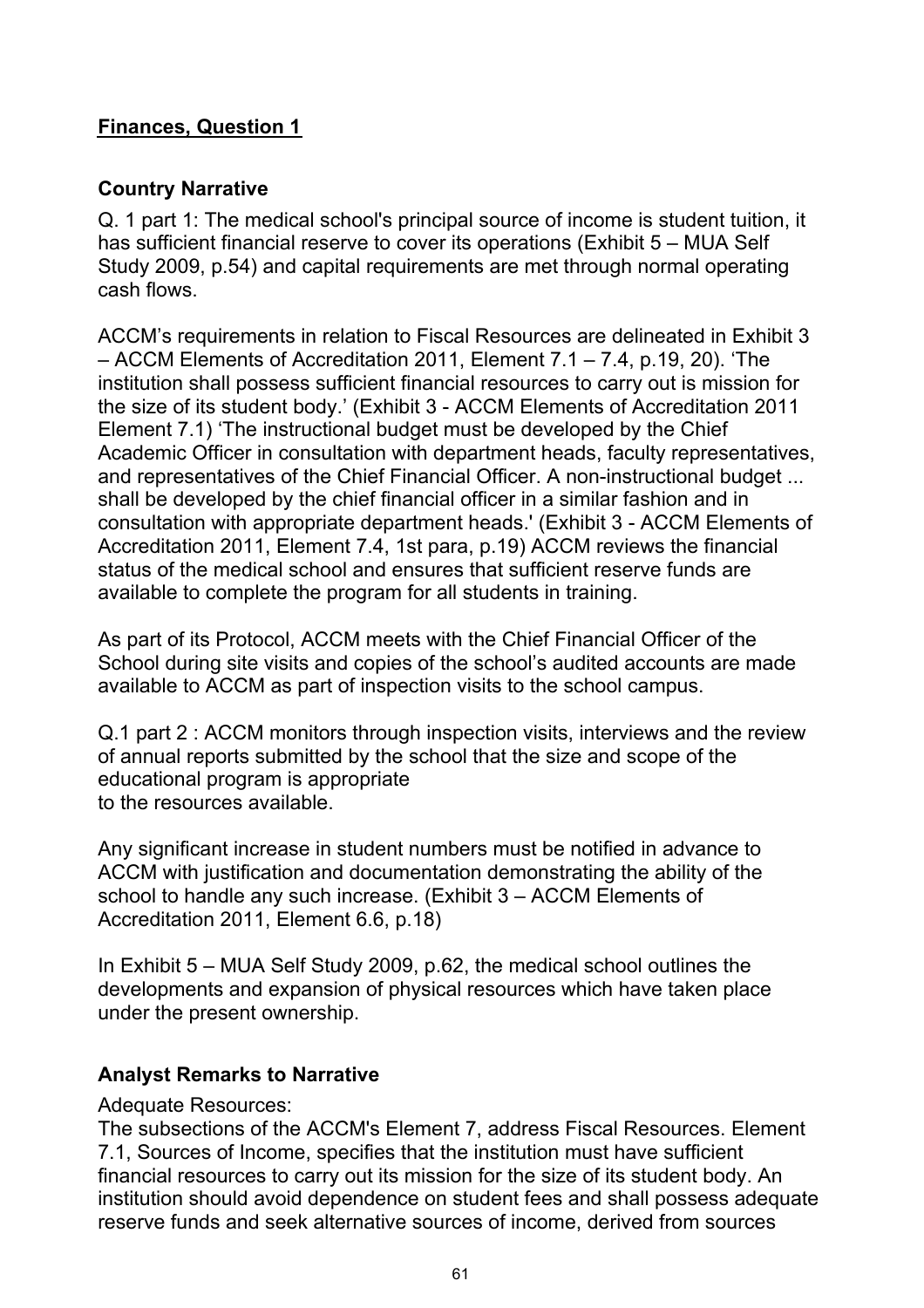such as:

- endowments
- annual giving
- clinical services
- government funding
- grants and other sources

Element 7.2, Debt, specifies that the present and anticipated financial resources of a school must be adequate to sustain its program and accomplish institutional goals.

Element 7.3, Chief Financial Officer (CFO), specifies that the institution's financial resources must be overseen by a chief financial officer who is responsible for preparing and controlling the budget, supervising the accounting and reporting system, and collecting, managing, and disbursing funds.

Element 7.4, Budget Planning and Compliance, specifies that the instructional budget shall be developed by the CFO in consultation with department head, faculty representatives, and representatives of the CFO. A non-instructional budget shall be developed by the CFO in consultation with appropriate department heads. The CFO will assist the chief administrative officer in preparing a budgetary allocation plan. The chief administrative officer will present the budget to the board for approval, and the CFO will monitor expenditures for budgetary compliance. Element 7.4 further states that the monitoring process for small institutions "may be as simple as reviewing quarterly statements." It states that larger institutions may adopt more a "more elaborate process such as the distribution of monthly budget statements to department heads."

None of the four sub-elements appear to require that the institution obtain audited financial statements.

The ACCM states that as part of its on-site review protocol, audited financial statements are made available to the team during the course of the on-site view. However, the agency's Protocol document, addressing requirements related to Element 7, states that the team shall review sources of income, debt, the budget planning process, adequacy of financial resources, and student fees and refund policy (p. 21). The Protocol document does not specify that the team will review the institution's audited financial statement.

Staff further notes that no financial information was provided (nor apparently requested) in the annual report submitted by the MUA, including any copy of the institution's most recent audited financial statement.

Additional information is requested regarding the agency's requirements related to submission of audited financial statements by its institutions.

Financing: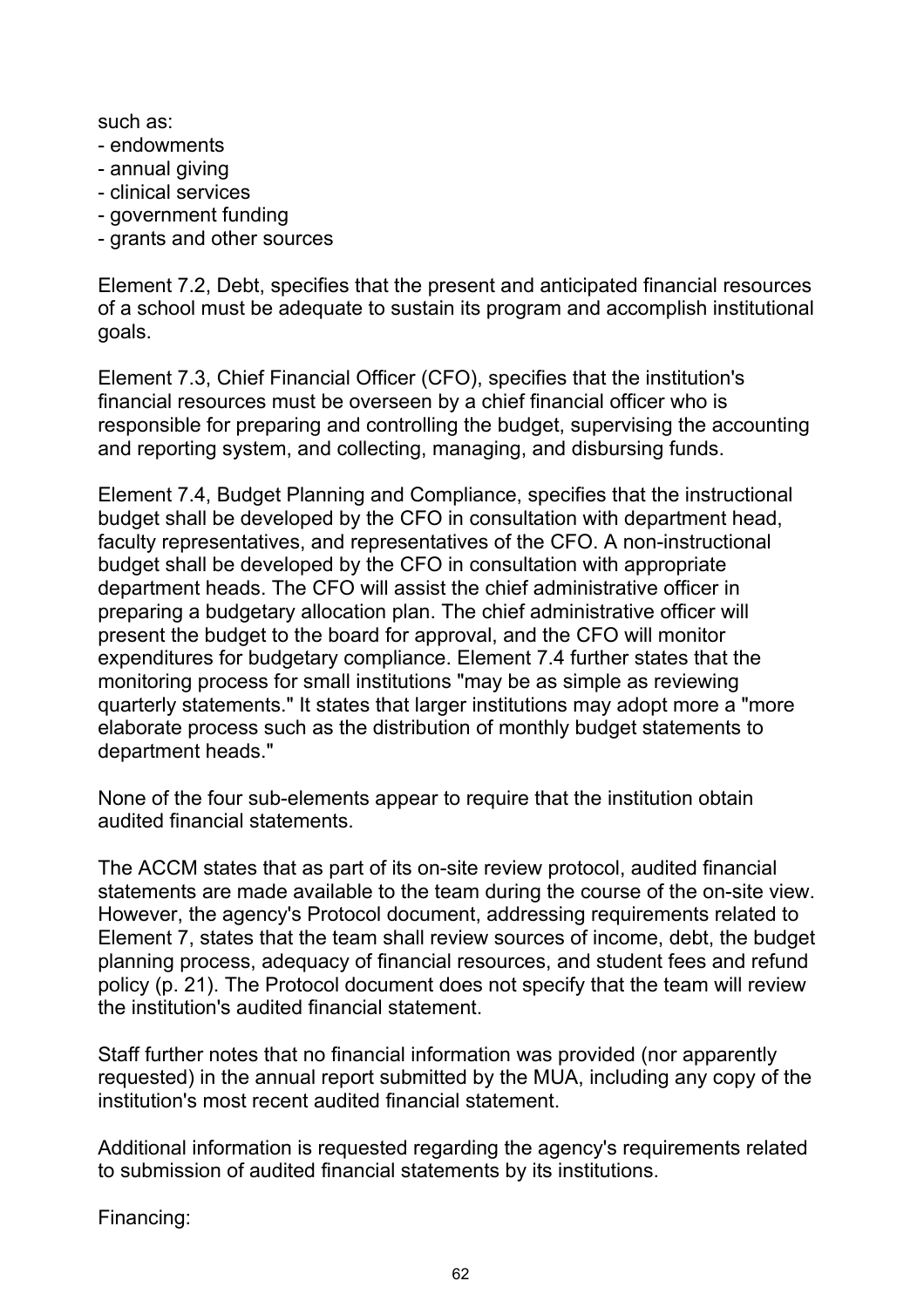As noted above, the ACCM's Element 7.1, Sources of Income, specifies that an institution should avoid dependence upon student fees in order to avoid adversely impacting the educational program. However, the agency states in its narrative that MUA's principal source of income is student tuition. Staff again notes that financial information was not included in the MUA's annual report. More information is needed regarding the MUA's financing and reported dependence on student fees, in apparent violation of the agency's standards.

#### Size/Scope:

The ACCM states in its narrative that any substantive changes in an institution's size must receive the agency's prior approval. As noted previously, the ACCM's Element 6.6, Student Body Size, specifies that the ACCM must be notified of any increase in enrollment of 10% in one year or a cumulative increase of 20% in three years by January 1 of the year preceding the expansion. While this requirement addresses an increase in size, it does not address an increase in scope, such as the adding of other (non-M.D.) programs at an institution. More information is requested regarding prior agency approval of potential increases in the scope of an institution's program offerings.

(Note: The ACCM's Element 11.2, Hospital and Ambulatory Facilities, specifies that the ACCM must be notified in advance of any changes in faculty, physical facilities, or the budget, including changes in clinical sites. However, this appears to be related specifically to clinical sites and would not appear to apply to changes in scope at the institution itself.)

Additional information is requested in three areas. More information is needed regarding the agency's requirements that institutions provide audited financial statements. More information is needed regarding the MUA's reported dependence upon student tuition as its primary financial source. More information is needed regarding the ACCM's policies regarding the prior approval of expansions of scope at its institutions.

#### **Country Response**

ACCM reviews Medical University of the Americas' financial statements during each inspection visit, and the school is required to submit all its financial statements for review annually by ACCM whether or not there is a scheduled visit. This condition is stated in ACCM's accreditation report on MUA, pages 27 and 37 (Exhibit 8 – ACCM Report on MUA 2010). The statements are emailed to ACCM by the school separately from the annual database report. However, it is acknowledged that a requirement to present financial statements does not appear in the Elements, although well-known and complied with by the medical school, and as such this is a further adjustment to the Elements/Protocol which will be addressed.

The school has stated in its Self Study that its principal source of income is tuition but it is not solely dependent upon that source of income, and ACCM has verified that this is the case through examination of the financial statements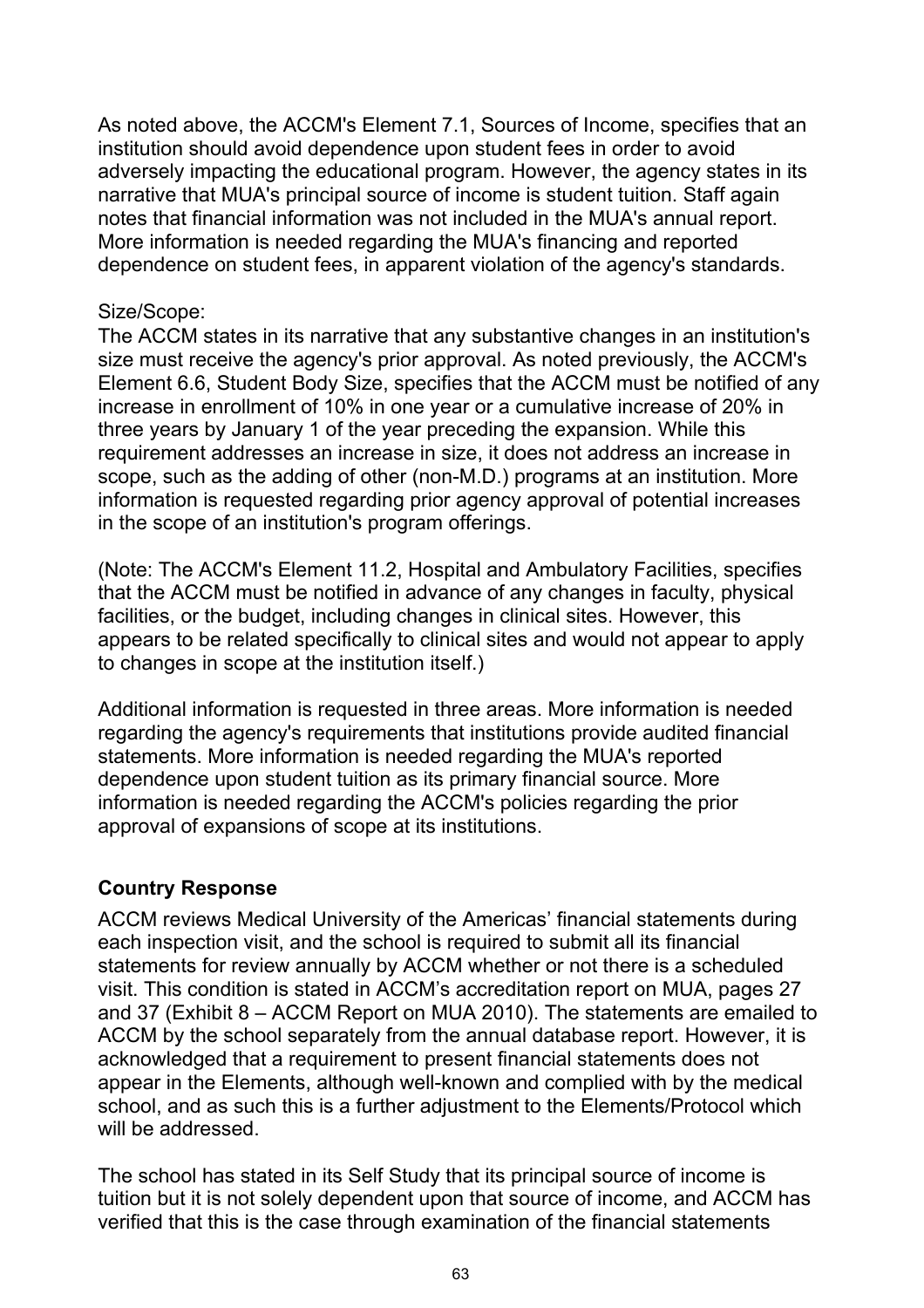which have been provided annually. The university has stated that it maintains as reserve approximately 25% of its retained earnings in order to assure that the program of study meets its objectives in the event of a tuition shortfall. Additionally, the university is conservatively financed in that it has no obligations for borrowed money and all of the university's property and facilities are owned free and clear. MUA also maintains \$6 million of insurance to cover operating expenses in the event that circumstances arise that disrupt its operations.

ACCM's conclusion (Exhibit 8 – ACCM report on MUA 2010) is that "a sufficient reserve fund is in place". (Exhibit 18: MUA Financial Statements 2010-11 - note: code to view: 7566)

With regard to size/scope of the program, the final paragraph of the Elements was not intended to be read in conjunction with 'Hospital and Ambulatory Facilities' only, but was included during the 2009 update of the Elements as a general statement on substantive change. This paragraph requires a new heading to separate it from the section above it.

#### **Analyst Remarks to Response**

The agency provided additional information regarding issues in three areas.

Required financial statements:

In its response to the draft analysis, the agency asserted that while the requirement of this section related to audited financial statements are being met in practice, they are not formally addressed in its standards. As a result, the agency plans to amend its standards to reflect this requirement during the course of its May 2012 council meeting.

Tuition as a primary MUA financial source:

The agency provided additional information regarding the MUA's financial condition indicating that the institution is not overly dependent upon student tuition as its primary financial source, that the school maintains an adequate reserve, and that it carries no debt on its property and facilities. No additional information is needed in this area.

Prior approval of expansions of scope:

As noted in a prior section, the agency is in the process of making a modification to its standards document to clarify that its substantive change requirements (including prior approval of expansions of scope) apply to the institution as a whole and not only to clinical sites. Documentation of this change, when implemented, is requested.

Additional information is requested. Additional information will be needed regarding the changes regarding audited financial statements that the agency makes to its standards at its May 2012 meeting. Additional documentation is also requested regarding the changes that the agency is making to its standards manual clarifying its requirements related to substantive change.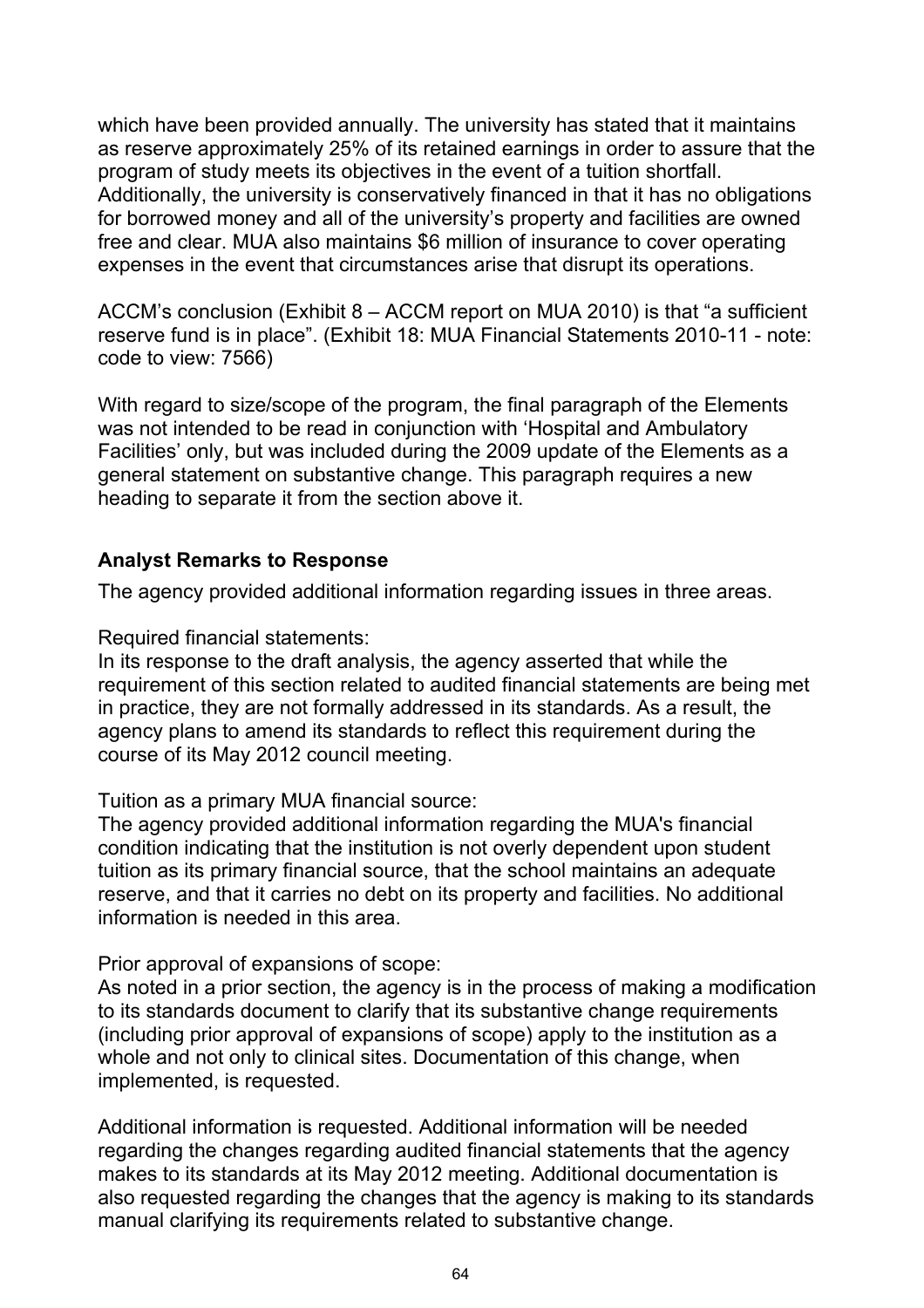## **Facilities, Question 1**

### **Country Narrative**

The ACCM standards for facilities are set out in the Elements of Accreditation (Exhibit 3 – ACCM Elements of Accreditation 2011, Element 11, p.24). Facilities are inspected by the ACCM during site visits to both the basic science campus and all affiliated clinical training sites to ensure that the physical environment and space are adequate for the student body and that all the requisite components are in place and are of appropriate quality.

### **Analyst Remarks to Narrative**

The ACCM's Element 9.1, Library, specifies that the library must be of sufficient size and have an adequate collection and up-to-date equipment for using non-print materials. Element 9.3, Resources, specifies that library materials should include current editions of widely used medical books, current periodicals, and standard reference books. Other learning materials must include advanced computer hardware, instructional software, audio-visual materials, slides, and models.

The ACCM's Element 11.1, Facilities and Equipment, specify that an institution must own buildings, equipment, and a campus of sufficient size, quality and design to meet its goals.

University-owned facilities should include:

- auditoriums
- classrooms
- student laboratories
- a library
- faculty offices
- administrative offices
- an admissions office
- student services offices
- research laboratories
- animal care facilities
- student dormitories
- dining facilities
- student activities facilities
- -recreational facilities

The ACCM's Element 11.2, Hospital and Ambulatory Facilities, specifies that the institution must secure access to teaching hospitals and ambulatory facilities as essential components of its clinical science program. The clinical teaching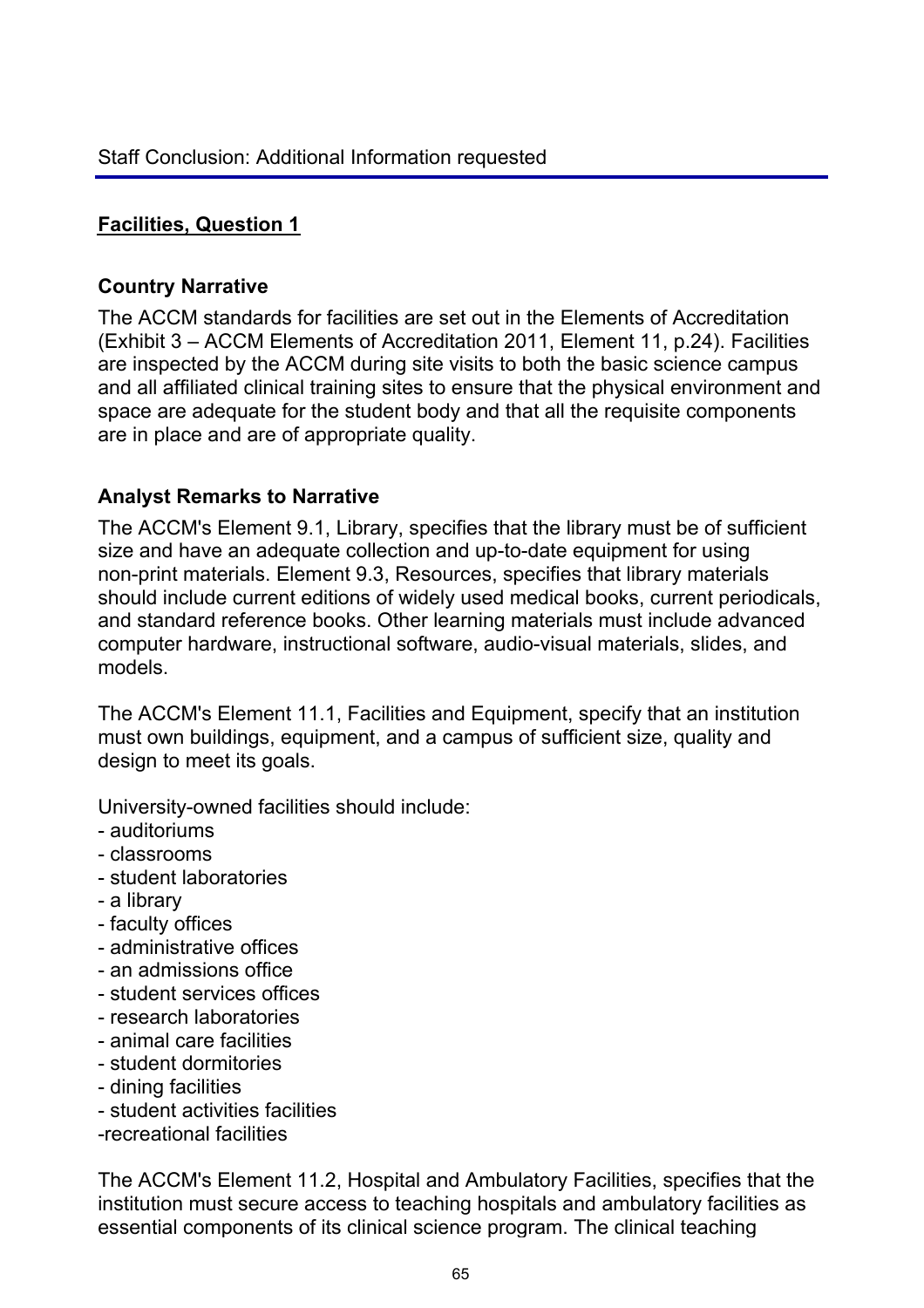facilities must be of sufficient size, quality and accessibility, and include a professionally managed and well-stocked library of sufficient size to provide students with ample study areas. The clinical facilities must also provide classroom facilities and sleeping quarters for on-call students during their clerkships.

The MUA addressed these requirements in its 2009 self-study documen tand the visiting team assessed the adequacy of the facilities during its on-site review.

## **Facilities, Question 2**

#### **Country Narrative**

MUA describes the physical facilities on the basic science campus in Nevis in the Self Study (Exhibit 5 - MUA Self Study 2009, p.54-55), wherein it is seen that there are the requisite offices for faculty, administrators and support staff, laboratories, classrooms, lecture halls, library, tutorial rooms, student study and meeting areas. Additionally there is an electronic testing centre, a physical diagnosis clinic and a student fitness centre. As students are resident on the island throughout their first five semesters, there is dormitory, restaurant and living accommodation on campus.

ACCM determines adherence to the requirements regarding facilities and equipment by inspection visits to the basic science campus and to all affiliated clinical sites. ACCM requires notice of any changes and if these are significant will schedule extra visits if necessary. Faculty, staff and students are interviewed and their opinions sought on the physical resources and equipment available to them.

There is no research carried out which involves the use of animals.

### **Analyst Remarks to Narrative**

Facilities:

The facilities requirements were addressed in the previous section.

#### Research:

Research facilities were included in the previous section. The ACCM reports that the MUA does not engage in animal research.

### **Faculty, Question 1**

#### **Country Narrative**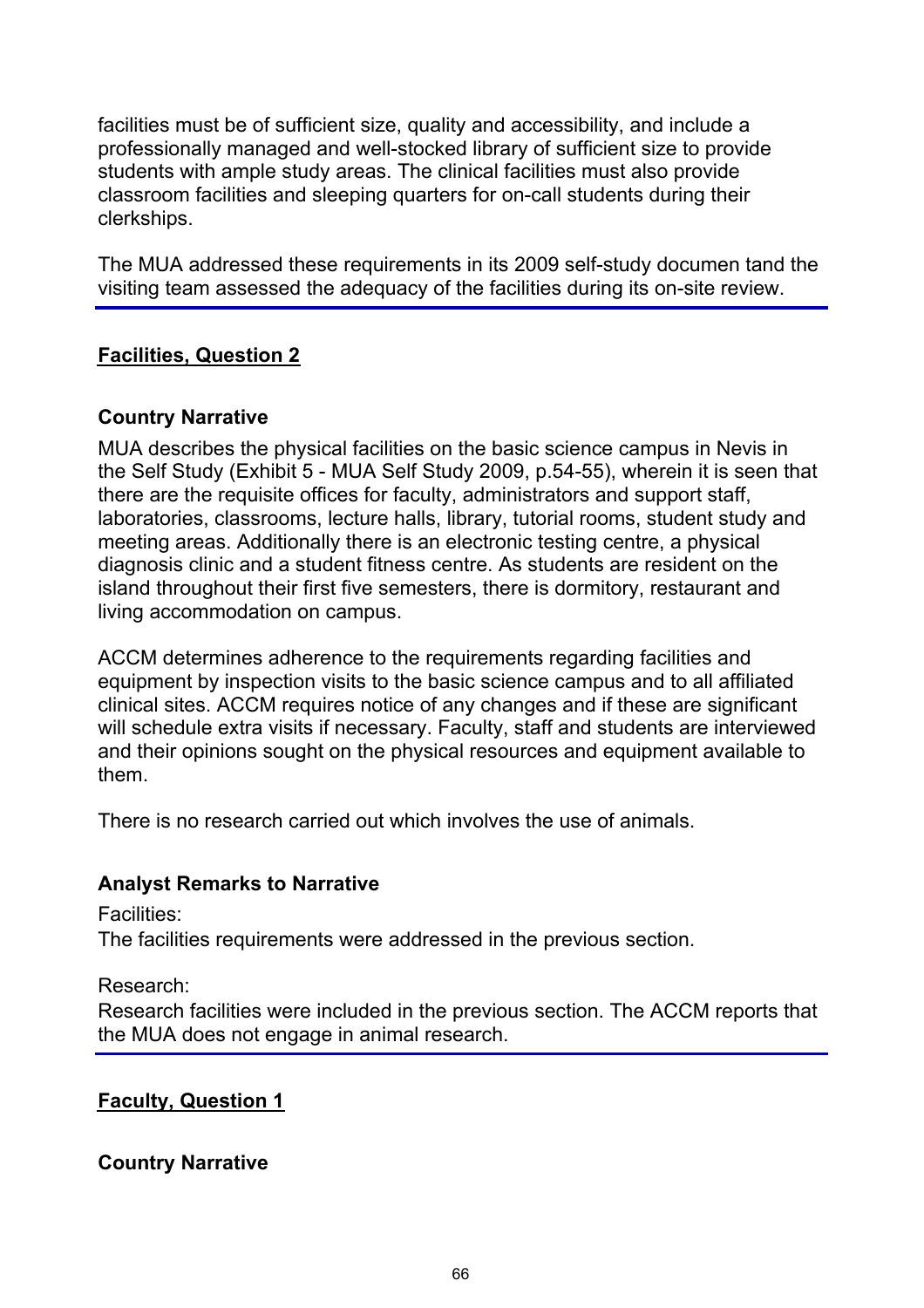ACCM has established a requirement of Full Time Equivalent (FTE) faculty : student ratio of 1:8. (Exhibit 3 – ACCM Elements of Accreditation 2011, Element 8.1, p.20). Element 8.1, under the heading Type and Size of Faculty, states that 'The institution shall admit to its faculty only those individuals who possess professional experience, academic qualification, and competency in their areas of instruction. They shall also have prior teaching experience, have interest in teaching, have research experience, and shall continue their scientific investigation activities and scholarly work. The institution shall appoint a sufficient number of faculty members to fulfill its educational mission.'

Faculty must have an MD degree (or equivalent) or PhD. Faculty members should have previous teaching and research experience. The CVs of all faculty members are reviewed by ACCM to establish that they have the necessary experience to teach a particular subject. (Exhibit 3 – ACCM Elements of Accreditation 2011, Element 8.4 p.21)

### **Analyst Remarks to Narrative**

The ACCM's Element 8.1, Type and Size of Faculty, specifies that an institution must appoint a sufficient number of faculty members to fulfill its educational mission. The number of faculty members will be dependent upon the number of students enrolled in the program, but the faculty:student ratio must not be less than 1:8.

Element 8.4, Professional Competence, specifies that all faculty must have completed formal academic preparation with a degree in the major concentration of the instructional area, postgraduate training in the area of specialization, and specialty board certification or its equivalent. Faculty members shall possess appropriate teaching experience.

The MUA addressed these requirements in its 2009 self-study document and the visiting.team made assessments regarding faculty credentials and size during its onsite review. The team found that while the student:faculty ratio was lower than required (1:9.3), students were being adequately served.

## **Faculty, Question 2**

### **Country Narrative**

Conflict of interest by faculty is dealt with in the MUA Faculty Handbook which is reviewed by the ACCM (Exhibit 6 – MUA Faculty Handbook, Article 4.000, Section 4.500, p.26).

ACCM's requirement in this regard is seen in the Elements of Accreditation (Exhibit 3 - ACCM Elements of Accreditation 2011, Element 8.2, 2nd para, p.20.) 'The school shall have policies that deal with circumstances in which the private interests of faculty or staff may be in conflict with their official responsibilities.'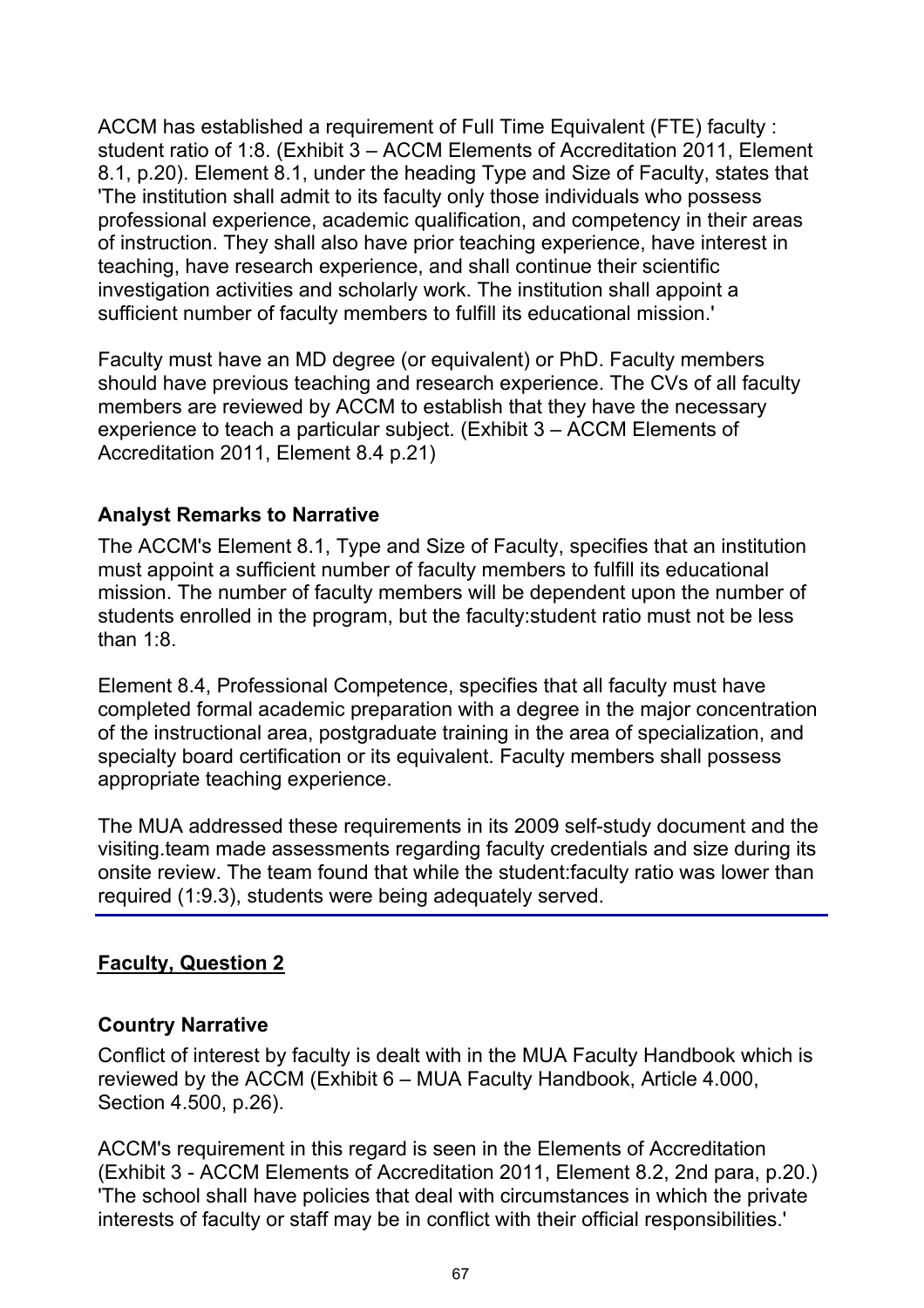### **Analyst Remarks to Narrative**

The ACCM's Element 8.2, Policy on Selection Process and Appointment of Faculty, specifies that an institution must have policies that deal with circumstances in which the interests of faculty members or staff may be in conflict with their official responsibilities. Institutions are required to define their policies regarding such things as duties, compensation, faculty contracts, outside employment, and academic freedom in their faculty manual or a similar document.

The MUA addresses these requirements in its faculty handbook.

## **Library**

## **Country Narrative**

The Elements of Accreditation require that the library at the basic science campus and at each affiliated clinical site must be under the direction of a qualified librarian. There must be an adequate number of textbooks related to topics and courses and current subscriptions to relevant medical journals. Students should have access to the library out of hours and the library should also have internet and electronic search and journal access (Exhibit 3 – ACCM Elements of Accreditation 2011, Element 9, p.22,23).

The library facilities and resources and the campus information technology infrastructure are described in the MUA Self Study (Exhibit 5 – MUA Self Study 2009, p.58-59 and 60-61). The electronic educational resources are also described in the Self Study, including MyMUA, an online educational platform, and for students' self assessment purposes, a full set of Kaplan USMLE tests. (Exhibit 5 – MUA Self Study 2009, p.18)

## **Analyst Remarks to Narrative**

The ACCM's Element 9.1, Library, specifies that the library must be of sufficient size and have an adequate collection and up-to-date equipment for using non-print materials.

Element 9.2, Staff, specifies that the library must have a library administrator responsible for the selection, development, supervision, and retention of library support personnel. The chief librarian must have a master's degree in library science and experience working in a medical library.

Element 9.3, Resources, specifies that library materials should include current editions of widely used medical books, current periodicals, and standard reference books. Other learning materials must include advanced computer hardware, instructional software, audio-visual materials, slides, and models.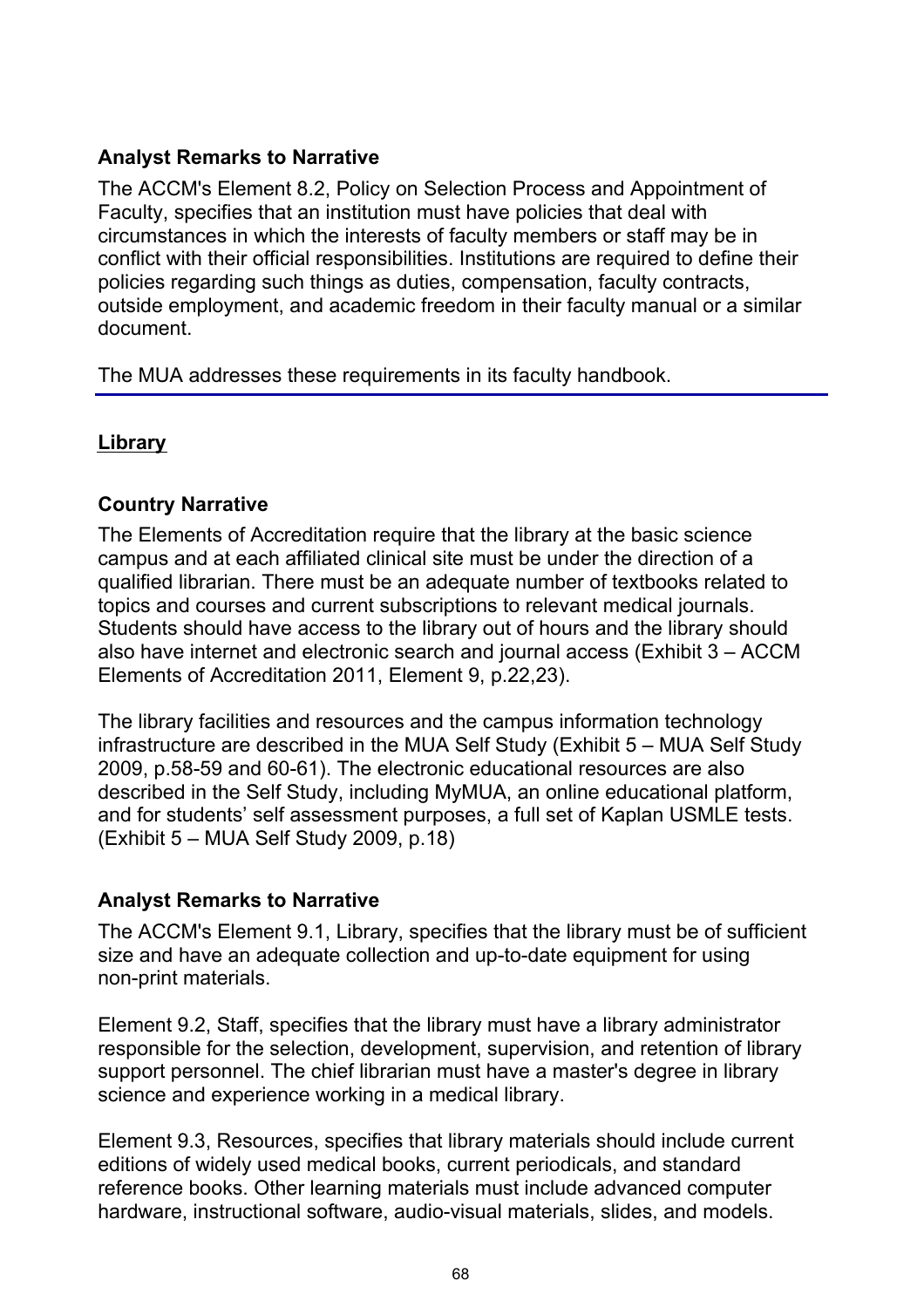The MUA addressed these requirements in its 2009 self-study document and the visiting team assessed the adequacy of library resources during its on-site review.

### **Clinical Teaching Facilities, Question 1**

### **Country Narrative**

Q 1 : ACCM requires that the school has affiliation agreements with all associated clinical sites which must be in writing and outline the roles and responsibilities of both parties in the contractual relationship.

Q 2 : The affiliation agreement must include educational objectives, faculty responsibilities, evaluation procedures and student access to appropriate hospital resources and facilities. (Exhibit 3 – ACCM Elements of Accreditation 2011, Element 11, p.25).

All affiliation agreements are submitted to ACCM as part of the documentation required prior to clinical site inspection visits and also when new affiliations agreements are made. In this latter case the new clinical site is inspected within 12 months of students being placed there.

### **Analyst Remarks to Narrative**

The ACCM's Element 11.2, Hospital and Ambulatory Facilities, specifies that the medical must maintain affiliation agreements with each health care facility where students are present, and that the agreements must be in effect at all times. Such agreements must be in writing and outline the roles and responsibilities of both parties. The agreements must specify educational objectives, faculty responsibilities, evaluation procedures, and student access to appropriate hospital resources and facilities. As previously noted, proposed changes in clinical resources such as faculty, physical facilities, or the budget must be submitted to the ACCM for approval in advance.

The ACCM states that it is the entity that approves affiliation agreements.

Additional information is requested. The ACCM is requested to provide a sample copy of an affiliation agreement between the MUA and a clinical site.

### **Country Response**

A sample affiliation agreement between MUA and St Vincent's Medical Center is included as Exhibit 19 (Exhibit 19 – Sample Affiliation Agreement)

### **Analyst Remarks to Response**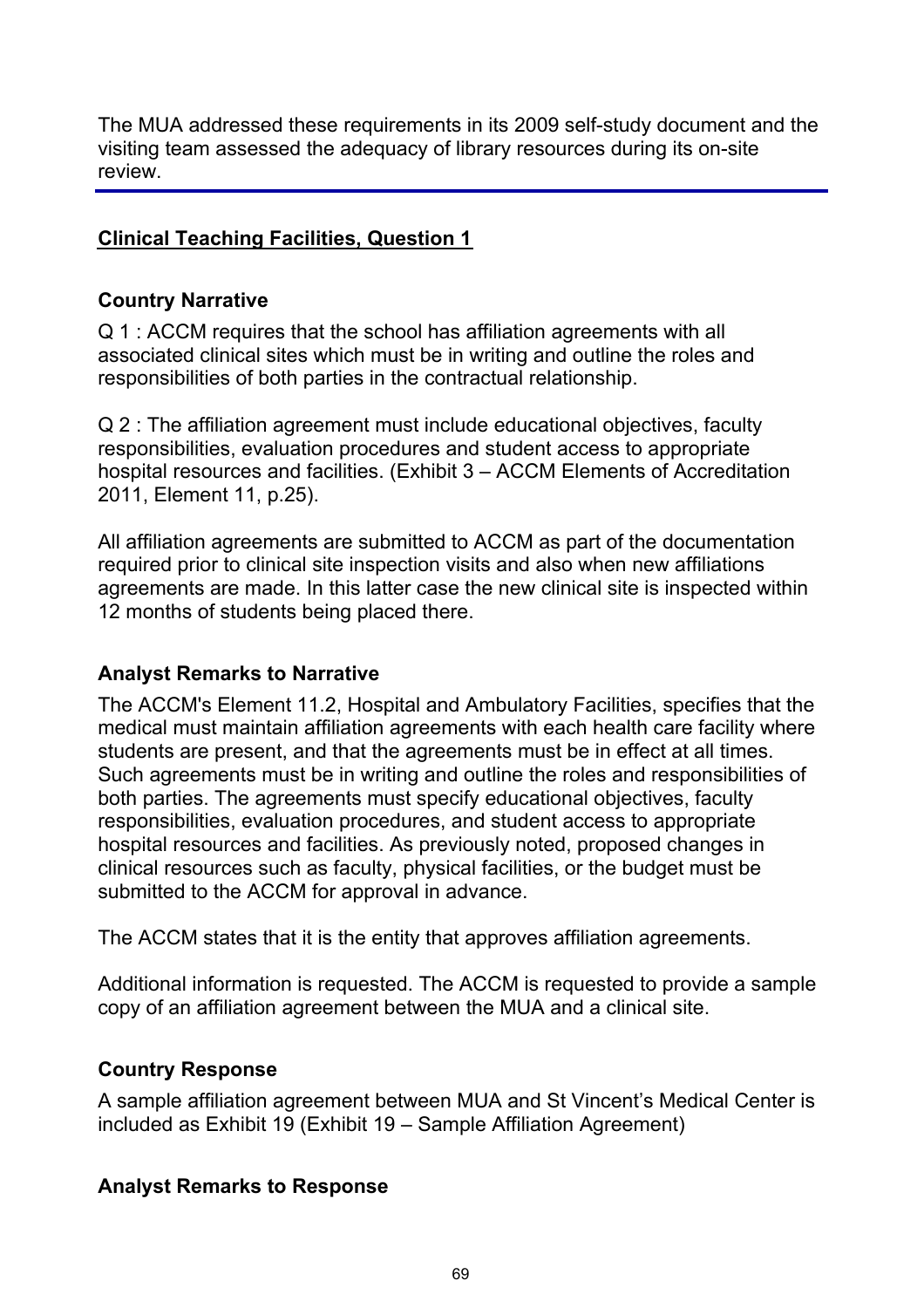In response to the draft staff analysis, the agency provided a sample copy of an affiliation agreement, signed by both parties, between the MUA and a clinical site. The agreement included detailed sections specifying the MUA's responsibilities, the clinical facility's responsibilities, mutual responsibilities, the time period covered by the agreement, and the amount of the stipend (per student, per week) to be paid by the MUA to the clinical facility. No additional information is needed in this area.

Staff Conclusion: Comprehensive response provided

# **Part 3: Accreditation/Approval Processes and Procedures Onsite Review, Question 1**

## **Country Narrative**

Q. l part 1 : ACCM, which is the entity responsible for accrediting/approving the single medical school on Nevis, namely the Medical University of the Americas, conducts a comprehensive onsite review prior to granting it accreditation/approval. This onsite review is conducted according to the ACCM Protocol for the Accreditation of Colleges of Medicine in evaluating a medical school for accreditation purposes (Exhibit 4 – ACCM Protocol for Accreditation 2011 incl complaints procedure, p.19-27)

Q 1 part 2 : The ACCM Protocol for Accreditation requires a comprehensive evaluation of all components of a medical school to include curriculum including its structure and content, teaching and evaluation methods, faculty and their qualifications, administration and its functioning, student body and students' levels of achievement, student supports and services, the medical school's financial resources, physical facilities and equipment. In other words, the comprehensive site visit must encompass an inspection and evaluation of all aspects of the medical school's structure and functioning such that it may be determined whether it meets the standards as described in ACCM Elements of Accreditation. The Protocol provides the ACCM evaluators (inspection teams) with guidelines on the conduct of site visits to the basic science campus and to the affiliated clinical sites. (Exhibit 4 – ACCM Protocol for Accreditation 2011 incl complaints procedure, p.19-27)

Documentation which is filed with ACCM by the school prior to granting accreditation includes a Profile Database (Exhibit 7 – MUA Profile Database) with relevant appendices, and an up to date Self Study report (Exhibit 5 - MUA Self Study 2009) with substantial supporting documentation appended including handbooks, syllabi, etc. All documentation is reviewed prior to the on site visit by an ACCM inspection team.

A campus site visit inspection report dated January 18/19, 2010 is included as Exhibit 8. Following the inspection and examination of all documentation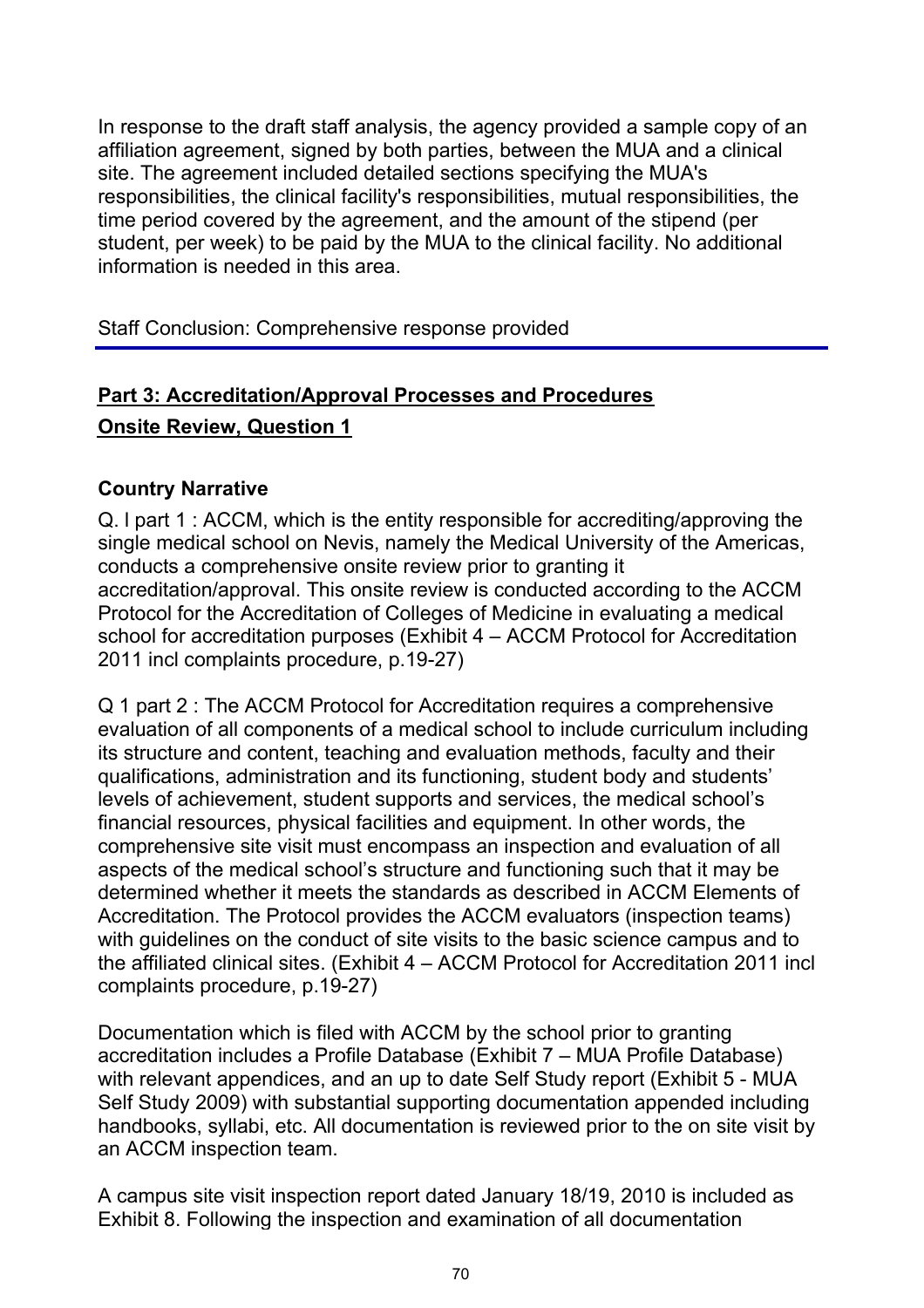received prior to and during the visit, together with evidence gathered by interviewing administration, faculty and students, the inspection team submitted its report to a full meeting of ACCM held in May 2010. The ACCM's decision was that the medical school merited a period of six years' accreditation subject to requirements listed on p.36-37 of the inspection report (Exhibit 8 – ACCM Report on MUA 2010)

Q 1 part 3 : There are no branch campuses in the case of Medical University of the Americas. The onsite review of the single campus on Nevis encompasses all aspects of the educational programme and facilities, including accommodation and student resources. ACCM evaluators have also inspected and approved the Administrative Offices of the University which are located in Devens, Massechusetts.

### **Analyst Remarks to Narrative**

The ACCM conducts on-site reviews at the schools it accredits, including the MUA, prior to granting accreditation. The ACCM submitted both the MUA's self study and the ACCM's First Inspection Report on the Medical University of the Americas, dated January 2010.

The inspection report included, among other areas, an examination of the school's compliance with the agency's standards, including:

- -educational goals
- -corporate organization
- college management
- curriculum
- student promotion and evaluation
- admissions
- fiscal resources
- faculty
- library
- student services
- facilities and equipment

The MUA does not have any branch campuses; the review encompassed the school's one campus.

A copy of an on-site review report was provided.

### **Onsite Review, Question 2**

### **Country Narrative**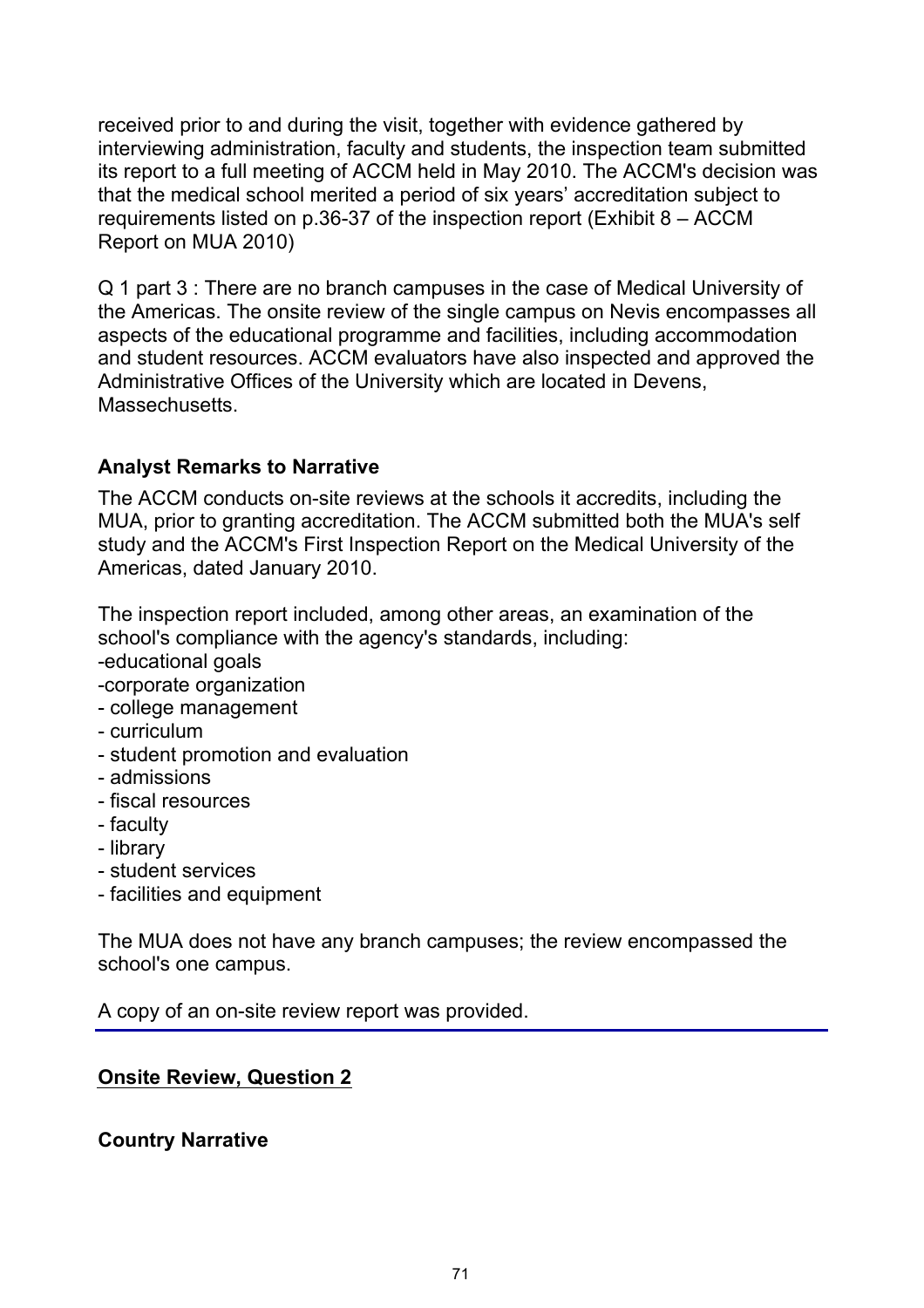Q. 2 part 1 : The on site reviews encompass all affiliated core clerkship sites, all of which are located in the United States.

For affiliated hospital visits, a hospital site visit questionnaire is completed by both the medical school and the hospital, and returned with supporting documentation which is required prior to the visit. Further documentation may be requested to be made available during the visit. (Exhibit 10 - ACCM Hospital Questionnaire and sample ACCM hospital site visit report). ACCM Protocol for Accreditation gives the inspection team instruction as to how the evaluation of a clinical training site shall be conducted (Exhibit 4 – ACCM Protocol for Accreditation 2011, p.23-25) ACCM Protocol requires that its teams inspect and report on all clinical sites during each period of accreditation. (Exhibit 4 - ACCM Protocol for Accreditation, p.23). As MUA is a newly accredited medical school, the process of visiting the clinical sites by ACCM inspection teams has commenced and is ongoing.

Q. 2 part 2 : The school is required to provide oversight of the learning experience and ensure a structured environment at all clinical sites (Exhibit 3 – ACCM Elements of Accreditation 2011, Element 4.5, p.11 and 4.6 p.12) The Clinical Dean or designee is required to visit all clinical sites regularly and to file site visit reports with ACCM as part of the school's Annual Database Report (Exhibit 15a – Sample Dean's Clinical Site Visit Report). The ongoing evaluation of clinical training sites is described in Exhibit 5 – MUA Self Study 2009, p.22.

MUA uses only ACGME approved clinical training sites. ACCM standards require that approved sites must sponsor an ACGME accredited residency in the specific core specialty area or be a participating institution in an ACGME accredited residency program or have an affiliation with an LCME accredited school and the residents from that school rotate to the hospital. There should be a broad range of specialties and sub-specialties available, and there must be a structured and supervised clinical academic organization. The size, quality and resources of the affiliated clinical teaching facilities should be sufficient to serve the needs of the institution. (Exhibit 3 - ACCM Elements of Accreditation 2011, Element 11.2, p.24-25)

### **Analyst Remarks to Narrative**

The MUA uses only clinical sites in the U.S. that are Accreditation Council for Graduate Medical Education (ACGME) approved. The MUA has clinical affiliation agreements with eight U.S. hospitals. The ACCM reviews all of the MUA's clinical sites. Clinical sites are evaluated via a hospital questionnaire that is followed up with a site visit and site visit report. The ACCM submitted a sample clinical site visit report from August 2010 for a hospital that serves the MUA, as well as Saba University and St. Matthews University.

The ACCM's Protocol document specifies that clinical sites that have not been reviewed previously will be reviewed within 12 months of the medical school's accreditation review. The petition narrative states that because the MUA is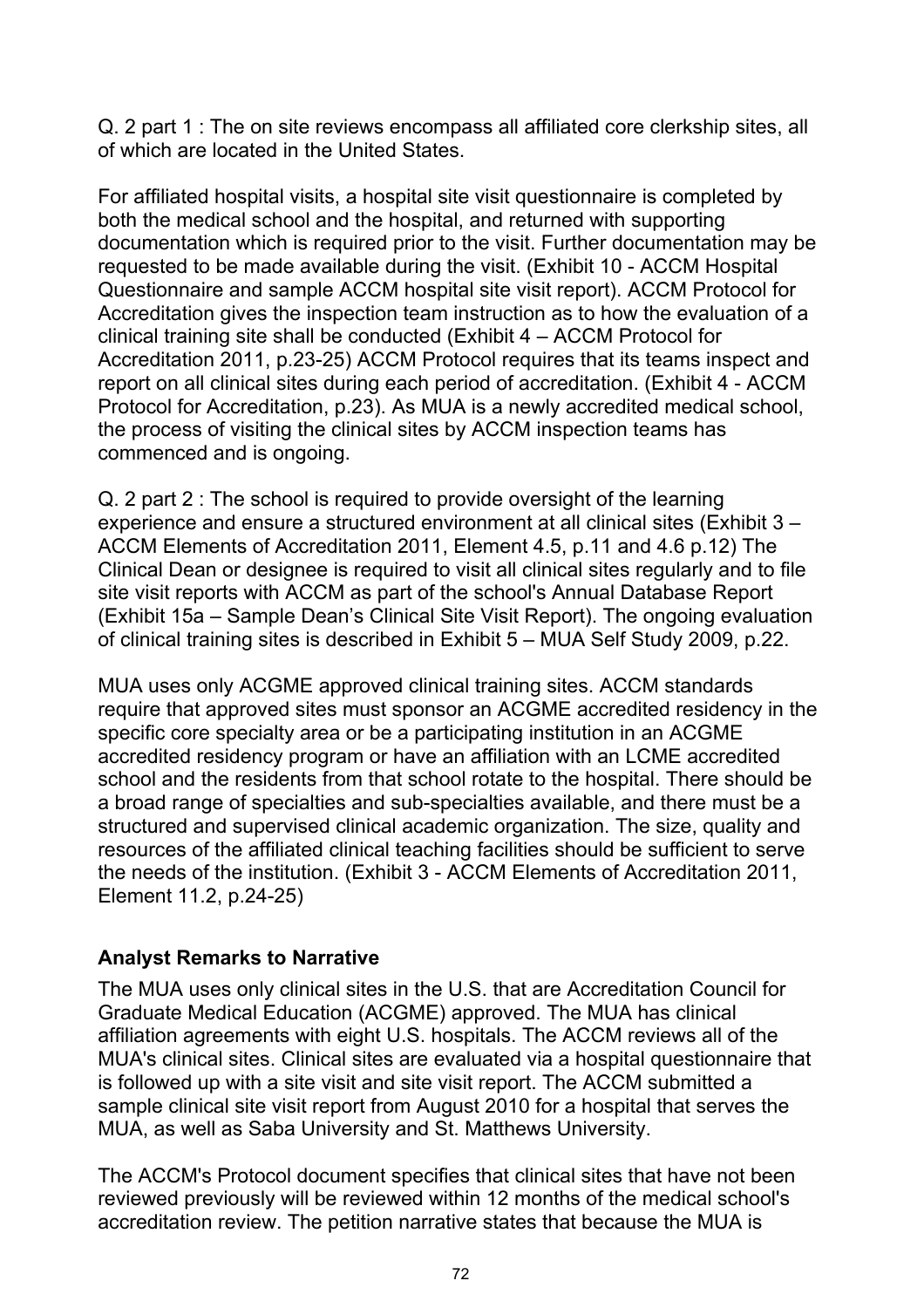newly accredited, these reviews are ongoing. However, the MUA's site visit report indicates that the school was reviewed in January 2010, meaning that two years have elapsed since the MUA received its on-site review.

Additional information is requested. The ACCM is requested to provide additional information to document that all of the MUA's eight clinical sites were visited within the 12 months specified in the ACCM's Protocol document.

### **Country Response**

All MUA clinical training sites have been visited by ACCM inspection teams. All sites were known to ACCM previously through inspection visits in relation to other universities under accreditation, and therefore did not fit the category 'never previously visited'. Visits to the currently affiliated hospital sites were made as follows:

Brentwood Sept 2009 (for other university) Cherry June 2009 Harbor Sept 2011 Jackson Park June 2011 Leonard Chabert Sept 2008 Sheppard Pratt Sept 2011 St Anthony OK Sept 2011 St Vincent Oct 2011 Wyckoff Aug 2010

ACCM follows up where it has made recommendations in relation to clinical sites, and is satisfied that the school has acted upon the recommendations. Interfaith, a new affiliation, will be visited in April 2012 and Brentwood and Leonard Chabert later in the year.

(Exhibit 20 – Inspection reports on MUAs Clinical Training sites)

## **Analyst Remarks to Response**

In response to the draft staff analysis, the agency clarified that all clinical sites used by the MUA have been visited as required and provided information as to when they were reviewed . Because the MUA uses clinical sites that are visited by the agency in conjunction with other institutions that it also accredits, those sites had been previously evaluated by the agency despite the fact that they had not previously been used by the MUA. No additional information is requested in this area.

Staff Conclusion: Comprehensive response provided

**Onsite Review, Question 3**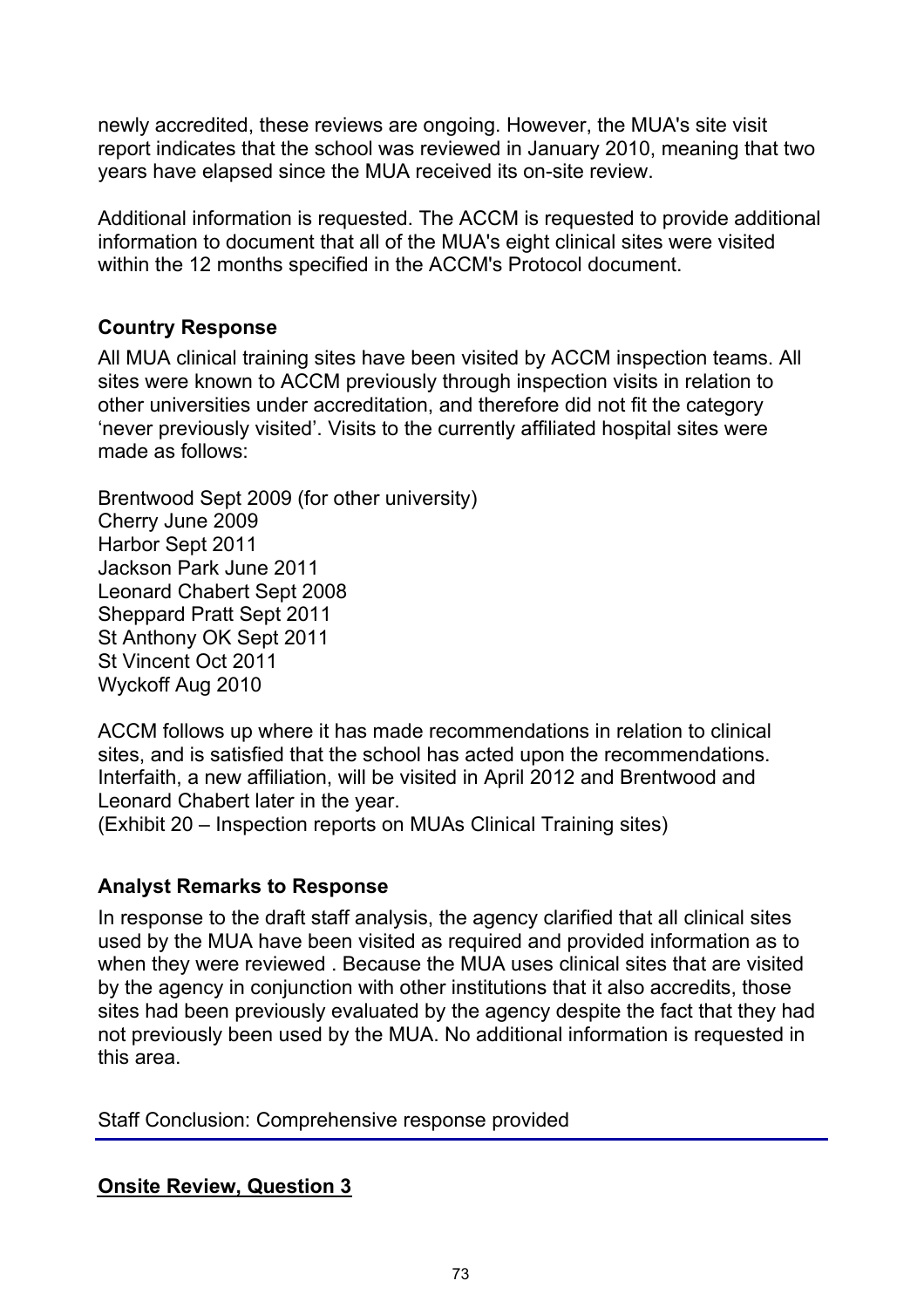### **Country Narrative**

(i) MUA does not use sites that have never been visited by an accreditor, as all sites used by MUA are ACGME approved.

(ii) As all sites in use by MUA are ACGME approved, then they are of the appropriate quality for clinical education in the United States, having been accredited by the ACGME's Review Committee. ACCM however has its own ongoing review process for all sites providing clinical education to students of the school under ACCM accreditation. Thus ACCM, having accredited a medical school, will visit all clinical sites affiliated to that school at least once during the given accreditation period. If ACCM has made recommendations in relation to a site, it will immediately make these known to the school, and will revisit the clinical training site as necessary to verify if the recommendations have been acted upon.

(iii) A newly affiliated site will be visited within 12 months of the date of placement of the first students at that site.

(Exhibit 4 – ACCM Protocol for Accreditation 2011, p.23)

## **Analyst Remarks to Narrative**

As noted previously, the MUA uses only ACGME-approved clinical sites, meaning that all of the school's clinical sites have been previously reviewed in addition to being reviewed by the ACCM. The ACCM's Protocol document specifies that clinical sites that have not been reviewed previously will be reviewed within 12 months of the medical school's accreditation review. In the analyst's previous remarks, a request was made for information confirming that the ACCM met this requirement with regards to MUA's eight clinical sites.

A copy of an on-site review report was provided.

## **Onsite Review, Question 4**

## **Country Narrative**

Clinical clerkships are located in hospitals with which MUA has written affiliation agreements. These agreements have been reviewed by ACCM. The school uses sites where students are assured of supervised instruction by qualified preceptors and a standardized teaching programme which 'is consistent with the university's expectations and standards' and which is properly resourced. MUA describes the selection of clinical training sites, the requirements for the educational programme at such a site, the elements contained in an affiliation agreement, the curriculum, supervision and evaluation of the students at the site, and evaluation of the site by students and by the medical school in Exhibit 5 – MUA Self-Study 2009, p.19-23.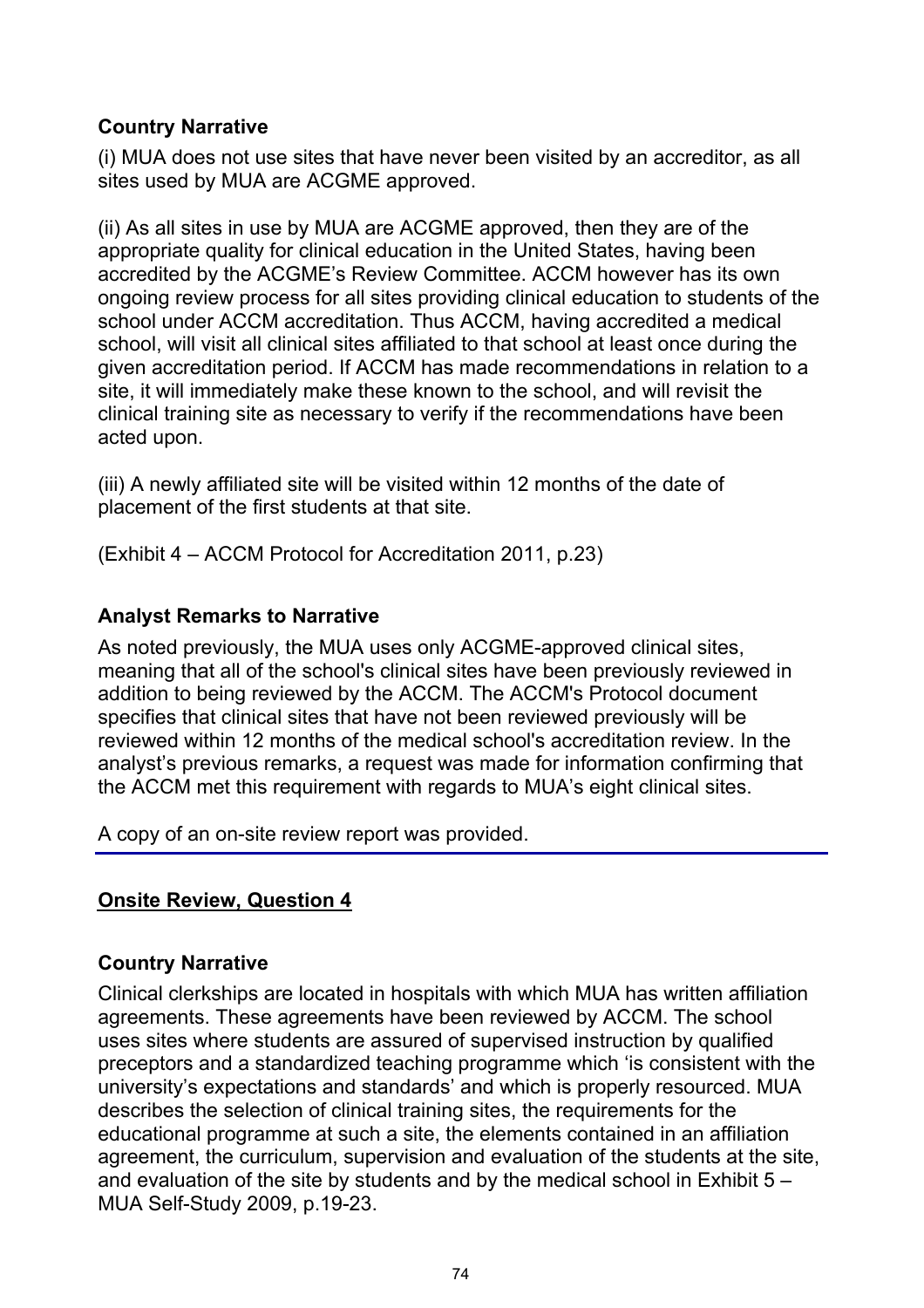As stated above, ACCM has a programme in place for the review and evaluation of all clinical sites associated with a medical school under accreditation.

### **Analyst Remarks to Narrative**

As noted previously, the MUA's eight clinical sites are all ACGME-approved, meaning that they have been already been reviewed for quality instruction, program stability, and necessary resources. The ACCM also conducts its own reviews of all of its clinical sites.

The MUA's self-study document states that it maintains affiliation agreements with each of its clinical sites. The agreements address:

- MUA academic requirements
- specialties offered for clerkships
- minimum incoming student requirements
- student behavior (professionalism)
- hospital obligations, including student evaluation and supervision
- contract duration and renewal provisions

The ACCM reviews both the affiliation agreements and the clinical sites.

A copy of an on-site review report was provided.

### **Onsite Review, Question 5**

### **Country Narrative**

MUA states in the Self Study (Exhibit 5 – MUA Self Study 2009, p.19-20) that 'To be considered as a site for clinical training, the hospital or medical center must first be identified as willing to assume responsibility for training. Special care is taken at each site to assure that there is a residency training program and/or a major affiliation with a medical school and sufficient preceptors with teaching experience to provide structured and adequate supervision.' The students are taught along with students from other affiliated medical schools, whether such a school is located in the US or in another country with which the hospital or medical centre has an agreement.

ACCM currently accredits the medical education programmes at four Caribbean medical schools, each located in a different country. In some cases, students from two or more of the schools under accreditation by ACCM undertake clinical rotations in a particular clinical training site. In these cases, ACCM combines the inspection visit and reviews and reports in relation to each school under accreditation, by interviewing coordinators, adjunct professors/preceptors, students from all the schools, the librarian and other staff, reviewing the teaching programme, curricula vitae of faculty, physical resources of the site and student services available. (Exhibit 4 – ACCM Protocol for Accreditation 2011, p.23)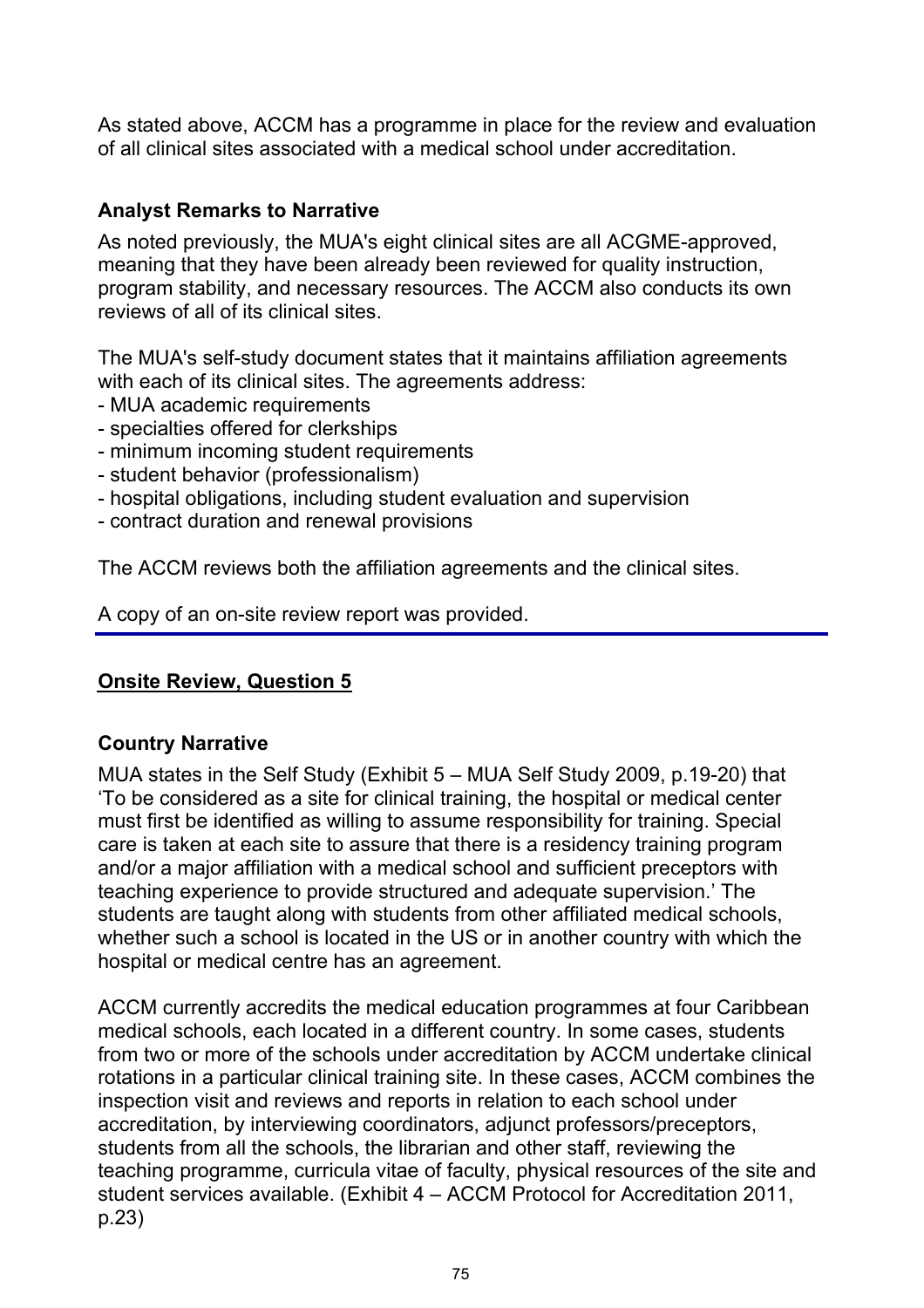### **Analyst Remarks to Narrative**

As noted previously, the MUA has clinical agreements with eight teaching hospitals in the U.S., and all of these sites are reviewed by the ACCM. The ACCM accredits not only the MUA on the island of Nevis, but also the medical schools of several other countries, as well. As was noted previously, the ACCM submitted a clinical site visit report that covered three of its countries' schools that all had students at one clinical site. In cases such as these, the site visit encompasses all of the countries' students.

A copy of an on-site review report was provided.

### **Qualifications of Evaluators, Decision-makers, Policy-makers**

### **Country Narrative**

Site visits are conducted by members of the ACCM who are experienced medical educators, as set out in the Protocol (Exhibit 4 – ACCM Protocol, p.7 and Exhibit 16 – ACCM List of Commissioners).

Decisions are made at full meetings of ACCM which are held twice-yearly.

Accreditation policy is dictated by the ACCM Protocol which was formulated, and is regularly updated, to ensure adherence to the Guidelines of the LCME and the NCFMEA. Any proposed changes in the Protocol are pre-circulated to members of ACCM for comment and then brought before a full meeting of ACCM at which decisions to accept, reject or amend changes will be made.

New commissioners undergo induction by the Chairman or Secretary of ACCM and receive training on the standards contained in the Elements and the procedures outlined in the Protocol. There is a mentoring process in place for new commissioners who are 'partnered' with experienced commissioners during at least the first two campus or hospital site visits. ACCM provides formal induction training for new Commissioners, (Exhibit 13 – ACCM Commissioner Training, p.1)

A preliminary training session for Commissioners who undertake to be Convenor (person who convenes inspection teams and liaises with the Government and medical school in a particular country) is also provided. (Exhibit 13 – ACCM Commissioner Training, p2) The new Convenor is supported through the process of visiting, liaising and reporting by either the outgoing Convenor or, if it is a new country, by a Convenor already active in relation to another country/school, so that processes and lines of communication are maintained. By this process ACCM also ensures that each country for which it acts as medical accreditation agency is assured of the same standard of service from ACCM. The ACCM Secretariat provides full time support to all Commissioners and Convenors and advises on administrative and logistical matters as required.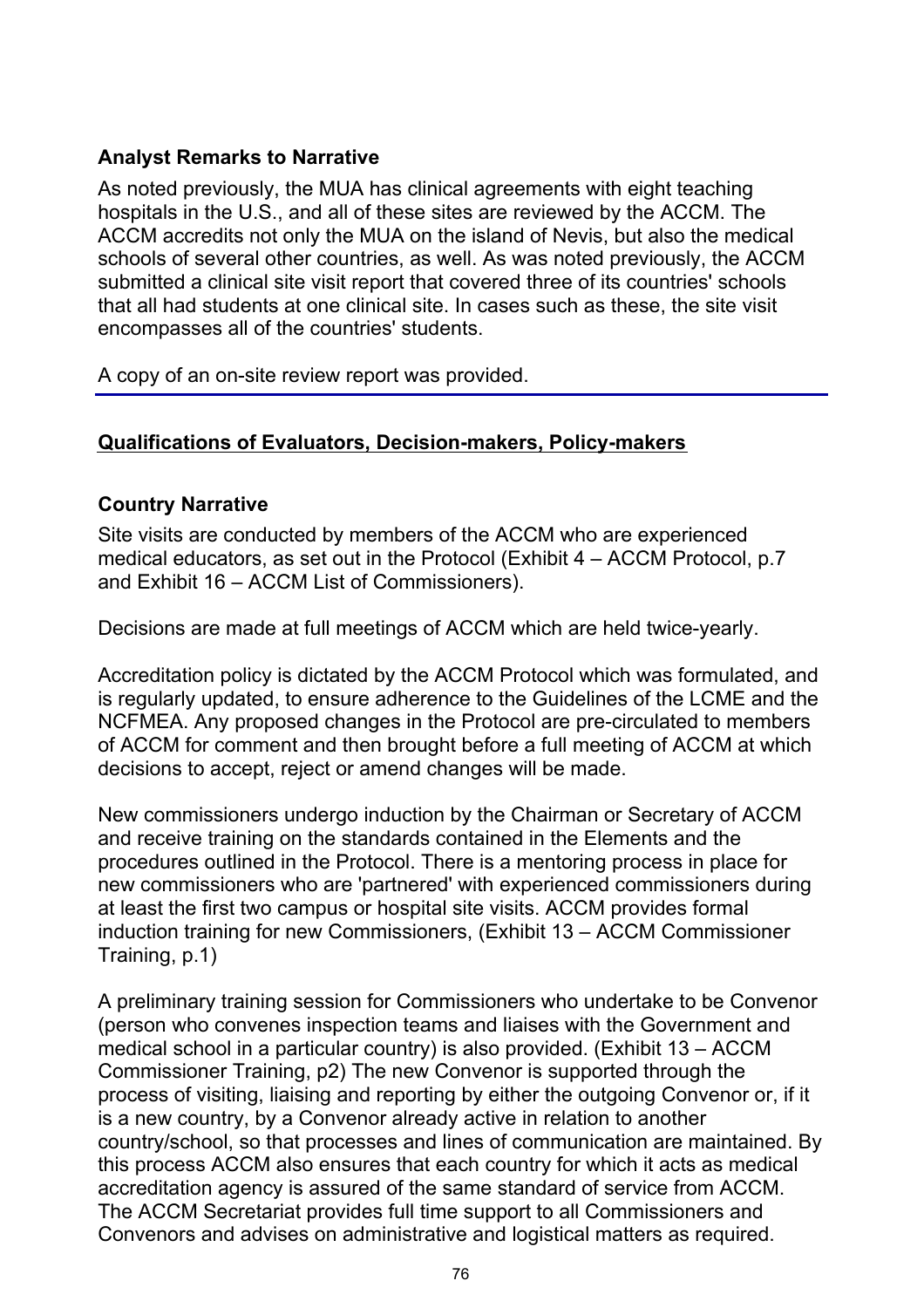A representative of ACCM met with members of the LCME at the 2010 AAMC meeting in Washington and attended some of the LCME training sessions available at that event. ACCM's interest in participating in future LCME training programmes was expressed to the LCME who advised ACCM to contact their office in relation to any future training in which it wished to participate.

### **Analyst Remarks to Narrative**

The ACCM's commissioners serve as the agency's site evaluators, decision-makers, and policy-makers. The ACCM's Protocol specifies that commissioners are qualified by training and experience as medical educators or senior managers with experience in a medical college or teaching hospital.

Qualifications of commissioners include:

- an earned M.D.
- completion of postgraduate training
- specialty certification
- experience as a chief academic officer of a medical college
- experience as a chief or senior faculty of a clinical department at a medical college
- experience as a chief or senior faculty of a basic science department
- experience as a senior manager or administrator at a teaching hospital or medical college
- experience in medical education, teaching, research, and patient care
- experience in the medical school evaluation process

The ratio of commissioners varies in proportion to the number of medical schools accredited, with a commissioner:school ratio of 3:1. There shall also be at least one member of the commission who is a representative of the public.

The agency submitted documentation related to the training of its commissioners.

## **Re-evaluation and Monitoring, Question 1**

### **Country Narrative**

Accreditation is granted for a fixed time period (Exhibit 4 - ACCM Protocol for Accreditation 2011, p.43). The maximum period is unconditional (full) accreditation for six years, and in this case interim inspections are conducted every two years. Each interim visit generates an inspection report which either affirms that the school is adhering to accreditation standards, or draws attention to issues which need addressing. (Exhibit 4 – ACCM Protocol for Accreditation 2011, Section VIII, col.1, para 1, p.26)

ACCM will, if necessary, adjust a period of accreditation to a shorter conditional or probationary period during which the matters which have caused loss of unconditional accreditation must be brought back into line with the required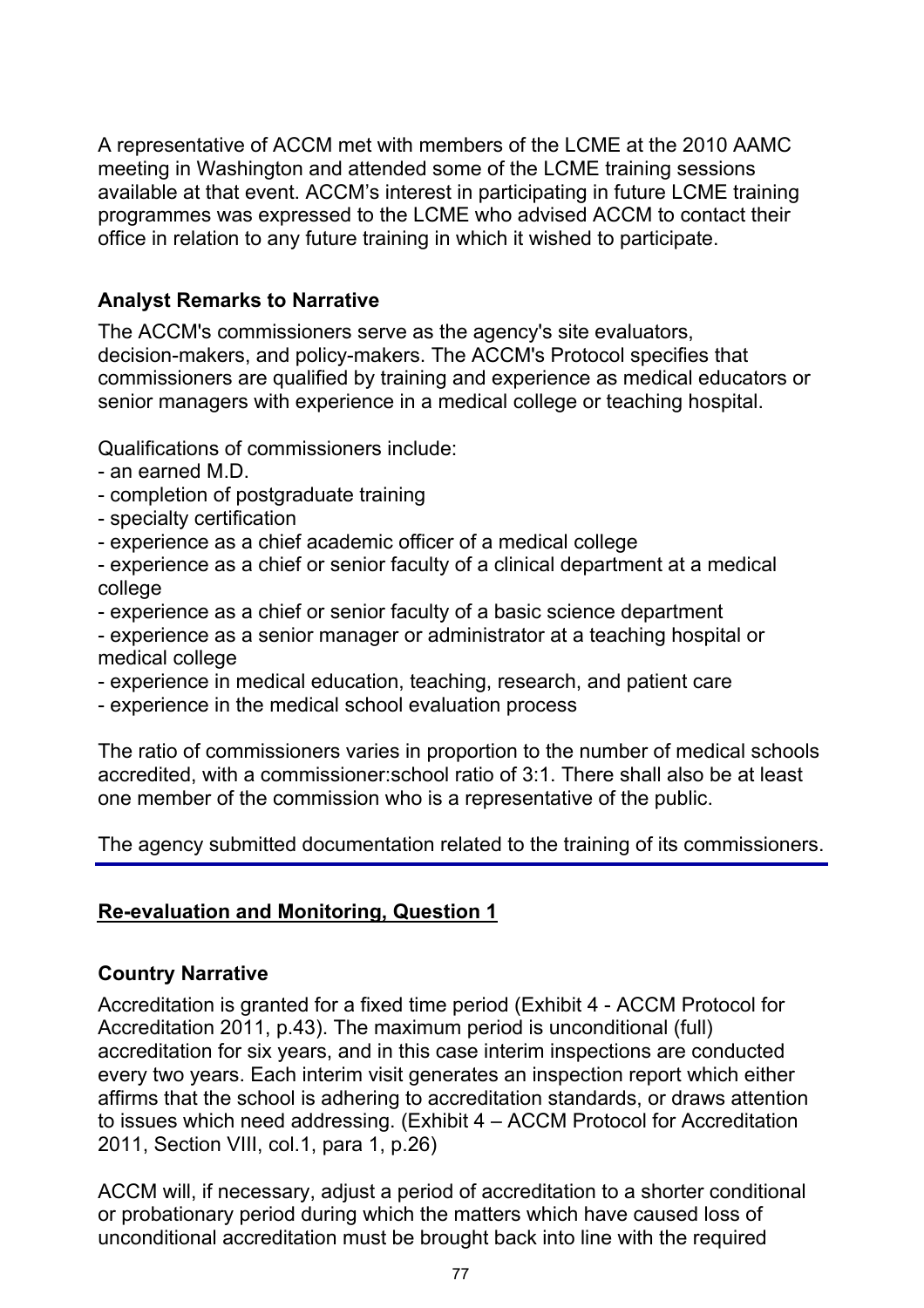standards. In the case of conditional or probationary accreditation, the school will be visited on an annual basis.

A medical school may also be under shorter-term provisional, probationary or conditional accreditation as it moves towards the standards required for unconditional accreditation. The decisions, requirements and notifications are described in ACCM Protocol for Accreditation (Exhibit 4 – ACCM Protocol for Accreditation 2011, p.44-45).

### **Analyst Remarks to Narrative**

The ACCM's Protocol document states that colleges that are granted unconditional accreditation for six years, conditional accreditation for up to three years, and probationary accreditation for up to two years. Schools with unconditional accreditation are reviewed at least every two years. Schools under conditional accreditation are subject to interim reviews and annual progress reports. Schools under probationary accreditation are subject to annual reviews and on-site inspections. Schools are also required to submit detailed annual data reports to ACCM.

## **Re-evaluation and Monitoring, Question 2**

### **Country Narrative**

The ACCM requires an Annual Database Report to be submitted by the school in accordance with the Protocol. The annual report must contain all the information required for the ACCM to assure itself of the medical school's continued compliance with the Elements of Accreditation. A sample is provided as Exhibit 15 – MUA Annual Database Report 2009-10, and the school returns with this report a number of appendices including CVs of new faculty, minutes of the Board of Trustees, Dean's clinical site visit reports and minutes of committee meetings – curriculum committee, promotions committee etc.).

As stated previously, in the case of a fully accredited school such as MUA, the medical school campus is inspected at least every second year during the accreditation period, and further visits are scheduled if substantive change occurs or if the school falls out of compliance in any way with the Elements of Accreditation.

All clinical sites must be visited at least once during the accreditation period by the ACCM. Any new clinical sites must be visited by ACCM within 12 months of students being assigned to that site. (Exhibit 4 – ACCM Protocol for Accreditation 2011 incl complaints procedure, p.23)

Q. 2 part 2 : There is currently no record of complaints in relation to Medical University of the Americas as no complaints about the quality of the educational programme have been received by ACCM from students at that medical school. However, to ensure that ACCM will be able to monitor student complaints as part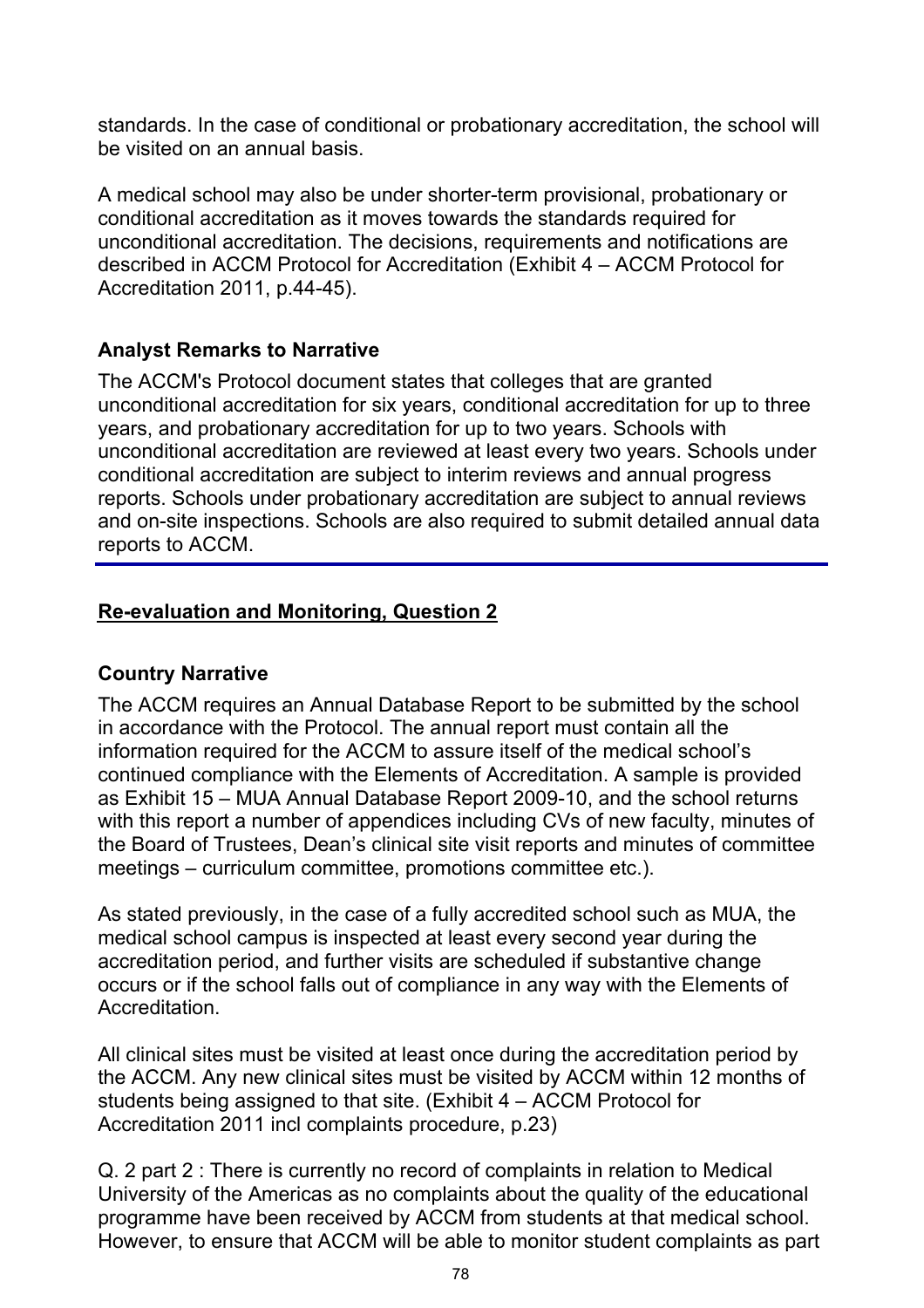of the accreditation process, a question has been inserted in to the latest Annual Database Questionnaire which must be returned to ACCM by the school in the form of an Annual Database Report by 1 February 2012. The question #70 is as follows.: 'In 2010-11, how many written complaints from students were received by the school? How many remain unresolved?'

In this way ACCM plans to track if a medical school is acting upon received complaints in an effective and timely fashion.

As noted previously, ACCM has also asked the school to place in the Student Handbook its contact details so that any complaints about educational programme quality which are unresolved at institutional level may be addressed to the agency, under the terms of its Protocol, 'ACCM Procedure for handling complaints about educational programme quality (Exhibit 4 – ACCM Protocol for Accreditation 2011, Appendix A, p.53) ACCM's policy is to consider promptly any complaint representing a departure from the Elements of Accreditation. A complaint would be immediately forwarded to the ACCM Convenor with primary responsibility for the school concerned and s/he would consult fellow commissioners in relation to the matter. ACCM would raise the issue with the school, and if necessary, an interim visit to the campus might be scheduled.

If the complaint represented a departure from, or non-compliance with, the Elements of Accreditation (the only type of complaint which falls within ACCM's remit) and this was upheld by ACCM's own investigations, the University would be required to take immediate steps to resolve the matter. The complaint, the process and the actions taken by all parties would be reported to the next scheduled meeting of ACCM.

If the matter was resolved by the medical school prior to the scheduled meeting, then the school would most likely be deemed to have returned to compliance with the Elements and no change in its accreditation status would occur. However, if the matter remained unresolved, the meeting would consider altering the accreditation status of the University – for example from unconditional to conditional - and given a timescale in which to bring the matter back into line with the Elements of Accreditation. The various possible decisions which can be made at an ACCM meeting are outlined in Exhibit 4 - ACCM Protocol for Accreditation 2011, Section X, The Commission's Accreditation Decision, pp 43-45. The conditions for return to previous accreditation status would be clearly indicated and the medical school would also be made aware of its right to appeal the ACCM's decision as outlined in Exhibit 4 - ACCM Protocol for Accreditation 2011, Section XI, pp. 46-50.

#### **Analyst Remarks to Narrative**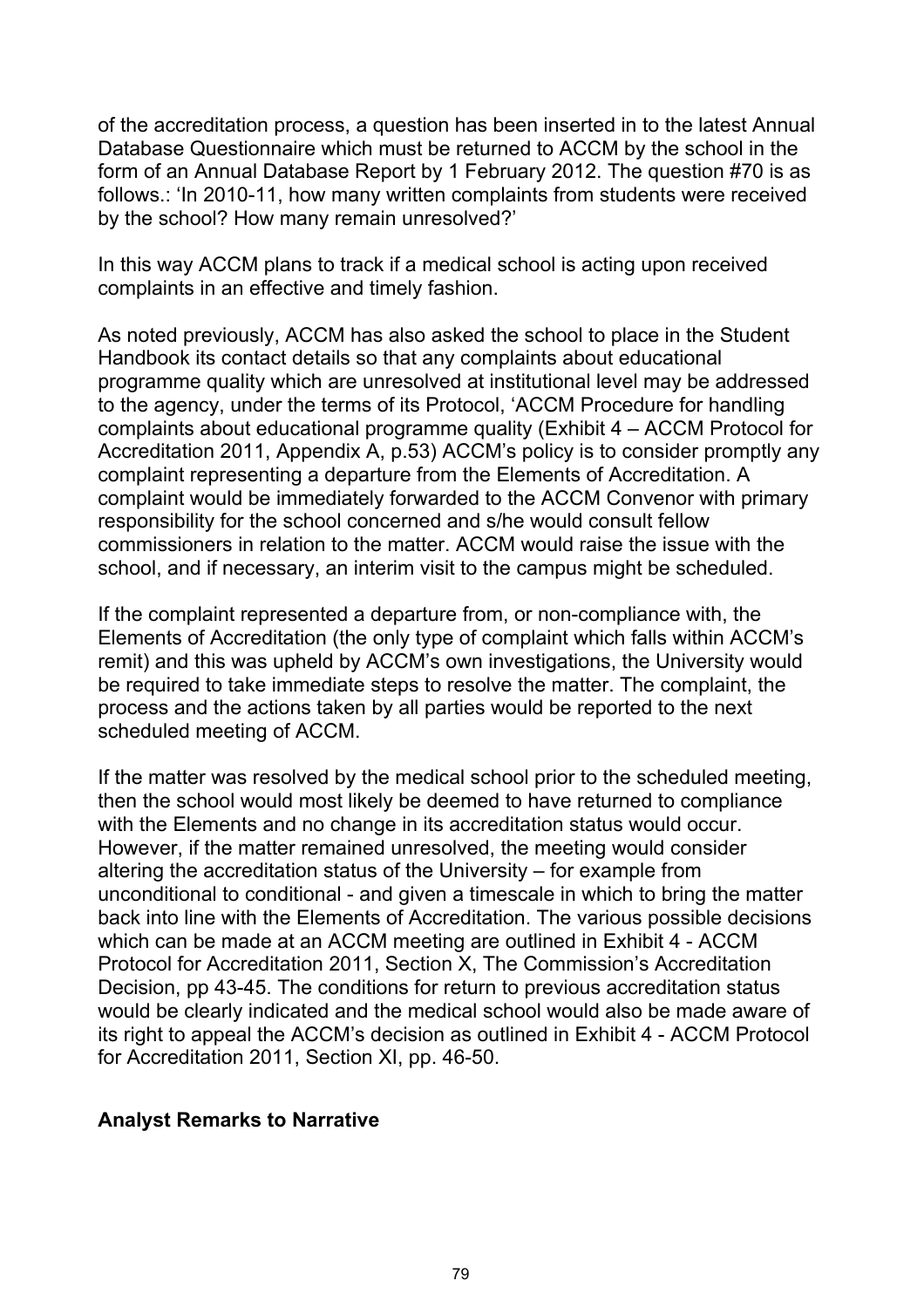#### Annual Database Report

Accreditation statuses and associated reporting requirements were described in the previous section. In addition, the ACCM requires schools to submit detailed Annual Database Reports.

The reports include information regarding:

- the institution
- admissions
- enrollment
- faculty
- curriculum
- evaluation
- USMLE pass rates
- NBME subject tests
- hospitals
- graduation and residency
- general information
- administration

The agency submitted the MUA's 2009-2010 database report.

#### Complaints Received by the Agency

The ACCM has received no complaints to date regarding the MUA. The agency's procedure for handling complaints that it receives regarding a schools' non-compliance with agency standards was discussed in a previous section. As noted earlier, the agency's policy clearly outlines its procedures for handling complaints against its schools in a timely manner.

#### Complaints Received by the School

The agency, in apparent response to an issue raised in conjunction with another of its countries at the Fall 2011 NACIQI meeting, reports that it is in the process of implementing a new system for tracking patterns of complaints at its schools. Beginning with the February 2012 database report, schools will be required to report on the number of written complaints received in the past year. The ACCM will then track the responses in order to detect whether a schools deals with complaints in a timely fashion.

It is unclear from the information provided, however, whether the ACCM's new procedures will be sufficient to detect any patterns of potential problems with academic quality and ongoing compliance with the standards, or if the agency will instead simply track the number of complaints received and the number resolved. Additional information is requested to ensure that the agency now has procedures in place to identify patterns in the complaints that are reported by schools over a period of time.

### **Country Response**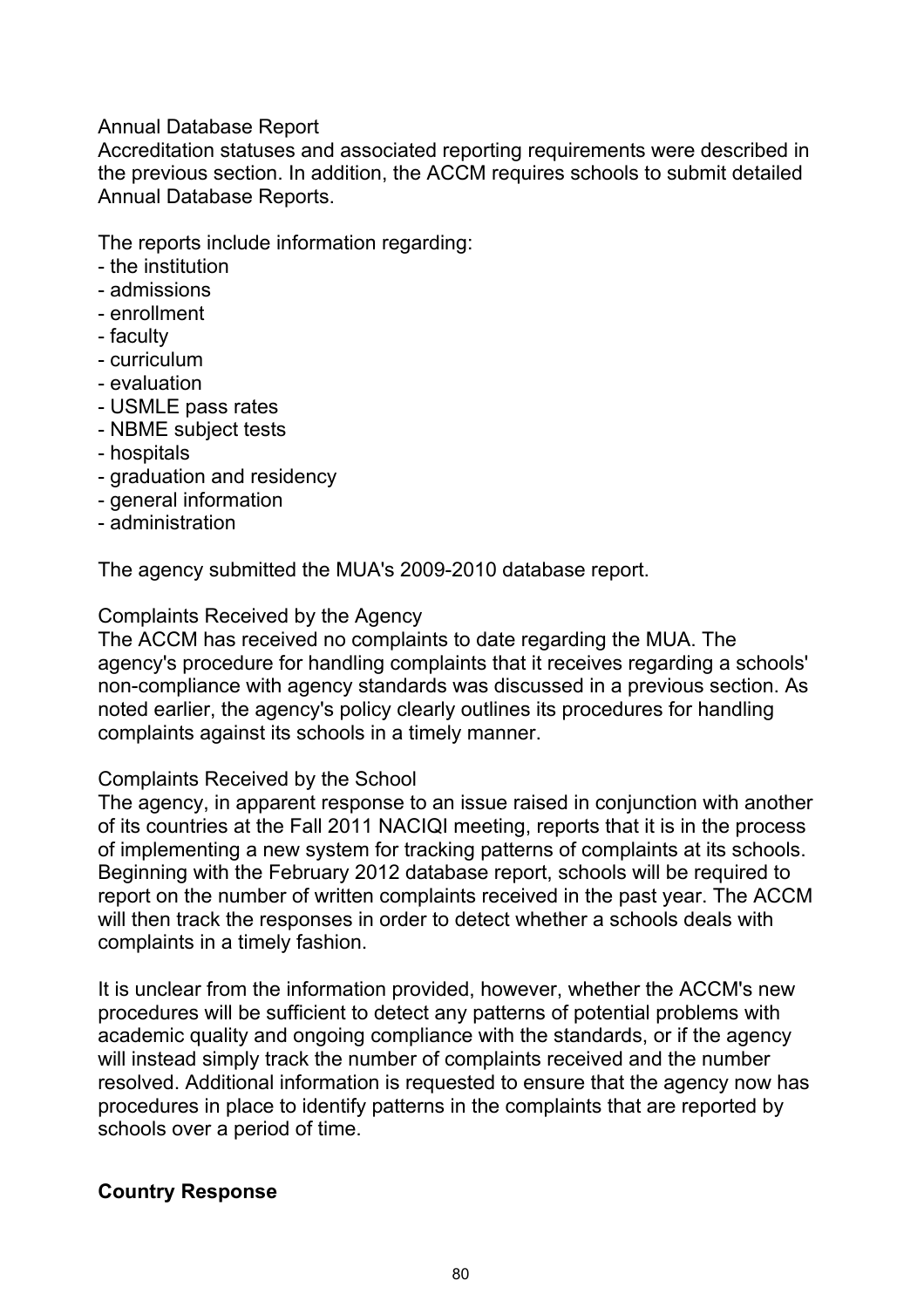As there have been no complaints to ACCM, and therefore no pattern of complaints, in relation to Medical University of Americas, ACCM had not previously felt it necessary to develop a tracking system. Furthermore ACCM appoints a single Convenor in relation to a medical school, who would very quickly be able to identify a pattern of complaints, as any received would be routed to him/her for action. The Secretariat maintains a record of all correspondence, which would include complaints if such were received. However, should the situation change a formalised tracking system would be considered.

The question on complaints introduced in 2011 into the annual database questionnaire to be completed by the school was intended to get some indication of what level of complaints the university itself was dealing with and whether it was unable to resolve any of them. ACCM would then take the information submitted in the database report and query it further with the university on a year by year basis. However, ACCM noted that in the database report from MUA received recently, that MUA had received no written complaints from its student body and there were none unresolved. ACCM will consider this matter further at its next meeting.

### **Analyst Remarks to Response**

The draft staff analysis requested additional information to ensure that the agency has procedures in place to identify patterns in the complaints that are reported by schools over a period of time. In its response the agency stated that, due to its practice of assigning the same Convenor to review an institution on an ongoing basis, it is certain any pattern of complaints would be noticed. However, in light of staff concerns, the agency stated that it will consider the issue at its next meeting.

Additional information is requested. Additional information will be needed regarding any changes that the agency makes to its procedures at its May 2012 meeting.

Staff Conclusion: Additional Information requested

#### **Substantive Change**

#### **Country Narrative**

ACCM requires the school to notify it of any substantial changes in facilities, ownership, student body size in advance and in the case of increase in admissions, to provide documentation demonstrating the capacity of the college to manage the increase in terms of physical and educational resources. Certain notifications e.g. change of ownership, will trigger a site visit to evaluate and ensure continued compliance with the Elements. (Exhibit 3 – ACCM Elements of Accreditation 2011, Element 6.6 p.18 and Element 11.2, final paragraph, p.25)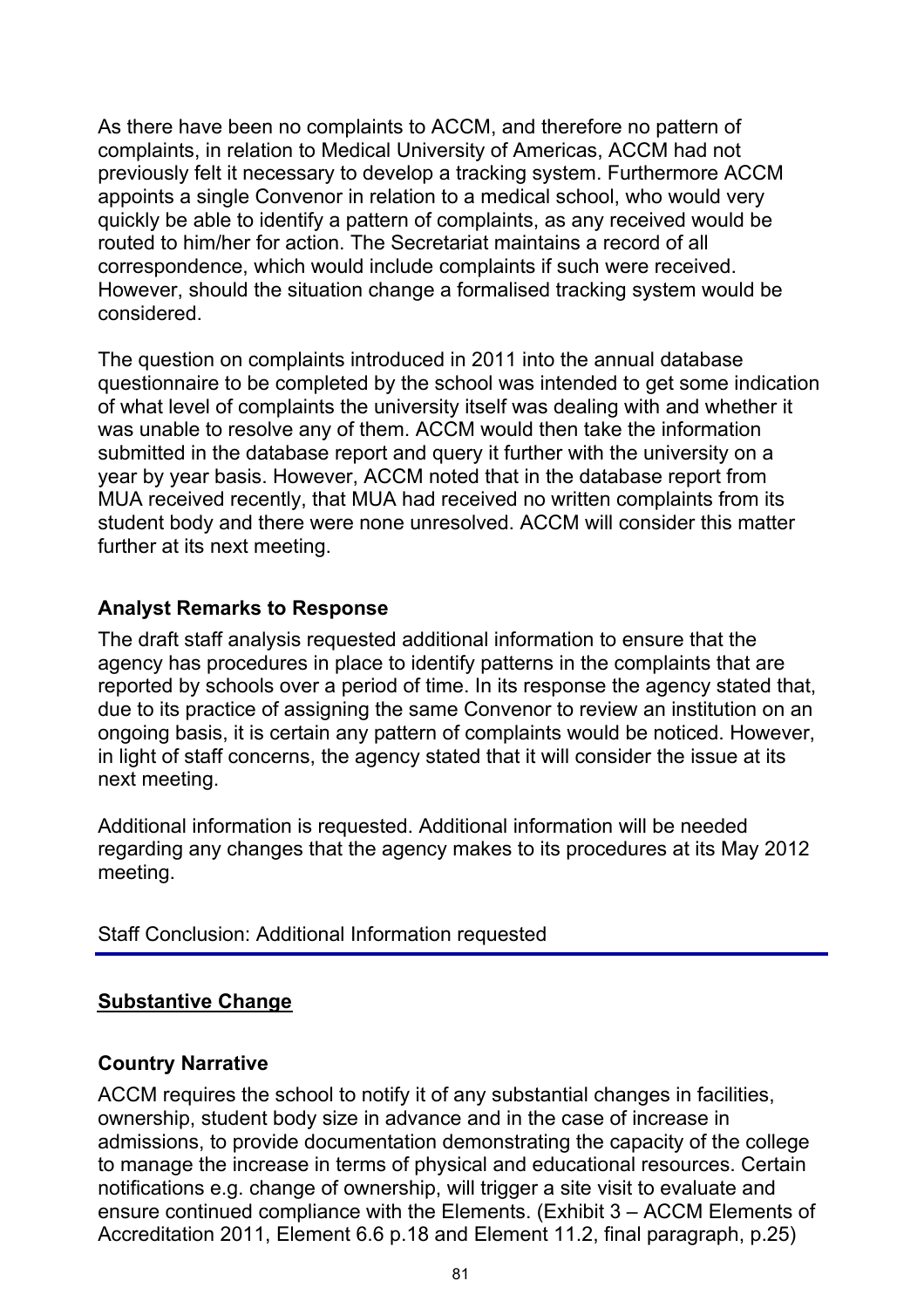### **Analyst Remarks to Narrative**

As noted previously, the ACCM's Element 6.6, Student Body Size, specifies that the agency must be notified in advance regarding specified increases in enrollment. Element 11.2, Hospital and Ambulatory Facilities, also specifies that the agency must be notified in advance of changes in institutional resources, such as faculty, physical facilities, or the budget. However, as also noted previously, the requirements of Element 11.2 would appear to be related to changes at clinical sites, not at the campus. Therefore, more information is requested as to the agency's substantive change requirements related to institutional resources at the school's campus, in addition to at its clinical facilities.

The agency is requested to document that its Elements require advance notice of substantive changes at a medical school's campus, rather than only at its clinical sites.

### **Country Response**

As noted in response to the analyst's comment under Finances, question 1, ACCM needs to make a new heading for the paragraph on Substantive Change which was added into the Elements in 2009, in order to make it clear that refers to the entire institution, not its clinical sites only.

### **Analyst Remarks to Response**

In its response to the draft analysis, the agency notes that it will be making a slight modification to its standards document to clarify that its requirements regarding substantive change apply to the entire institution and not only clinical sites. Documentation of the change, when made, is needed.

Additional information is requested. The agency is asked to demonstrate that the specified change has been made to its standards document.

Staff Conclusion: Additional Information requested

## **Conflicts of Interest, Inconsistent Application of Standards, Question 1**

### **Country Narrative**

Members of the ACCM must sign a declaration excluding conflict of interest. (Exhibit 14 - ACCM Declaration on Conflict of Interest).

ACCM Protocol for Accreditation addresses the qualifications for membership of the Commission as well as conditions which would disqualify individuals from serving on the Commission. (Exhibit 4 – ACCM Protocol for Accreditation 2011,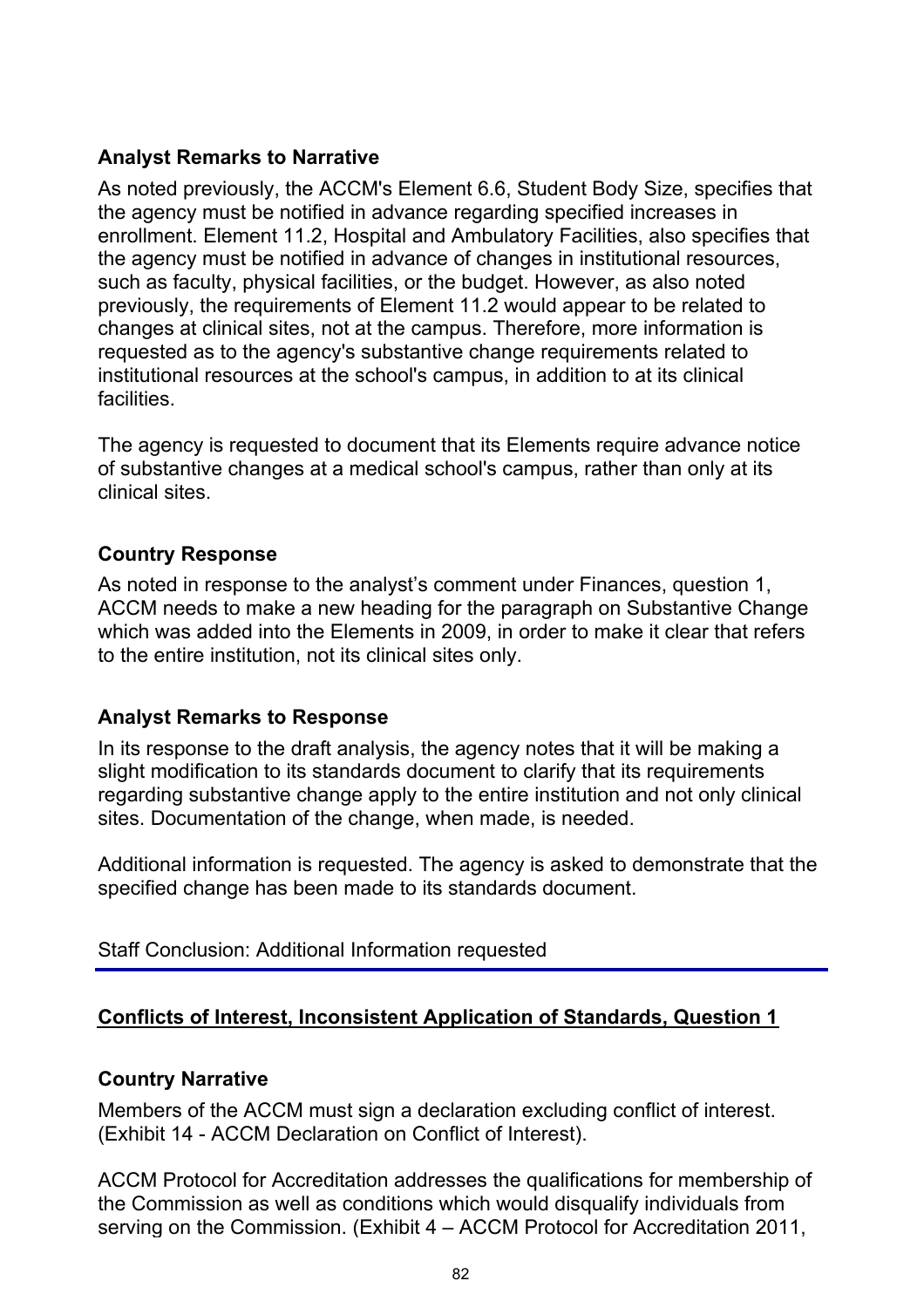p.6 and p.9).

#### **Analyst Remarks to Narrative**

The ACCM's Protocol document specifies that, in order to avoid conflicts of interest, commissioners may not be elected who are:

- officers of an accredited college
- officers of a college seeking accreditation
- officers of a related professional association

The ACCM submitted a copy of its conflict of interest form.

### **Conflicts of Interest, Inconsistent Application of Standards, Question 2**

### **Country Narrative**

Consistency of standards is maintained by the members of the ACCM who participate in the accreditation process of multiple schools in different jurisdictions. They rigorously and consistently apply the standards delineated in the Elements of Accreditation (Exhibit 3 - ACCM Elements of Accreditation 2011) and utilize the processes described in the Protocol for Accreditation (Exhibit 4 - ACCM Protocol for Accreditation 2011). The processes for review of all aspects of the medical education programme, are described in the Protocol for Accreditation to ensure that inspections, at whatever location they take place, are conducted in the same manner. Similarly, the process for writing of accreditation reports is carefully described so that evaluators cover all required areas of the inspection in the writing of their reports.

The Government of Nevis has reviewed and approved the Elements of Accreditation and the Protocol for Accreditation, which are applied to the single medical school on Nevis, the Medical University of the Americas.

### **Analyst Remarks to Narrative**

As noted previously, the ACCM's commissioners serve as the agency's site evaluators, decision-makers, and policy-makers. As such, they are well-versed in the agency's published Elements of Accreditation for Colleges of Medicine and their application. Commissioner training in preparation for their roles was documented in a prior section.

### **Accrediting/Approval Decisions, Question 1**

**Country Narrative**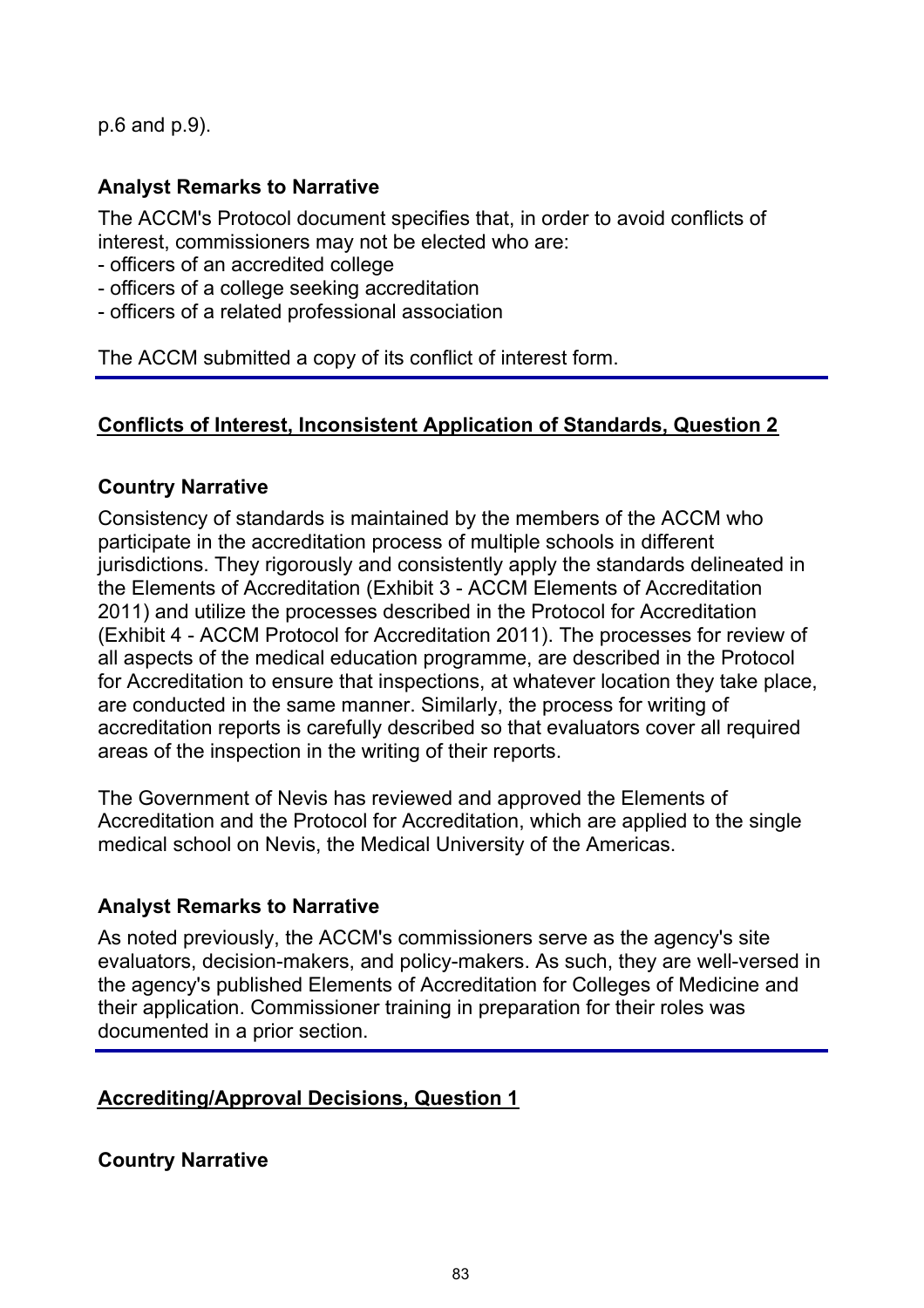Decisions on accreditation of a school are taken by the ACCM and are based on demonstrated compliance with the Elements. Compliance is determined on the basis of site visits and review of submitted written information in the form of Self Study and Profile or Annual Database Reports.

### **Analyst Remarks to Narrative**

As has been documented in previous sections, the agency bases it accreditation actions on a school's compliance with the agency's Elements (standards), as well as on various reports that may be required, periodic on-site visits, and information that schools must provide in the agency's annual database reports. Schools are required to submit information related to graduation and residency as part of the annual report. The agency submitted the MUA's 2009-2010 database report, which contained the required information.

### **Accrediting/Approval Decisions, Question 2**

#### **Country Narrative**

The school is required to report annually the achievements of its graduates in NRMP and provide a listing of Residency Appointments. The Profile Database reports on graduation and residency (Exhibit 7 – MUA Profile Database, p.27-28 and Exhibit 15 - MUA Annual Database Report 2009-10, p.28-29). The school is encouraged to collect data on the postgraduate progression of its students.

### **Analyst Remarks to Narrative**

As noted previously, the ACCM collects annual information regarding graduation and residency to use in making accrediting decisions. The ACCM submitted the MUA's annual database report, which included the required information in these areas.

### **Accrediting/Approval Decisions, Question 3**

#### **Country Narrative**

ACCM has set a target of 85% first time pass rate on USMLE Step 1 as a benchmark for accreditation approval. These data are provided annually to ACCM by the school in the school's Annual Database report. The first set of statistics were provided in the Profile Database 2008-2009 (Exhibit 7 – MUA Profile Database, p.20-21) and subsequently in the Annual Database Report (Exhibit 15 - MUA Annual Database Report 2009-10, p.20).

#### **Analyst Remarks to Narrative**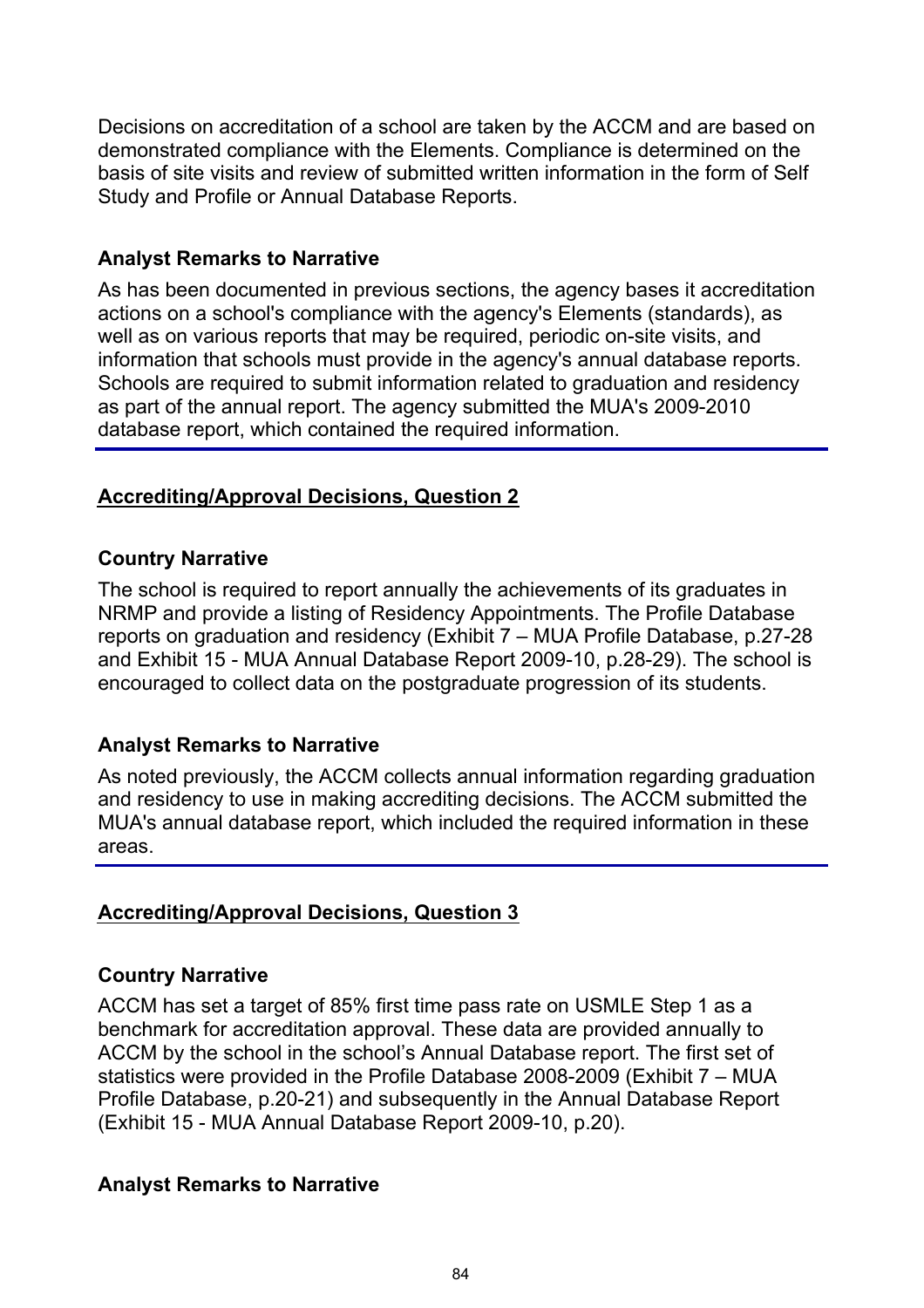As noted previously, the ACCM has set a benchmark of 85% for first time pass rates on the USMLE Step 1. As also noted previously, the MUA's first time pass rate was 63% in 2007-2008, 86% in 2008-2009, and 83% in 2009-2010. More information is requested on any actions the ACCM took in light of the MUA's low first time pass rate in 2007-2008.

The ACCM does not collect information regarding licensure passage rates.

Additional information is needed regarding any actions the ACCM took with the MUA in light of the MUA's low first time USMLE Step 1 pass rate in 2007-2008.

### **Country Response**

The matter of USMLE Step 1 first time pass rate has been addressed above in response to Student Achievement, question 4.

### **Analyst Remarks to Response**

In a prior section of its response, the agency adequately addressed steps the MUA took in response to its low 2007-2008 USMLE Step 1 first time pass rate, including changes in the curriculum, faculty/administration, and physical plant. However, the agency also reported in its response that the MUA's most recent pass rate, for 2010-2011, stands at 80.5%, which is below the agency's target benchmark of 85%. The agency is requested to provide information regarding corrective actions it is requiring the MUA to take in light of the 2010-2011 pass rates.

Additional information is needed regarding the corrective actions the ACCM is requiring of the MUA in light of the MUA's low USMLE Step 1 first time pass rate in 2010-2011.

Staff Conclusion: Additional Information requested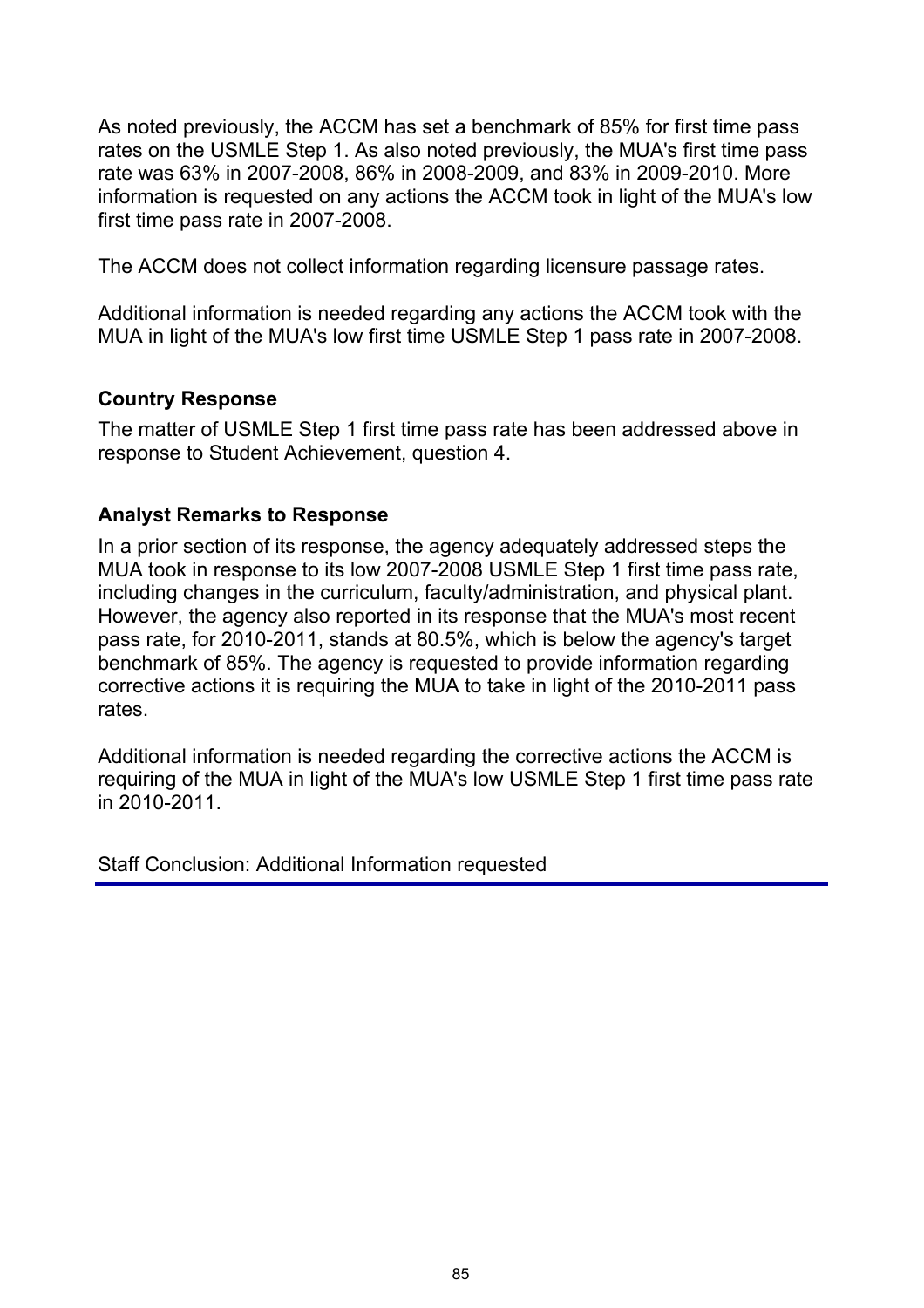varied measures utilized must determine whether or not students have attained the school's standards of performance, as measured by licensing examinations, acceptance into residency programmes, and other valid assessments."); and

• program assessment (e.g., "There must be an ongoing review and if necessary revision of the curriculum and the delivery of the curriculum. The medical school must regularly evaluate the effectiveness of its medical programme by documenting achievement of its students and graduates in verifiable ways that show the extent to which institutional and programme purposes are met. The school should use a variety of measures to evaluate programme quality, such as data on student performance, academic progress and graduation, acceptance into residency programmes, and postgraduate performance; the licensure of graduates, particularly in relation to any national norms; and any other measures that are appropriate and valid in light of the school's mission and objectives. A medical school must consider student evaluations of their courses and teachers in assessing programme quality.").

### **Analyst Remarks to Response**

The Board provided (in the previous section) the independently-audited learning outcomes report that it plans to use in conjunction with the RUSM- and ECFMG-prepared USMLE pass rate data in the assessment of RUSM and its recertification in December 2012. Although the Board described how it will use the data in the assessment of RUSM and RUSM's compliance with the Board's standards, the Board has not demonstrated that it has used the data in the assessment of RUSM.

Also, in the previous section, Department staff noted that the USMLE pass rate data, prepared by ECFMG and RUSM respectively, include the performance comparison which indicate that RUSM students performed better than those from all medical schools outside the United States and Canada on the Step 1 and Step 2 Clinical Skills, but not for Step 2 Clinical Knowledge. The Board still did not provide any information or documentation concerning the evaluation of this specific data.

Therefore, Department staff suggests that the Board be asked to provide additional information and documentation concerning the evaluation of RUSM using the USMLE pass rate data and learning outcomes report provided.

Staff Conclusion: Additional Information requested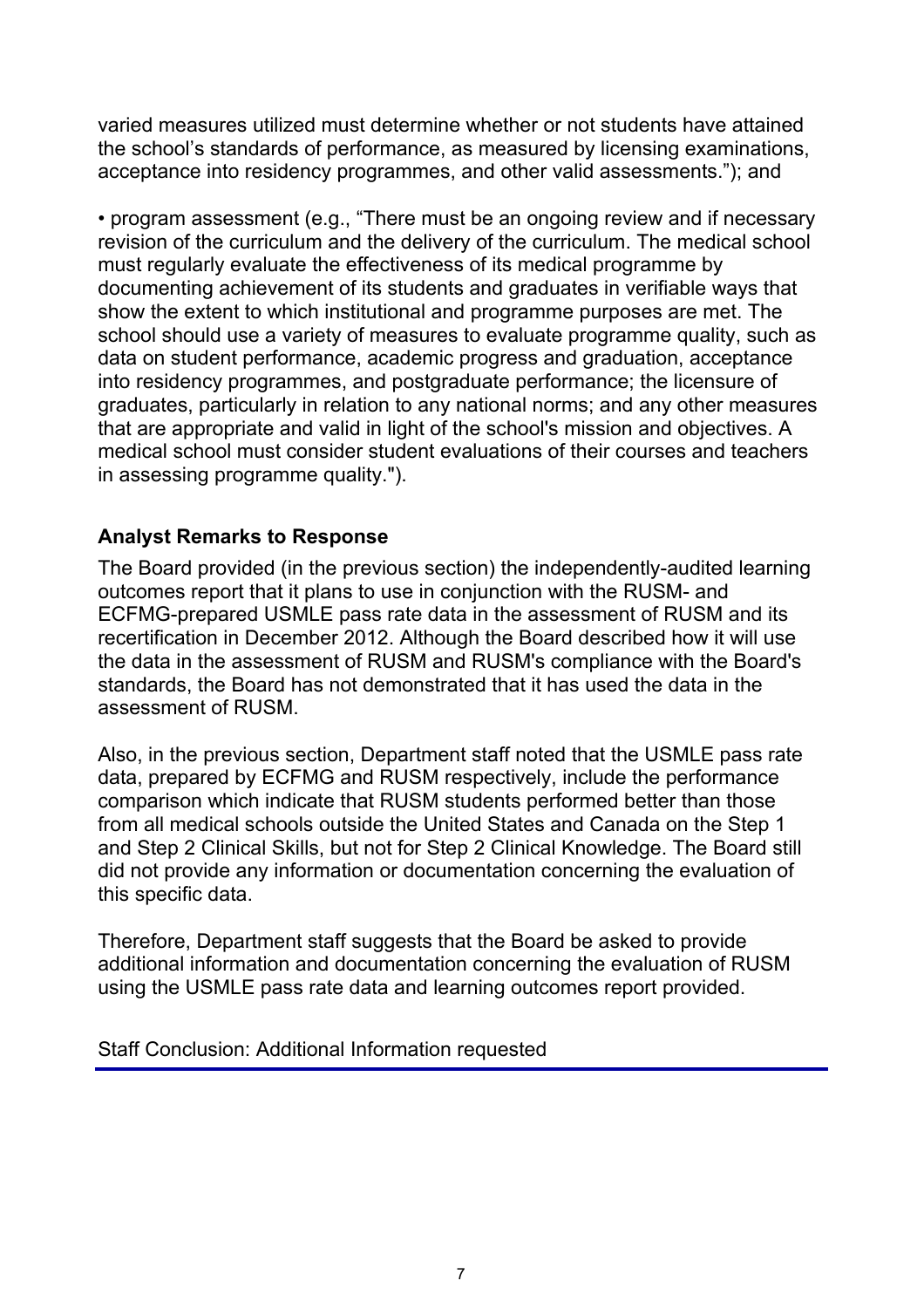#### U.S. Department of Education

Saba

Prepared April 2012

### **Background**

In March 2003, the National Committee on Foreign Medical Education and Accreditation (NCFMEA) first determined that Saba's standards and processes to evaluate medical education programs leading to the M.D. (or equivalent) degree are comparable to the standards of accreditation used to evaluate medical education programs in the United States. The NCFMEA last reaffirmed its determination of comparability in September 2009. At that time, the Committee also requested that Saba submit a report on its accrediting activities for review by the Committee in Fall 2011. NCFMEA meetings were subsequently held in abeyance pending reappointment of the Committee members.

The Accreditation Commission on Colleges of Medicine, or the ACCM, has been the entity responsible for evaluating the quality of medical education in Saba prior to the October 10, 2010 transition in the Netherlands Antilles, which decreed Saba a municipality of the Kingdom of the Netherlands. The ACCM continues to accredit Saba and has submitted this report on the country's behalf.

This analysis provides a review of Saba's report of its accreditation activities and includes the following areas:

Current status of medical schools Overview of accreditation activities Laws and regulations **Standards** Processes and procedures Schedule of upcoming accreditation activities.

## **Summary of Findings**

Based on its review of the report submitted by the ACCM on behalf of Saba, Department staff concludes that Saba has provided the information requested by the NCFMEA. It appears that there have been no major changes in the standards and processes that were last determined to be comparable by the NCFMEA in September 2009. Department staff also concludes that the accreditation activities during the past two years appear to be consistent with the NCFMEA guidelines.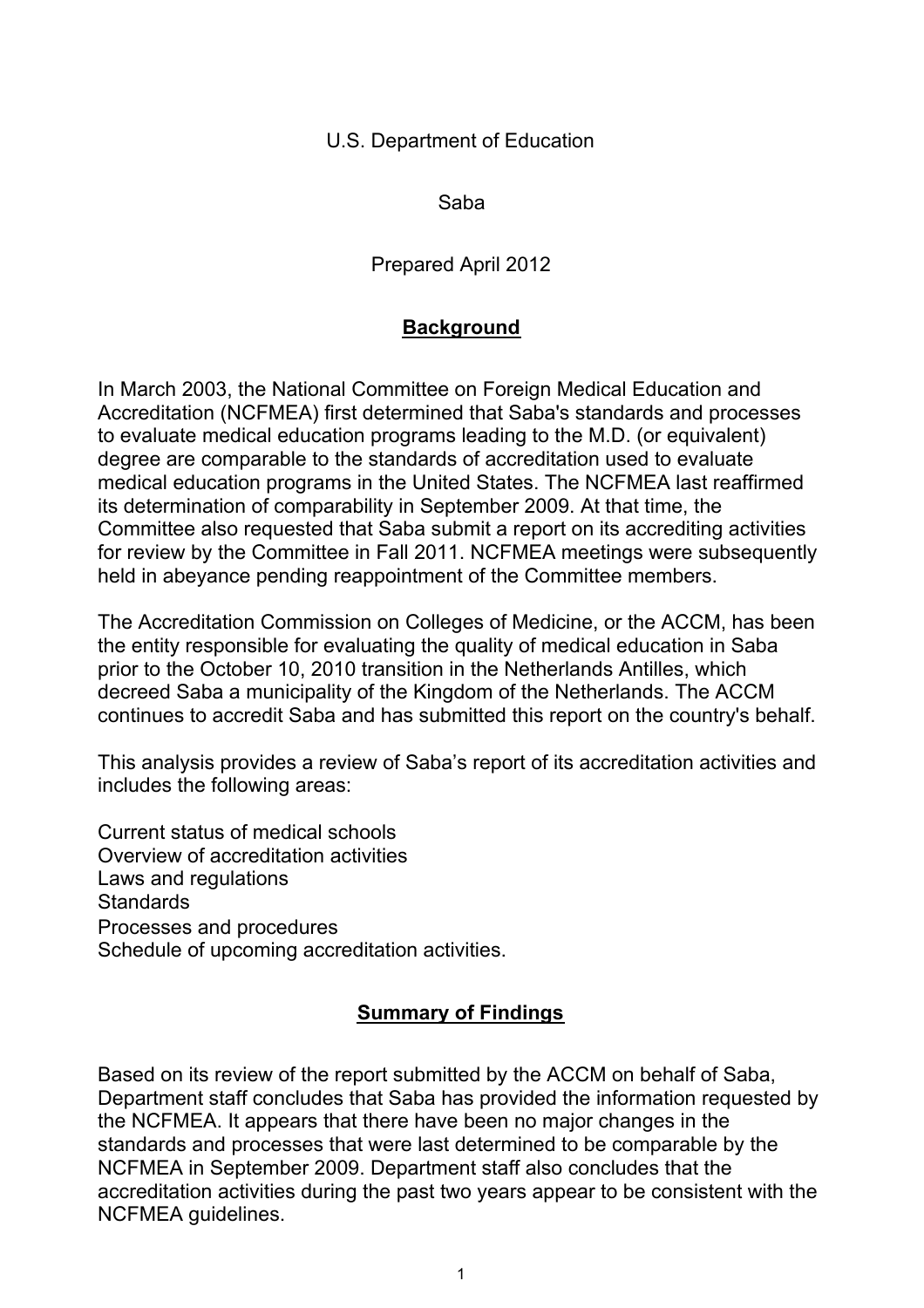However, a major issue reported by Saba is its recent change in status to a municipality of the Netherlands as of October 10, 2010. The NCFMEA only recognizes countries for comparability determinations, and the Netherlands is currently deemed comparable by the NCFMEA.

Subsequent to Saba's submission of its report, the Saba University School of Medicine submitted documentation from the Netherlands which states that it will recognize ACCM's current accreditation of the school during the country's transition period to acquire recognition by the Netherlands government for the Saba University School of Medicine until October 2013. Given the authorization provided by the Netherlands government, Department staff recommends that the Committee take action to remove Saba from the list of comparable countries effective October 2013.

The Netherlands is scheduled to report back to the NCFMEA on its accreditation activities in Saba at the Committee's spring 2014 meeting.

The Saba University School of Medicine is currently not participating in the Title IV program. However, the school has recently submitted an application for participation to the Office of Federal Student Aid under its current accreditation status with ACCM.

## **Staff Analysis**

### **Current status of medical schools**

#### **Country Narrative**

The only medical school which operates on the Island Territory of Saba is Saba University School of Medicine.

Saba University School of Medicine was visited by the ACCM inspection team from March 28th thru 29th 2011. The school remains fully accredited to September 30th 2015. This report is appended as Exhibit 1.

Exhibit 1 : ACCM Interim Report on Saba University School of Medicine, 2011

### **Analyst Remarks to Narrative**

Saba continues to accredit Saba University School of Medicine, the only medical school that operates on the Island of Saba. The ACCM conducted a site visit to the Saba University School of Medicine on March 28-29, 2011, which remains fully accredited by the ACCM to September 30, 2015.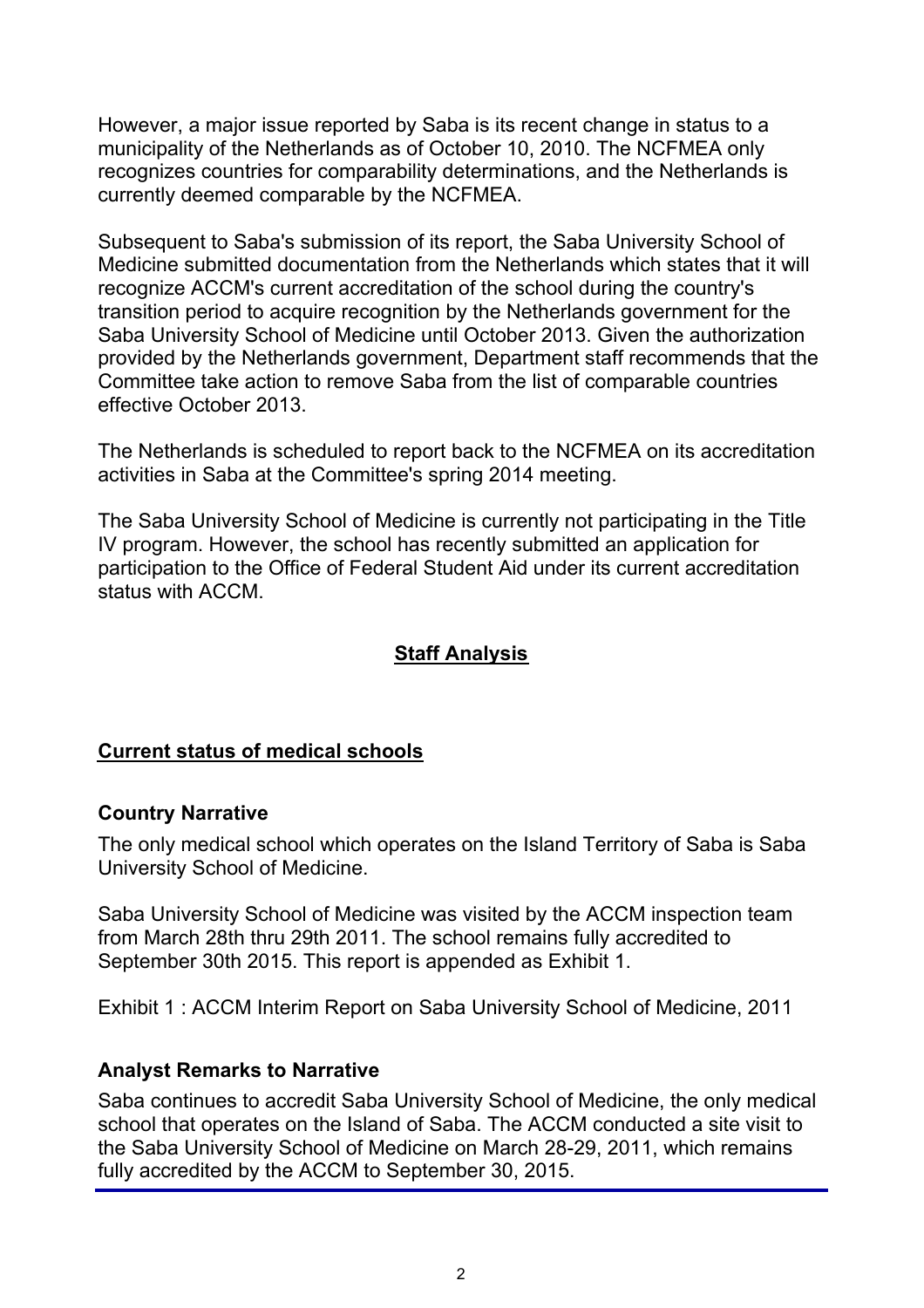### **Overview of accreditation activities**

#### **Country Narrative**

Accreditation activities that have taken place since September 2009 are the following in chronological order:

November 27th 2009: Full meeting of ACCM Royal Society of Medicine, London, United Kingdom.

May 28th 2010: Full meeting of ACCM Royal College of Surgeons, Dublin, Ireland.

August 4th 2010: Inspection of Wyckoff Hospital, all cores, New York, NY. Report appended.

August 6th 2010: Inspection of Administrative Offices, Saba University, Devens, MA.

November 5th thru 10th 2010: Attendance at AAMC Conference, Washington DC. Dr Peacock.

Met with members of LCME for exploratory discussions regarding future attendance at LCME workshops.

Attended meeting with regard to future recognition by ECFMG of accrediting bodies in the Caribbean region.

November 12th 2010: Full meeting of ACCM Royal Society of Medicine, London, United Kingdom.

May 27th 2011: Full meeting of ACCM Royal College of Surgeons, Dublin, Ireland.

September 20th 2011: Inspection of core rotation OB/Gyn,Holy Cross Hospital, Silver Springs, MD. Report appended.

September 21st 2011: Inspection core rotation Psychiatry, Sheppard Pratt Hospital, Baltimore, MD. Report appended.

Inspection of core rotation, Surgery, Union Memorial Hospital, Baltimore, MD. Report appended.

September 22nd 2011: Inspection core rotation Psychiatry, Spring Grove Hospital, Catonsville, MD. Report appended.

September 23rd 2011: Inspection core rotation Internal Medicine, Harbor Hospital, Baltimore, MD. Report appended.

October 19th 2011 : Inspection core rotations in Internal Medicine and Surgery,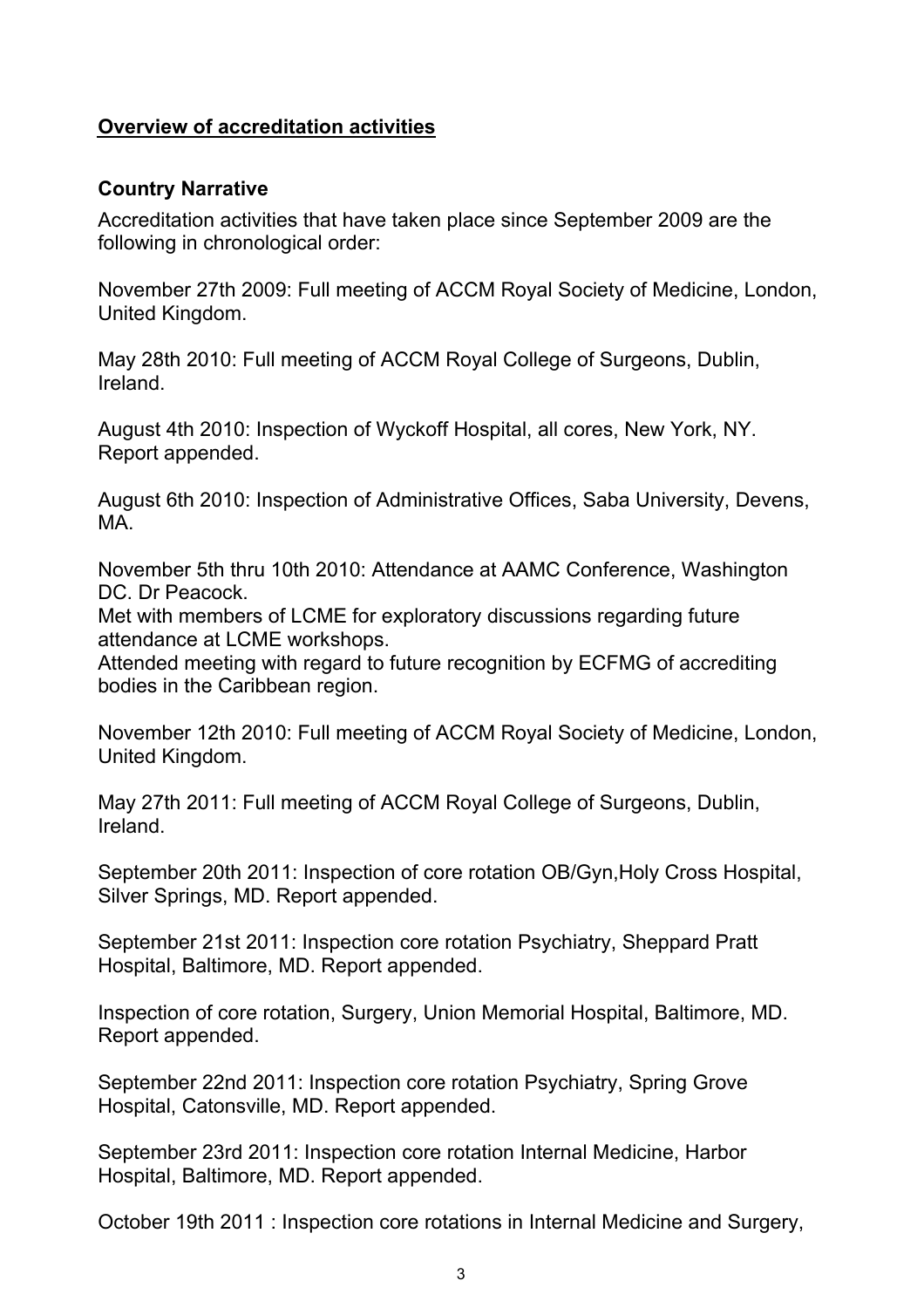St Mary's Hospital, Waterbury CT. Report appended

Exhibit 2 : ACCM Hospital Site Visit Reports 2010-2011

It is now the policy of ACCM to hold training sessions for all new members prior to the summer meeting, and training sessions for new Convenors are arranged as necessary. The mentoring programme for Commissioners remains in force.

Exhibit 3 : ACCM Training Sessions Agendas

Furthermore, an Education Fund has been set up in order to allow member/s to travel to relevant meetings as the need arises.

#### **Analyst Remarks to Narrative**

The ACCM has provided a summary of its key activities to include full Commission meetings and inspections of core rotations in internal medicine, psychiatry, surgery, and OB/GYN. The ACCM has further noted that it has implemented a new policy to hold training sessions for all new members prior to the summer meeting, and as necessary.

#### **Laws and regulations**

### **Country Narrative**

As stated in Interim Report 2011, the Island Territory of Saba has become independent of The Federation of the Netherlands Antilles effective 10/10/2010 and become part of the Kingdom of the Netherlands.

To our knowledge, the ACCM's agreement with Saba continues in full force and effect. As such, the ACCM continues to act on behalf of the government of Saba as its accrediting body.

### **Analyst Remarks to Narrative**

Saba reports that it has become independent of The Federation of the Netherlands Antilles effective October 10, 2010 and is now a municipality of the Kingdom of the Netherlands.

At the NCFMEA's fall 2011 meeting, the Netherlands reported that in 2008, its accrediting body, NVAO, performed an assessment of Saba University School of Medicine based on NVAO's accreditation framework. The Netherlands reported that the assessment of Saba University School of Medicine was a positive one; however, Department staff could not access the report based on NVAO's assessment (see transcript excerpt below). The Netherlands also reported that if Saba University School of Medicine were to submit an application for accreditation by January 2012, the NVAO would reasonably complete the accreditation and recognition process by October 2013.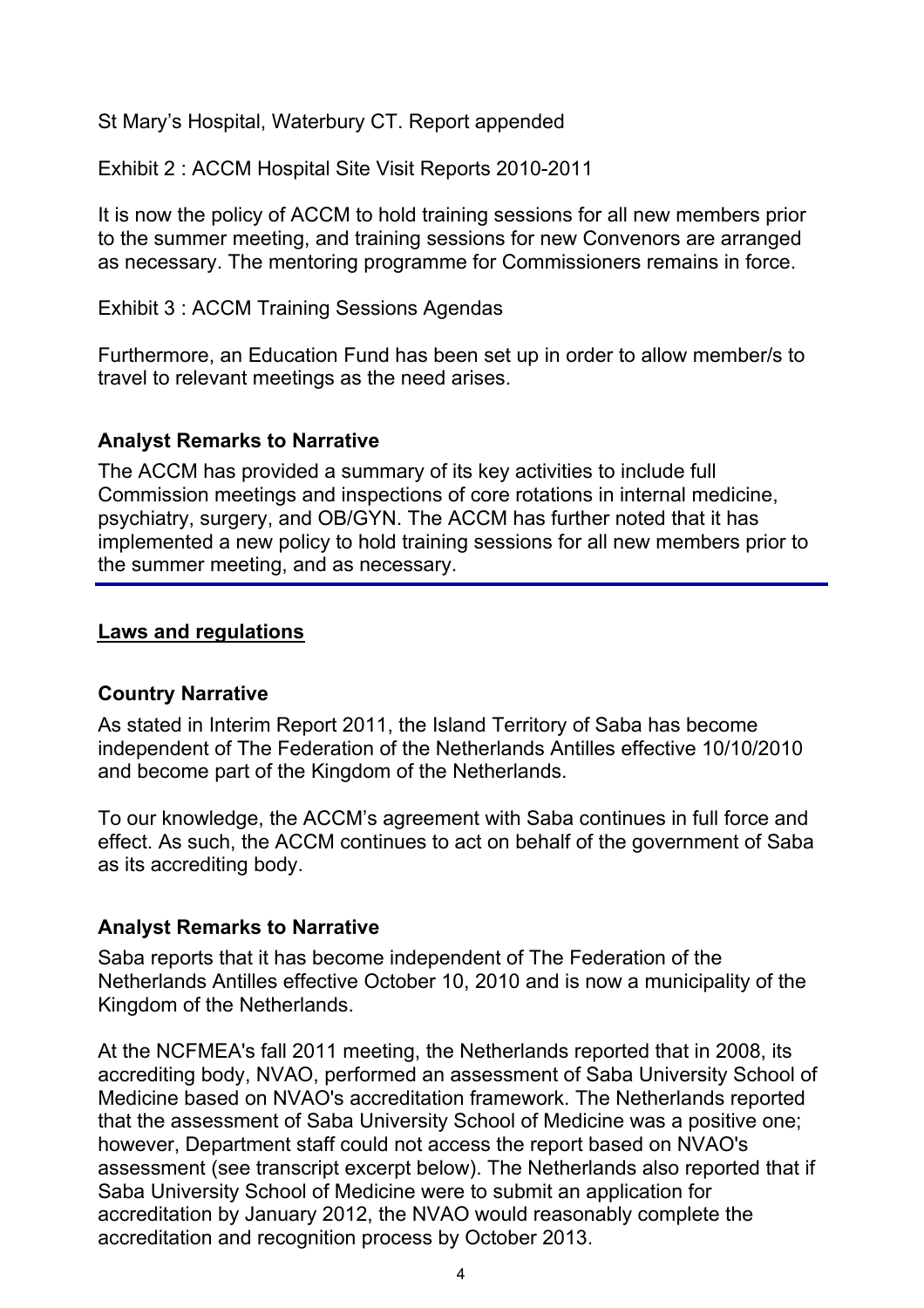Correspondence from the Saba University School of Medicine to the NVAO (attached below), indicates that the school formally requested initial accreditation by NVAO on September 26, 2011, and states the school's commitment to submit an application dossier to the NVAO before the end of the year.

Therefore, the Committee requested that the Netherlands provide an update on the status of accreditation processes for medical schools on islands in the former Netherlands Antilles (to include Saba) for the spring 2014 NCFMEA meeting.

Subsequent to Saba's submission of its report to the NCFMEA, the Saba University School of Medicine submitted documentation from the government of the Netherlands (attached below) which authorizes ACCM to continue its accreditation of Saba University School of Medicine through the transition period to NVAO accreditation which the school must acquire by October 2013. Given the authorization provided by the Netherlands government, the Committee may wish to take action to remove Saba from the list of comparable countries effective October 2013.

The ACCM reports no other changes in laws and regulations that affect the accreditation of medical schools.

### **Country Response**

In response to the draft Staff Analysis, the ACCM exhibits a letter dated February 3, 2012 from the Netherlands Ministry of Education Culture and Science confirming that the current accreditation arrangements between Saba and the ACCM remain authorized until October 2013. (Exhibit 9 – Dutch Ministry of Education letter 3 Feb 2012)

## **Standards**

## **Country Narrative**

The Elements of Accreditation are reviewed on an annual basis to keep in line with LCME Guidelines. The last review took place in 2011 with a substantial change stating that in order for a student to graduate with the MD degree s/he must pass USMLE Step 2. Elements of Accreditation appended.

Exhibit 4 : ACCM Elements of Accreditation 2011, p.16

The Protocol has also been updated in 2011 requiring any school wishing to formally apply for accreditation to pay an application fee of 1,000.00 Euro non refundable.

The qualifications of a second or third inspection team member have been adjusted to allow for participation in inspections by the lay member of the Commission, a senior hospital manager with appropriate evaluation experience.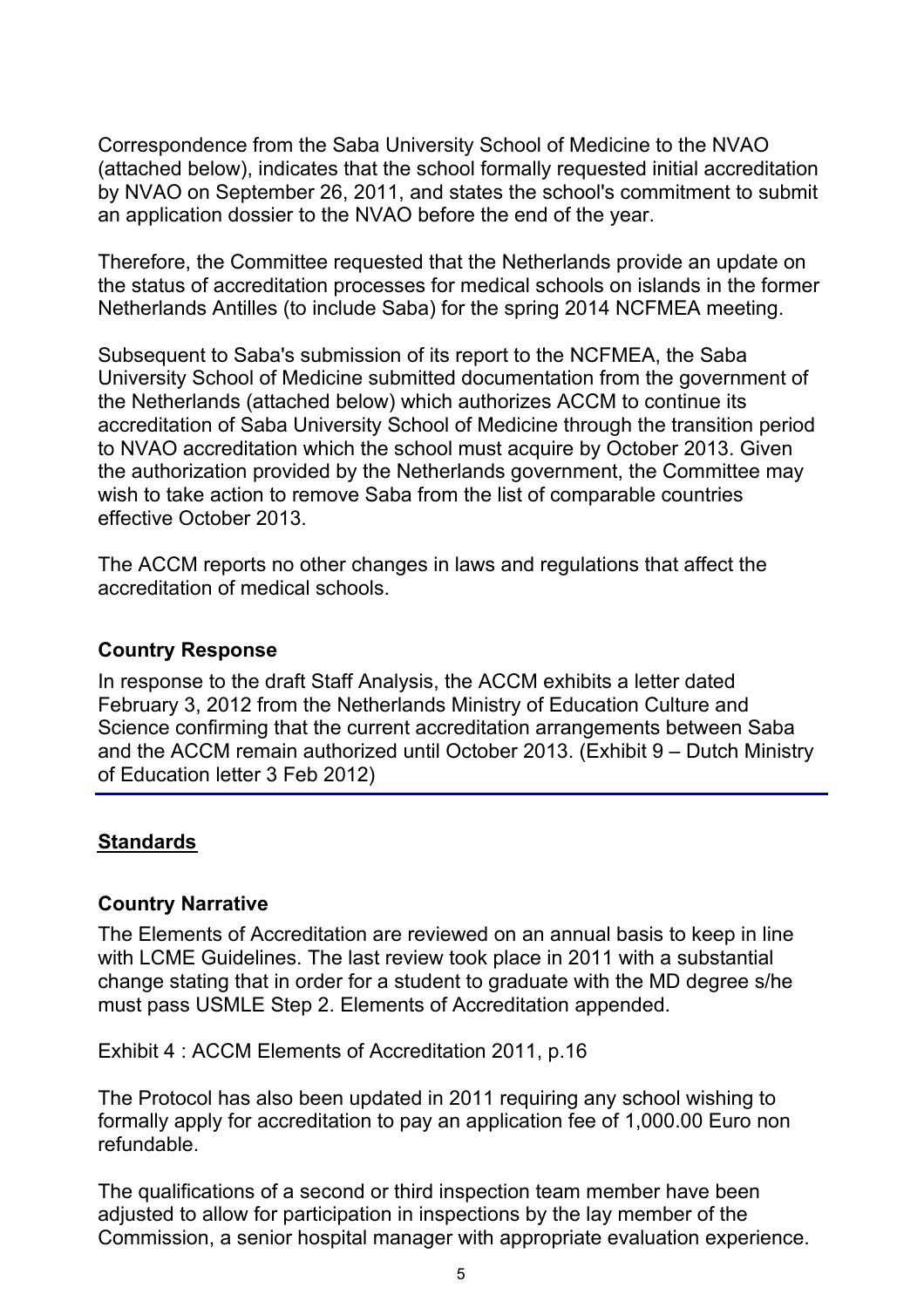Exhibit 5 : ACCM Protocol for Accreditation 2011 incl Appendix A, pp.8,9

## **Analyst Remarks to Narrative**

The ACCM reports that it has recently conducted a review of its standards in 2011 that yielded a significant change of requiring passage of the USMLE Step 2 exam in order to graduate with an MD degree.

Other changes to ACCM's protocol include the implementation of an application fee for accreditation, and adjustments to its qualifications for inspection team members to allow for lay members of the Commission, or a senior hospital manager with appropriate evaluation experience.

No other changes bearing on the accreditation standards applied to Saba's medical school were reported.

## **Processes and procedures**

#### **Country Narrative**

Site visits to Saba University Basic Science campus are conducted every two years – the most recent being March 2011. The next visit will be in March 2013.

Regarding selection and training of individuals, the ACCM has recruited the following new Commissioners since September 2009:

Mr Philip Berman. CV appended.

Dr. John Donohoe. CV appended.

Dr. Freda Gorman. CV appended.

Dr. Hilary Sanfey. CV appended.

Sir Ian Gilmore. Accepted in writing. Will attend next meeting in May 2012. CV appended.

Dr. John Brock-Utne. Accepted in writing. Will attend next meeting in May 2012. CV appended.

Exhibits 6a, 6b, 6c, 6d, 6e, 6f - CVs of new Commissioners

With regard to the periodic re-evaluation and monitoring of the medical school, the ACCM receives a formal updated database in February each year. The school is required to answer a list of questions covering all major aspects of the governance of the school. This includes academic performance of students as well as information on Residency Match rates. The school also provides a list of Residency programs into which graduates have been accepted.

Exhibit 7 : Saba University Institutional Catalog